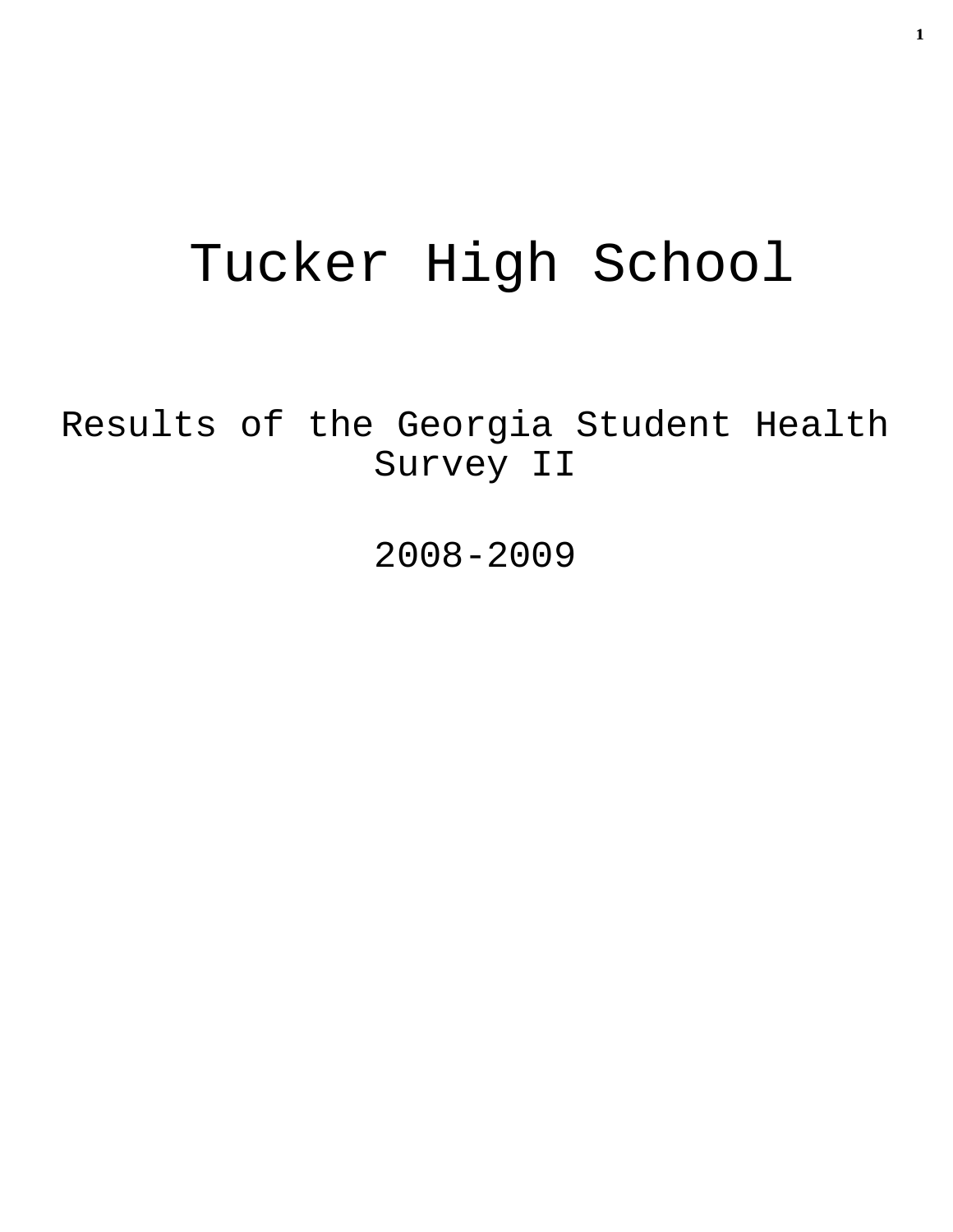### *Demographics* **2**

| Grade                    |     |  |  |  |
|--------------------------|-----|--|--|--|
| <b>Grade   Frequency</b> |     |  |  |  |
| 10                       | 171 |  |  |  |
| 12                       | 191 |  |  |  |

| Frequency      | <b>Table of Gender by Grade</b> |              |              |              |
|----------------|---------------------------------|--------------|--------------|--------------|
| <b>Col Pct</b> |                                 | Grade(Grade) |              |              |
|                | Gender(Gender)                  | 10           | 12           | <b>Total</b> |
|                | <b>Female</b>                   | 84<br>49.12  | 85<br>44.50  | 169          |
|                | <b>Male</b>                     | 87<br>50.88  | 106<br>55.50 | 193          |
|                | <b>Total</b>                    | 171          | 191          | 362          |

| Frequency<br>Col Pct |
|----------------------|
|                      |

| <b>Table of Ethnicity by Grade</b> |              |              |              |  |  |  |
|------------------------------------|--------------|--------------|--------------|--|--|--|
|                                    | Grade(Grade) |              |              |  |  |  |
| <b>Ethnicity</b> (Ethnicity)       | 10           | 12           | <b>Total</b> |  |  |  |
| <b>Black</b>                       | 110<br>64.33 | 129<br>67.54 | 239          |  |  |  |
| <b>Hispanic</b>                    | 10<br>5.85   | 8<br>4.19    | 18           |  |  |  |
| White                              | 20<br>11.70  | 36<br>18.85  | 56           |  |  |  |
| <b>Asian</b>                       | 13<br>7.60   | 6<br>3.14    | 19           |  |  |  |
| <b>Other</b>                       | 18<br>10.53  | 12<br>6.28   | 30           |  |  |  |
| <b>Total</b>                       | 171          | 191          | 362          |  |  |  |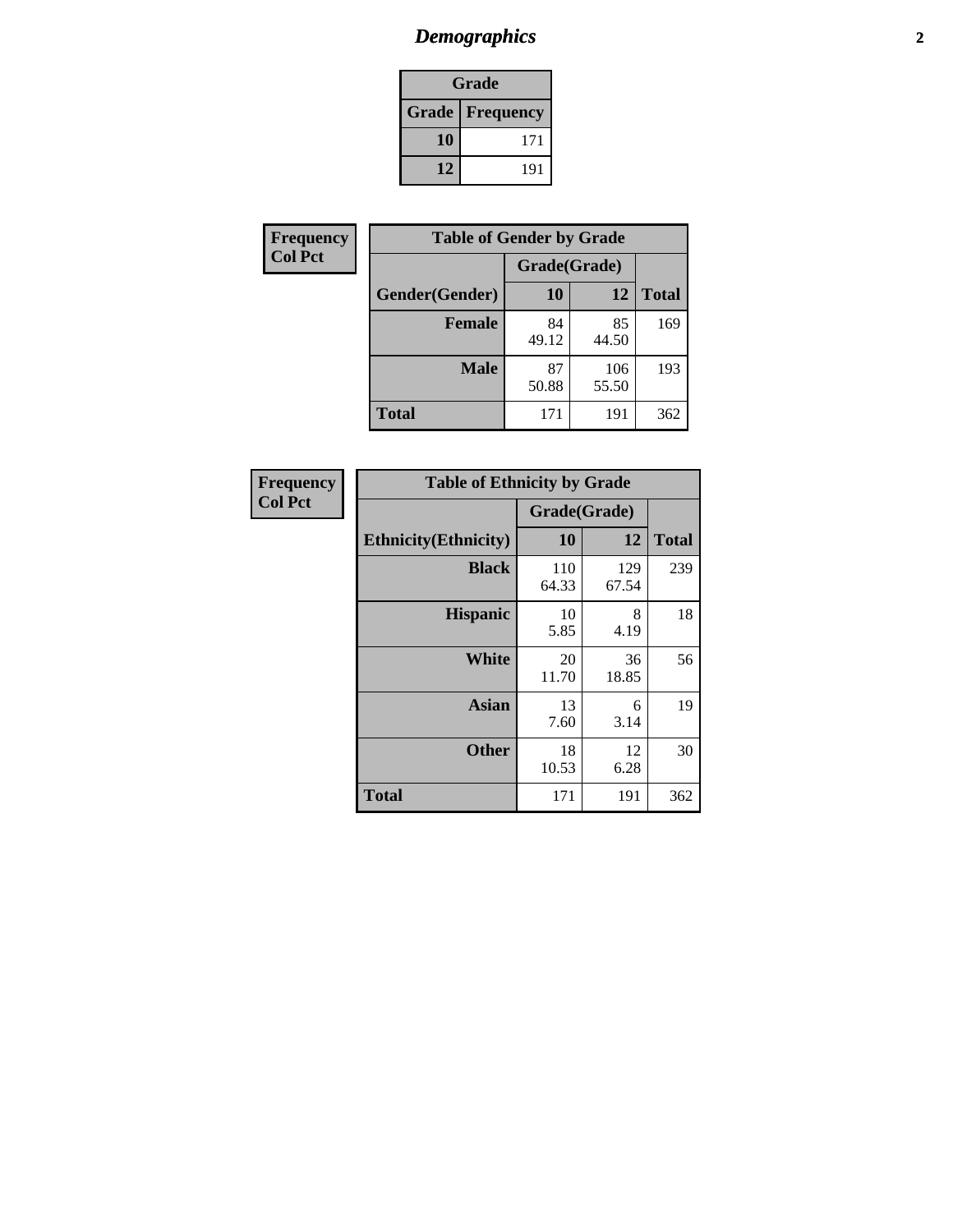#### *Title IV, Part A, Schedule A* **3** *Goal 1: Ensure that all schools are drug-free Baseline Data: Year 2008-2009 Prevalence of Drug Use*

| Frequency<br><b>Col Pct</b> | <b>Table of AlcoholAlt by Grade</b> |              |              |              |  |  |
|-----------------------------|-------------------------------------|--------------|--------------|--------------|--|--|
|                             | AlcoholAlt(Alcohol                  | Grade(Grade) |              |              |  |  |
|                             | use, past 30 days)                  | <b>10</b>    | 12           | <b>Total</b> |  |  |
|                             | Yes                                 | 34<br>19.88  | 48<br>25.13  | 82           |  |  |
|                             | N <sub>0</sub>                      | 137<br>80.12 | 143<br>74.87 | 280          |  |  |
|                             | Total                               | 171          | 191          | 362          |  |  |

| Frequency      | <b>Table of TobaccoAny by Grade</b> |              |              |              |  |
|----------------|-------------------------------------|--------------|--------------|--------------|--|
| <b>Col Pct</b> | <b>TobaccoAny(Tobacco</b>           | Grade(Grade) |              |              |  |
|                | use, past 30 days)                  | <b>10</b>    | 12           | <b>Total</b> |  |
|                | Yes                                 | 17<br>9.94   | 32<br>16.75  | 49           |  |
|                | N <sub>0</sub>                      | 154<br>90.06 | 159<br>83.25 | 313          |  |
|                | <b>Total</b>                        | 171          | 191          | 362          |  |

| Frequency<br><b>Col Pct</b> | <b>Table of MarijuanaAlt by Grade</b> |              |              |              |  |
|-----------------------------|---------------------------------------|--------------|--------------|--------------|--|
|                             | MarijuanaAlt(Marijuana                | Grade(Grade) |              |              |  |
|                             | use, past 30 days)                    | <b>10</b>    | 12           | <b>Total</b> |  |
|                             | <b>Yes</b>                            | 17<br>9.94   | 28<br>14.66  | 45           |  |
|                             | N <sub>0</sub>                        | 154<br>90.06 | 163<br>85.34 | 317          |  |
|                             | <b>Total</b>                          | 171          | 191          | 362          |  |

| Frequency<br><b>Col Pct</b> | <b>Table of OtherDrugAny by Grade</b>  |              |              |              |  |  |
|-----------------------------|----------------------------------------|--------------|--------------|--------------|--|--|
|                             | <b>OtherDrugAny(Other</b><br>drug use, |              | Grade(Grade) |              |  |  |
|                             | past 30 days)                          | 10           | 12           | <b>Total</b> |  |  |
|                             | Yes                                    | 9<br>5.26    | 11<br>5.76   | 20           |  |  |
|                             | N <sub>0</sub>                         | 162<br>94.74 | 180<br>94.24 | 342          |  |  |
|                             | <b>Total</b>                           | 171          | 191          | 362          |  |  |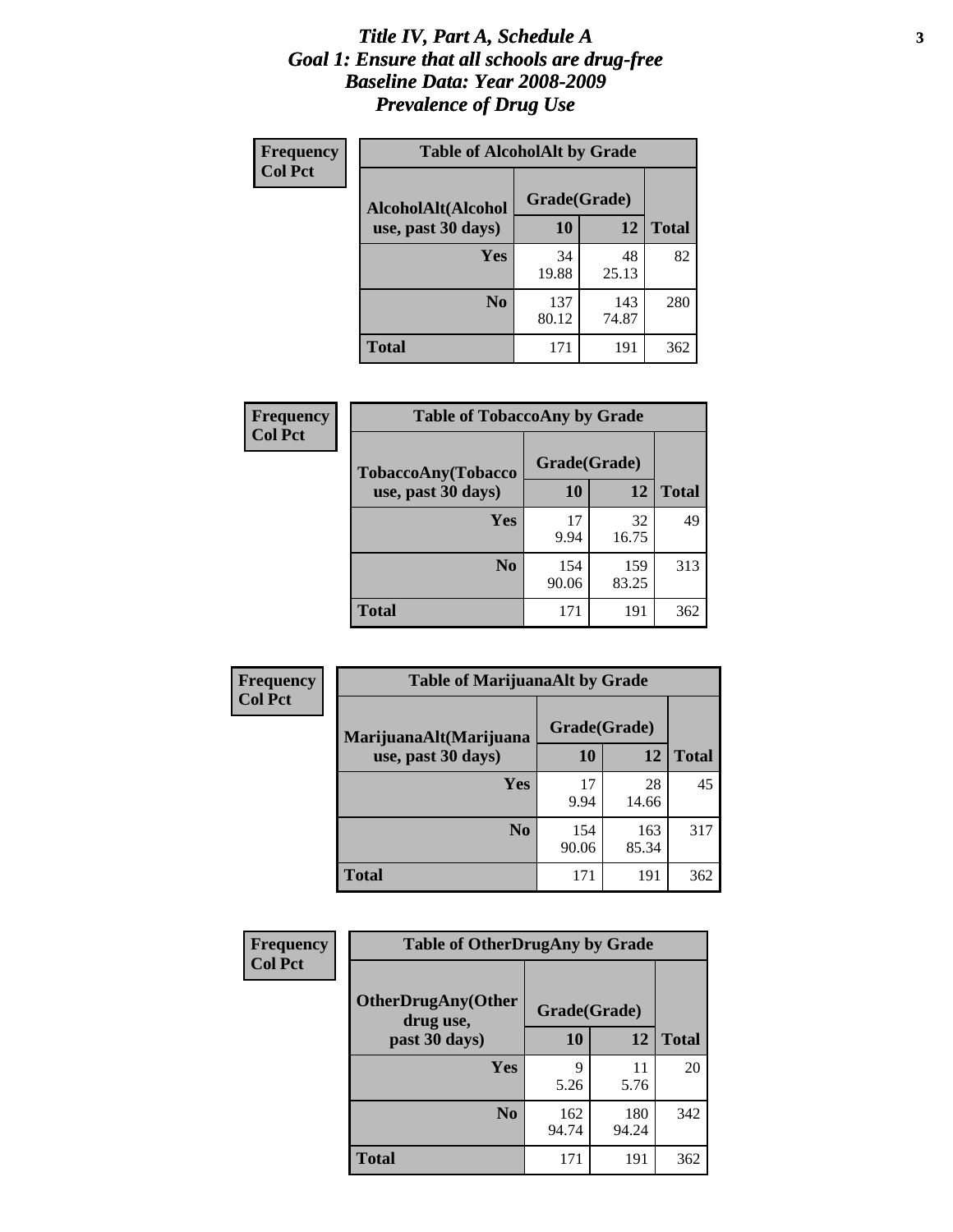#### *Average Age of Onset of Use* **4** *Results for "Average Age of Onset of Use" questions exclude students who said they did not use that substance*

| <b>Variable</b>    | Label                                                              | <b>Mean</b> |
|--------------------|--------------------------------------------------------------------|-------------|
| Alcoholinit2       | I started using alcohol when I was                                 | 13.50       |
| Cigarettesinit2    | I started smoking tobacco when I was                               | 14.25       |
| Smokelessinit2     | I started chewing tobacco when I was                               | 13.77       |
| Marijuanainit2     | I started using marijuana when I was                               | 14.41       |
| Cocaineinit2       | I started using cocaine when I was                                 | 13.17       |
| Inhalantsinit2     | I started using inhalants when I was                               | 11.13       |
| Steroidsinit2      | I started using steroids when I was                                | 13.86       |
| Ecstasyinit2       | I started using ecstasy when I was                                 | 13.83       |
| Methinit2          | I started using methamphetamines when I was                        | 13.25       |
| Hallucinogensinit2 | I started using hallucinogens when I was                           | 12.80       |
| Prescriptioninit2  | I started using prescription drugs not prescribed to me when I was | 12.29       |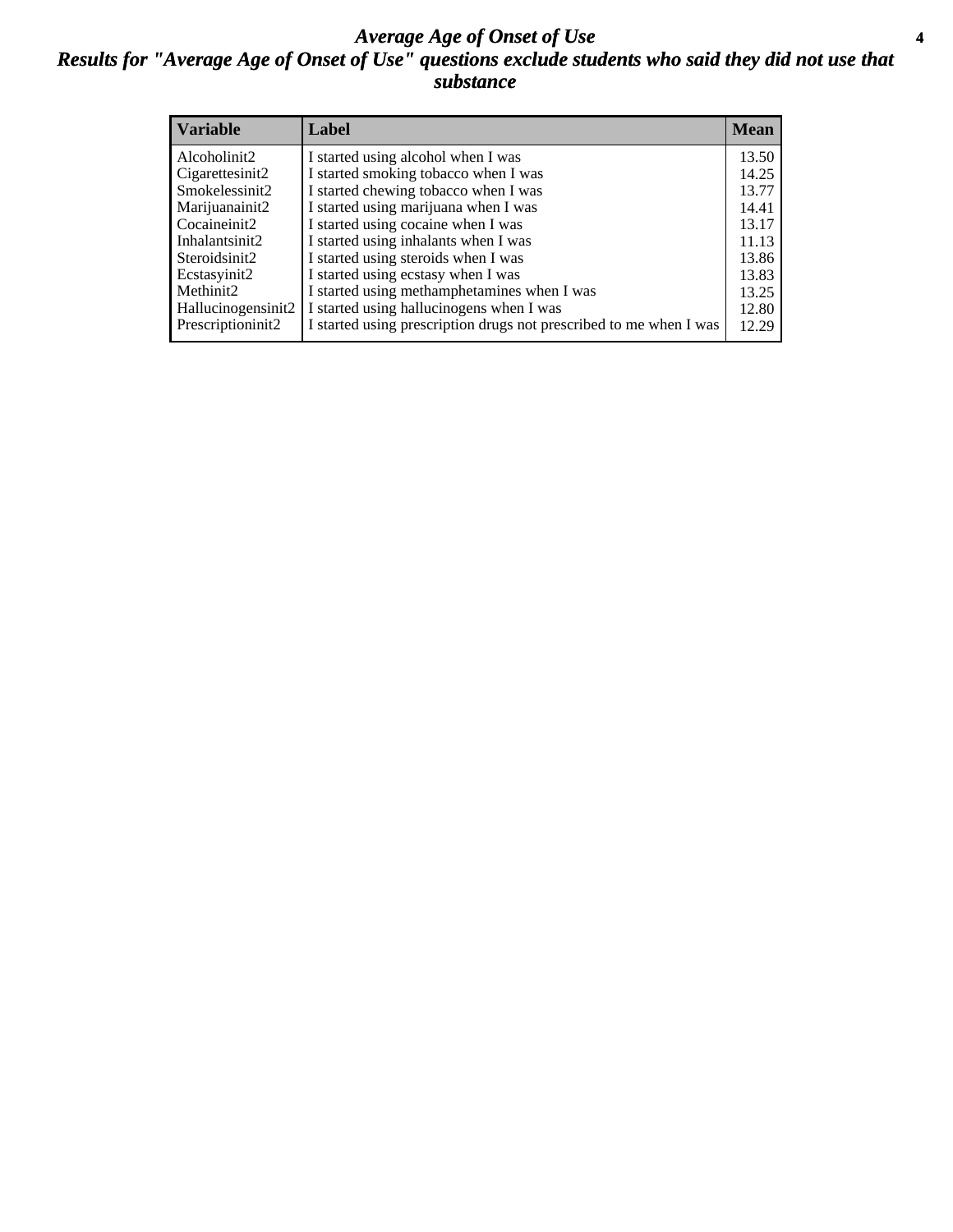### *Perception of Health Risk* **5**

| Frequency      | <b>Table of Alcoholharmdich by Grade</b> |              |              |              |  |
|----------------|------------------------------------------|--------------|--------------|--------------|--|
| <b>Col Pct</b> | Alcoholharmdich(I<br>think alcohol is    | Grade(Grade) |              |              |  |
|                | harmful)                                 | 10           | 12           | <b>Total</b> |  |
|                | <b>Yes</b>                               | 137<br>80.12 | 151<br>79.06 | 288          |  |
|                | N <sub>0</sub>                           | 34<br>19.88  | 40<br>20.94  | 74           |  |
|                | <b>Total</b>                             | 171          | 191          | 362          |  |

| Frequency      | <b>Table of Tobaccoharmdich by Grade</b> |              |              |              |
|----------------|------------------------------------------|--------------|--------------|--------------|
| <b>Col Pct</b> | Tobaccoharmdich(I<br>think tobacco is    | Grade(Grade) |              |              |
|                | harmful)                                 | 10           | 12           | <b>Total</b> |
|                | Yes                                      | 156<br>91.23 | 176<br>92.15 | 332          |
|                | N <sub>0</sub>                           | 15<br>8.77   | 15<br>7.85   | 30           |
|                | <b>Total</b>                             | 171          | 191          | 362          |

| Frequency      | <b>Table of Marijuanaharmdich by Grade</b> |              |              |              |  |  |
|----------------|--------------------------------------------|--------------|--------------|--------------|--|--|
| <b>Col Pct</b> | Marijuanaharmdich(I<br>think marijuana is  | Grade(Grade) |              |              |  |  |
|                | harmful)                                   | 10           | 12           | <b>Total</b> |  |  |
|                | Yes                                        | 133<br>77.78 | 131<br>68.59 | 264          |  |  |
|                | N <sub>0</sub>                             | 38<br>22.22  | 60<br>31.41  | 98           |  |  |
|                | <b>Total</b>                               | 171          | 191          | 362          |  |  |

| <b>Frequency</b> | <b>Table of Otherdrugharmdich by Grade</b>                   |              |              |              |  |  |  |
|------------------|--------------------------------------------------------------|--------------|--------------|--------------|--|--|--|
| <b>Col Pct</b>   | Otherdrugharmdich(I<br>Grade(Grade)<br>think other drugs are |              |              |              |  |  |  |
|                  | harmful)                                                     | <b>10</b>    | 12           | <b>Total</b> |  |  |  |
|                  | <b>Yes</b>                                                   | 156<br>91.23 | 181<br>94.76 | 337          |  |  |  |
|                  | N <sub>0</sub>                                               | 15<br>8.77   | 10<br>5.24   | 25           |  |  |  |
|                  | <b>Total</b>                                                 | 171          | 191          | 362          |  |  |  |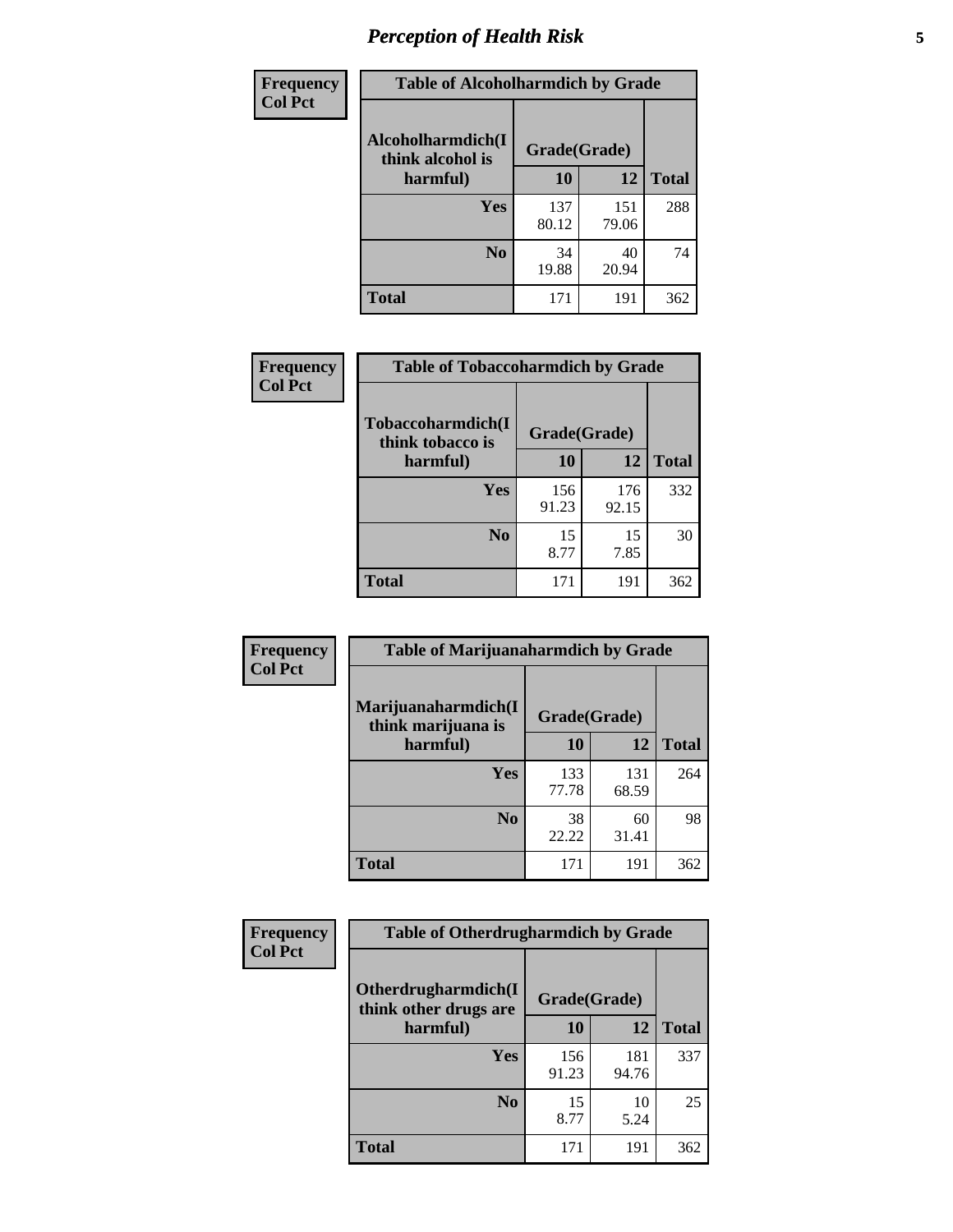### *Social Disapproval* **6**

| <b>Frequency</b> | <b>Table of Alcoholpeerdich by Grade</b>                    |              |              |     |
|------------------|-------------------------------------------------------------|--------------|--------------|-----|
| <b>Col Pct</b>   | Alcoholpeerdich(My<br>friends would<br>disapprove if I used | Grade(Grade) |              |     |
|                  | alcohol)                                                    | 10           | <b>Total</b> |     |
|                  | <b>Yes</b>                                                  | 98<br>57.31  | 91<br>47.64  | 189 |
|                  | N <sub>0</sub>                                              | 73<br>42.69  | 100<br>52.36 | 173 |
|                  | <b>Total</b>                                                | 171          | 191          | 362 |

| <b>Frequency</b> |
|------------------|
| <b>Col Pct</b>   |

| <b>Table of Tobaccopeerdich by Grade</b>                    |              |              |              |  |  |  |  |
|-------------------------------------------------------------|--------------|--------------|--------------|--|--|--|--|
| Tobaccopeerdich(My<br>friends would<br>disapprove if I used | Grade(Grade) |              |              |  |  |  |  |
| tobacco)                                                    | 10           | 12           | <b>Total</b> |  |  |  |  |
| Yes                                                         | 121<br>70.76 | 124<br>64.92 | 245          |  |  |  |  |
| N <sub>0</sub>                                              | 50<br>29.24  | 67<br>35.08  | 117          |  |  |  |  |
| <b>Total</b>                                                | 171          | 191          | 362          |  |  |  |  |

| <b>Frequency</b> | <b>Table of Marijuanapeerdich by Grade</b>                    |              |              |              |  |  |  |  |
|------------------|---------------------------------------------------------------|--------------|--------------|--------------|--|--|--|--|
| <b>Col Pct</b>   | Marijuanapeerdich(My<br>friends would<br>disapprove if I used |              | Grade(Grade) |              |  |  |  |  |
|                  | marijuana)                                                    | 10           | 12           | <b>Total</b> |  |  |  |  |
|                  | <b>Yes</b>                                                    | 111<br>64.91 | 101<br>52.88 | 212          |  |  |  |  |
|                  | N <sub>0</sub>                                                | 60<br>35.09  | 90<br>47.12  | 150          |  |  |  |  |
|                  | <b>Total</b>                                                  | 171          | 191          | 362          |  |  |  |  |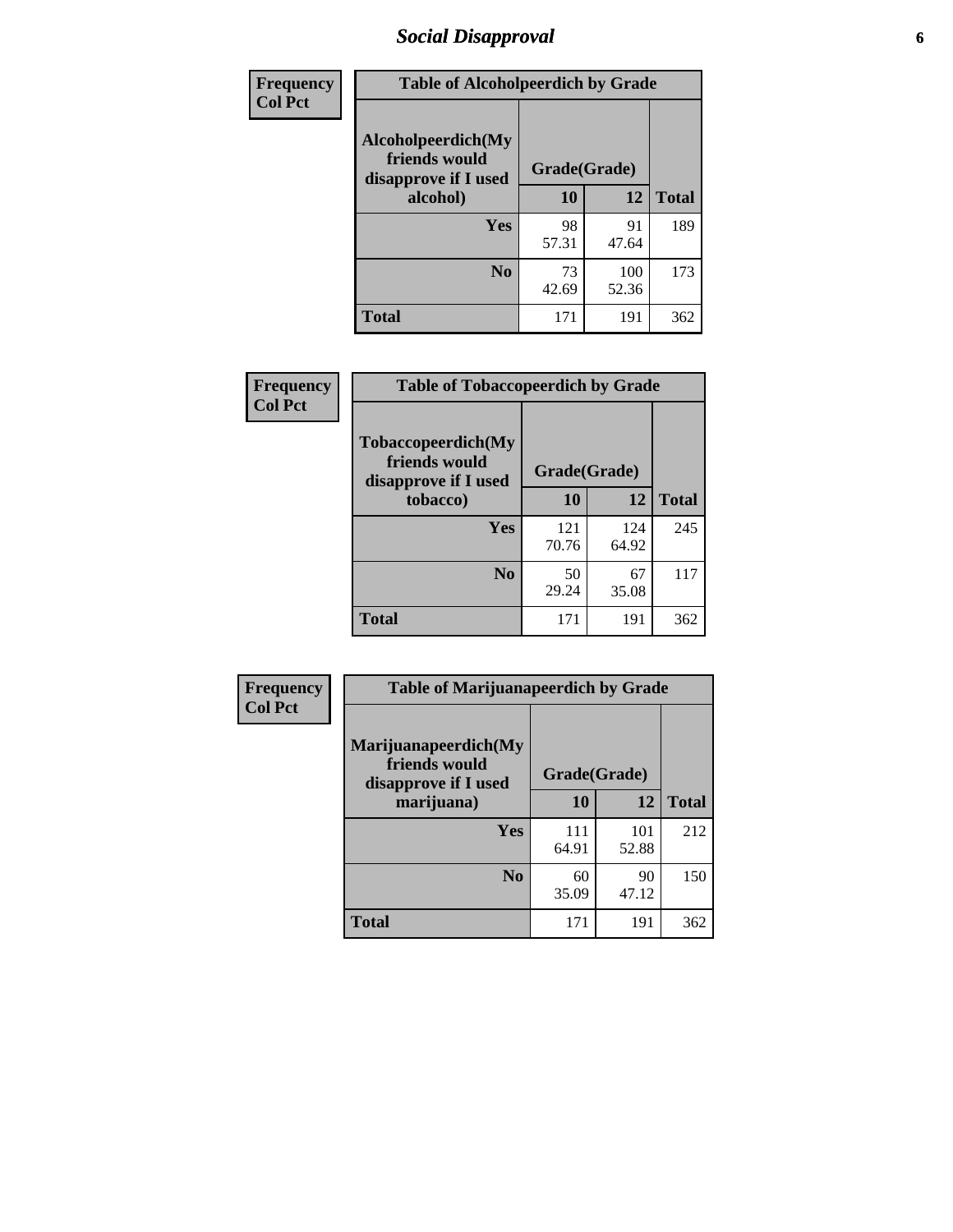### *Social Disapproval* **7**

| Frequency      | <b>Table of Otherdrugpeerdich by Grade</b>                    |              |              |              |  |  |  |  |
|----------------|---------------------------------------------------------------|--------------|--------------|--------------|--|--|--|--|
| <b>Col Pct</b> | Otherdrugpeerdich(My<br>friends would<br>disapprove if I used | Grade(Grade) |              |              |  |  |  |  |
|                | other drugs)                                                  | 10           | 12           | <b>Total</b> |  |  |  |  |
|                | Yes                                                           | 132<br>77.19 | 145<br>75.92 | 277          |  |  |  |  |
|                | N <sub>0</sub>                                                | 39<br>22.81  | 46<br>24.08  | 85           |  |  |  |  |
|                | <b>Total</b>                                                  | 171          | 191          | 362          |  |  |  |  |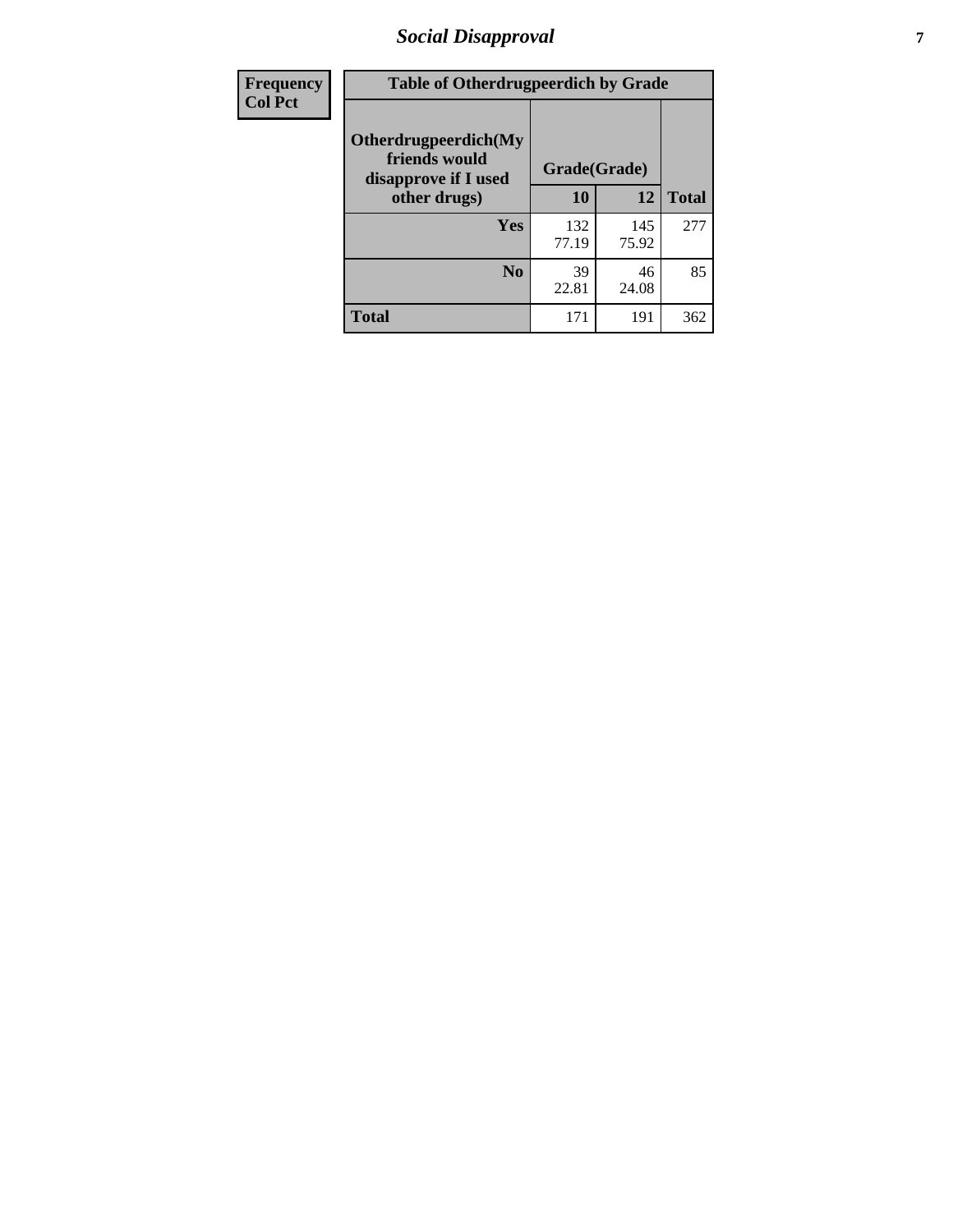#### Title IV, Part A, Schedule A **8** *Goal 2: To help ensure that all schools are safe and disciplined Baseline Data: Year 2008-2009 Student Involvement in Gang Activity*

| Frequency      | <b>Table of Gangself by Grade</b>                                                                 |                    |              |              |
|----------------|---------------------------------------------------------------------------------------------------|--------------------|--------------|--------------|
| <b>Col Pct</b> | Gangself(I<br>have<br>participated<br>in illegal<br>gang<br>activities in<br>the past 30<br>days) | Grade(Grade)<br>10 | 12           | <b>Total</b> |
|                | Yes                                                                                               | 7<br>4.09          | 12<br>6.28   | 19           |
|                | N <sub>0</sub>                                                                                    | 164<br>95.91       | 179<br>93.72 | 343          |
|                | <b>Total</b>                                                                                      | 171                | 191          | 362          |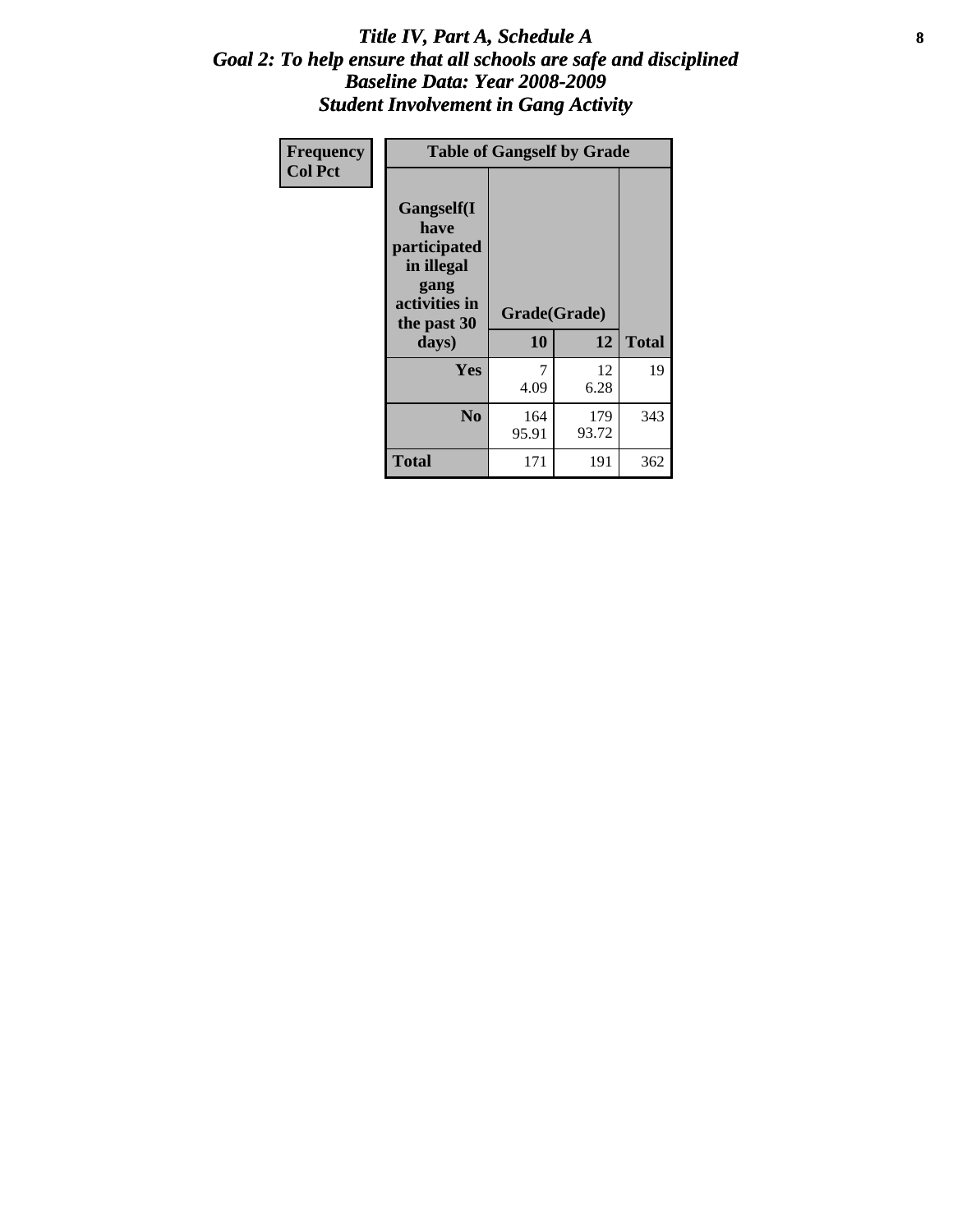### *Student Perception of School Safety* **9**

| <b>Frequency</b><br>Row Pct |
|-----------------------------|
|                             |

| <b>Table of Grade by Safeschool</b> |                                                                                                                                    |                                                        |             |             |     |  |  |  |
|-------------------------------------|------------------------------------------------------------------------------------------------------------------------------------|--------------------------------------------------------|-------------|-------------|-----|--|--|--|
|                                     |                                                                                                                                    | Safeschool (School is a place at which I feel<br>safe) |             |             |     |  |  |  |
| Grade(Grade)                        | Somewhat<br><b>Somewhat</b><br><b>Strongly</b><br><b>Strongly</b><br><b>Disagree</b><br>Agree<br>Disagree<br><b>Total</b><br>Agree |                                                        |             |             |     |  |  |  |
| 10                                  | 27<br>15.79                                                                                                                        | 69<br>40.35                                            | 44<br>25.73 | 31<br>18.13 | 171 |  |  |  |
| 12                                  | 31<br>16.23                                                                                                                        | 87<br>45.55                                            | 47<br>24.61 | 26<br>13.61 | 191 |  |  |  |
| <b>Total</b>                        | 58                                                                                                                                 | 156                                                    | 91          | 57          | 362 |  |  |  |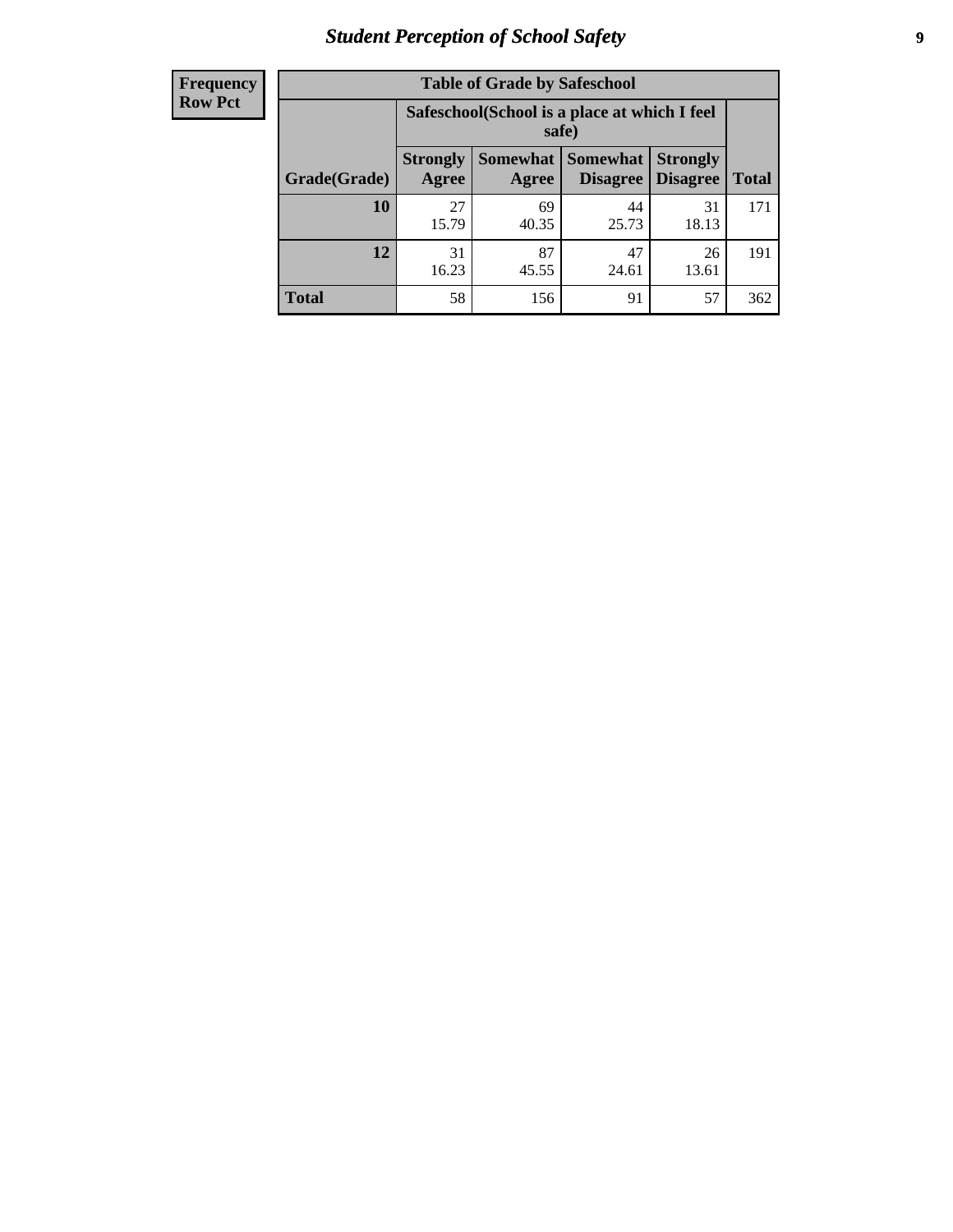#### *Students Who Have Been Bullied* **10**

| <b>Frequency</b> |
|------------------|
| Row Pct          |

| <b>Table of Grade by Bullied</b> |                         |                                                                               |                              |                        |                        |                        |                   |              |
|----------------------------------|-------------------------|-------------------------------------------------------------------------------|------------------------------|------------------------|------------------------|------------------------|-------------------|--------------|
|                                  |                         | <b>Bullied</b> (I have been bullied by other<br>students in the past 30 days) |                              |                        |                        |                        |                   |              |
| Grade(Grade)                     | $\bf{0}$<br><b>Days</b> | 1 or<br>days                                                                  | 3 <sub>to</sub><br>5<br>days | 6 to<br>9<br>days      | 10<br>to<br>19<br>days | 20<br>to<br>29<br>days | All<br>30<br>days | <b>Total</b> |
| 10                               | 148<br>86.55            | 10<br>5.85                                                                    | 4<br>2.34                    | $\overline{2}$<br>1.17 | 2<br>1.17              | 2<br>1.17              | 3<br>1.75         | 171          |
| 12                               | 184<br>96.34            | $\overline{2}$<br>1.05                                                        | 3<br>1.57                    | 0.52                   | $\Omega$<br>0.00       | 0.52                   | $\theta$<br>0.00  | 191          |
| <b>Total</b>                     | 332                     | 12                                                                            | 7                            | 3                      | 2                      | 3                      | 3                 | 362          |

 $\blacksquare$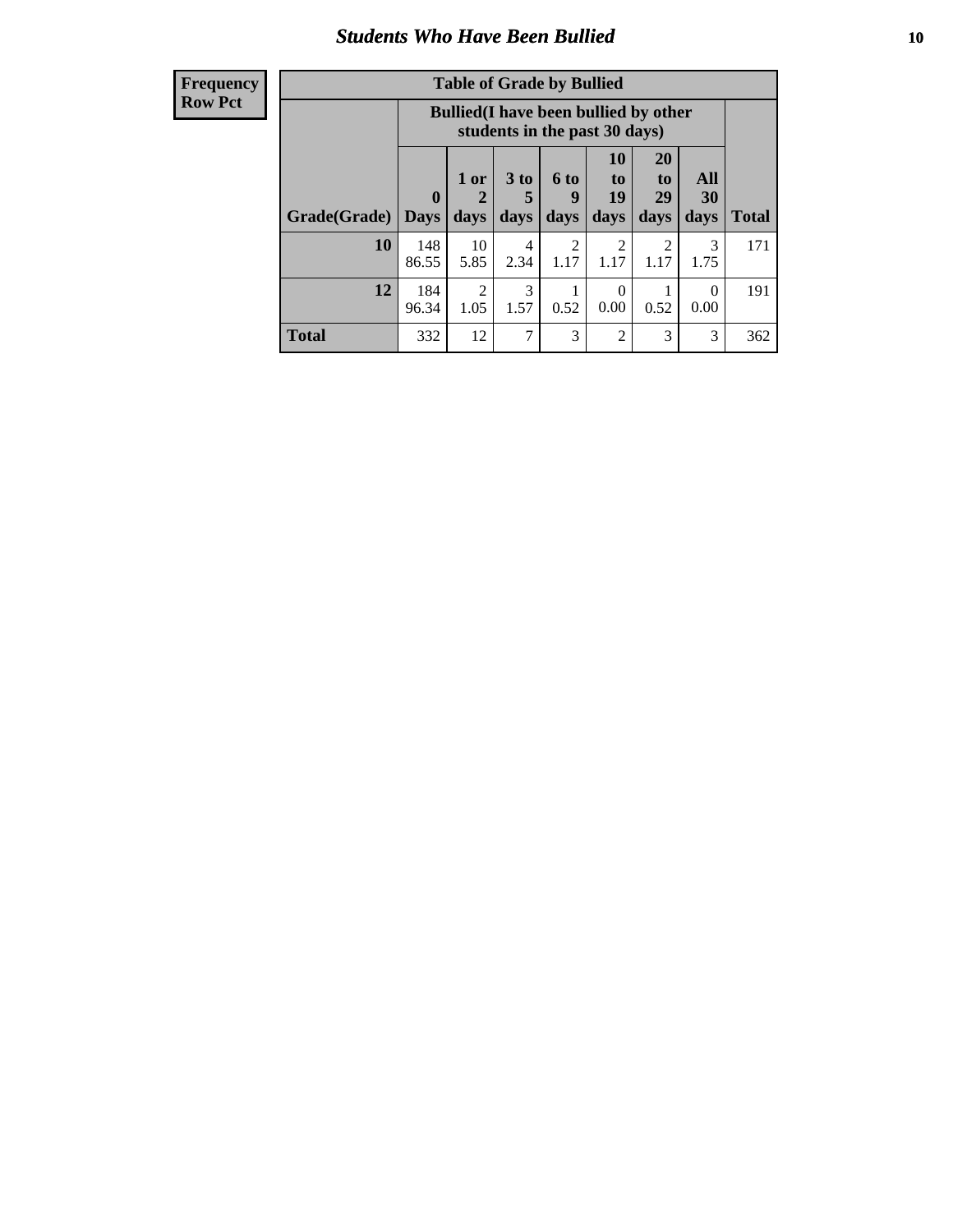### *School Climate* **11**

| Frequency      | <b>Table of SchoolClimate1 by Grade</b> |                    |              |              |  |  |  |
|----------------|-----------------------------------------|--------------------|--------------|--------------|--|--|--|
| <b>Col Pct</b> | SchoolClimate1(I<br>like school)        | Grade(Grade)<br>10 | 12           | <b>Total</b> |  |  |  |
|                | <b>Strongly Agree</b>                   | 32<br>18.71        | 45<br>23.56  | 77           |  |  |  |
|                | <b>Somewhat Agree</b>                   | 94<br>54.97        | 106<br>55.50 | 200          |  |  |  |
|                | <b>Somewhat Disagree</b>                | 27<br>15.79        | 26<br>13.61  | 53           |  |  |  |
|                | <b>Strongly Disagree</b>                | 18<br>10.53        | 14<br>7.33   | 32           |  |  |  |
|                | Total                                   | 171                | 191          | 362          |  |  |  |

| Frequency      | <b>Table of SchoolClimate2 by Grade</b>           |                    |             |              |
|----------------|---------------------------------------------------|--------------------|-------------|--------------|
| <b>Col Pct</b> | SchoolClimate2(I<br>feel successful at<br>school) | Grade(Grade)<br>10 | 12          | <b>Total</b> |
|                | <b>Strongly Agree</b>                             | 61<br>35.67        | 87<br>45.55 | 148          |
|                | <b>Somewhat Agree</b>                             | 90<br>52.63        | 87<br>45.55 | 177          |
|                | <b>Somewhat Disagree</b>                          | 16<br>9.36         | 11<br>5.76  | 27           |
|                | <b>Strongly Disagree</b>                          | 4<br>2.34          | 6<br>3.14   | 10           |
|                | <b>Total</b>                                      | 171                | 191         | 362          |

| Frequency<br><b>Col Pct</b> | <b>Table of SchoolClimate3 by Grade</b>                                      |                           |             |              |  |
|-----------------------------|------------------------------------------------------------------------------|---------------------------|-------------|--------------|--|
|                             | <b>SchoolClimate3(My</b><br>school has high<br>standards for<br>achievement) | Grade(Grade)<br><b>10</b> | 12          | <b>Total</b> |  |
|                             | <b>Strongly Agree</b>                                                        | 55                        | 68          | 123          |  |
|                             |                                                                              | 32.16                     | 35.60       |              |  |
|                             | <b>Somewhat Agree</b>                                                        | 80<br>46.78               | 81<br>42.41 | 161          |  |
|                             | <b>Somewhat Disagree</b>                                                     | 24<br>14.04               | 27<br>14.14 | 51           |  |
|                             | <b>Strongly Disagree</b>                                                     | 12<br>7.02                | 15<br>7.85  | 27           |  |
|                             | Total                                                                        | 171                       | 191         | 362          |  |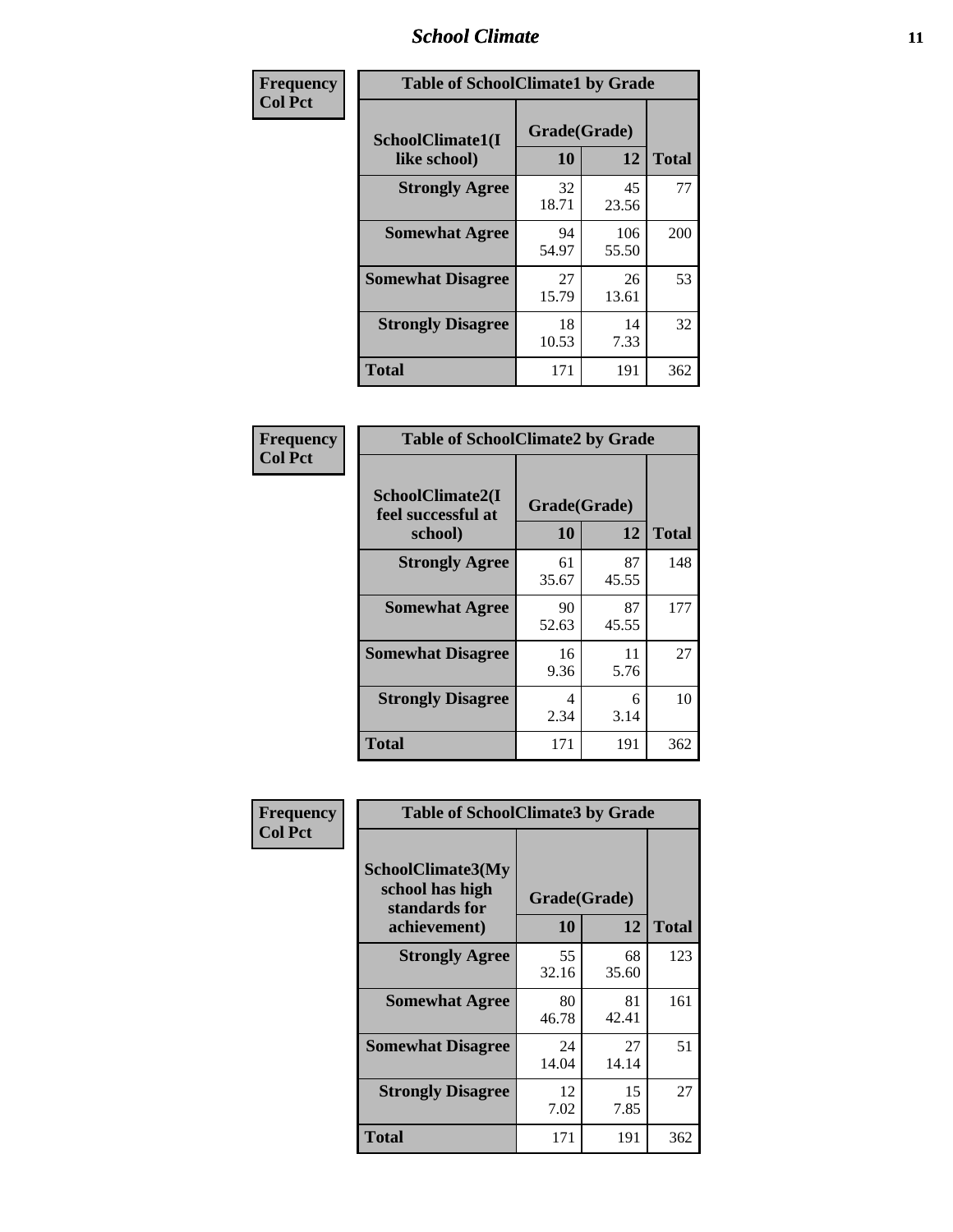### *School Climate* **12**

| Frequency      |                                                                      | <b>Table of SchoolClimate4 by Grade</b> |              |              |  |
|----------------|----------------------------------------------------------------------|-----------------------------------------|--------------|--------------|--|
| <b>Col Pct</b> | <b>SchoolClimate4(My</b><br>school sets clear<br>rules for behavior) | Grade(Grade)<br>10                      | 12           | <b>Total</b> |  |
|                | <b>Strongly Agree</b>                                                | 86<br>50.29                             | 102<br>53.40 | 188          |  |
|                | <b>Somewhat Agree</b>                                                | 54<br>31.58                             | 59<br>30.89  | 113          |  |
|                | <b>Somewhat Disagree</b>                                             | 22<br>12.87                             | 17<br>8.90   | 39           |  |
|                | <b>Strongly Disagree</b>                                             | 9<br>5.26                               | 13<br>6.81   | 22           |  |
|                | <b>Total</b>                                                         | 171                                     | 191          | 362          |  |

| <b>Table of SchoolClimate5 by Grade</b>                   |              |             |              |  |  |
|-----------------------------------------------------------|--------------|-------------|--------------|--|--|
| SchoolClimate5(I<br>know what to do in<br>an emergency at | Grade(Grade) |             |              |  |  |
| school)                                                   | 10           | 12          | <b>Total</b> |  |  |
| <b>Strongly Agree</b>                                     | 82<br>47.95  | 85<br>44.50 | 167          |  |  |
| <b>Somewhat Agree</b>                                     | 59<br>34.50  | 69<br>36.13 | 128          |  |  |
| <b>Somewhat Disagree</b>                                  | 18<br>10.53  | 20<br>10.47 | 38           |  |  |
| <b>Strongly Disagree</b>                                  | 12<br>7.02   | 17<br>8.90  | 29           |  |  |
| <b>Total</b>                                              | 171          | 191         | 362          |  |  |

| Frequency      | <b>Table of SchoolClimate6 by Grade</b>                  |                           |             |              |  |
|----------------|----------------------------------------------------------|---------------------------|-------------|--------------|--|
| <b>Col Pct</b> | <b>SchoolClimate6(Teachers</b><br>treat me with respect) | Grade(Grade)<br><b>10</b> | 12          | <b>Total</b> |  |
|                | <b>Strongly Agree</b>                                    | 54<br>31.58               | 69<br>36.13 | 123          |  |
|                | <b>Somewhat Agree</b>                                    | 64<br>37.43               | 75<br>39.27 | 139          |  |
|                | <b>Somewhat Disagree</b>                                 | 30<br>17.54               | 38<br>19.90 | 68           |  |
|                | <b>Strongly Disagree</b>                                 | 23<br>13.45               | 9<br>4.71   | 32           |  |
|                | <b>Total</b>                                             | 171                       | 191         | 362          |  |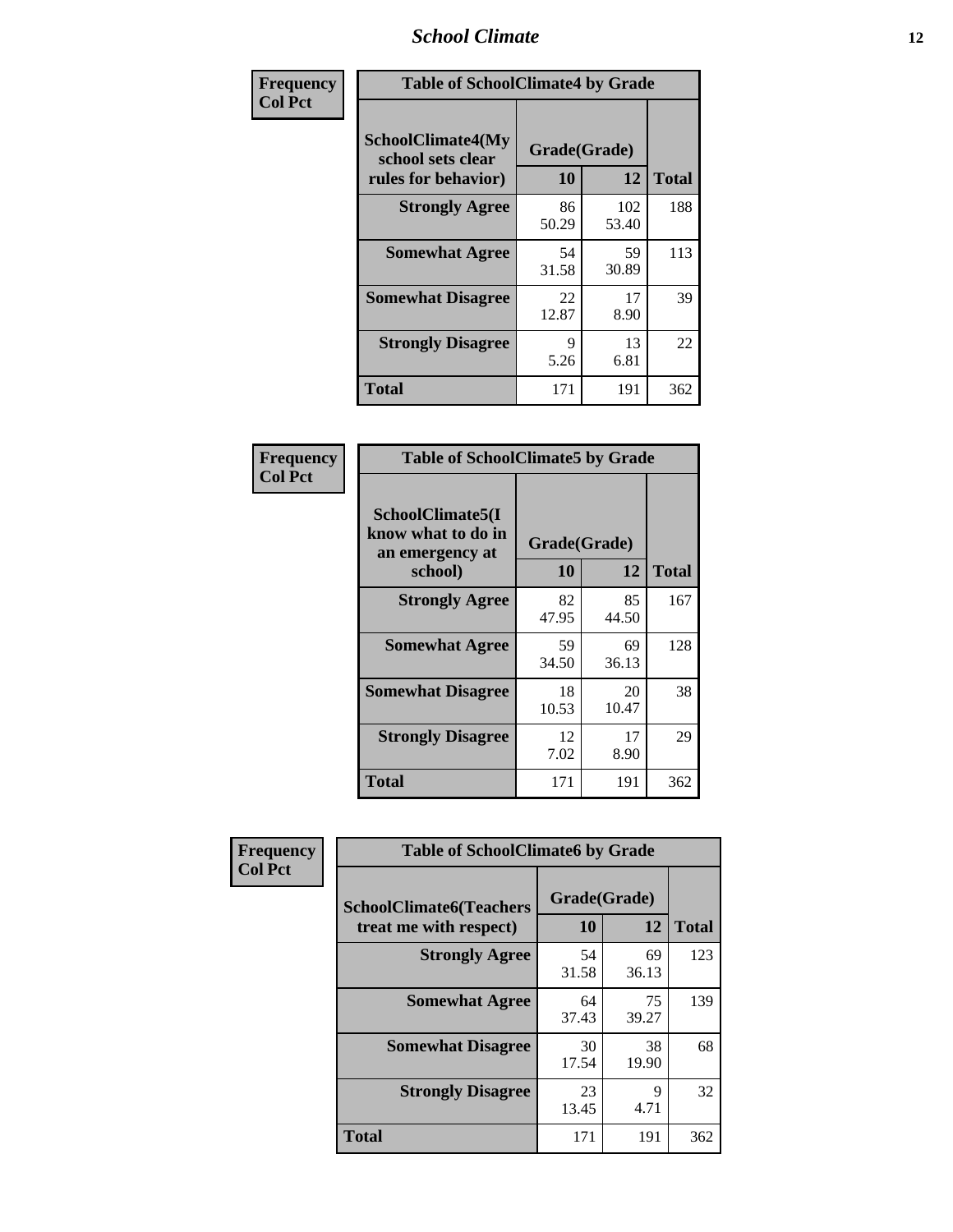### *School Climate* **13**

| Frequency      | <b>Table of SchoolClimate7 by Grade</b>                                       |                           |             |              |
|----------------|-------------------------------------------------------------------------------|---------------------------|-------------|--------------|
| <b>Col Pct</b> | <b>SchoolClimate7(Behaviors</b><br>in my class allow the<br>teacher to teach) | Grade(Grade)<br><b>10</b> | 12          | <b>Total</b> |
|                | <b>Strongly Agree</b>                                                         | 36<br>21.05               | 49<br>25.65 | 85           |
|                | <b>Somewhat Agree</b>                                                         | 72<br>42.11               | 89<br>46.60 | 161          |
|                | <b>Somewhat Disagree</b>                                                      | 41<br>23.98               | 37<br>19.37 | 78           |
|                | <b>Strongly Disagree</b>                                                      | 22<br>12.87               | 16<br>8.38  | 38           |
|                | <b>Total</b>                                                                  | 171                       | 191         | 362          |

| Frequency      | <b>Table of SchoolClimate8 by Grade</b>                                 |              |             |              |
|----------------|-------------------------------------------------------------------------|--------------|-------------|--------------|
| <b>Col Pct</b> | <b>SchoolClimate8(Students</b><br>are frequently<br>recognized for good | Grade(Grade) |             |              |
|                | behavior)                                                               | 10           | 12          | <b>Total</b> |
|                | <b>Strongly Agree</b>                                                   | 33<br>19.30  | 35<br>18.32 | 68           |
|                | <b>Somewhat Agree</b>                                                   | 62<br>36.26  | 74<br>38.74 | 136          |
|                | <b>Somewhat Disagree</b>                                                | 44<br>25.73  | 44<br>23.04 | 88           |
|                | <b>Strongly Disagree</b>                                                | 32<br>18.71  | 38<br>19.90 | 70           |
|                | <b>Total</b>                                                            | 171          | 191         | 362          |

| Frequency      | <b>Table of SchoolClimate9 by Grade</b>                                           |                    |             |              |
|----------------|-----------------------------------------------------------------------------------|--------------------|-------------|--------------|
| <b>Col Pct</b> | SchoolClimate9(School<br>counselor would be<br>helpful if I needed<br>assistance) | Grade(Grade)<br>10 | 12          | <b>Total</b> |
|                | <b>Strongly Agree</b>                                                             | 61<br>35.67        | 89<br>46.60 | 150          |
|                | <b>Somewhat Agree</b>                                                             | 67<br>39.18        | 50<br>26.18 | 117          |
|                | <b>Somewhat Disagree</b>                                                          | 24<br>14.04        | 24<br>12.57 | 48           |
|                | <b>Strongly Disagree</b>                                                          | 19<br>11.11        | 28<br>14.66 | 47           |
|                | <b>Total</b>                                                                      | 171                | 191         | 362          |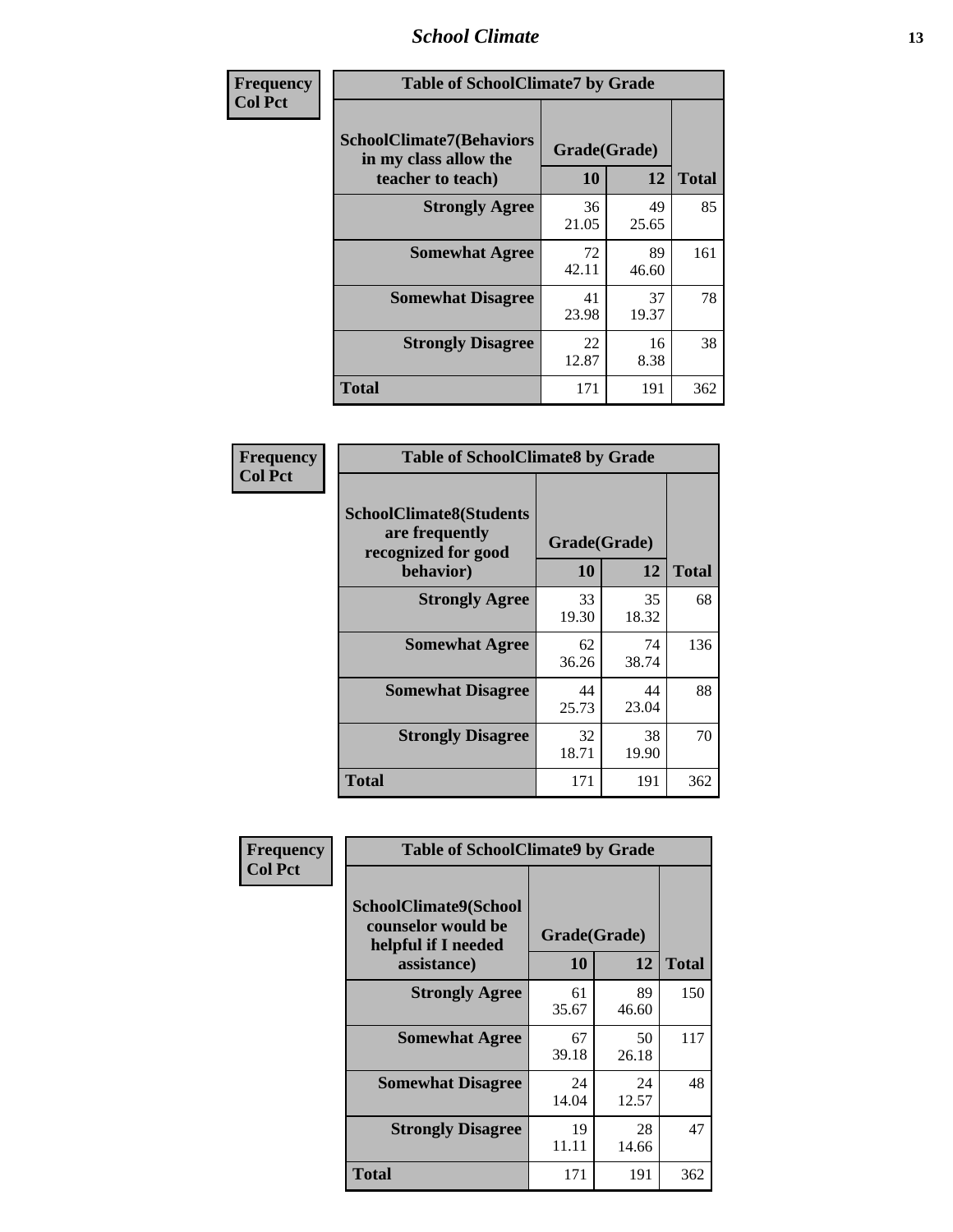### *Reasons for Dropping Out* **14**

| Frequency      | <b>Table of Dropoutreason by Grade</b>                                   |             |                    |              |
|----------------|--------------------------------------------------------------------------|-------------|--------------------|--------------|
| <b>Col Pct</b> | Dropoutreason(If<br>I dropped out the<br>reason would<br>most likely be) | 10          | Grade(Grade)<br>12 | <b>Total</b> |
|                | Won't Drop out                                                           | 90<br>52.63 | 121<br>63.35       | 211          |
|                | <b>Bored</b>                                                             | 25<br>14.62 | 21<br>10.99        | 46           |
|                | <b>Family Reasons</b>                                                    | 9<br>5.26   | 10<br>5.24         | 19           |
|                | <b>Being Bullied</b>                                                     | 2<br>1.17   | 7<br>3.66          | 9            |
|                | <b>Other</b>                                                             | 45<br>26.32 | 32<br>16.75        | 77           |
|                | <b>Total</b>                                                             | 171         | 191                | 362          |

| Frequency      | <b>Table of Dropout by Grade</b>                                       |                    |              |              |  |
|----------------|------------------------------------------------------------------------|--------------------|--------------|--------------|--|
| <b>Col Pct</b> | Dropout(I<br>have<br>thought<br>about<br>dropping<br>out of<br>school) | Grade(Grade)<br>10 | 12           | <b>Total</b> |  |
|                | Yes                                                                    | 56<br>32.75        | 48<br>25.13  | 104          |  |
|                | N <sub>0</sub>                                                         | 115<br>67.25       | 143<br>74.87 | 258          |  |
|                | <b>Total</b>                                                           | 171                | 191          | 362          |  |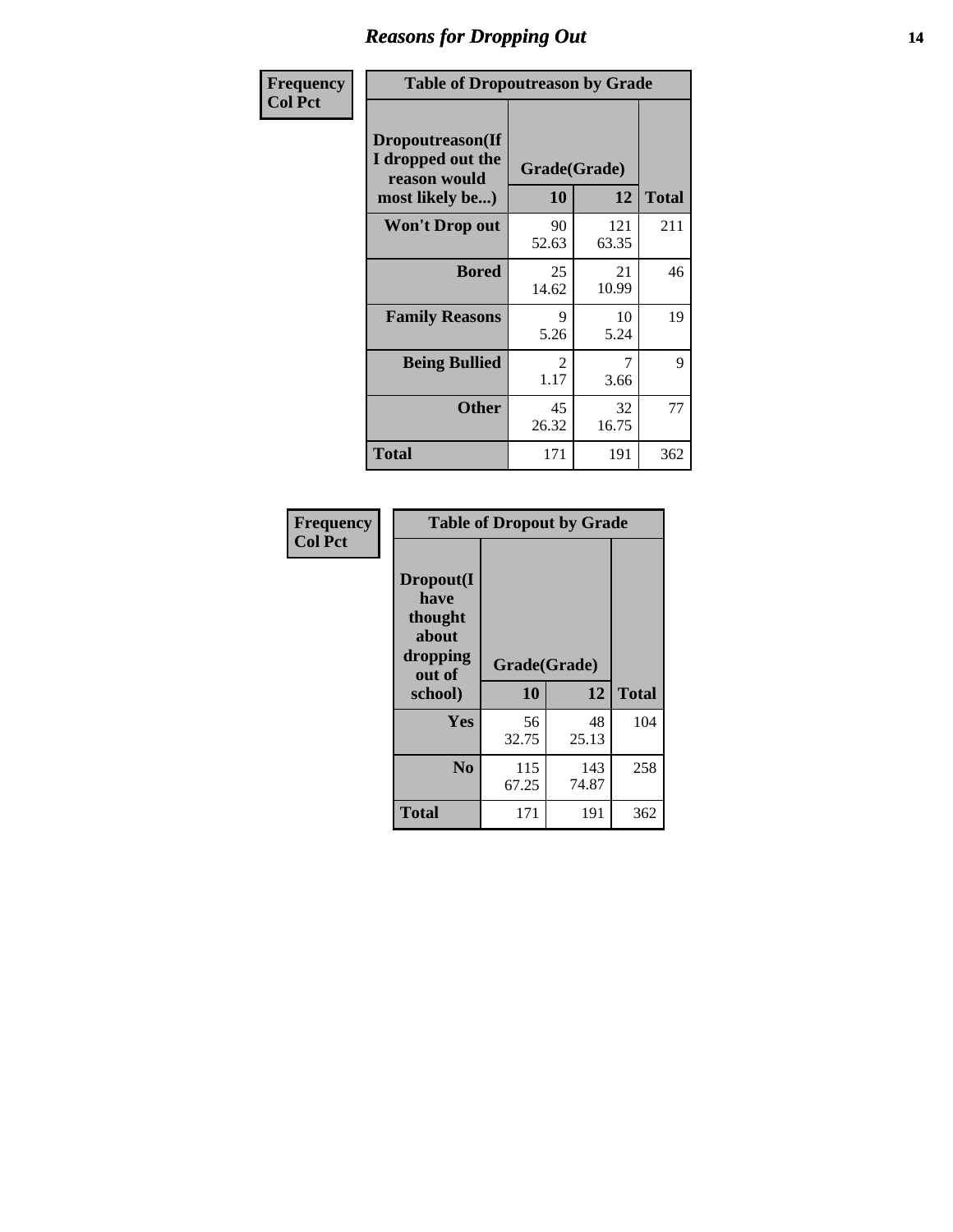*School Safety* **15**

| Frequency      | <b>Table of Gangself by Grade</b>                                                                 |                    |              |              |
|----------------|---------------------------------------------------------------------------------------------------|--------------------|--------------|--------------|
| <b>Col Pct</b> | Gangself(I<br>have<br>participated<br>in illegal<br>gang<br>activities in<br>the past 30<br>days) | Grade(Grade)<br>10 | 12           | <b>Total</b> |
|                | Yes                                                                                               | 7<br>4.09          | 12<br>6.28   | 19           |
|                | N <sub>o</sub>                                                                                    | 164<br>95.91       | 179<br>93.72 | 343          |
|                | Total                                                                                             | 171                | 191          | 362          |

| Frequency<br><b>Col Pct</b> | <b>Table of Gangpeers by Grade</b>                                                                                     |                    |              |              |  |
|-----------------------------|------------------------------------------------------------------------------------------------------------------------|--------------------|--------------|--------------|--|
|                             | Gangpeers(I<br>have friends<br>who have<br>participated<br>in illegal<br>gang<br>activities in<br>the past 30<br>days) | Grade(Grade)<br>10 | 12           | <b>Total</b> |  |
|                             | <b>Yes</b>                                                                                                             | 49<br>28.65        | 42<br>21.99  | 91           |  |
|                             | N <sub>0</sub>                                                                                                         | 122<br>71.35       | 149<br>78.01 | 271          |  |
|                             | <b>Total</b>                                                                                                           | 171                | 191          | 362          |  |

| Frequency      |                                                                    | <b>Table of Pickedon by Grade</b> |             |              |  |  |  |  |  |  |  |
|----------------|--------------------------------------------------------------------|-----------------------------------|-------------|--------------|--|--|--|--|--|--|--|
| <b>Col Pct</b> | <b>Pickedon(I have</b><br>been picked on or<br>teased at school in | Grade(Grade)                      |             |              |  |  |  |  |  |  |  |
|                | the past 30 days)                                                  | 10                                | 12          | <b>Total</b> |  |  |  |  |  |  |  |
|                | <b>Strongly Agree</b>                                              | 18<br>10.53                       | 17<br>8.90  | 35           |  |  |  |  |  |  |  |
|                | <b>Somewhat Agree</b>                                              | 28<br>16.37                       | 18<br>9.42  | 46           |  |  |  |  |  |  |  |
|                | <b>Somewhat Disagree</b>                                           | 17<br>9.94                        | 23<br>12.04 | 40           |  |  |  |  |  |  |  |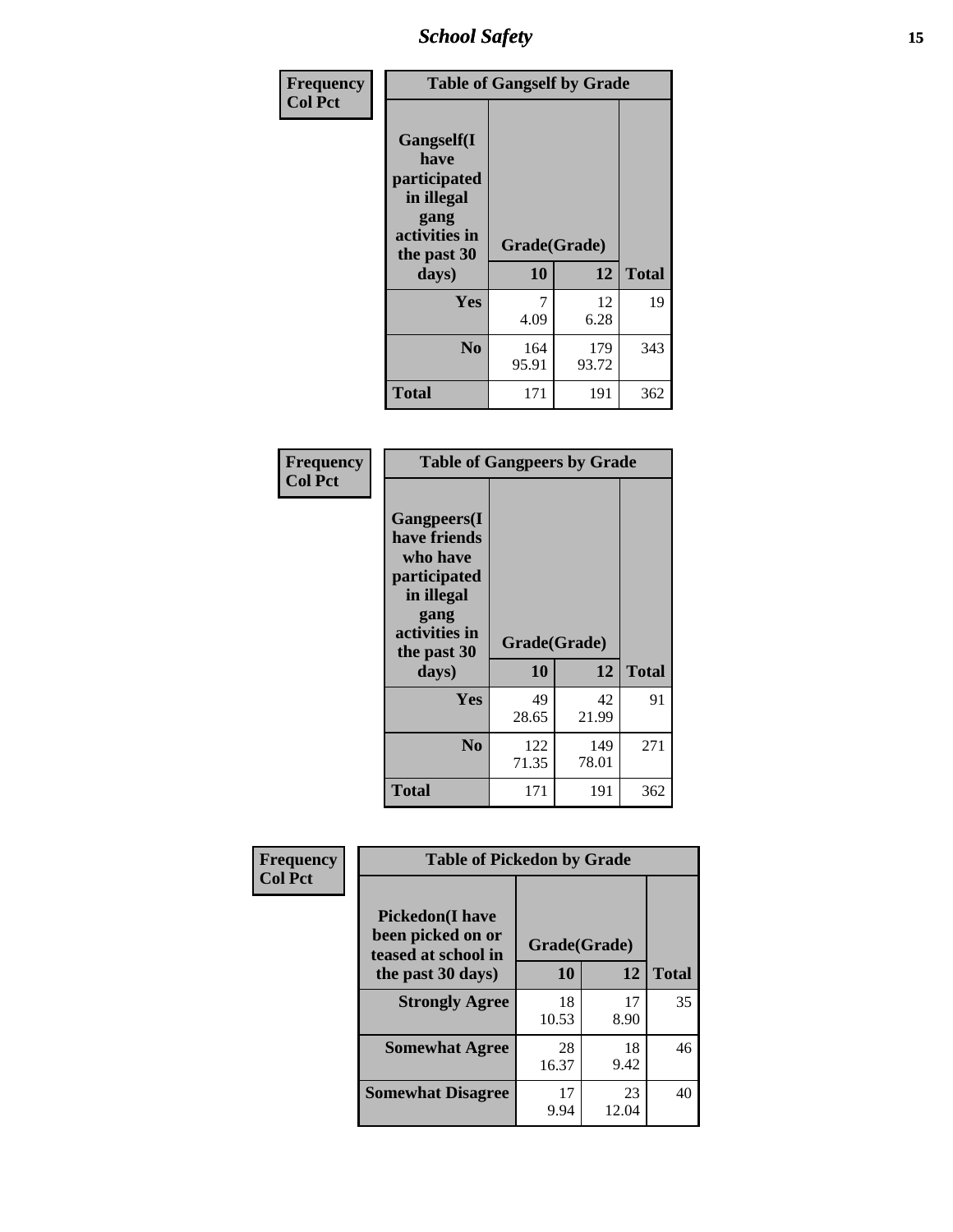### *School Safety* **16**

| <b>Frequency</b> |                                                                                          | <b>Table of Pickedon by Grade</b> |              |              |  |  |  |  |  |  |
|------------------|------------------------------------------------------------------------------------------|-----------------------------------|--------------|--------------|--|--|--|--|--|--|
| <b>Col Pct</b>   | <b>Pickedon</b> (I have<br>been picked on or<br>teased at school in<br>the past 30 days) | Grade(Grade)<br>10                | 12           | <b>Total</b> |  |  |  |  |  |  |
|                  | <b>Strongly Disagree</b>                                                                 | 108<br>63.16                      | 133<br>69.63 | 241          |  |  |  |  |  |  |
|                  | Total                                                                                    | 171                               | 191          | 362          |  |  |  |  |  |  |

| Frequency      |                                                          | <b>Table of Safeschool by Grade</b> |             |              |  |  |  |  |  |  |  |
|----------------|----------------------------------------------------------|-------------------------------------|-------------|--------------|--|--|--|--|--|--|--|
| <b>Col Pct</b> | Safeschool(School<br>is a place at which I<br>feel safe) | Grade(Grade)<br>10                  | 12          | <b>Total</b> |  |  |  |  |  |  |  |
|                | <b>Strongly Agree</b>                                    | 27<br>15.79                         | 31<br>16.23 | 58           |  |  |  |  |  |  |  |
|                | <b>Somewhat Agree</b>                                    | 69<br>40.35                         | 87<br>45.55 | 156          |  |  |  |  |  |  |  |
|                | <b>Somewhat Disagree</b>                                 | 44<br>25.73                         | 47<br>24.61 | 91           |  |  |  |  |  |  |  |
|                | <b>Strongly Disagree</b>                                 | 31<br>18.13                         | 26<br>13.61 | 57           |  |  |  |  |  |  |  |
|                | <b>Total</b>                                             | 171                                 | 191         | 362          |  |  |  |  |  |  |  |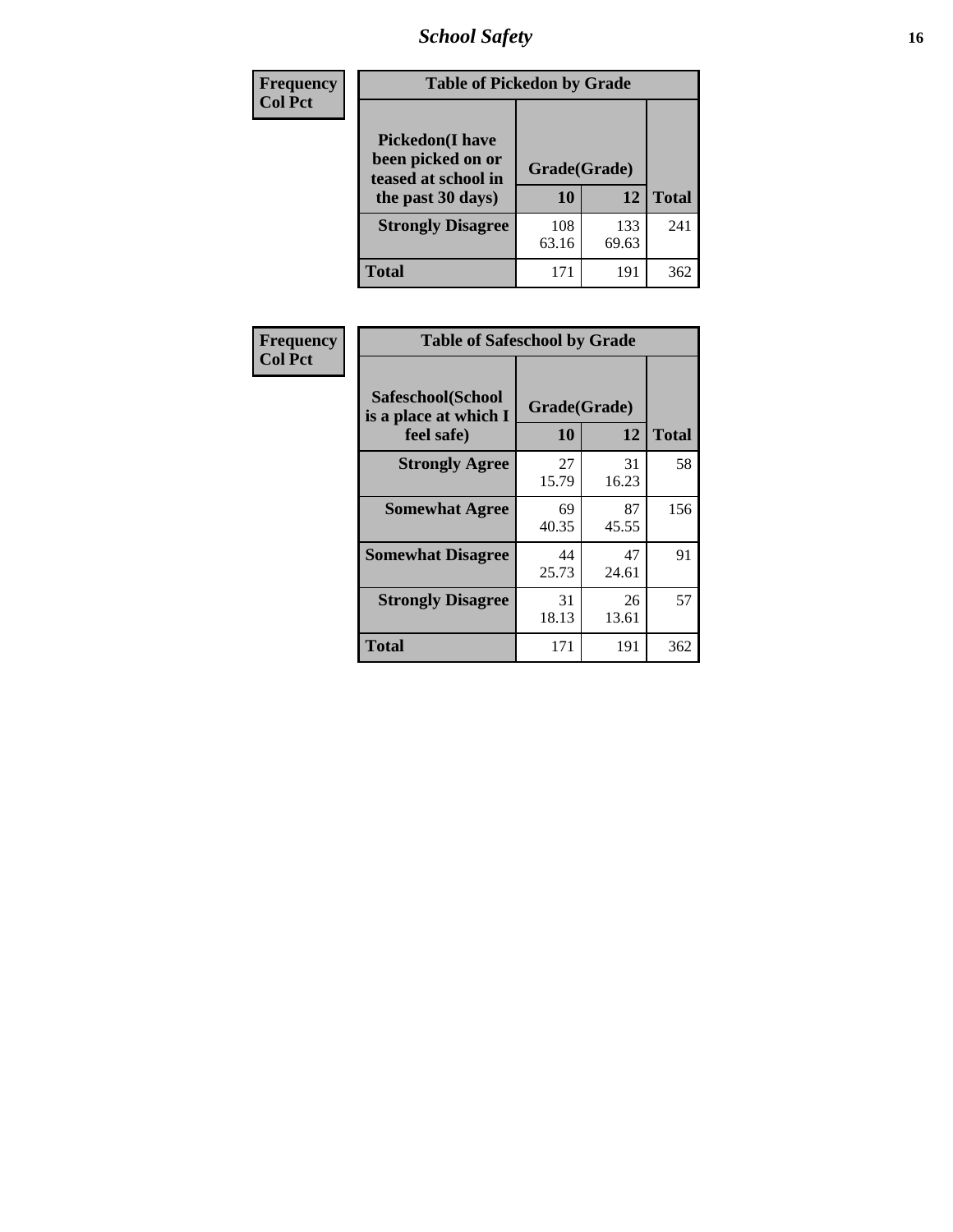*School Safety* **17**

| <b>Frequency</b> |  |
|------------------|--|
| Row Pct          |  |

| <b>Table of Grade by Bullied</b> |                             |                                                                               |                         |                          |                        |                               |                          |              |  |  |  |
|----------------------------------|-----------------------------|-------------------------------------------------------------------------------|-------------------------|--------------------------|------------------------|-------------------------------|--------------------------|--------------|--|--|--|
|                                  |                             | <b>Bullied</b> (I have been bullied by other<br>students in the past 30 days) |                         |                          |                        |                               |                          |              |  |  |  |
| Grade(Grade)                     | $\mathbf{0}$<br><b>Days</b> | 1 or<br>$\overline{2}$<br>days                                                | 3 <sub>to</sub><br>days | <b>6 to</b><br>9<br>days | 10<br>to<br>19<br>days | <b>20</b><br>to<br>29<br>days | All<br><b>30</b><br>days | <b>Total</b> |  |  |  |
| 10                               | 148<br>86.55                | 10<br>5.85                                                                    | $\overline{4}$<br>2.34  | $\mathcal{L}$<br>1.17    | 2<br>1.17              | 1.17                          | 3<br>1.75                | 171          |  |  |  |
| 12                               | 184<br>96.34                | $\overline{c}$<br>1.05                                                        | 3<br>1.57               | 0.52                     | 0<br>0.00              | 0.52                          | 0<br>0.00                | 191          |  |  |  |
| <b>Total</b>                     | 332                         | 12                                                                            | $\mathcal{I}$           | 3                        | $\overline{c}$         | 3                             | 3                        | 362          |  |  |  |

| <b>Frequency</b> |                     | <b>Table of Grade by Bulliedothers</b> |                                                                |                  |                        |                               |                        |              |  |  |
|------------------|---------------------|----------------------------------------|----------------------------------------------------------------|------------------|------------------------|-------------------------------|------------------------|--------------|--|--|
| <b>Row Pct</b>   |                     |                                        | <b>Bulliedothers</b> (I bullied others in the<br>past 30 days) |                  |                        |                               |                        |              |  |  |
|                  | Grade(Grade)   Days | $\mathbf{0}$                           | 1 or<br>days                                                   | 3 to<br>days     | 10<br>to<br>19<br>days | <b>20</b><br>to<br>29<br>days | All<br>30<br>days      | <b>Total</b> |  |  |
|                  | 10                  | 162<br>94.74                           | 6<br>3.51                                                      | $\Omega$<br>0.00 | 0.58                   | 0.58                          | 0.58                   | 171          |  |  |
|                  | 12                  | 177<br>92.67                           | 4<br>2.09                                                      | 3<br>1.57        | 4<br>2.09              | 0.52                          | $\overline{2}$<br>1.05 | 191          |  |  |
|                  | <b>Total</b>        | 339                                    | 10                                                             | 3                | 5                      | 2                             | 3                      | 362          |  |  |

| <b>Frequency</b> |              | <b>Table of Grade by Weaponschool</b> |                                                                   |                         |                               |                                           |                   |              |  |
|------------------|--------------|---------------------------------------|-------------------------------------------------------------------|-------------------------|-------------------------------|-------------------------------------------|-------------------|--------------|--|
| <b>Row Pct</b>   |              |                                       | Weaponschool(I brought a weapon<br>to school in the past 30 days) |                         |                               |                                           |                   |              |  |
|                  | Grade(Grade) | $\mathbf{0}$<br><b>Days</b>           | 1 or<br>days                                                      | 3 <sub>to</sub><br>days | <b>10</b><br>to<br>19<br>days | <b>20</b><br>t <sub>0</sub><br>29<br>days | All<br>30<br>days | <b>Total</b> |  |
|                  | 10           | 168<br>98.25                          | 2<br>1.17                                                         | $\Omega$<br>0.00        | $\Omega$<br>0.00              | $\Omega$<br>0.00                          | 0.58              | 171          |  |
|                  | 12           | 185<br>96.86                          | $\mathfrak{D}$<br>1.05                                            | 0.52                    | 0.52                          | 0.52                                      | 0.52              | 191          |  |
|                  | <b>Total</b> | 353                                   | 4                                                                 |                         |                               | 1                                         | $\overline{2}$    | 362          |  |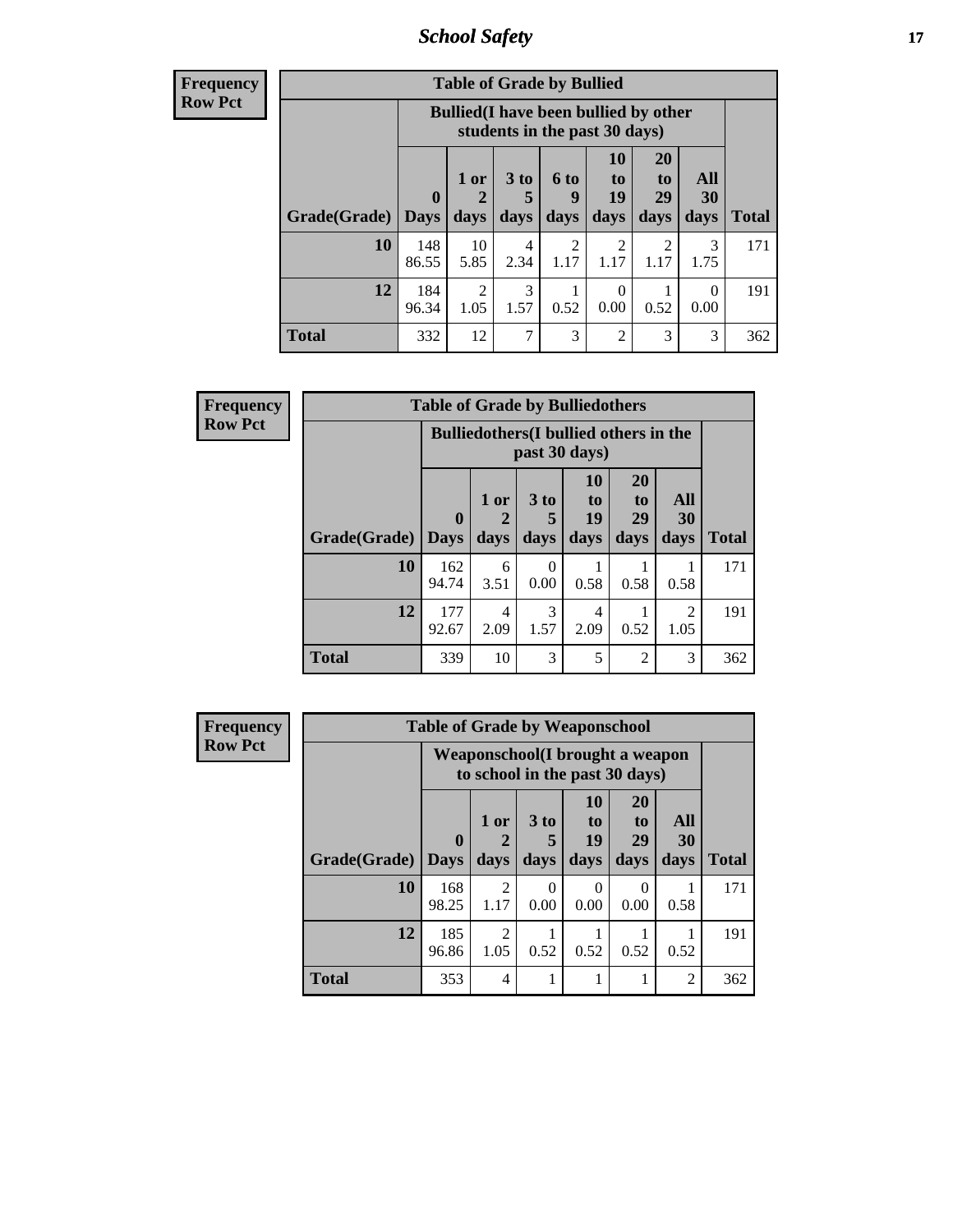*School Safety* **18**

| <b>Frequency</b> | <b>Table of Grade by Absentunsafe</b> |              |                                     |                         |                                                                           |                                           |                   |              |  |
|------------------|---------------------------------------|--------------|-------------------------------------|-------------------------|---------------------------------------------------------------------------|-------------------------------------------|-------------------|--------------|--|
| <b>Row Pct</b>   |                                       |              |                                     | days)                   | Absentunsafe(I have missed school<br>because I felt unsafe in the past 30 |                                           |                   |              |  |
|                  | Grade(Grade)   Days                   | $\mathbf 0$  | 1 or<br>$\mathbf 2$<br>days         | 3 <sub>to</sub><br>days | 6 <sup>to</sup><br>9<br>days                                              | <b>10</b><br>t <sub>0</sub><br>19<br>days | All<br>30<br>days | <b>Total</b> |  |
|                  | 10                                    | 167<br>97.66 | $\mathfrak{D}$<br>1.17              | 0.58                    | $\theta$<br>0.00                                                          | $\Omega$<br>0.00                          | 0.58              | 171          |  |
|                  | 12                                    | 186<br>97.38 | $\mathcal{D}_{\mathcal{A}}$<br>1.05 | ∩<br>0.00               | $\mathcal{D}$<br>1.05                                                     | 0.52                                      | $\Omega$<br>0.00  | 191          |  |
|                  | <b>Total</b>                          | 353          | $\overline{4}$                      |                         | $\mathfrak{D}$                                                            |                                           | 1                 | 362          |  |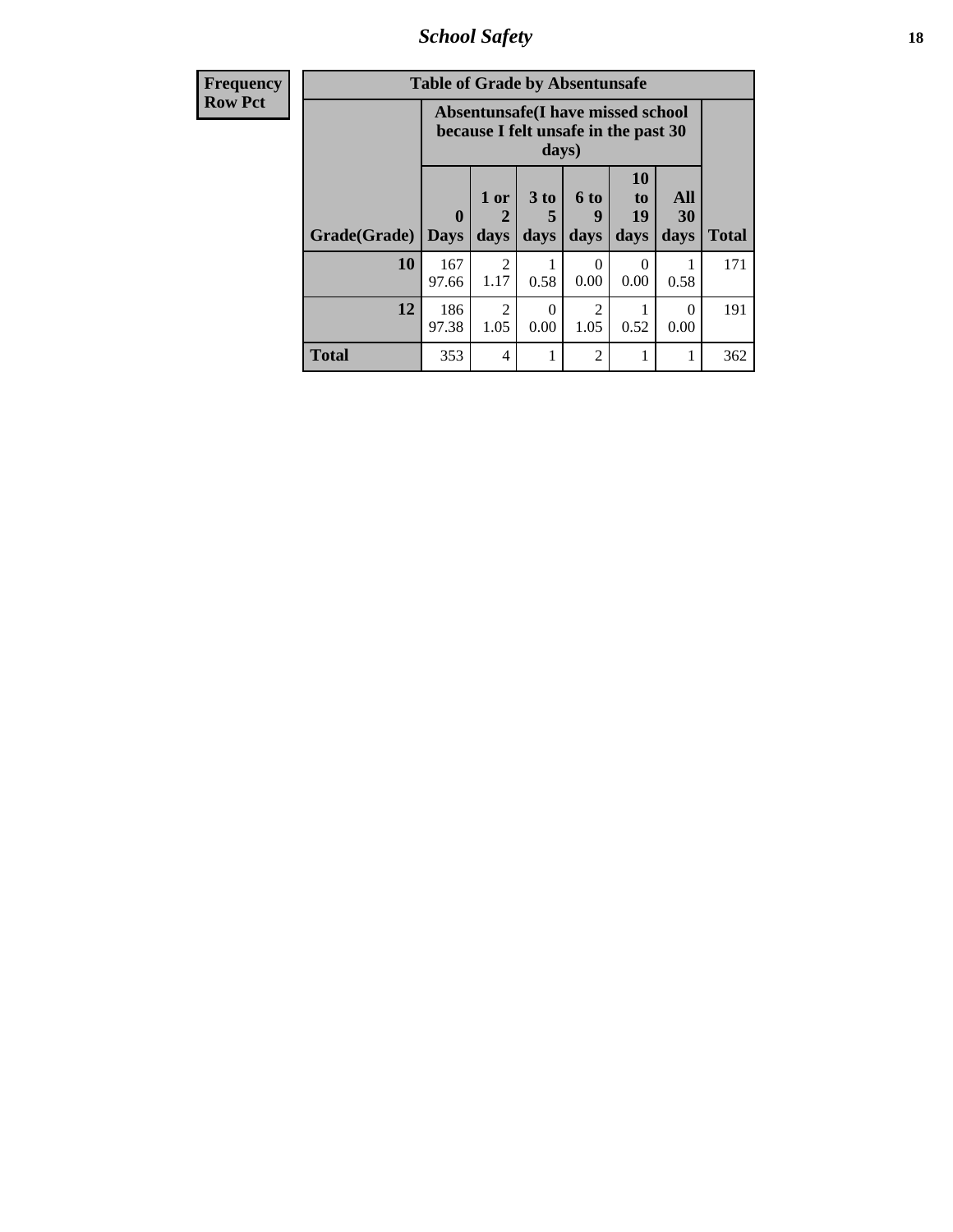### *Drug Use During Last 30 Days* **19**

#### **Frequency Row Pct**

| <b>Table of Grade by Alcohol</b> |                          |                                    |                 |               |                 |                   |                     |              |  |  |
|----------------------------------|--------------------------|------------------------------------|-----------------|---------------|-----------------|-------------------|---------------------|--------------|--|--|
|                                  |                          | Alcohol(Alcohol use, past 30 days) |                 |               |                 |                   |                     |              |  |  |
| Grade(Grade)                     | <b>Did</b><br>not<br>use | $1-2$<br>days                      | $3 - 5$<br>days | $6-9$<br>days | $10-19$<br>days | $20 - 29$<br>days | <b>Every</b><br>day | <b>Total</b> |  |  |
| 10                               | 137<br>80.12             | 10<br>5.85                         | 7<br>4.09       | 3<br>1.75     | 9<br>5.26       | 2<br>1.17         | 3<br>1.75           | 171          |  |  |
| 12                               | 143<br>74.87             | 21<br>10.99                        | 7<br>3.66       | 8<br>4.19     | 4<br>2.09       | 5<br>2.62         | 3<br>1.57           | 191          |  |  |
| <b>Total</b>                     | 280                      | 31                                 | 14              | 11            | 13              | 7                 | 6                   | 362          |  |  |

#### **Frequency Row Pct**

| <b>Table of Grade by Cigarettes</b> |                                 |                                                          |                 |                  |                 |                  |                        |       |  |  |
|-------------------------------------|---------------------------------|----------------------------------------------------------|-----------------|------------------|-----------------|------------------|------------------------|-------|--|--|
|                                     |                                 | <b>Cigarettes (Smoking tobacco use,</b><br>past 30 days) |                 |                  |                 |                  |                        |       |  |  |
| Grade(Grade)                        | <b>Did</b><br>not<br><b>use</b> | $1-2$<br>days                                            | $3 - 5$<br>days | $6-9$<br>days    | $10-19$<br>days | 20-29<br>days    | Every<br>day           | Total |  |  |
| 10                                  | 154<br>90.06                    | 4.09                                                     | 0.58            | 3<br>1.75        | 4<br>2.34       | $\theta$<br>0.00 | 2<br>1.17              | 171   |  |  |
| 12                                  | 160<br>83.77                    | 15<br>7.85                                               | 5<br>2.62       | $\theta$<br>0.00 | 5<br>2.62       | 4<br>2.09        | $\overline{2}$<br>1.05 | 191   |  |  |
| <b>Total</b>                        | 314                             | 22                                                       | 6               | 3                | 9               | 4                | 4                      | 362   |  |  |

| <b>Frequency</b> | <b>Table of Grade by Smokeless</b> |                                   |                  |                 |                |                        |              |  |  |
|------------------|------------------------------------|-----------------------------------|------------------|-----------------|----------------|------------------------|--------------|--|--|
| <b>Row Pct</b>   |                                    | <b>Smokeless</b> (Chewing tobacco |                  |                 |                |                        |              |  |  |
|                  | Grade(Grade)                       | <b>Did</b><br>not<br><b>use</b>   | $1-2$<br>days    | $3 - 5$<br>days | $6-9$<br>days  | <b>Every</b><br>day    | <b>Total</b> |  |  |
|                  | 10                                 | 169<br>98.83                      | $\Omega$<br>0.00 | 0<br>0.00       | 0.58           | 0.58                   | 171          |  |  |
|                  | 12                                 | 184<br>96.34                      | 3<br>1.57        | 0.52            | 0.52           | $\mathfrak{D}$<br>1.05 | 191          |  |  |
|                  | <b>Total</b>                       | 353                               | 3                | 1               | $\mathfrak{D}$ | 3                      | 362          |  |  |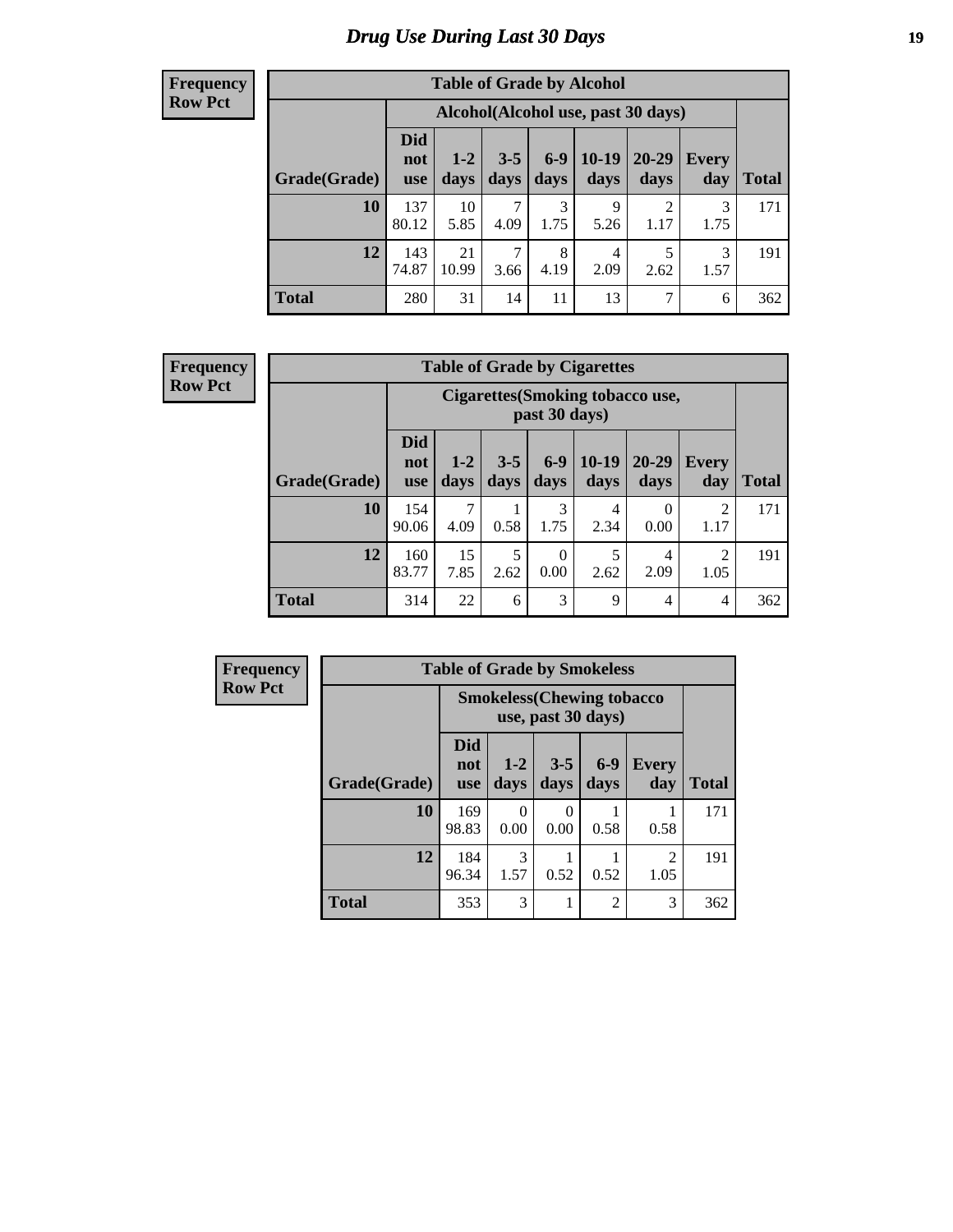#### **Frequency Row Pct**

| <b>Table of Grade by Marijuana</b> |                                 |                                         |                 |               |                 |                |                     |              |  |  |
|------------------------------------|---------------------------------|-----------------------------------------|-----------------|---------------|-----------------|----------------|---------------------|--------------|--|--|
|                                    |                                 | Marijuana (Marijuana use, past 30 days) |                 |               |                 |                |                     |              |  |  |
| Grade(Grade)                       | <b>Did</b><br>not<br><b>use</b> | $1 - 2$<br>days                         | $3 - 5$<br>days | $6-9$<br>days | $10-19$<br>days | 20-29<br>days  | <b>Every</b><br>day | <b>Total</b> |  |  |
| 10                                 | 154<br>90.06                    | 5<br>2.92                               | 2<br>1.17       | 4<br>2.34     | 4<br>2.34       | 0.58           | 0.58                | 171          |  |  |
| 12                                 | 163<br>85.34                    | 15<br>7.85                              | 4<br>2.09       | 4<br>2.09     | 0.52            | 0.52           | 3<br>1.57           | 191          |  |  |
| <b>Total</b>                       | 317                             | 20                                      | 6               | 8             | 5               | $\overline{2}$ | 4                   | 362          |  |  |

| <b>Frequency</b> |              | <b>Table of Grade by Cocaine</b> |                       |                 |               |                     |       |
|------------------|--------------|----------------------------------|-----------------------|-----------------|---------------|---------------------|-------|
| <b>Row Pct</b>   |              |                                  | Cocaine (Cocaine use, | past 30 days)   |               |                     |       |
|                  | Grade(Grade) | Did<br>not<br><b>use</b>         | $1-2$<br>days         | $3 - 5$<br>days | $6-9$<br>days | <b>Every</b><br>day | Total |
|                  | 10           | 168<br>98.25                     | 0<br>0.00             | 0.58            | 0.00          | 2<br>1.17           | 171   |
|                  | 12           | 186<br>97.38                     | 0.52                  | 0<br>0.00       | 3<br>1.57     | 0.52                | 191   |
|                  | <b>Total</b> | 354                              | 1                     | 1               | 3             | 3                   | 362   |

| <b>Frequency</b> |              |                                 |                                           | <b>Table of Grade by Inhalants</b> |                     |              |  |  |
|------------------|--------------|---------------------------------|-------------------------------------------|------------------------------------|---------------------|--------------|--|--|
| <b>Row Pct</b>   |              |                                 | Inhalants (Inhalant use,<br>past 30 days) |                                    |                     |              |  |  |
|                  | Grade(Grade) | <b>Did</b><br>not<br><b>use</b> | $6-9$<br>days                             | $10-19$<br>days                    | <b>Every</b><br>day | <b>Total</b> |  |  |
|                  | 10           | 169<br>98.83                    | 0.58                                      | 0.00                               | 0.58                | 171          |  |  |
|                  | 12           | 187<br>97.91                    | $\mathfrak{D}$<br>1.05                    | 2<br>1.05                          | 0<br>0.00           | 191          |  |  |
|                  | <b>Total</b> | 356                             | 3                                         | $\overline{2}$                     |                     | 362          |  |  |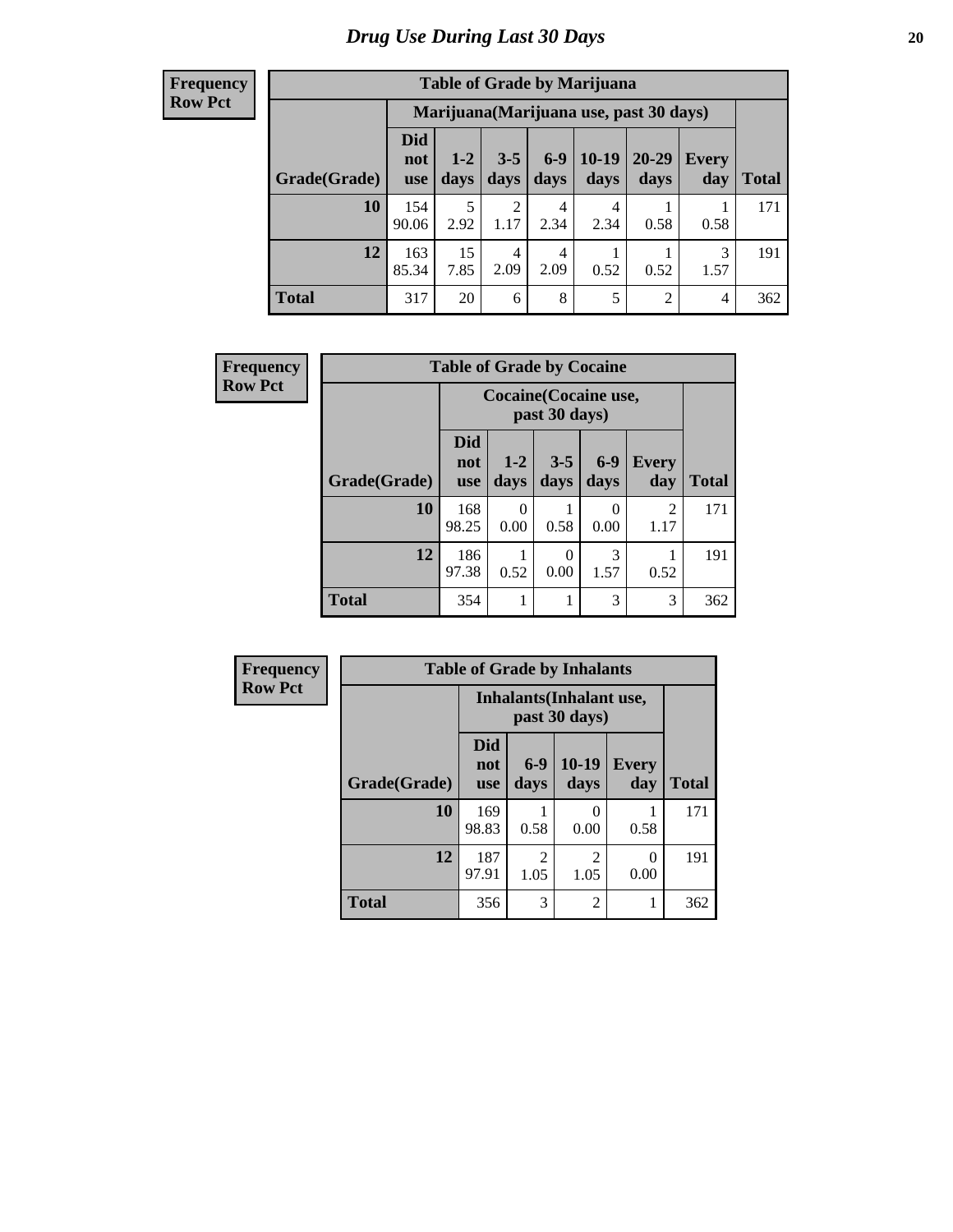### *Drug Use During Last 30 Days* **21**

| <b>Frequency</b> | <b>Table of Grade by Steroids</b> |                          |                        |                 |                        |                     |              |
|------------------|-----------------------------------|--------------------------|------------------------|-----------------|------------------------|---------------------|--------------|
| <b>Row Pct</b>   |                                   |                          |                        | past 30 days)   | Steroids (Steroid use, |                     |              |
|                  | Grade(Grade)                      | Did<br>not<br><b>use</b> | $1-2$<br>days          | $3 - 5$<br>days | $10-19$<br>days        | <b>Every</b><br>day | <b>Total</b> |
|                  | 10                                | 168<br>98.25             | $\overline{2}$<br>1.17 | 0<br>0.00       | $\theta$<br>0.00       | 0.58                | 171          |
|                  | 12                                | 188<br>98.43             | 0.52                   | 0.52            | 0.52                   | 0<br>0.00           | 191          |
|                  | <b>Total</b>                      | 356                      | 3                      | 1               | 1                      |                     | 362          |

| Frequency      |              | <b>Table of Grade by Ecstasy</b> |                 |                 |                  |                                     |                     |              |
|----------------|--------------|----------------------------------|-----------------|-----------------|------------------|-------------------------------------|---------------------|--------------|
| <b>Row Pct</b> |              |                                  |                 |                 |                  | Ecstasy (Ecstasy use, past 30 days) |                     |              |
|                | Grade(Grade) | <b>Did</b><br>not<br><b>use</b>  | $1 - 2$<br>days | $3 - 5$<br>days | $6-9$<br>days    | $10-19$<br>days                     | <b>Every</b><br>day | <b>Total</b> |
|                | 10           | 169<br>98.83                     | 0.00            | 0.00            | 0.58             | $\theta$<br>0.00                    | 0.58                | 171          |
|                | 12           | 186<br>97.38                     | 0.52            | 2<br>1.05       | $\theta$<br>0.00 | $\overline{2}$<br>1.05              | $\theta$<br>0.00    | 191          |
|                | Total        | 355                              |                 | $\overline{2}$  |                  | $\overline{2}$                      |                     | 362          |

| <b>Frequency</b> | <b>Table of Grade by Meth</b> |                       |                                                    |                     |              |  |
|------------------|-------------------------------|-----------------------|----------------------------------------------------|---------------------|--------------|--|
| <b>Row Pct</b>   |                               |                       | <b>Meth</b> (Methamphetamine<br>use, past 30 days) |                     |              |  |
|                  | Grade(Grade)                  | Did not<br><b>use</b> | 6-9 days                                           | <b>Every</b><br>day | <b>Total</b> |  |
|                  | 10                            | 170<br>99.42          | 0.00                                               | 0.58                | 171          |  |
|                  | 12                            | 190<br>99.48          | 0.52                                               | 0<br>0.00           | 191          |  |
|                  | <b>Total</b>                  | 360                   |                                                    |                     | 362          |  |

| <b>Frequency</b> | <b>Table of Grade by Hallucinogens</b> |                                                   |                 |               |                     |       |
|------------------|----------------------------------------|---------------------------------------------------|-----------------|---------------|---------------------|-------|
| <b>Row Pct</b>   |                                        | Hallucinogens (Hallucinogen use,<br>past 30 days) |                 |               |                     |       |
|                  | Grade(Grade)                           | <b>Did</b><br>not use                             | $1 - 2$<br>days | $6-9$<br>days | <b>Every</b><br>day | Total |
|                  | 10                                     | 170<br>99.42                                      | 0.00            | 0.00          | 0.58                | 171   |
|                  | 12                                     | 189<br>98.95                                      | 0.52            | 0.52          | 0.00                | 191   |
|                  | <b>Total</b>                           | 359                                               |                 |               |                     | 362   |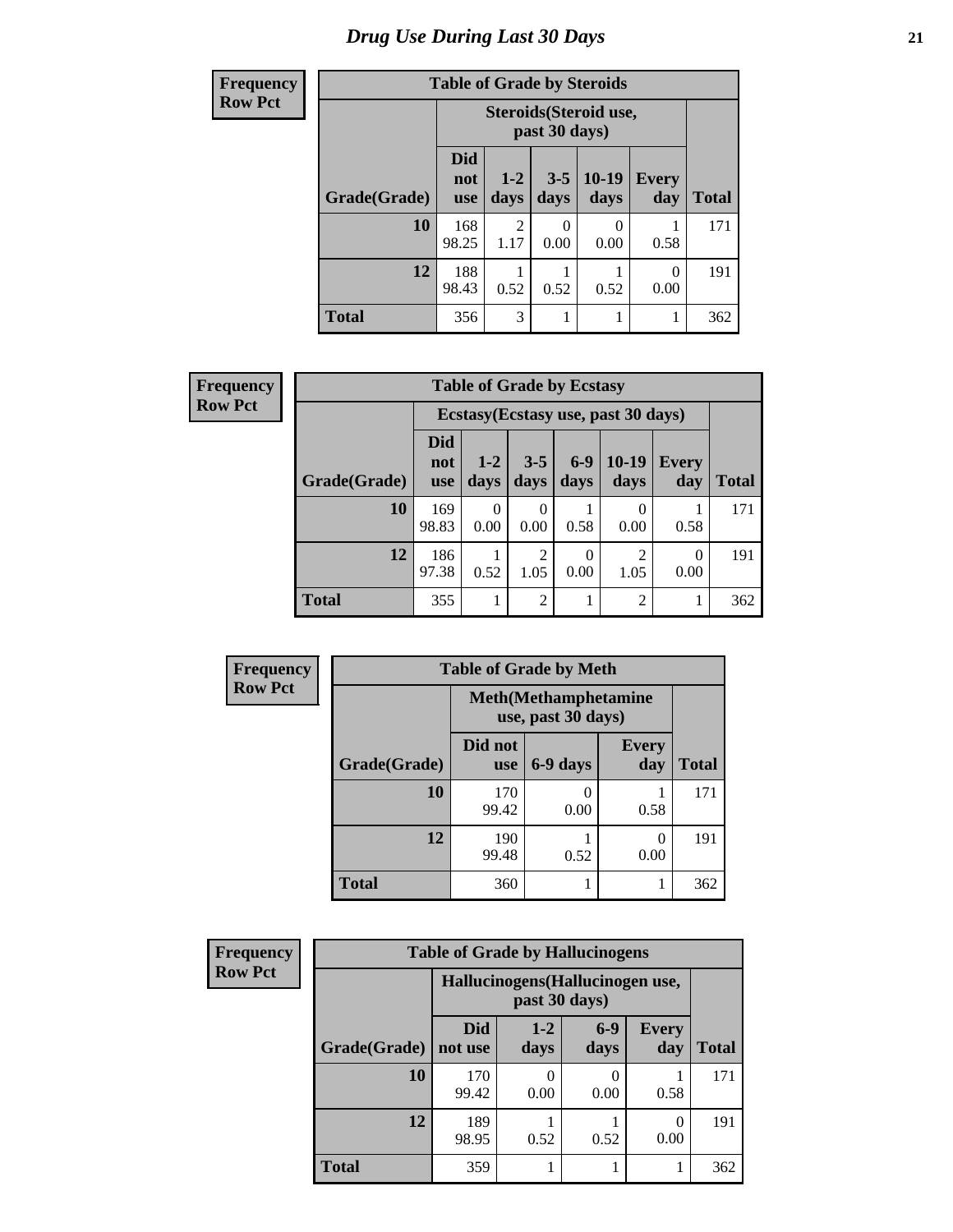### *Drug Use During Last 30 Days* **22**

| <b>Frequency</b> |  |
|------------------|--|
| <b>Row Pct</b>   |  |

## **Table of Grade by Prescription**

| :t |              |                          | <b>Prescription</b> (Prescription drugs)<br>not prescribed to me,<br>past 30 days) |                  |           |           |     |  |
|----|--------------|--------------------------|------------------------------------------------------------------------------------|------------------|-----------|-----------|-----|--|
|    | Grade(Grade) | <b>Did</b><br>not<br>use | $20 - 29$<br>$3 - 5$<br>$1-2$<br><b>Every</b><br>days<br>day<br>days<br>days       |                  |           |           |     |  |
|    | 10           | 167<br>97.66             | 3<br>1.75                                                                          | $\theta$<br>0.00 | 0<br>0.00 | 0.58      | 171 |  |
|    | 12           | 185<br>96.86             | 0.52                                                                               | 4<br>2.09        | 0.52      | 0<br>0.00 | 191 |  |
|    | <b>Total</b> | 352                      | 4                                                                                  | 4                |           |           | 362 |  |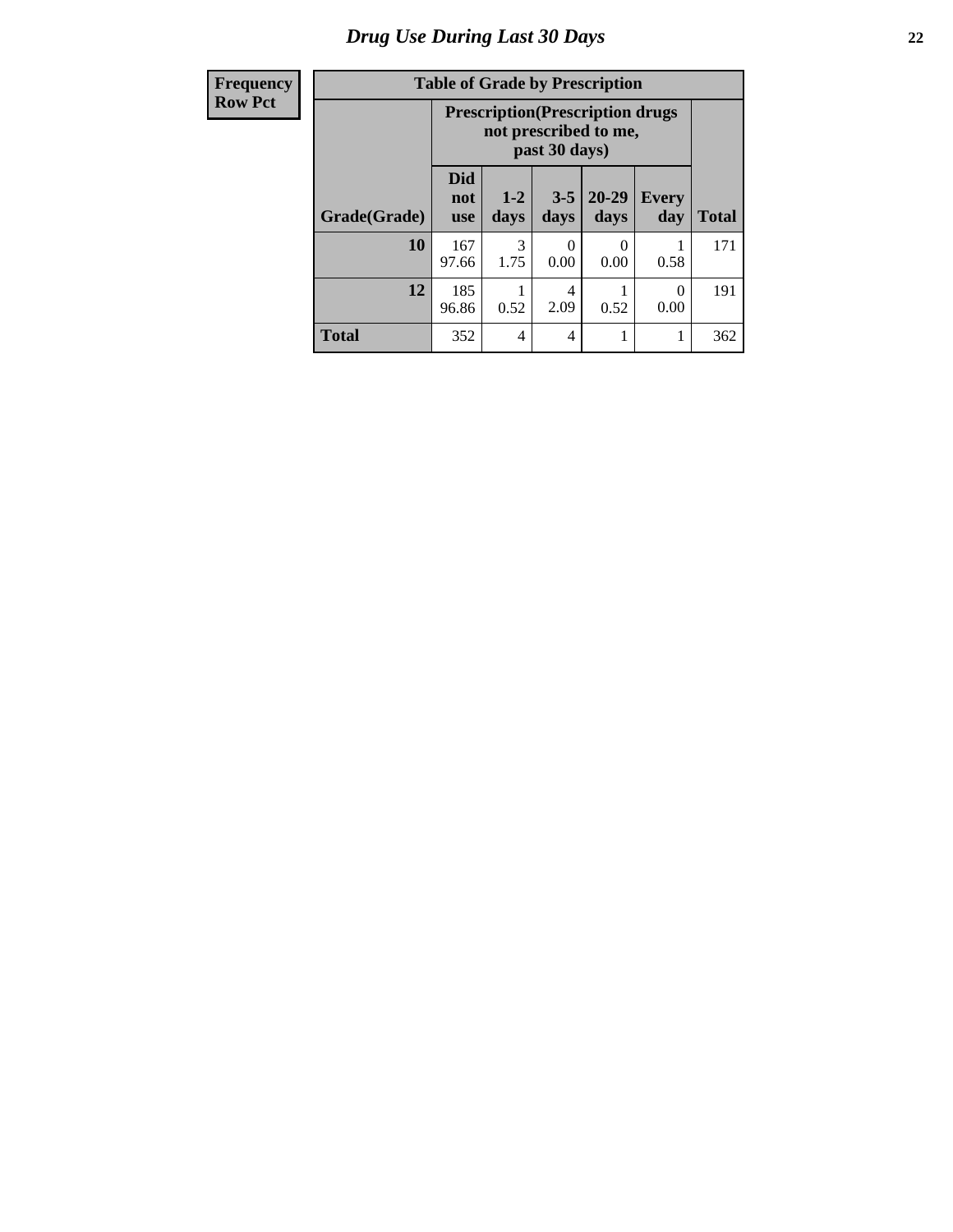| Frequency      | <b>Table of Alcoholease by Grade</b>              |                    |             |              |  |  |
|----------------|---------------------------------------------------|--------------------|-------------|--------------|--|--|
| <b>Col Pct</b> | <b>Alcoholease</b> (It is<br>easy to get alcohol) | Grade(Grade)<br>10 | 12          | <b>Total</b> |  |  |
|                | <b>Strongly Agree</b>                             | 45<br>26.32        | 67<br>35.08 | 112          |  |  |
|                | <b>Somewhat Agree</b>                             | 61<br>35.67        | 57<br>29.84 | 118          |  |  |
|                | <b>Somewhat Disagree</b>                          | 16<br>9.36         | 24<br>12.57 | 40           |  |  |
|                | <b>Strongly Disagree</b>                          | 49<br>28.65        | 43<br>22.51 | 92           |  |  |
|                | <b>Total</b>                                      | 171                | 191         | 362          |  |  |

| Frequency      |                                                          | <b>Table of Cigarettesease by Grade</b> |             |              |  |  |  |
|----------------|----------------------------------------------------------|-----------------------------------------|-------------|--------------|--|--|--|
| <b>Col Pct</b> | Cigarettesease (It is<br>easy to get smoking<br>tobacco) | Grade(Grade)<br><b>10</b>               | 12          | <b>Total</b> |  |  |  |
|                | <b>Strongly Agree</b>                                    | 53<br>30.99                             | 79<br>41.36 | 132          |  |  |  |
|                | <b>Somewhat Agree</b>                                    | 45<br>26.32                             | 44<br>23.04 | 89           |  |  |  |
|                | <b>Somewhat Disagree</b>                                 | 22<br>12.87                             | 20<br>10.47 | 42           |  |  |  |
|                | <b>Strongly Disagree</b>                                 | 51<br>29.82                             | 48<br>25.13 | 99           |  |  |  |
|                | <b>Total</b>                                             | 171                                     | 191         | 362          |  |  |  |

| Frequency      | <b>Table of Smokelessease by Grade</b>             |              |             |              |
|----------------|----------------------------------------------------|--------------|-------------|--------------|
| <b>Col Pct</b> | <b>Smokelessease</b> (It is<br>easy to get chewing | Grade(Grade) |             |              |
|                | tobacco)                                           | 10           | 12          | <b>Total</b> |
|                | <b>Strongly Agree</b>                              | 25<br>14.62  | 43<br>22.51 | 68           |
|                | <b>Somewhat Agree</b>                              | 40<br>23.39  | 46<br>24.08 | 86           |
|                | <b>Somewhat Disagree</b>                           | 30<br>17.54  | 33<br>17.28 | 63           |
|                | <b>Strongly Disagree</b>                           | 76<br>44.44  | 69<br>36.13 | 145          |
|                | <b>Total</b>                                       | 171          | 191         | 362          |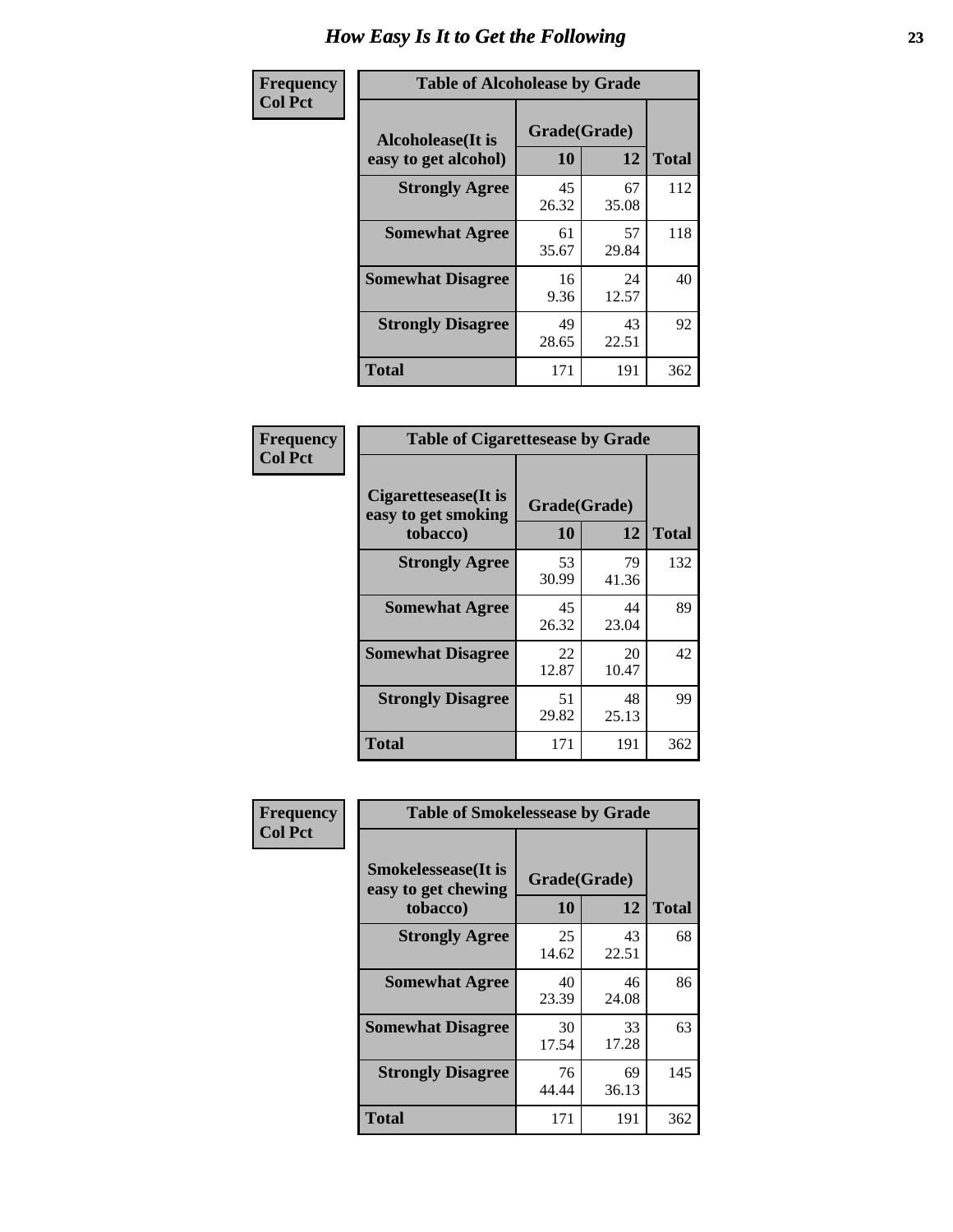| Frequency      | <b>Table of Marijuanaease by Grade</b>           |                           |             |              |  |  |
|----------------|--------------------------------------------------|---------------------------|-------------|--------------|--|--|
| <b>Col Pct</b> | Marijuanaease(It is<br>easy to get<br>marijuana) | Grade(Grade)<br><b>10</b> | 12          | <b>Total</b> |  |  |
|                | <b>Strongly Agree</b>                            | 66<br>38.60               | 96<br>50.26 | 162          |  |  |
|                | <b>Somewhat Agree</b>                            | 42<br>24.56               | 39<br>20.42 | 81           |  |  |
|                | <b>Somewhat Disagree</b>                         | 17<br>9.94                | 14<br>7.33  | 31           |  |  |
|                | <b>Strongly Disagree</b>                         | 46<br>26.90               | 42<br>21.99 | 88           |  |  |
|                | <b>Total</b>                                     | 171                       | 191         | 362          |  |  |

| <b>Table of Cocaineease by Grade</b>              |                    |              |     |  |  |  |  |  |  |  |  |
|---------------------------------------------------|--------------------|--------------|-----|--|--|--|--|--|--|--|--|
| <b>Cocaineease</b> (It is<br>easy to get cocaine) | Grade(Grade)<br>10 | <b>Total</b> |     |  |  |  |  |  |  |  |  |
| <b>Strongly Agree</b>                             | 27<br>15.79        | 33<br>17.28  | 60  |  |  |  |  |  |  |  |  |
| <b>Somewhat Agree</b>                             | 33<br>19.30        | 34<br>17.80  | 67  |  |  |  |  |  |  |  |  |
| <b>Somewhat Disagree</b>                          | 27<br>15.79        | 46<br>24.08  | 73  |  |  |  |  |  |  |  |  |
| <b>Strongly Disagree</b>                          | 84<br>49.12        | 78<br>40.84  | 162 |  |  |  |  |  |  |  |  |
| <b>Total</b>                                      | 171                | 191          | 362 |  |  |  |  |  |  |  |  |

| Frequency      | <b>Table of Inhalantsease by Grade</b>     |              |             |              |
|----------------|--------------------------------------------|--------------|-------------|--------------|
| <b>Col Pct</b> | <b>Inhalantsease</b> (It is<br>easy to get | Grade(Grade) |             |              |
|                | inhalants)                                 | 10           | 12          | <b>Total</b> |
|                | <b>Strongly Agree</b>                      | 61<br>35.67  | 60<br>31.41 | 121          |
|                | <b>Somewhat Agree</b>                      | 27<br>15.79  | 37<br>19.37 | 64           |
|                | <b>Somewhat Disagree</b>                   | 13<br>7.60   | 25<br>13.09 | 38           |
|                | <b>Strongly Disagree</b>                   | 70<br>40.94  | 69<br>36.13 | 139          |
|                | <b>Total</b>                               | 171          | 191         | 362          |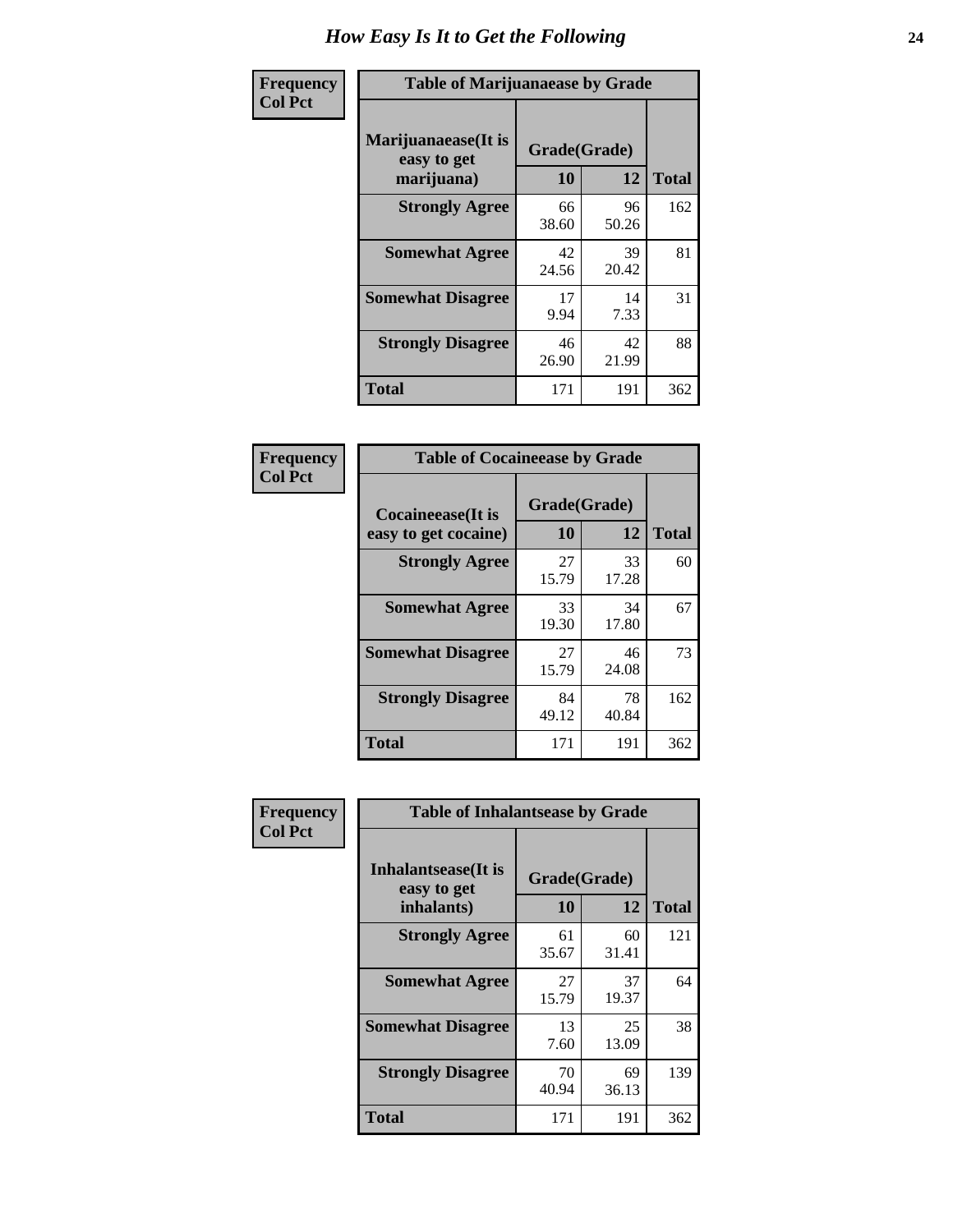| Frequency      | <b>Table of Steroidsease by Grade</b>               |                    |             |              |  |  |  |  |  |  |  |  |
|----------------|-----------------------------------------------------|--------------------|-------------|--------------|--|--|--|--|--|--|--|--|
| <b>Col Pct</b> | <b>Steroidsease</b> (It is<br>easy to get steroids) | Grade(Grade)<br>10 | 12          | <b>Total</b> |  |  |  |  |  |  |  |  |
|                | <b>Strongly Agree</b>                               | 27<br>15.79        | 36<br>18.85 | 63           |  |  |  |  |  |  |  |  |
|                | <b>Somewhat Agree</b>                               | 28<br>16.37        | 33<br>17.28 | 61           |  |  |  |  |  |  |  |  |
|                | <b>Somewhat Disagree</b>                            | 27<br>15.79        | 40<br>20.94 | 67           |  |  |  |  |  |  |  |  |
|                | <b>Strongly Disagree</b>                            | 89<br>52.05        | 82<br>42.93 | 171          |  |  |  |  |  |  |  |  |
|                | <b>Total</b>                                        | 171                | 191         | 362          |  |  |  |  |  |  |  |  |

| Frequency      | <b>Table of Ecstasyease by Grade</b>              |                           |             |              |  |  |  |  |  |  |  |  |
|----------------|---------------------------------------------------|---------------------------|-------------|--------------|--|--|--|--|--|--|--|--|
| <b>Col Pct</b> | <b>Ecstasyease</b> (It is<br>easy to get ecstasy) | Grade(Grade)<br><b>10</b> | 12          | <b>Total</b> |  |  |  |  |  |  |  |  |
|                | <b>Strongly Agree</b>                             | 28<br>16.37               | 42<br>21.99 | 70           |  |  |  |  |  |  |  |  |
|                | <b>Somewhat Agree</b>                             | 28<br>16.37               | 30<br>15.71 | 58           |  |  |  |  |  |  |  |  |
|                | <b>Somewhat Disagree</b>                          | 30<br>17.54               | 37<br>19.37 | 67           |  |  |  |  |  |  |  |  |
|                | <b>Strongly Disagree</b>                          | 85<br>49.71               | 82<br>42.93 | 167          |  |  |  |  |  |  |  |  |
|                | Total                                             | 171                       | 191         | 362          |  |  |  |  |  |  |  |  |

| Frequency      | <b>Table of Methease by Grade</b>                          |                    |              |     |
|----------------|------------------------------------------------------------|--------------------|--------------|-----|
| <b>Col Pct</b> | <b>Methease</b> (It is easy<br>to get<br>methamphetamines) | Grade(Grade)<br>10 | <b>Total</b> |     |
|                | <b>Strongly Agree</b>                                      | 21<br>12.28        | 25<br>13.09  | 46  |
|                | <b>Somewhat Agree</b>                                      | 22<br>12.87        | 24<br>12.57  | 46  |
|                | <b>Somewhat Disagree</b>                                   | 33<br>19.30        | 43<br>22.51  | 76  |
|                | <b>Strongly Disagree</b>                                   | 95<br>55.56        | 99<br>51.83  | 194 |
|                | <b>Total</b>                                               | 171                | 191          | 362 |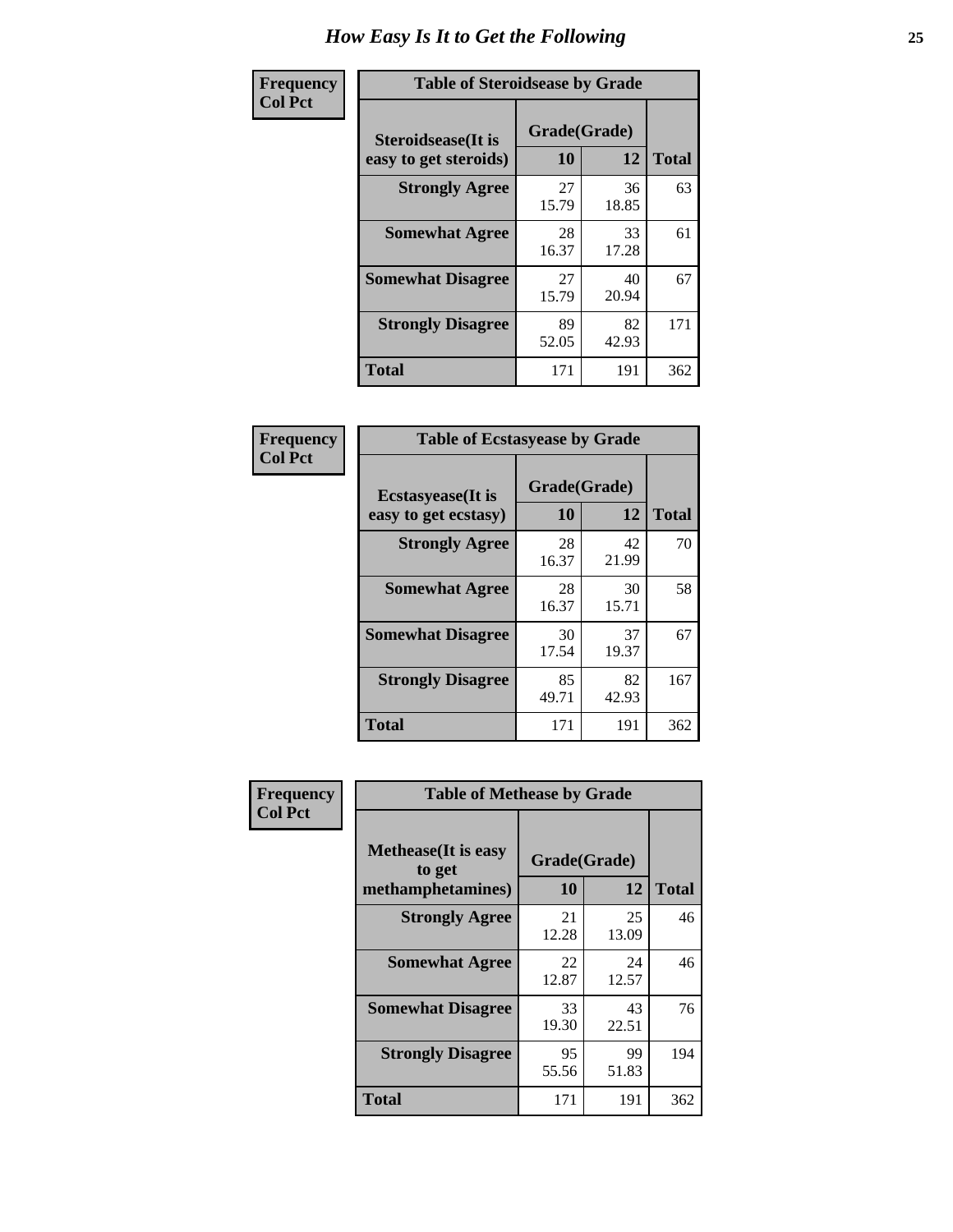| <b>Frequency</b> | <b>Table of Hallucinogensease by Grade</b>               |                    |             |              |
|------------------|----------------------------------------------------------|--------------------|-------------|--------------|
| <b>Col Pct</b>   | Hallucinogensease(It<br>is easy to get<br>hallucinogens) | Grade(Grade)<br>10 | 12          | <b>Total</b> |
|                  | <b>Strongly Agree</b>                                    | 19<br>11.11        | 32<br>16.75 | 51           |
|                  | <b>Somewhat Agree</b>                                    | 23<br>13.45        | 20<br>10.47 | 43           |
|                  | <b>Somewhat Disagree</b>                                 | 29<br>16.96        | 42<br>21.99 | 71           |
|                  | <b>Strongly Disagree</b>                                 | 100<br>58.48       | 97<br>50.79 | 197          |
|                  | <b>Total</b>                                             | 171                | 191         | 362          |

| Frequency<br>Col Pct |
|----------------------|
|                      |

| <b>Table of Prescriptionease by Grade</b>                                                |             |              |              |  |  |  |  |  |  |  |
|------------------------------------------------------------------------------------------|-------------|--------------|--------------|--|--|--|--|--|--|--|
| <b>Prescriptionease</b> (It<br>is easy to get<br>prescription drugs<br>not prescribed to |             | Grade(Grade) |              |  |  |  |  |  |  |  |
| me)                                                                                      | 10          | 12           | <b>Total</b> |  |  |  |  |  |  |  |
| <b>Strongly Agree</b>                                                                    | 58<br>33.92 | 65<br>34.03  | 123          |  |  |  |  |  |  |  |
| <b>Somewhat Agree</b>                                                                    | 34<br>19.88 | 34<br>17.80  | 68           |  |  |  |  |  |  |  |
| <b>Somewhat Disagree</b>                                                                 | 20<br>11.70 | 21<br>10.99  | 41           |  |  |  |  |  |  |  |
| <b>Strongly Disagree</b>                                                                 | 59<br>34.50 | 71<br>37.17  | 130          |  |  |  |  |  |  |  |
| Total                                                                                    | 171         | 191          | 362          |  |  |  |  |  |  |  |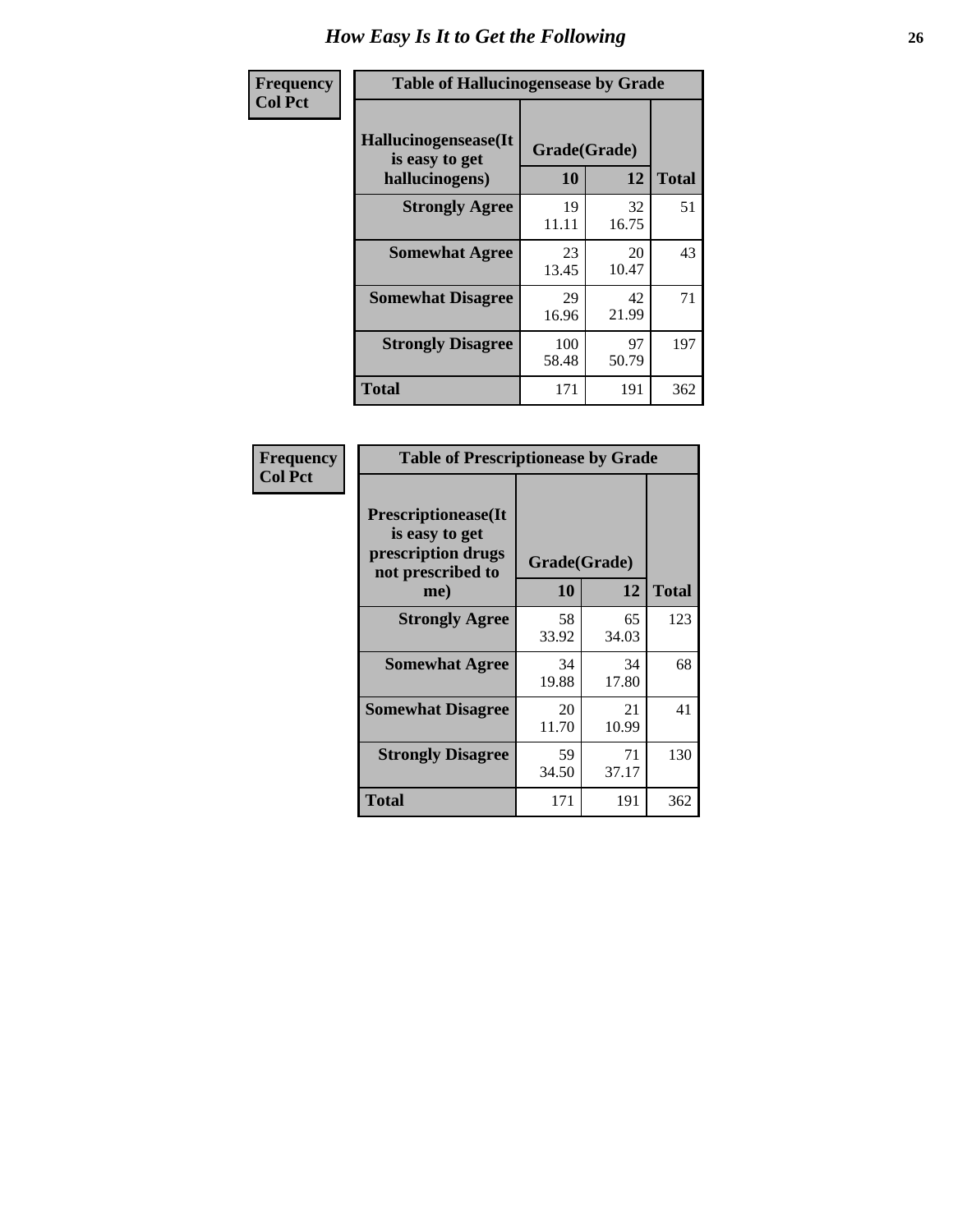#### *Age at Onset of Use* **27** *Results for "Age at Onset of Use" questions exclude students who said they did not use that substance*

| Frequency      | <b>Table of Grade by Alcoholinit</b> |             |                        |                |                  |                           |                        |                                                  |             |             |                  |                       |              |
|----------------|--------------------------------------|-------------|------------------------|----------------|------------------|---------------------------|------------------------|--------------------------------------------------|-------------|-------------|------------------|-----------------------|--------------|
| <b>Row Pct</b> |                                      |             |                        |                |                  |                           |                        | Alcoholinit (I started using alcohol when I was) |             |             |                  |                       |              |
|                | $Grade(Grade)$   younger             | <b>8 or</b> | 9                      | 10             | 11               | 12                        | 13                     | 14                                               | 15          | <b>16</b>   | 17               | <b>18 or</b><br>older | <b>Total</b> |
|                | 10                                   | 6<br>13.04  | 5<br>10.87             | 3<br>6.52      | 2<br>4.35        | 6<br>13.04                | $\mathcal{I}$<br>15.22 | 9<br>19.57                                       | 10.87       | 4.35        | $\theta$<br>0.00 | 2.17                  | 46           |
|                | 12                                   | 6.58        | $\overline{2}$<br>2.63 | 1.32           | $\theta$<br>0.00 | 7<br>9.21                 | 7<br>9.21              | 9<br>11.84                                       | 14<br>18.42 | 19<br>25.00 | 11<br>14.47      | 1.32                  | 76           |
|                | <b>Total</b>                         | 11          | 7                      | $\overline{4}$ | 2                | 13                        | 14                     | 18                                               | 19          | 21          | 11               | 2                     | 122          |
|                |                                      |             |                        |                |                  | Frequency Missing $= 240$ |                        |                                                  |             |             |                  |                       |              |

**Frequency Row Pct**

|              | <b>Table of Grade by Cigarettesinit</b>               |           |                  |      |                  |                           |            |            |             |                  |              |  |  |
|--------------|-------------------------------------------------------|-----------|------------------|------|------------------|---------------------------|------------|------------|-------------|------------------|--------------|--|--|
|              | Cigarettesinit (I started smoking tobacco when I was) |           |                  |      |                  |                           |            |            |             |                  |              |  |  |
| Grade(Grade) | 8 or<br>younger                                       | 9         | <b>10</b>        | 11   | 12               | 13                        | 14         | <b>15</b>  | <b>16</b>   | 17               | <b>Total</b> |  |  |
| 10           | 4<br>19.05                                            | 0<br>0.00 | 4.76             | 4.76 | $\Omega$<br>0.00 | 4.76                      | 4<br>19.05 | 7<br>33.33 | 3<br>14.29  | $\Omega$<br>0.00 | 21           |  |  |
| 12           | 2<br>5.00                                             | 2.50      | $\Omega$<br>0.00 | 2.50 | 2.50             | $\overline{4}$<br>10.00   | 5<br>12.50 | 3<br>7.50  | 12<br>30.00 | 11<br>27.50      | 40           |  |  |
| <b>Total</b> | 6                                                     |           | 1                | 2    |                  |                           | 9          | 10         | 15          | 11               | 61           |  |  |
|              |                                                       |           |                  |      |                  | Frequency Missing $= 301$ |            |            |             |                  |              |  |  |

| <b>Frequency</b> |              |                                                     |                  |      | <b>Table of Grade by Smokelessinit</b> |       |           |                  |                  |              |
|------------------|--------------|-----------------------------------------------------|------------------|------|----------------------------------------|-------|-----------|------------------|------------------|--------------|
| <b>Row Pct</b>   |              | Smokelessinit(I started chewing tobacco when I was) |                  |      |                                        |       |           |                  |                  |              |
|                  | Grade(Grade) | <b>8 or</b><br>younger                              | <b>10</b>        | 12   | 13                                     | 14    | <b>15</b> | <b>16</b>        | 17               | <b>Total</b> |
|                  | 10           | 25.00                                               | $\Omega$<br>0.00 | 0.00 | 25.00                                  | 25.00 | 25.00     | $\theta$<br>0.00 | $\theta$<br>0.00 | 4            |
|                  | 12           | $\theta$<br>0.00 <sub>1</sub>                       | 11.11            |      | 11.11                                  | 11.11 | 11.11     | 3<br>33.33       | 11.11            | 9            |
|                  | <b>Total</b> |                                                     |                  |      | $\overline{2}$                         | 2     | ↑         | 3                |                  | 13           |
|                  |              |                                                     |                  |      | Frequency Missing $=$ 349              |       |           |                  |                  |              |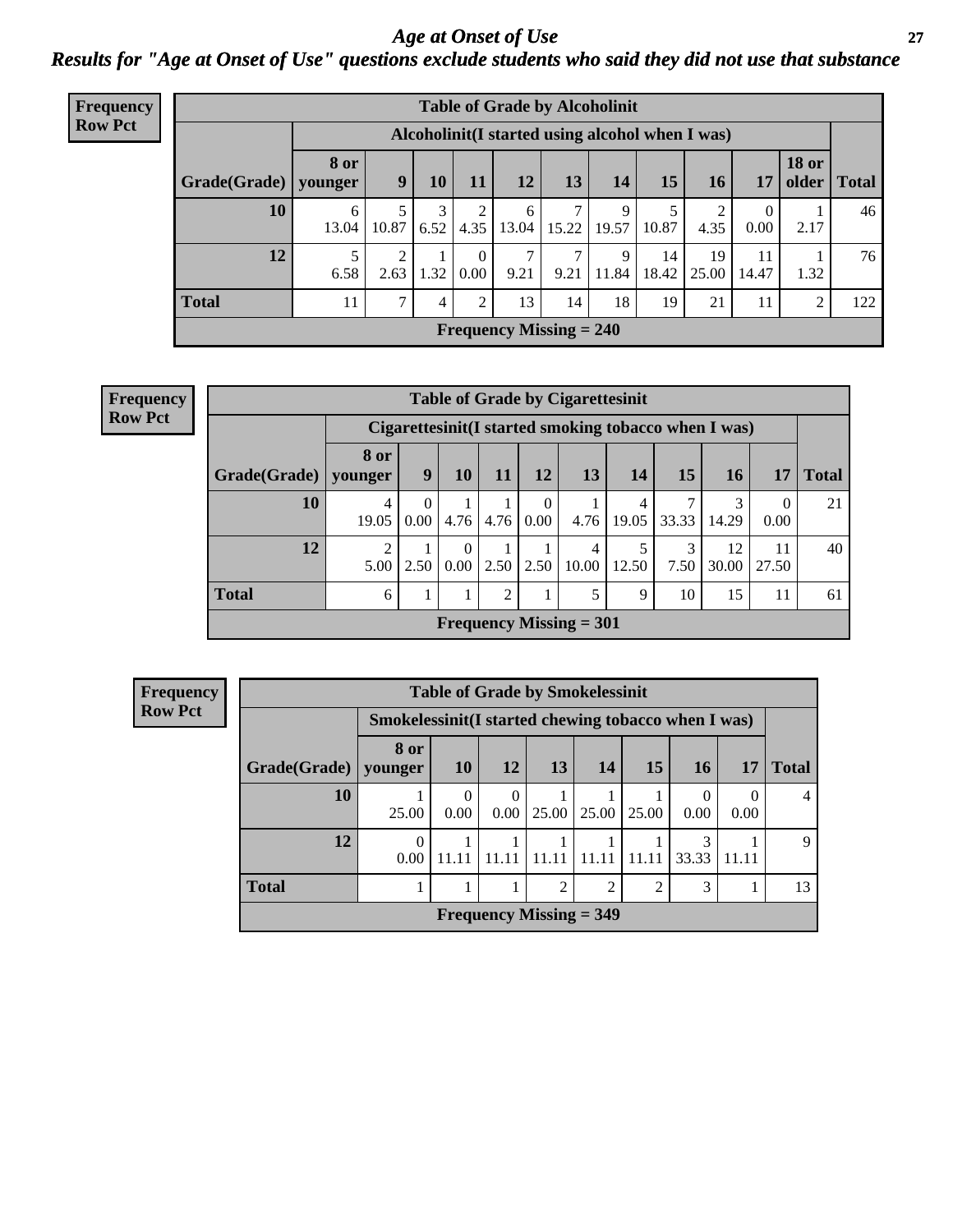#### *Age at Onset of Use* **28**

*Results for "Age at Onset of Use" questions exclude students who said they did not use that substance*

| <b>Frequency</b> |                        | <b>Table of Grade by Marijuanainit</b> |                         |                                 |      |            |                                                      |             |             |            |                |             |  |  |  |
|------------------|------------------------|----------------------------------------|-------------------------|---------------------------------|------|------------|------------------------------------------------------|-------------|-------------|------------|----------------|-------------|--|--|--|
| <b>Row Pct</b>   |                        |                                        |                         |                                 |      |            | Marijuanainit (I started using marijuana when I was) |             |             |            |                |             |  |  |  |
|                  | Grade(Grade)   younger | <b>8 or</b>                            | 10 <sup>1</sup>         | 11                              | 12   | 13         | 14                                                   | 15          | <b>16</b>   | 17         | <b>18 or</b>   | older Total |  |  |  |
|                  | 10                     | 3.70                                   | $\theta$<br>$0.00\vert$ | 3.70                            | 7.41 | 4<br>14.81 | 8<br>29.63                                           | 4<br>14.81  | 18.52       | 3.70       | 3.70           | 27          |  |  |  |
|                  | 12                     | 3.92                                   |                         | $1.96 \mid 3.92 \mid 7.84 \mid$ | 4    | 2<br>3.92  | 9<br>17.65                                           | 10<br>19.61 | 14<br>27.45 | 6<br>11.76 | 1.96           | 51          |  |  |  |
|                  | <b>Total</b>           | 3                                      |                         | 3                               | 6    | 6          | 17                                                   | 14          | 19          |            | $\overline{2}$ | 78          |  |  |  |
|                  |                        |                                        |                         |                                 |      |            | Frequency Missing $= 284$                            |             |             |            |                |             |  |  |  |

| Frequency      |                        | <b>Table of Grade by Cocaineinit</b>               |           |                           |                  |                 |            |                       |              |  |
|----------------|------------------------|----------------------------------------------------|-----------|---------------------------|------------------|-----------------|------------|-----------------------|--------------|--|
| <b>Row Pct</b> |                        | Cocaine in it (I started using cocaine when I was) |           |                           |                  |                 |            |                       |              |  |
|                | Grade(Grade)   younger | 8 or                                               | <b>11</b> | <b>12</b>                 | 13 <sup>1</sup>  | 15 <sup>1</sup> | 16         | <b>18 or</b><br>older | <b>Total</b> |  |
|                | 10                     | 33.33                                              | 0<br>0.00 | $\theta$<br>0.00          | $\Omega$<br>0.00 | 66.67           | 0.00       | 0.00                  | 3            |  |
|                | 12                     | 22.22                                              |           | 11 11                     |                  | 0.00            | ∍<br>22.22 | ◠<br>22.22            | 9            |  |
|                | <b>Total</b>           | 3                                                  |           |                           |                  | $\mathfrak{D}$  | っ          | っ                     | 12           |  |
|                |                        |                                                    |           | Frequency Missing $= 350$ |                  |                 |            |                       |              |  |

| <b>Frequency</b> |              | <b>Table of Grade by Inhalantsinit</b> |                                 |                       |                  |              |  |  |  |  |  |
|------------------|--------------|----------------------------------------|---------------------------------|-----------------------|------------------|--------------|--|--|--|--|--|
| <b>Row Pct</b>   |              | using inhalants when I was)            | <b>Inhalantsinit</b> (I started |                       |                  |              |  |  |  |  |  |
|                  | Grade(Grade) | 8 or<br>younger                        | <b>12</b>                       | 16                    | 17               | <b>Total</b> |  |  |  |  |  |
|                  | 10           | 2<br>66.67                             | 33.33                           | $\mathcal{L}$<br>0.00 | $\left($<br>0.00 | 3            |  |  |  |  |  |
|                  | 12           | $\mathfrak{D}$<br>40.00                | 20.00                           | 20.00                 | 20.00            | 5            |  |  |  |  |  |
|                  | <b>Total</b> | 4                                      | $\overline{2}$                  |                       |                  | 8            |  |  |  |  |  |
|                  |              | Frequency Missing $=$ 354              |                                 |                       |                  |              |  |  |  |  |  |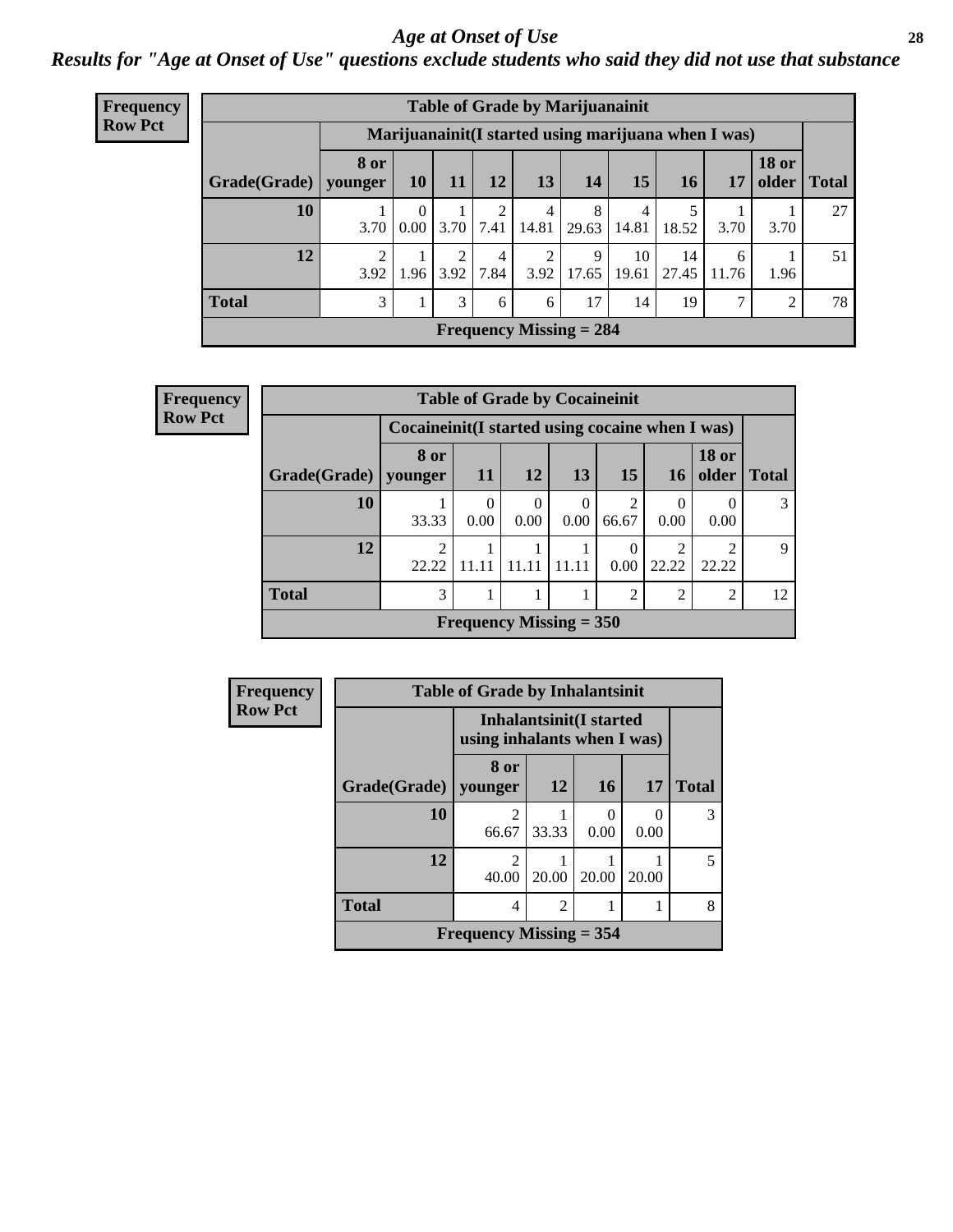#### *Age at Onset of Use* **29**

### *Results for "Age at Onset of Use" questions exclude students who said they did not use that substance*

| Frequency      |                        | <b>Table of Grade by Steroidsinit</b> |           |                                                             |                |       |                  |                |  |  |
|----------------|------------------------|---------------------------------------|-----------|-------------------------------------------------------------|----------------|-------|------------------|----------------|--|--|
| <b>Row Pct</b> |                        |                                       |           | <b>Steroidsinit(I started using steroids</b><br>when I was) |                |       |                  |                |  |  |
|                | Grade(Grade)   younger | 8 or                                  | 12        | 14                                                          | 15             | 16    | <b>17</b>        | <b>Total</b>   |  |  |
|                | 10                     | 33.33                                 | 0<br>0.00 | 0<br>0.00                                                   | 33.33          | 33.33 | $\Omega$<br>0.00 | 3              |  |  |
|                | 12                     | 0<br>0.00                             | 25.00     | 25.00                                                       | 25.00          | 0.00  | 25.00            | $\overline{4}$ |  |  |
|                | <b>Total</b>           |                                       |           |                                                             | $\overline{2}$ |       |                  | 7              |  |  |
|                |                        |                                       |           | Frequency Missing $= 355$                                   |                |       |                  |                |  |  |

| Frequency      |              | <b>Table of Grade by Ecstasyinit</b>      |                  |                           |                |                         |            |              |  |  |
|----------------|--------------|-------------------------------------------|------------------|---------------------------|----------------|-------------------------|------------|--------------|--|--|
| <b>Row Pct</b> |              | Ecstasyinit (I started using ecstasy when |                  | I was)                    |                |                         |            |              |  |  |
|                | Grade(Grade) | 8 or<br>younger                           | <b>11</b>        | <b>12</b>                 | 14             | 16                      | <b>17</b>  | <b>Total</b> |  |  |
|                | 10           | 33.33                                     | $\Omega$<br>0.00 | $\Omega$<br>0.00          | 33.33          | 33.33                   | 0<br>0.00  | 3            |  |  |
|                | 12           | 11.11                                     |                  |                           | 11.11          | $\overline{2}$<br>22.22 | 3<br>33.33 | 9            |  |  |
|                | <b>Total</b> | 2                                         |                  | 1                         | $\overline{2}$ | 3                       | 3          | 12           |  |  |
|                |              |                                           |                  | Frequency Missing $= 350$ |                |                         |            |              |  |  |

| Frequency      |              | <b>Table of Grade by Methinit</b> |                                 |       |                |  |  |  |  |  |
|----------------|--------------|-----------------------------------|---------------------------------|-------|----------------|--|--|--|--|--|
| <b>Row Pct</b> |              | <b>Methinit</b> (I started using  | methamphetamines<br>when I was) |       |                |  |  |  |  |  |
|                | Grade(Grade) | 8 or<br>younger                   | 13                              | 16    | <b>Total</b>   |  |  |  |  |  |
|                | 10           | 50.00                             | 0<br>0.00                       | 50.00 | $\mathfrak{D}$ |  |  |  |  |  |
|                | 12           | 0.00                              | 50.00                           | 50.00 | $\mathfrak{D}$ |  |  |  |  |  |
|                | <b>Total</b> |                                   |                                 | 2     | 4              |  |  |  |  |  |
|                |              | Frequency Missing $=$ 358         |                                 |       |                |  |  |  |  |  |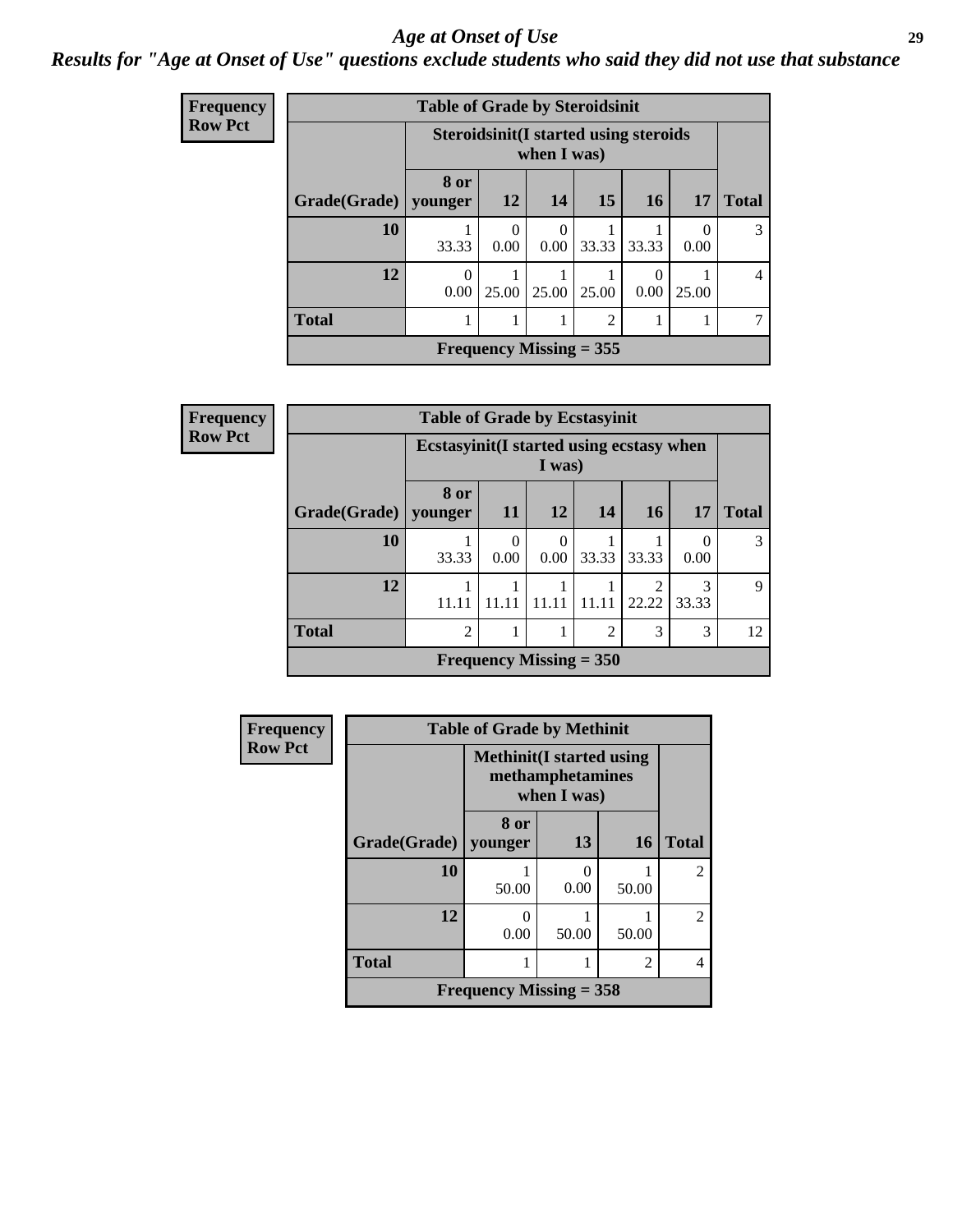#### Age at Onset of Use **30**

### *Results for "Age at Onset of Use" questions exclude students who said they did not use that substance*

| Frequency      |              | <b>Table of Grade by Hallucinogensinit</b>                      |           |           |       |                  |                             |  |  |  |
|----------------|--------------|-----------------------------------------------------------------|-----------|-----------|-------|------------------|-----------------------------|--|--|--|
| <b>Row Pct</b> |              | Hallucinogensinit (I started using<br>hallucinogens when I was) |           |           |       |                  |                             |  |  |  |
|                | Grade(Grade) | 8 or<br>younger                                                 | 9         | 14        | 16    | 17               | <b>Total</b>                |  |  |  |
|                | 10           | 50.00                                                           | 0<br>0.00 | 0<br>0.00 | 50.00 | $\Omega$<br>0.00 | $\mathcal{D}_{\mathcal{L}}$ |  |  |  |
|                | 12           | 0<br>0.00                                                       | 33.33     | 33.33     | 0.00  | 33.33            | $\mathcal{R}$               |  |  |  |
|                | <b>Total</b> |                                                                 |           |           |       |                  |                             |  |  |  |
|                |              | <b>Frequency Missing = 357</b>                                  |           |           |       |                  |                             |  |  |  |

| <b>Frequency</b> | <b>Table of Grade by Prescriptioninit</b> |                |                                                                                         |                           |                  |                |       |       |       |                                      |              |
|------------------|-------------------------------------------|----------------|-----------------------------------------------------------------------------------------|---------------------------|------------------|----------------|-------|-------|-------|--------------------------------------|--------------|
| <b>Row Pct</b>   |                                           |                | Prescriptioninit(I started using prescription drugs not<br>prescribed to me when I was) |                           |                  |                |       |       |       |                                      |              |
|                  | Grade(Grade)   younger                    | <b>8 or</b>    | 9                                                                                       | 10                        | 11               | 12             | 13    | 14    | 16    | 17                                   | <b>Total</b> |
|                  | 10                                        | 14.29          | 0.00                                                                                    | $\mathcal{D}$<br>28.57    | 14.29            | 14.29          | 14.29 | 14.29 | 0.00  | $\Omega$<br>0.00                     | 7            |
|                  | 12                                        | 10.00          | 20.00                                                                                   | $\Omega$<br>0.00          | $\theta$<br>0.00 | 10.00          | 10.00 | 10.00 | 20.00 | $\mathcal{D}_{\mathcal{L}}$<br>20.00 | 10           |
|                  | <b>Total</b>                              | $\mathfrak{D}$ | $\mathfrak{D}$                                                                          | $\mathfrak{D}$            |                  | $\mathfrak{D}$ | ↑     | 2     | ◠     | 2                                    | 17           |
|                  |                                           |                |                                                                                         | Frequency Missing $=$ 345 |                  |                |       |       |       |                                      |              |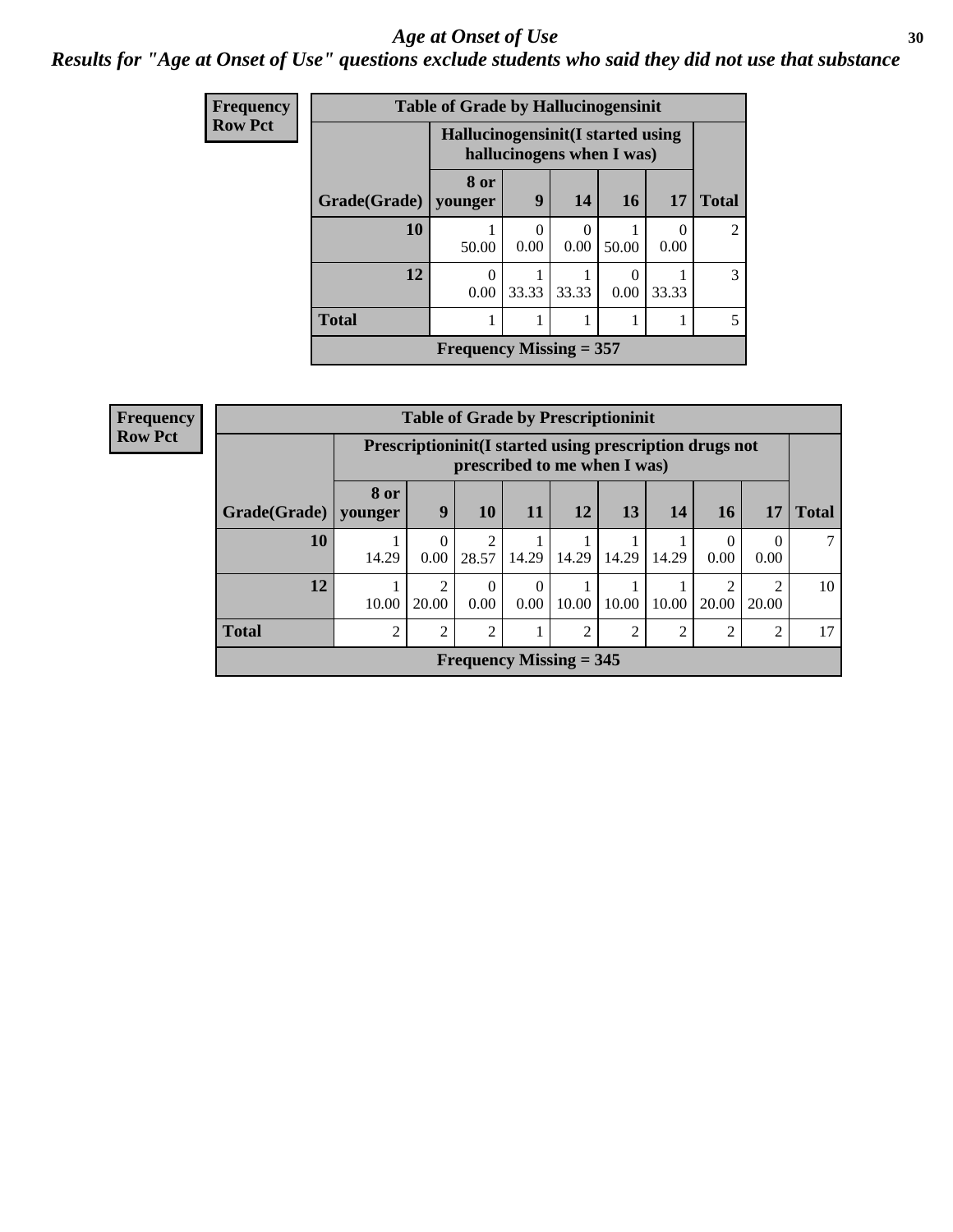| Frequency      | <b>Table of Alcoholharm by Grade</b>          |                    |              |              |  |  |
|----------------|-----------------------------------------------|--------------------|--------------|--------------|--|--|
| <b>Col Pct</b> | Alcoholharm(I<br>think alcohol is<br>harmful) | Grade(Grade)<br>10 | 12           | <b>Total</b> |  |  |
|                | <b>Strongly Agree</b>                         | 100<br>58.48       | 107<br>56.02 | 207          |  |  |
|                | <b>Somewhat Agree</b>                         | 37<br>21.64        | 44<br>23.04  | 81           |  |  |
|                | <b>Somewhat Disagree</b>                      | 18<br>10.53        | 22<br>11.52  | 40           |  |  |
|                | <b>Strongly Disagree</b>                      | 16<br>9.36         | 18<br>9.42   | 34           |  |  |
|                | <b>Total</b>                                  | 171                | 191          | 362          |  |  |

| <b>Table of Cigarettesharm by Grade</b>                  |                        |              |              |  |  |  |  |  |
|----------------------------------------------------------|------------------------|--------------|--------------|--|--|--|--|--|
| Cigarettesharm(I<br>think smoking<br>tobacco is harmful) | Grade(Grade)<br>10     | 12           | <b>Total</b> |  |  |  |  |  |
| <b>Strongly Agree</b>                                    | 142<br>83.04           | 151<br>79.06 | 293          |  |  |  |  |  |
| <b>Somewhat Agree</b>                                    | 12<br>7.02             | 20<br>10.47  | 32           |  |  |  |  |  |
| <b>Somewhat Disagree</b>                                 | $\mathfrak{D}$<br>1.17 | 5<br>2.62    | 7            |  |  |  |  |  |
| <b>Strongly Disagree</b>                                 | 15<br>8.77             | 15<br>7.85   | 30           |  |  |  |  |  |
| <b>Total</b>                                             | 171                    | 191          | 362          |  |  |  |  |  |

| Frequency      | <b>Table of Smokelessharm by Grade</b>                  |                           |                        |              |  |  |  |  |  |
|----------------|---------------------------------------------------------|---------------------------|------------------------|--------------|--|--|--|--|--|
| <b>Col Pct</b> | Smokelessharm(I<br>think chewing<br>tobacco is harmful) | Grade(Grade)<br><b>10</b> | 12                     | <b>Total</b> |  |  |  |  |  |
|                | <b>Strongly Agree</b>                                   | 143<br>83.63              | 160<br>83.77           | 303          |  |  |  |  |  |
|                | <b>Somewhat Agree</b>                                   | 10<br>5.85                | 14<br>7.33             | 24           |  |  |  |  |  |
|                | <b>Somewhat Disagree</b>                                | $\mathcal{L}$<br>1.17     | $\mathfrak{D}$<br>1.05 | 4            |  |  |  |  |  |
|                | <b>Strongly Disagree</b>                                | 16<br>9.36                | 15<br>7.85             | 31           |  |  |  |  |  |
|                | Total                                                   | 171                       | 191                    | 362          |  |  |  |  |  |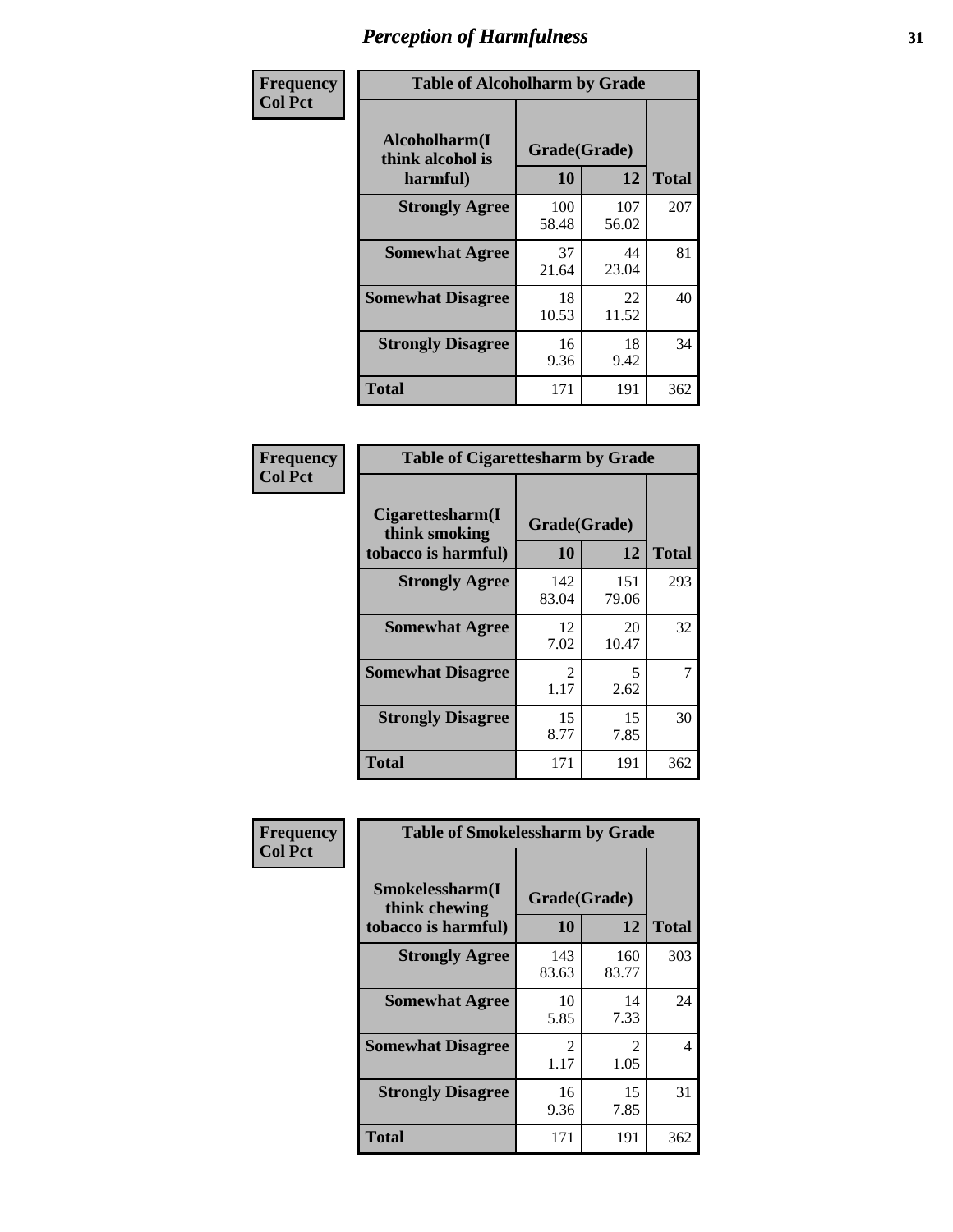| Frequency      |                                                   | <b>Table of Marijuanaharm by Grade</b> |              |              |  |  |  |  |  |
|----------------|---------------------------------------------------|----------------------------------------|--------------|--------------|--|--|--|--|--|
| <b>Col Pct</b> | Marijuanaharm(I<br>think marijuana is<br>harmful) | Grade(Grade)<br>10                     | 12           | <b>Total</b> |  |  |  |  |  |
|                | <b>Strongly Agree</b>                             | 105<br>61.40                           | 113<br>59.16 | 218          |  |  |  |  |  |
|                | <b>Somewhat Agree</b>                             | 28<br>16.37                            | 18<br>9.42   | 46           |  |  |  |  |  |
|                | <b>Somewhat Disagree</b>                          | 12<br>7.02                             | 25<br>13.09  | 37           |  |  |  |  |  |
|                | <b>Strongly Disagree</b>                          | 26<br>15.20                            | 35<br>18.32  | 61           |  |  |  |  |  |
|                | <b>Total</b>                                      | 171                                    | 191          | 362          |  |  |  |  |  |

| <b>Table of Cocaineharm by Grade</b>          |                    |                        |     |  |  |  |  |  |
|-----------------------------------------------|--------------------|------------------------|-----|--|--|--|--|--|
| Cocaineharm(I<br>think cocaine is<br>harmful) | Grade(Grade)<br>10 | <b>Total</b>           |     |  |  |  |  |  |
| <b>Strongly Agree</b>                         | 154<br>90.06       | 171<br>89.53           | 325 |  |  |  |  |  |
| <b>Somewhat Agree</b>                         | 2<br>1.17          | 6<br>3.14              | 8   |  |  |  |  |  |
| <b>Somewhat Disagree</b>                      | 0.58               | $\mathfrak{D}$<br>1.05 | 3   |  |  |  |  |  |
| <b>Strongly Disagree</b>                      | 14<br>8.19         | 12<br>6.28             | 26  |  |  |  |  |  |
| Total                                         | 171                | 191                    | 362 |  |  |  |  |  |

| Frequency      | <b>Table of Inhalantsharm by Grade</b>             |                    |                       |              |
|----------------|----------------------------------------------------|--------------------|-----------------------|--------------|
| <b>Col Pct</b> | Inhalantsharm(I<br>think inhalants are<br>harmful) | Grade(Grade)<br>10 | 12                    | <b>Total</b> |
|                | <b>Strongly Agree</b>                              | 147<br>85.96       | 165<br>86.39          | 312          |
|                | <b>Somewhat Agree</b>                              | 7<br>4.09          | 10<br>5.24            | 17           |
|                | <b>Somewhat Disagree</b>                           | 0.58               | $\mathcal{L}$<br>1.05 | 3            |
|                | <b>Strongly Disagree</b>                           | 16<br>9.36         | 14<br>7.33            | 30           |
|                | Total                                              | 171                | 191                   | 362          |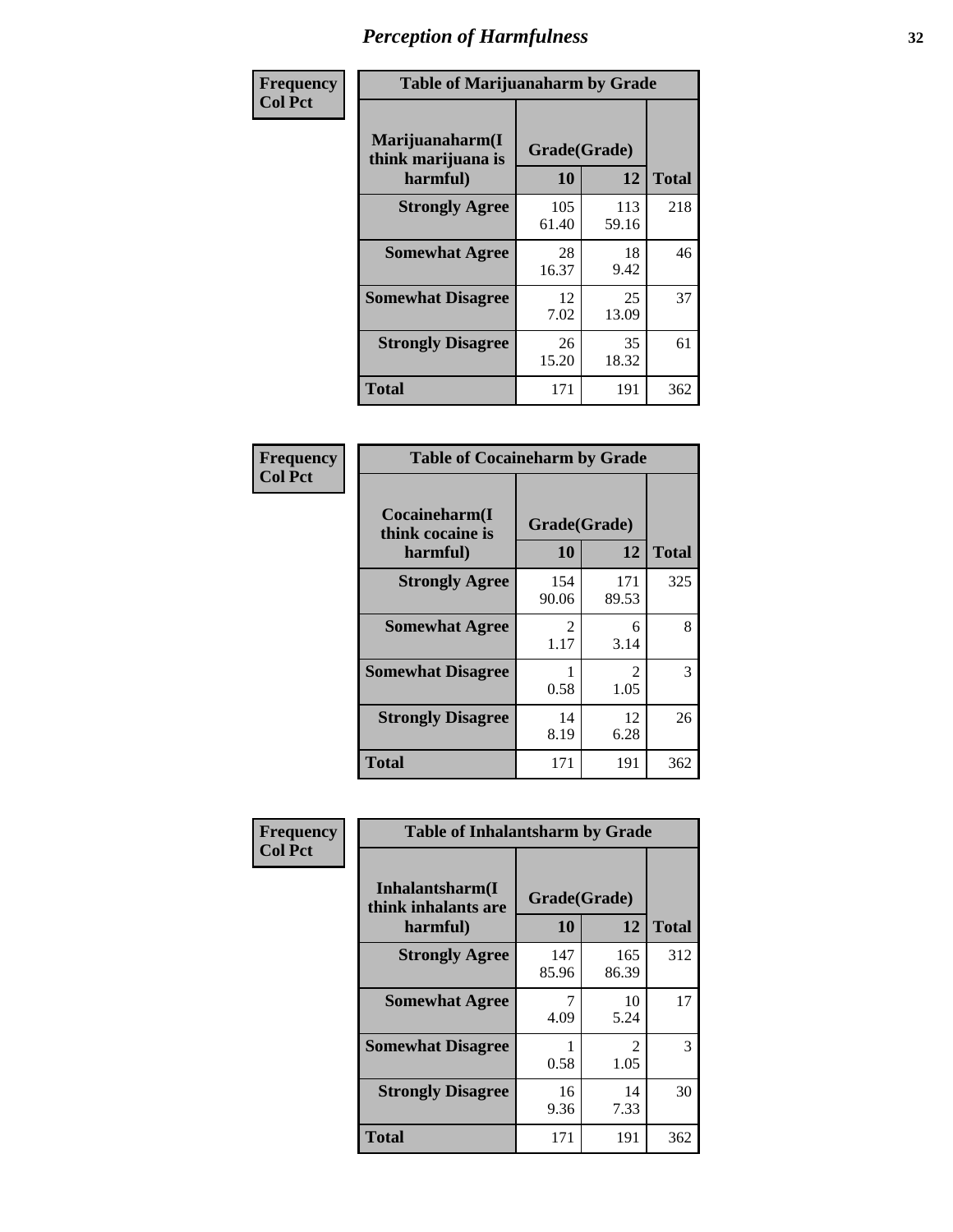| Frequency      | <b>Table of Steroidsharm by Grade</b>            |                    |              |              |
|----------------|--------------------------------------------------|--------------------|--------------|--------------|
| <b>Col Pct</b> | Steroidsharm(I<br>think steroids are<br>harmful) | Grade(Grade)<br>10 | 12           | <b>Total</b> |
|                | <b>Strongly Agree</b>                            | 144<br>84.21       | 162<br>84.82 | 306          |
|                | <b>Somewhat Agree</b>                            | 4.09               | 11<br>5.76   | 18           |
|                | <b>Somewhat Disagree</b>                         | 4<br>2.34          | 4<br>2.09    | 8            |
|                | <b>Strongly Disagree</b>                         | 16<br>9.36         | 14<br>7.33   | 30           |
|                | <b>Total</b>                                     | 171                | 191          | 362          |

| <b>Table of Ecstasyharm by Grade</b>          |                    |              |     |  |  |
|-----------------------------------------------|--------------------|--------------|-----|--|--|
| Ecstasyharm(I<br>think ecstasy is<br>harmful) | Grade(Grade)<br>10 | <b>Total</b> |     |  |  |
| <b>Strongly Agree</b>                         | 147<br>85.96       | 165<br>86.39 | 312 |  |  |
| <b>Somewhat Agree</b>                         | 5<br>2.92          | 9<br>4.71    | 14  |  |  |
| <b>Somewhat Disagree</b>                      | 3<br>1.75          | 5<br>2.62    | 8   |  |  |
| <b>Strongly Disagree</b>                      | 16<br>9.36         | 12<br>6.28   | 28  |  |  |
| <b>Total</b>                                  | 171                | 191          | 362 |  |  |

| Frequency      | <b>Table of Methharm by Grade</b>                            |                           |              |              |
|----------------|--------------------------------------------------------------|---------------------------|--------------|--------------|
| <b>Col Pct</b> | <b>Methharm</b> (I think<br>methamphetamines<br>are harmful) | Grade(Grade)<br><b>10</b> | 12           | <b>Total</b> |
|                | <b>Strongly Agree</b>                                        | 154<br>90.06              | 171<br>89.53 | 325          |
|                | <b>Somewhat Agree</b>                                        | 2<br>1.17                 | 6<br>3.14    | 8            |
|                | <b>Somewhat Disagree</b>                                     | 0<br>0.00                 | 0.52         |              |
|                | <b>Strongly Disagree</b>                                     | 15<br>8.77                | 13<br>6.81   | 28           |
|                | Total                                                        | 171                       | 191          | 362          |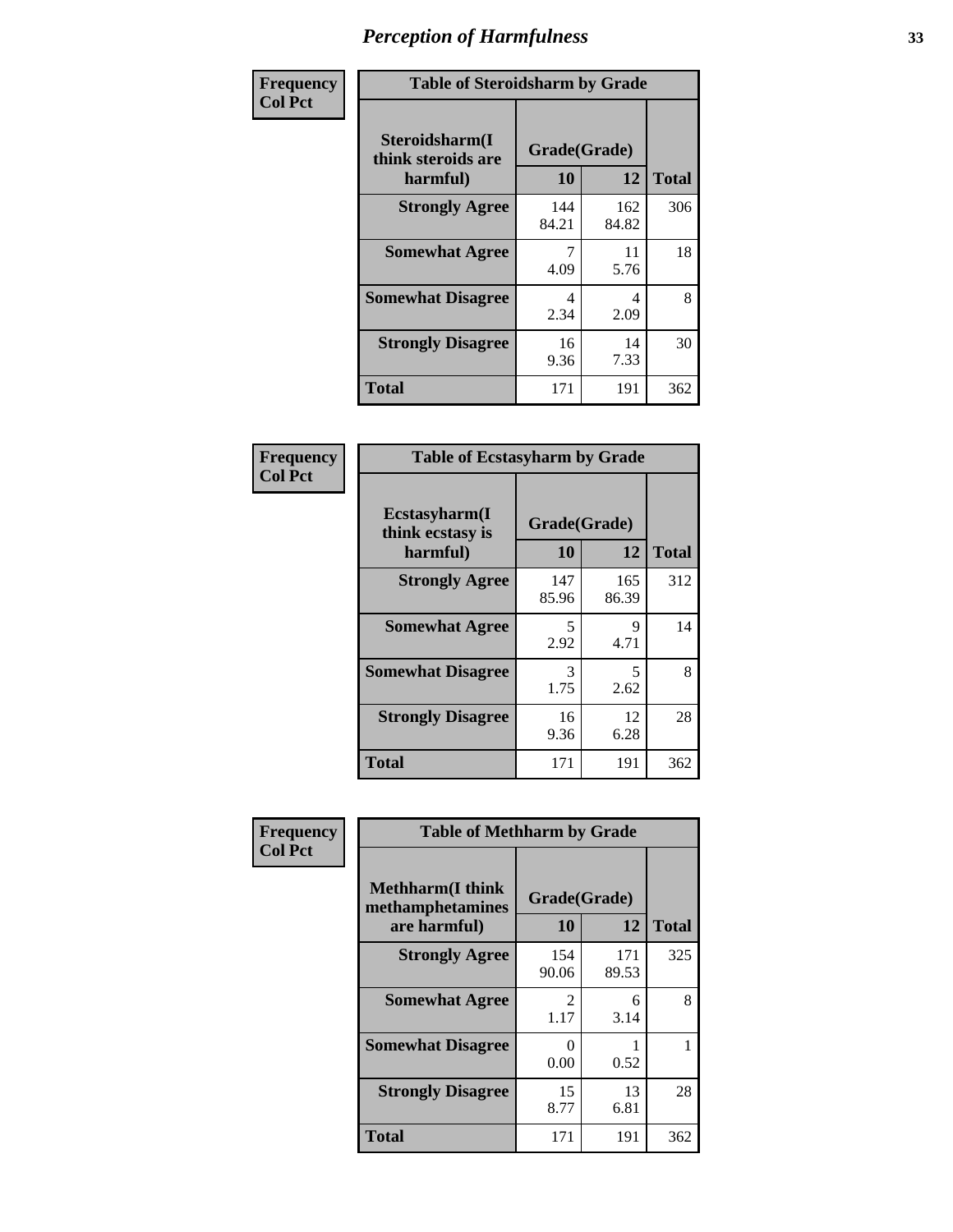| Frequency      | <b>Table of Hallucinogensharm by Grade</b>                 |                    |              |              |
|----------------|------------------------------------------------------------|--------------------|--------------|--------------|
| <b>Col Pct</b> | Hallucinogensharm(I<br>think hallucinogens<br>are harmful) | Grade(Grade)<br>10 | 12           | <b>Total</b> |
|                | <b>Strongly Agree</b>                                      | 153<br>89.47       | 164<br>85.86 | 317          |
|                | <b>Somewhat Agree</b>                                      | 2<br>1.17          | 9<br>4.71    | 11           |
|                | <b>Somewhat Disagree</b>                                   | 0.58               | 4<br>2.09    | 5            |
|                | <b>Strongly Disagree</b>                                   | 15<br>8.77         | 14<br>7.33   | 29           |
|                | <b>Total</b>                                               | 171                | 191          | 362          |

| <b>Table of Prescriptionharm by Grade</b>                                 |              |              |              |  |  |
|---------------------------------------------------------------------------|--------------|--------------|--------------|--|--|
| Prescriptionharm(I<br>think prescription<br>drugs not<br>prescribed to me | Grade(Grade) |              |              |  |  |
| are harmful)                                                              | 10           | 12           | <b>Total</b> |  |  |
| <b>Strongly Agree</b>                                                     | 135<br>78.95 | 151<br>79.06 | 286          |  |  |
| <b>Somewhat Agree</b>                                                     | 14<br>8.19   | 17<br>8.90   | 31           |  |  |
| <b>Somewhat Disagree</b>                                                  | 6<br>3.51    | Q<br>4.71    | 15           |  |  |
| <b>Strongly Disagree</b>                                                  | 16<br>9.36   | 14<br>7.33   | 30           |  |  |
| <b>Total</b>                                                              | 171          | 191          | 362          |  |  |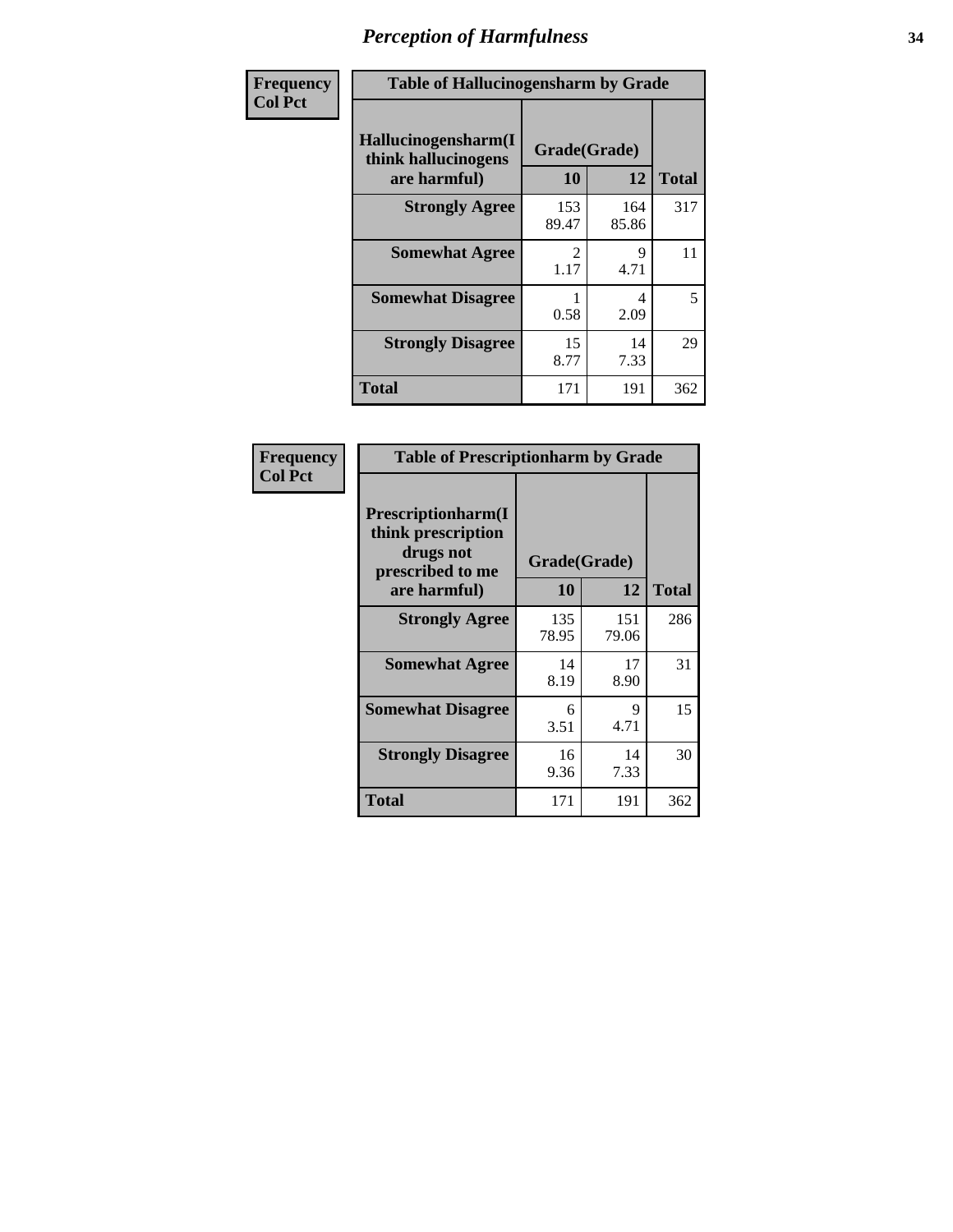### *Disapproval by Adults* **35**

| Frequency      | <b>Table of Alcoholadult by Grade</b>                                 |                    |              |              |
|----------------|-----------------------------------------------------------------------|--------------------|--------------|--------------|
| <b>Col Pct</b> | <b>Alcoholadult</b> (Adults<br>would disapprove if<br>I used alcohol) | Grade(Grade)<br>10 | 12           | <b>Total</b> |
|                | <b>Strongly Agree</b>                                                 | 103<br>60.23       | 118<br>61.78 | 221          |
|                | <b>Somewhat Agree</b>                                                 | 32<br>18.71        | 34<br>17.80  | 66           |
|                | <b>Somewhat Disagree</b>                                              | 24<br>14.04        | 17<br>8.90   | 41           |
|                | <b>Strongly Disagree</b>                                              | 12<br>7.02         | 22<br>11.52  | 34           |
|                | <b>Total</b>                                                          | 171                | 191          | 362          |

| <b>Table of Tobaccoadult by Grade</b>                                 |                    |              |              |  |  |
|-----------------------------------------------------------------------|--------------------|--------------|--------------|--|--|
| <b>Tobaccoadult</b> (Adults<br>would disapprove if<br>I used tobacco) | Grade(Grade)<br>10 | 12           | <b>Total</b> |  |  |
| <b>Strongly Agree</b>                                                 | 134<br>78.36       | 146<br>76.44 | 280          |  |  |
| <b>Somewhat Agree</b>                                                 | 17<br>9.94         | 25<br>13.09  | 42           |  |  |
| <b>Somewhat Disagree</b>                                              | 5<br>2.92          | 5<br>2.62    | 10           |  |  |
| <b>Strongly Disagree</b>                                              | 15<br>8.77         | 15<br>7.85   | 30           |  |  |
| <b>Total</b>                                                          | 171                | 191          | 362          |  |  |

| Frequency      | <b>Table of Marijuanaadult by Grade</b>                           |                    |              |              |
|----------------|-------------------------------------------------------------------|--------------------|--------------|--------------|
| <b>Col Pct</b> | Marijuanaadult(Adults<br>would disapprove if I<br>used marijuana) | Grade(Grade)<br>10 | 12           | <b>Total</b> |
|                | <b>Strongly Agree</b>                                             | 136<br>79.53       | 142<br>74.35 | 278          |
|                | <b>Somewhat Agree</b>                                             | 12<br>7.02         | 21<br>10.99  | 33           |
|                | <b>Somewhat Disagree</b>                                          | 9<br>5.26          | 11<br>5.76   | 20           |
|                | <b>Strongly Disagree</b>                                          | 14<br>8.19         | 17<br>8.90   | 31           |
|                | <b>Total</b>                                                      | 171                | 191          | 362          |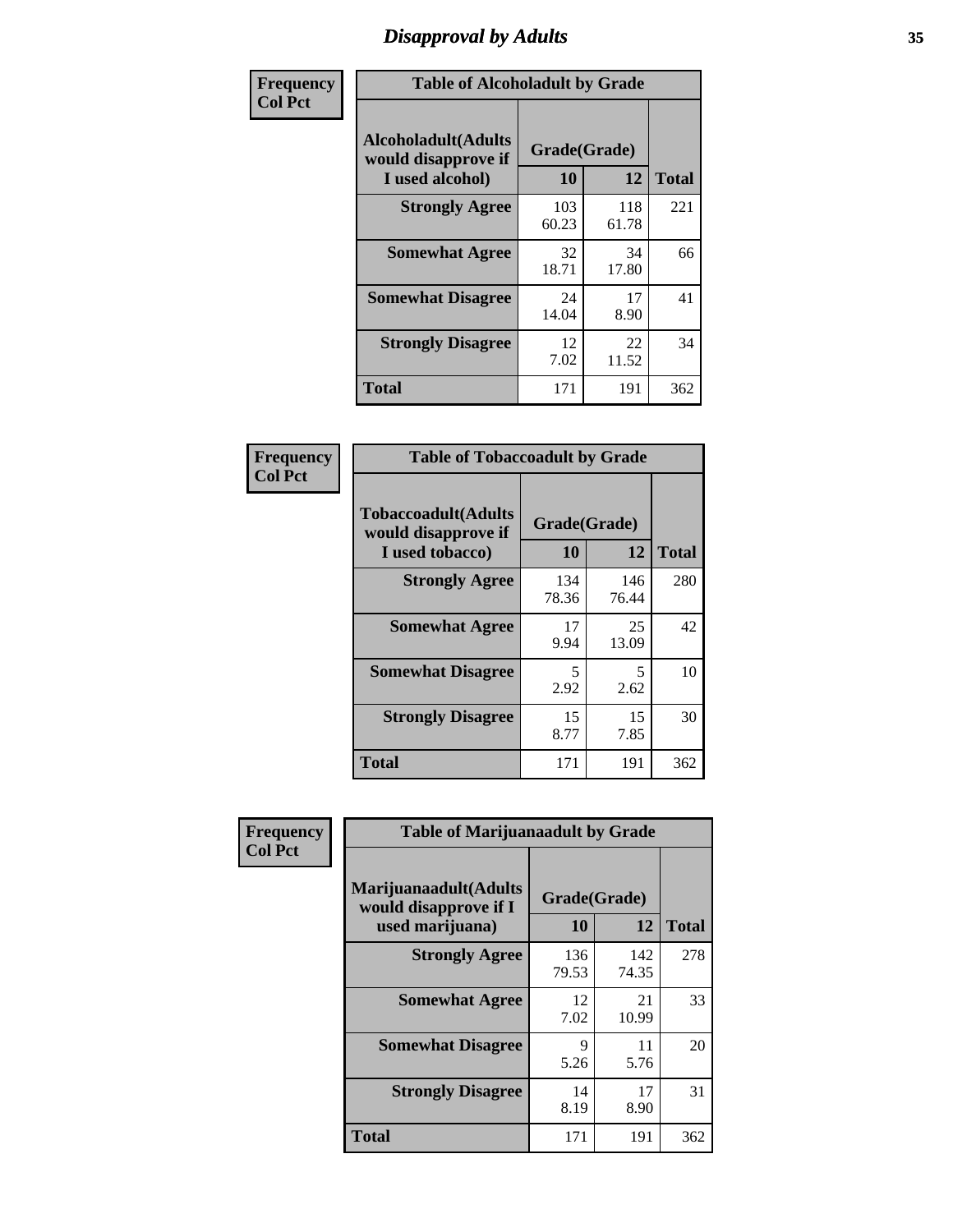### *Disapproval by Adults* **36**

| <b>Frequency</b> | <b>Table of Otherdrugadult by Grade</b>                                     |                    |              |              |
|------------------|-----------------------------------------------------------------------------|--------------------|--------------|--------------|
| <b>Col Pct</b>   | <b>Otherdrugadult</b> (Adults<br>would disapprove if I<br>used other drugs) | Grade(Grade)<br>10 | 12           | <b>Total</b> |
|                  | <b>Strongly Agree</b>                                                       | 150<br>87.72       | 166<br>86.91 | 316          |
|                  | <b>Somewhat Agree</b>                                                       | 6<br>3.51          | 6<br>3.14    | 12           |
|                  | <b>Somewhat Disagree</b>                                                    | 3<br>1.75          | 3<br>1.57    | 6            |
|                  | <b>Strongly Disagree</b>                                                    | 12<br>7.02         | 16<br>8.38   | 28           |
|                  | <b>Total</b>                                                                | 171                | 191          | 362          |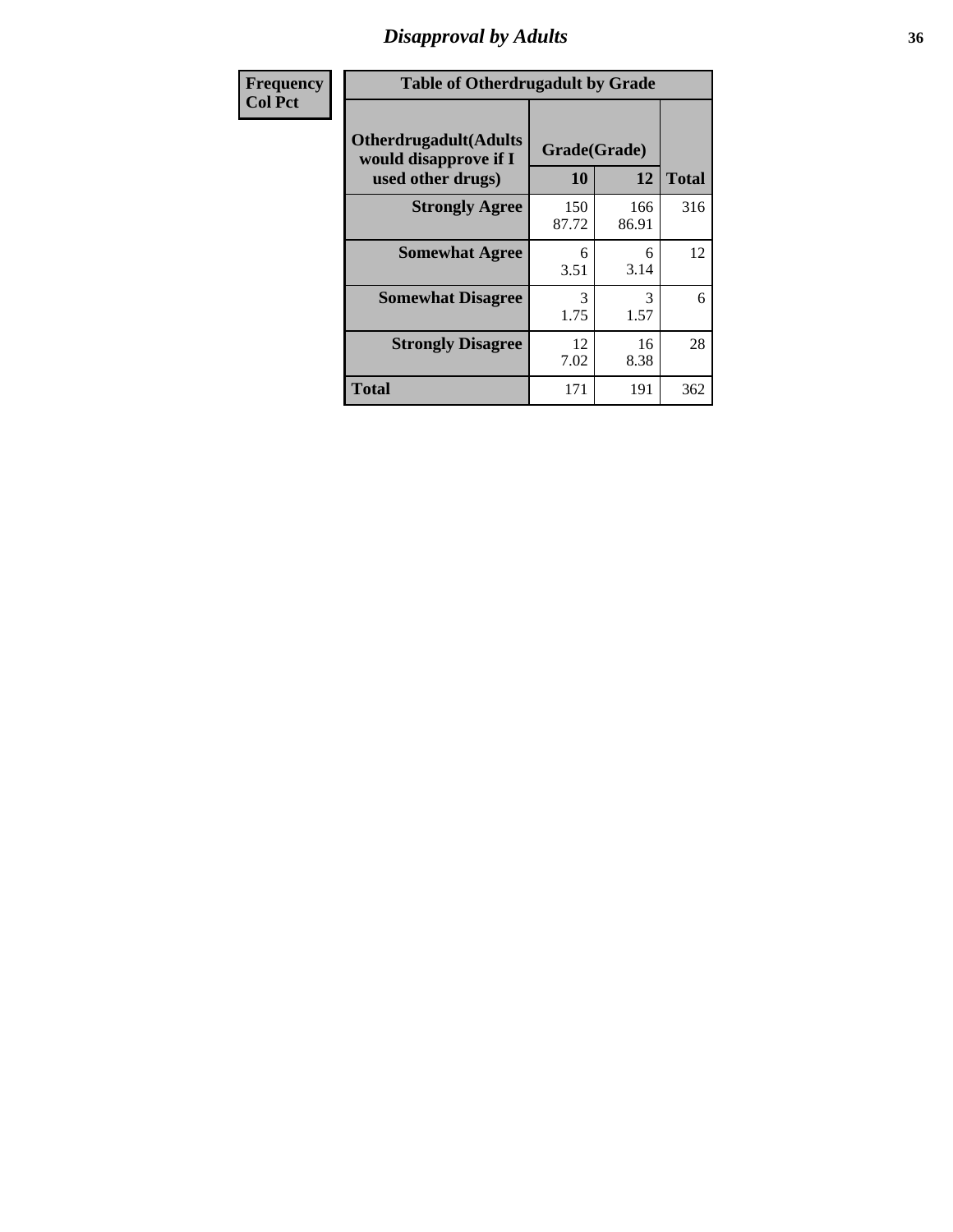# *Disapproval by Peers* **37**

| Frequency      | <b>Table of Alcoholpeer by Grade</b>                    |              |             |              |  |
|----------------|---------------------------------------------------------|--------------|-------------|--------------|--|
| <b>Col Pct</b> | Alcoholpeer(My<br>friends would<br>disapprove if I used | Grade(Grade) |             |              |  |
|                | alcohol)                                                | 10           | 12          | <b>Total</b> |  |
|                | <b>Strongly Agree</b>                                   | 63<br>36.84  | 59<br>30.89 | 122          |  |
|                | <b>Somewhat Agree</b>                                   | 35<br>20.47  | 32<br>16.75 | 67           |  |
|                | <b>Somewhat Disagree</b>                                | 27<br>15.79  | 46<br>24.08 | 73           |  |
|                | <b>Strongly Disagree</b>                                | 46<br>26.90  | 54<br>28.27 | 100          |  |
|                | Total                                                   | 171          | 191         | 362          |  |

| Frequency      | <b>Table of Tobaccopeer by Grade</b>                                |                    |             |              |  |
|----------------|---------------------------------------------------------------------|--------------------|-------------|--------------|--|
| <b>Col Pct</b> | Tobaccopeer(My<br>friends would<br>disapprove if I used<br>tobacco) | Grade(Grade)<br>10 | 12          | <b>Total</b> |  |
|                | <b>Strongly Agree</b>                                               | 95<br>55.56        | 97<br>50.79 | 192          |  |
|                | <b>Somewhat Agree</b>                                               | 26<br>15.20        | 27<br>14.14 | 53           |  |
|                | <b>Somewhat Disagree</b>                                            | 16<br>9.36         | 33<br>17.28 | 49           |  |
|                | <b>Strongly Disagree</b>                                            | 34<br>19.88        | 34<br>17.80 | 68           |  |
|                | Total                                                               | 171                | 191         | 362          |  |

| Frequency<br><b>Col Pct</b> | <b>Table of Marijuanapeer by Grade</b>                    |              |             |              |
|-----------------------------|-----------------------------------------------------------|--------------|-------------|--------------|
|                             | Marijuanapeer(My<br>friends would<br>disapprove if I used | Grade(Grade) |             |              |
|                             | marijuana)                                                | 10           | 12          | <b>Total</b> |
|                             | <b>Strongly Agree</b>                                     | 74<br>43.27  | 76<br>39.79 | 150          |
|                             | <b>Somewhat Agree</b>                                     | 37<br>21.64  | 25<br>13.09 | 62           |
|                             | <b>Somewhat Disagree</b>                                  | 18<br>10.53  | 42<br>21.99 | 60           |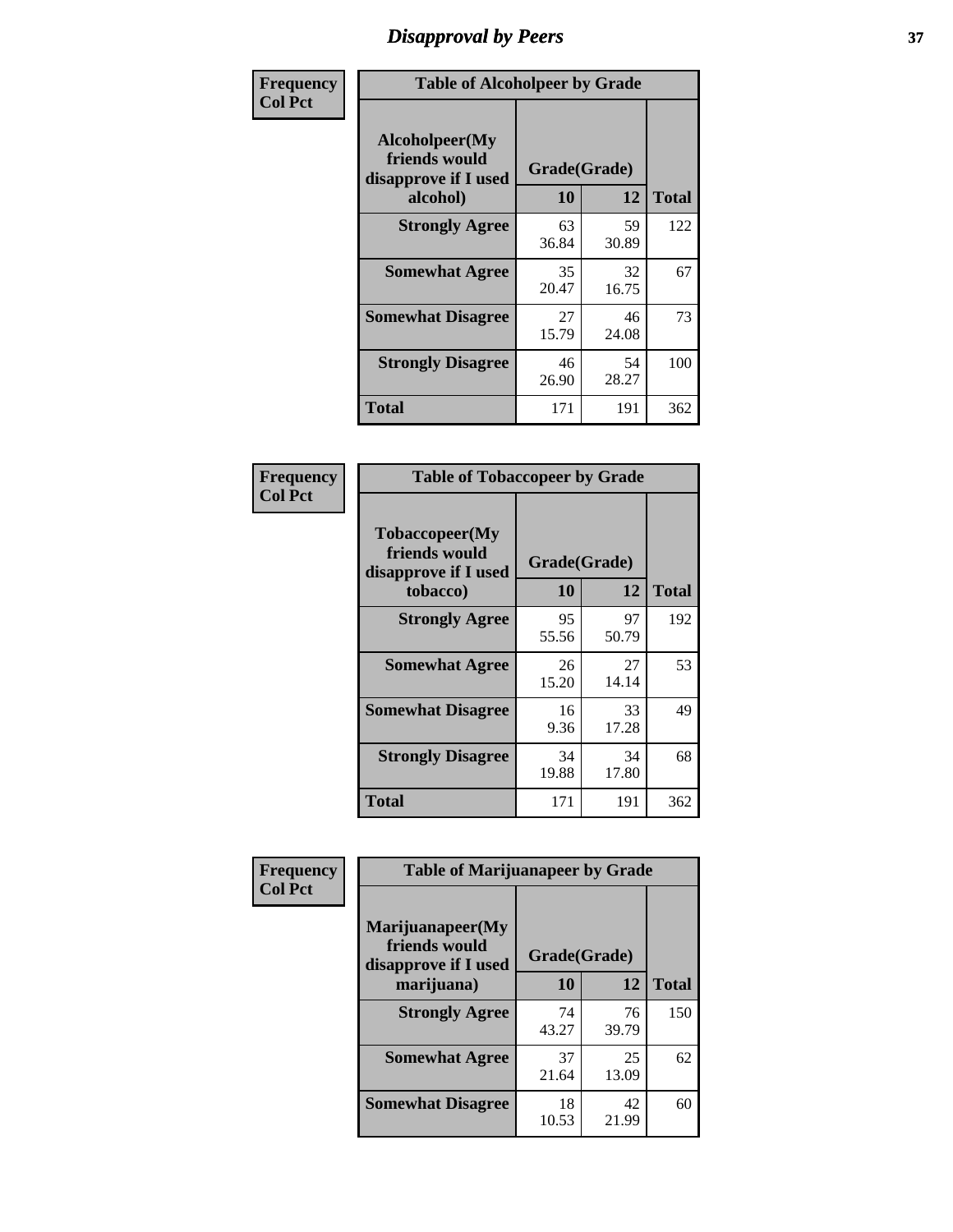# *Disapproval by Peers* **38**

| <b>Frequency</b> | <b>Table of Marijuanapeer by Grade</b>                                  |                           |             |              |  |
|------------------|-------------------------------------------------------------------------|---------------------------|-------------|--------------|--|
| <b>Col Pct</b>   | Marijuanapeer(My<br>friends would<br>disapprove if I used<br>marijuana) | Grade(Grade)<br><b>10</b> | 12          | <b>Total</b> |  |
|                  | <b>Strongly Disagree</b>                                                | 42<br>24.56               | 48<br>25.13 | 90           |  |
|                  | <b>Total</b>                                                            | 171                       | 191         | 362          |  |

| <b>Frequency</b> | <b>Table of Otherdrugpeer by Grade</b>                                    |                           |              |              |
|------------------|---------------------------------------------------------------------------|---------------------------|--------------|--------------|
| <b>Col Pct</b>   | Otherdrugpeer(My<br>friends would<br>disapprove if I used<br>other drugs) | Grade(Grade)<br><b>10</b> | 12           | <b>Total</b> |
|                  |                                                                           |                           |              |              |
|                  | <b>Strongly Agree</b>                                                     | 107<br>62.57              | 112<br>58.64 | 219          |
|                  | <b>Somewhat Agree</b>                                                     | 25<br>14.62               | 33<br>17.28  | 58           |
|                  | <b>Somewhat Disagree</b>                                                  | 10<br>5.85                | 19<br>9.95   | 29           |
|                  | <b>Strongly Disagree</b>                                                  | 29<br>16.96               | 27<br>14.14  | 56           |
|                  | <b>Total</b>                                                              | 171                       | 191          | 362          |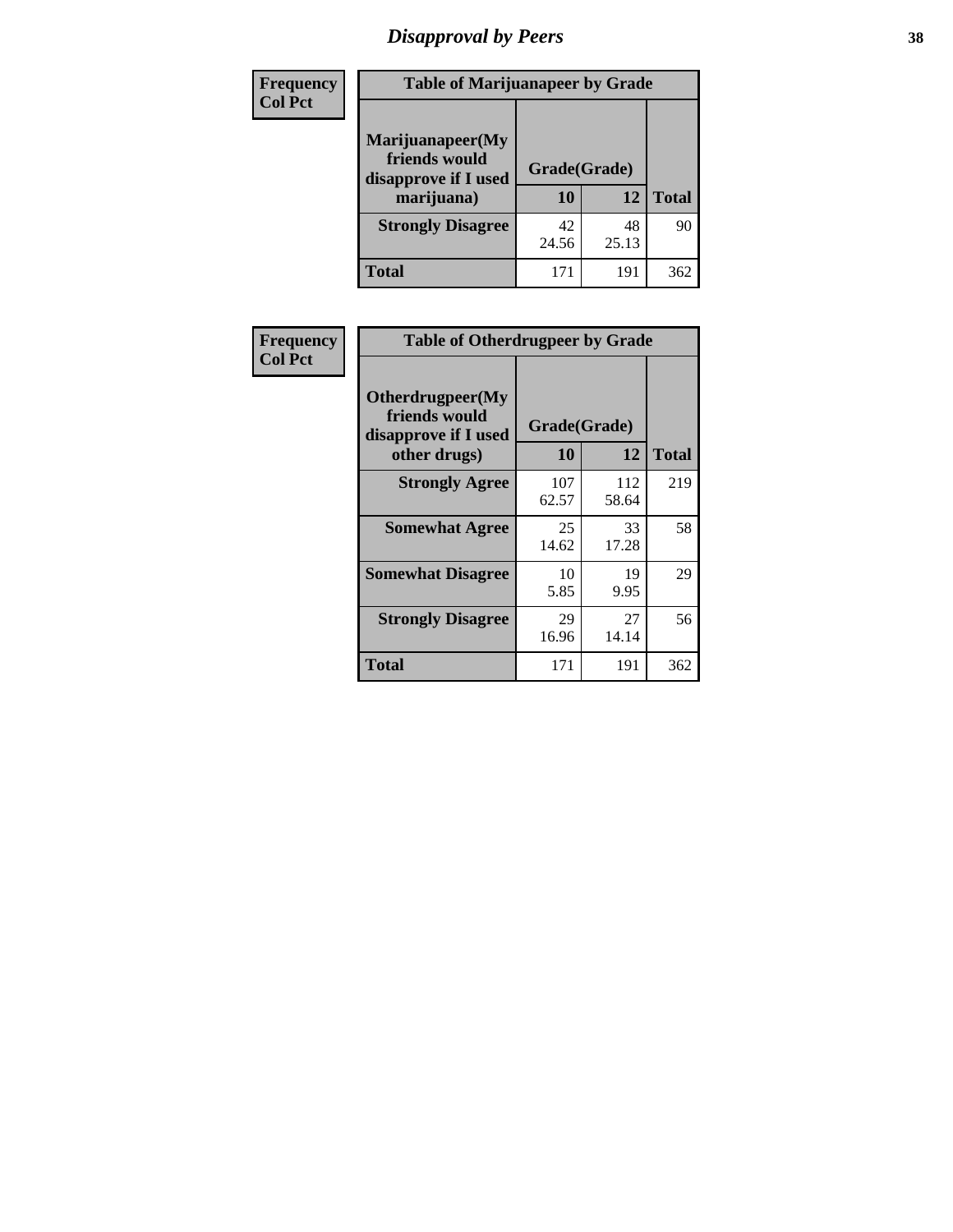| Frequency      | <b>Table of Alcohollocation1 by Grade</b> |              |              |              |
|----------------|-------------------------------------------|--------------|--------------|--------------|
| <b>Col Pct</b> | <b>Alcohollocation1(Places</b>            | Grade(Grade) |              |              |
|                | <b>Friends Use Alcohol)</b>               | 10           | 12           | <b>Total</b> |
|                |                                           | 88<br>51.46  | 105<br>54.97 | 193          |
|                | Do Not Use                                | 83<br>48.54  | 86<br>45.03  | 169          |
|                | <b>Total</b>                              | 171          | 191          | 362          |

| Frequency      | <b>Table of Alcohollocation2 by Grade</b>                     |                    |              |              |
|----------------|---------------------------------------------------------------|--------------------|--------------|--------------|
| <b>Col Pct</b> | <b>Alcohollocation2(Places</b><br><b>Friends Use Alcohol)</b> | Grade(Grade)<br>10 | <b>12</b>    | <b>Total</b> |
|                |                                                               | 102<br>59.65       | 118<br>61.78 | 220          |
|                | Home                                                          | 69<br>40.35        | 73<br>38.22  | 142          |
|                | <b>Total</b>                                                  | 171                | 191          | 362          |

| Frequency<br><b>Col Pct</b> | <b>Table of Alcohollocation 3 by Grade</b> |                    |              |              |
|-----------------------------|--------------------------------------------|--------------------|--------------|--------------|
|                             | <b>Alcohollocation3(Places</b>             | Grade(Grade)<br>10 |              |              |
|                             | <b>Friends Use Alcohol)</b>                |                    | 12           | <b>Total</b> |
|                             |                                            | 153<br>89.47       | 165<br>86.39 | 318          |
|                             | <b>School</b>                              | 18<br>10.53        | 26<br>13.61  | 44           |
|                             | <b>Total</b>                               | 171                | 191          | 362          |

| <b>Frequency</b> | <b>Table of Alcohollocation4 by Grade</b> |              |              |              |  |
|------------------|-------------------------------------------|--------------|--------------|--------------|--|
| <b>Col Pct</b>   | <b>Alcohollocation4(Places</b>            | Grade(Grade) |              |              |  |
|                  | <b>Friends Use Alcohol)</b>               | 10           | 12           | <b>Total</b> |  |
|                  |                                           | 147<br>85.96 | 154<br>80.63 | 301          |  |
|                  | Car                                       | 24<br>14.04  | 37<br>19.37  | 61           |  |
|                  | <b>Total</b>                              | 171          | 191          | 362          |  |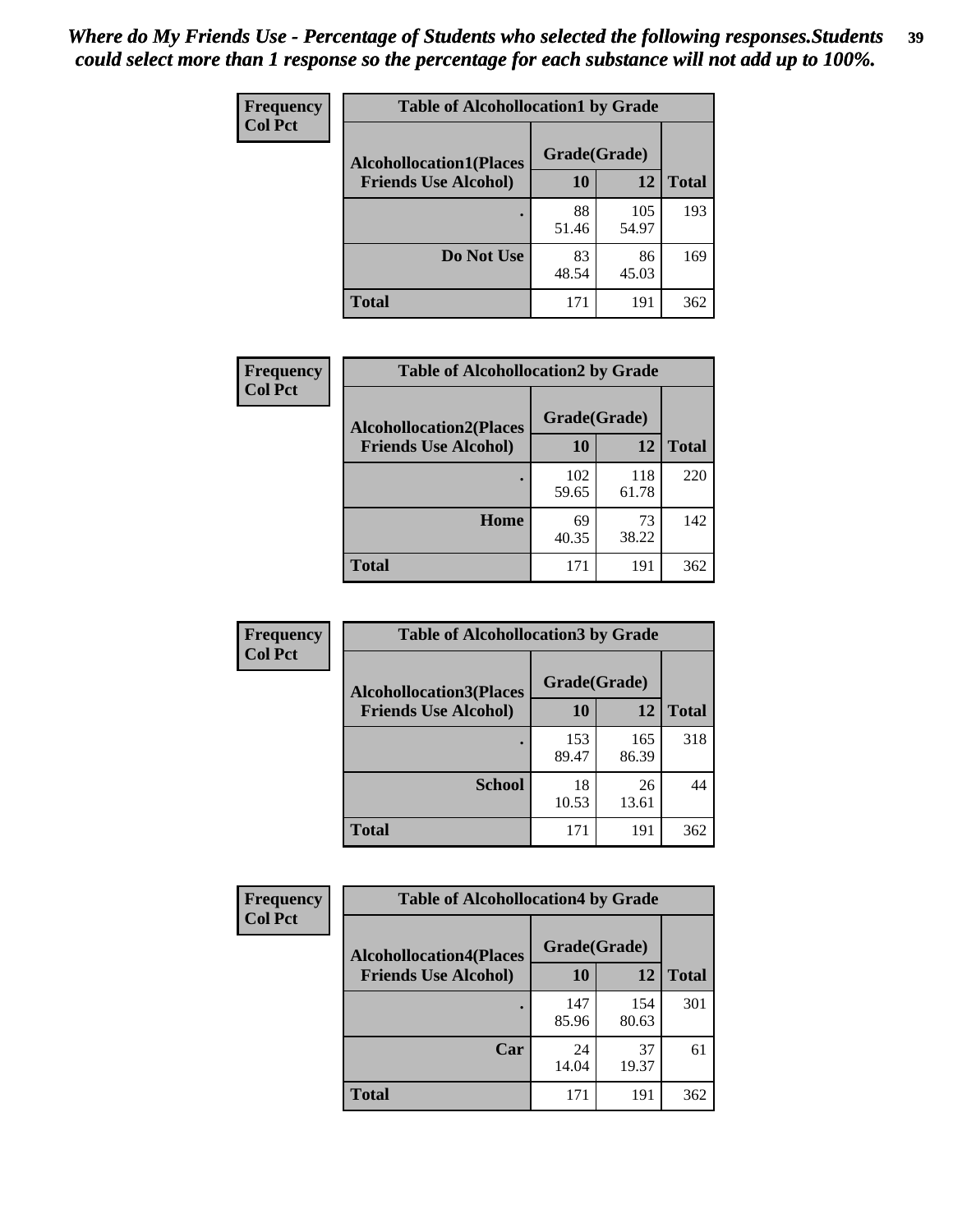| Frequency<br><b>Col Pct</b> | <b>Table of Alcohollocation5 by Grade</b> |              |              |              |  |
|-----------------------------|-------------------------------------------|--------------|--------------|--------------|--|
|                             | <b>Alcohollocation5(Places</b>            | Grade(Grade) |              |              |  |
|                             | <b>Friends Use Alcohol)</b>               | 10           | 12           | <b>Total</b> |  |
|                             |                                           | 114<br>66.67 | 109<br>57.07 | 223          |  |
|                             | <b>Friend's House</b>                     | 57<br>33.33  | 82<br>42.93  | 139          |  |
|                             | <b>Total</b>                              | 171          | 191          | 362          |  |

| <b>Frequency</b> | <b>Table of Alcohollocation6 by Grade</b> |              |              |              |
|------------------|-------------------------------------------|--------------|--------------|--------------|
| <b>Col Pct</b>   | <b>Alcohollocation6(Places</b>            | Grade(Grade) |              |              |
|                  | <b>Friends Use Alcohol)</b>               | 10           | 12           | <b>Total</b> |
|                  |                                           | 130<br>76.02 | 125<br>65.45 | 255          |
|                  | <b>Other</b>                              | 41<br>23.98  | 66<br>34.55  | 107          |
|                  | <b>Total</b>                              | 171          | 191          | 362          |

| <b>Frequency</b> | <b>Table of Tobaccolocation1 by Grade</b>                     |              |              |              |
|------------------|---------------------------------------------------------------|--------------|--------------|--------------|
| <b>Col Pct</b>   | <b>Tobaccolocation1(Places</b><br><b>Friends Use Tobacco)</b> | Grade(Grade) |              |              |
|                  |                                                               | 10           | 12           | <b>Total</b> |
|                  |                                                               | 56<br>32.75  | 64<br>33.51  | 120          |
|                  | Do Not Use                                                    | 115<br>67.25 | 127<br>66.49 | 242          |
|                  | <b>Total</b>                                                  | 171          | 191          | 362          |

| <b>Frequency</b> | <b>Table of Tobaccolocation2 by Grade</b> |              |              |              |
|------------------|-------------------------------------------|--------------|--------------|--------------|
| <b>Col Pct</b>   | <b>Tobaccolocation2(Places</b>            | Grade(Grade) |              |              |
|                  | <b>Friends Use Tobacco)</b>               | 10           | 12           | <b>Total</b> |
|                  |                                           | 136<br>79.53 | 137<br>71.73 | 273          |
|                  | Home                                      | 35<br>20.47  | 54<br>28.27  | 89           |
|                  | <b>Total</b>                              | 171          | 191          | 362          |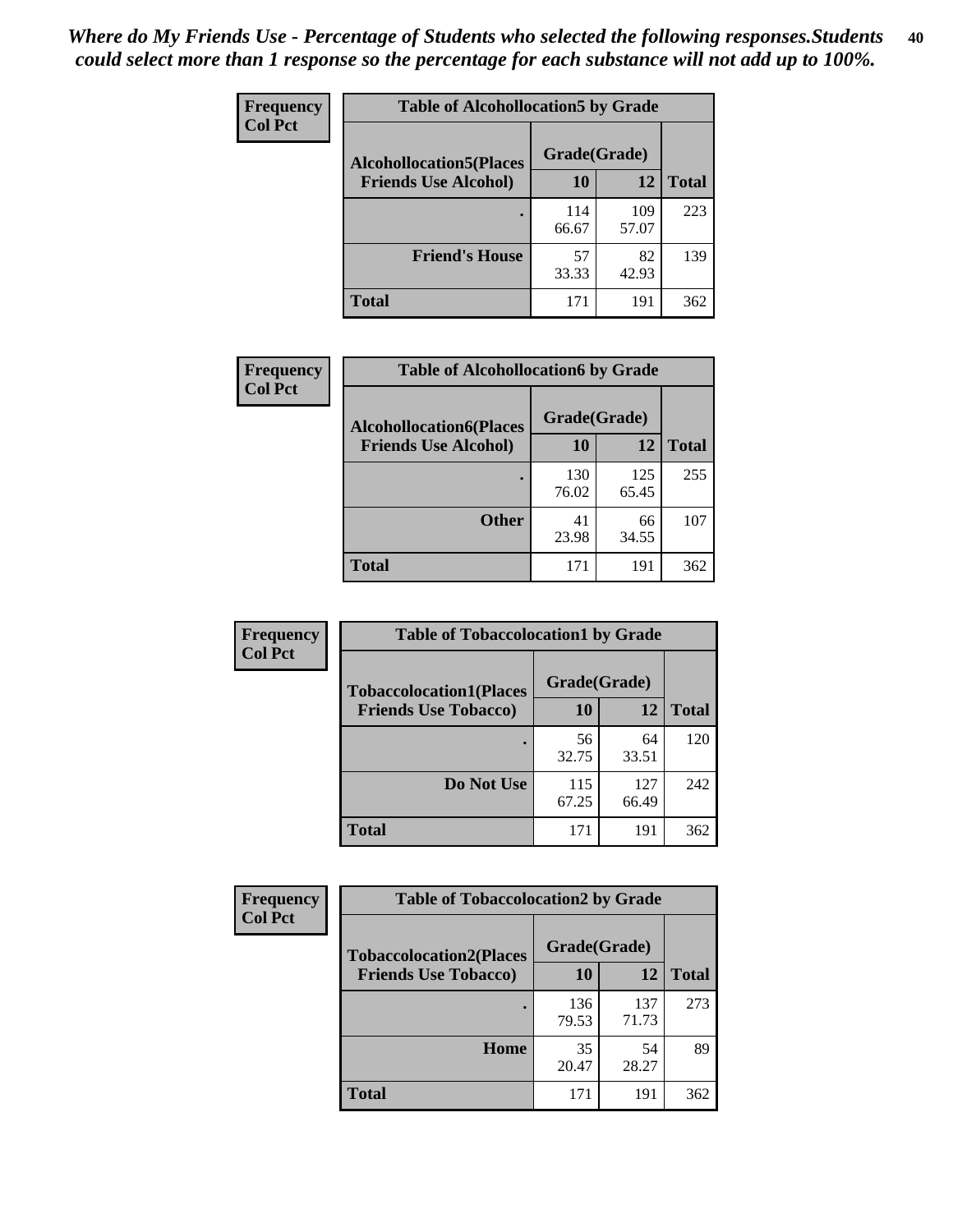| Frequency      | <b>Table of Tobaccolocation 3 by Grade</b> |              |              |              |  |
|----------------|--------------------------------------------|--------------|--------------|--------------|--|
| <b>Col Pct</b> | <b>Tobaccolocation3(Places</b>             | Grade(Grade) |              |              |  |
|                | <b>Friends Use Tobacco)</b>                | 10           | 12           | <b>Total</b> |  |
|                |                                            | 153<br>89.47 | 161<br>84.29 | 314          |  |
|                | <b>School</b>                              | 18<br>10.53  | 30<br>15.71  | 48           |  |
|                | <b>Total</b>                               | 171          | 191          | 362          |  |

| Frequency      | <b>Table of Tobaccolocation4 by Grade</b> |              |              |              |
|----------------|-------------------------------------------|--------------|--------------|--------------|
| <b>Col Pct</b> | <b>Tobaccolocation4(Places</b>            | Grade(Grade) |              |              |
|                | <b>Friends Use Tobacco)</b>               | 10           | <b>12</b>    | <b>Total</b> |
|                |                                           | 148<br>86.55 | 137<br>71.73 | 285          |
|                | Car                                       | 23<br>13.45  | 54<br>28.27  | 77           |
|                | <b>Total</b>                              | 171          | 191          | 362          |

| Frequency      | <b>Table of Tobaccolocation5 by Grade</b> |              |              |              |
|----------------|-------------------------------------------|--------------|--------------|--------------|
| <b>Col Pct</b> | <b>Tobaccolocation5(Places</b>            | Grade(Grade) |              |              |
|                | <b>Friends Use Tobacco)</b>               | 10           | <b>12</b>    | <b>Total</b> |
|                |                                           | 133<br>77.78 | 142<br>74.35 | 275          |
|                | <b>Friend's House</b>                     | 38<br>22.22  | 49<br>25.65  | 87           |
|                | <b>Total</b>                              | 171          | 191          | 362          |

| <b>Frequency</b> | <b>Table of Tobaccolocation6 by Grade</b> |              |              |              |  |
|------------------|-------------------------------------------|--------------|--------------|--------------|--|
| <b>Col Pct</b>   | <b>Tobaccolocation6(Places</b>            | Grade(Grade) |              |              |  |
|                  | <b>Friends Use Tobacco)</b>               | 10           | 12           | <b>Total</b> |  |
|                  |                                           | 143<br>83.63 | 145<br>75.92 | 288          |  |
|                  | <b>Other</b>                              | 28<br>16.37  | 46<br>24.08  | 74           |  |
|                  | <b>Total</b>                              | 171          | 191          | 362          |  |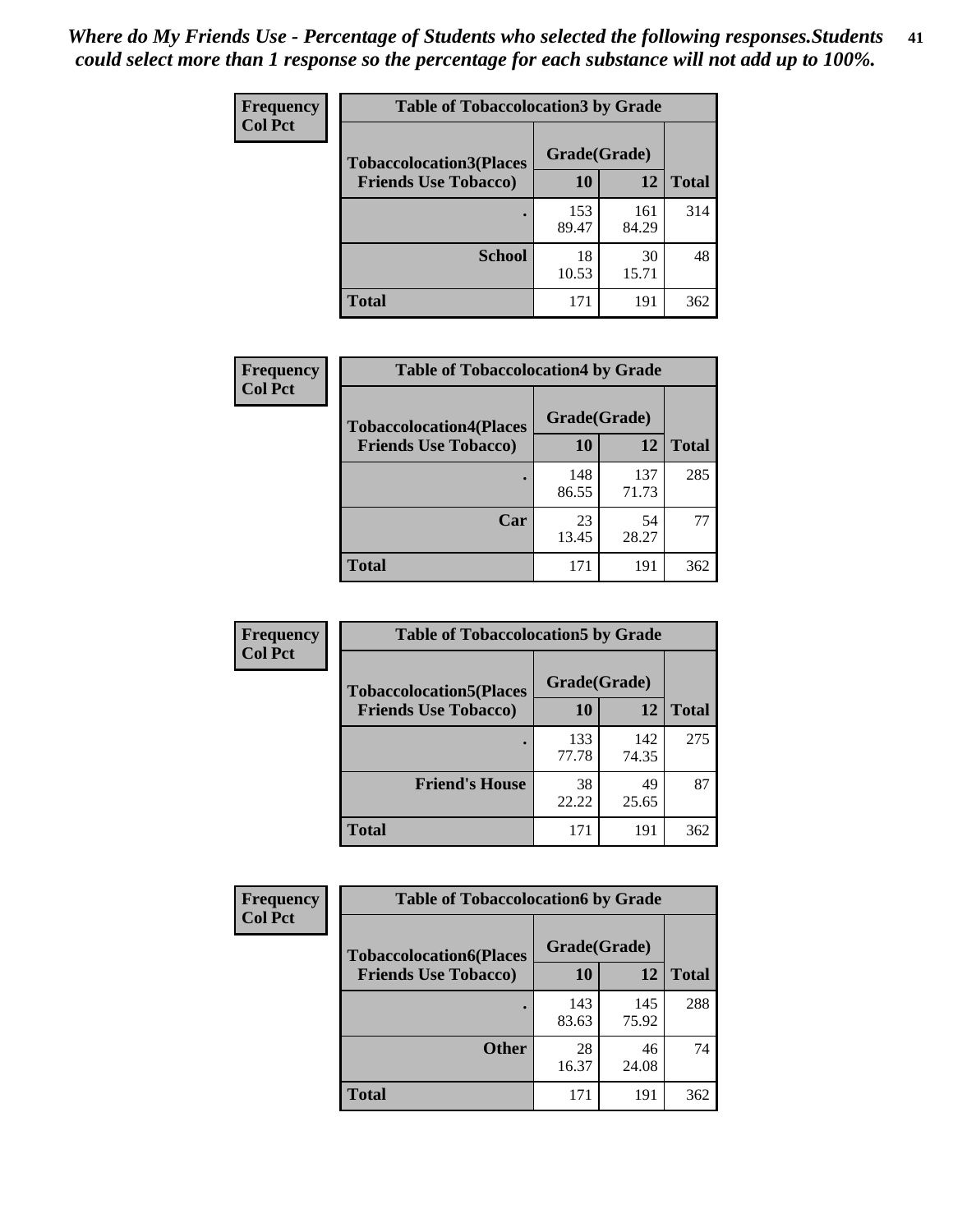| <b>Frequency</b> | <b>Table of Marijuanalocation1 by Grade</b> |              |             |              |
|------------------|---------------------------------------------|--------------|-------------|--------------|
| <b>Col Pct</b>   | <b>Marijuanalocation1(Places</b>            | Grade(Grade) |             |              |
|                  | <b>Friends Use Marijuana</b> )              | <b>10</b>    | 12          | <b>Total</b> |
|                  |                                             | 84<br>49.12  | 99<br>51.83 | 183          |
|                  | Do Not Use                                  | 87<br>50.88  | 92<br>48.17 | 179          |
|                  | <b>Total</b>                                | 171          | 191         | 362          |

| Frequency      | <b>Table of Marijuanalocation2 by Grade</b>                        |                           |              |              |
|----------------|--------------------------------------------------------------------|---------------------------|--------------|--------------|
| <b>Col Pct</b> | <b>Marijuanalocation2(Places</b><br><b>Friends Use Marijuana</b> ) | Grade(Grade)<br><b>10</b> | 12           | <b>Total</b> |
|                |                                                                    | 110<br>64.33              | 117<br>61.26 | 227          |
|                | Home                                                               | 61<br>35.67               | 74<br>38.74  | 135          |
|                | <b>Total</b>                                                       | 171                       | 191          | 362          |

| <b>Frequency</b><br><b>Col Pct</b> | <b>Table of Marijuanalocation3 by Grade</b> |              |              |              |
|------------------------------------|---------------------------------------------|--------------|--------------|--------------|
|                                    | <b>Marijuanalocation3</b> (Places           | Grade(Grade) |              |              |
|                                    | <b>Friends Use Marijuana</b> )              | 10           | 12           | <b>Total</b> |
|                                    |                                             | 143<br>83.63 | 144<br>75.39 | 287          |
|                                    | <b>School</b>                               | 28<br>16.37  | 47<br>24.61  | 75           |
|                                    | <b>Total</b>                                | 171          | 191          | 362          |

| <b>Frequency</b> | <b>Table of Marijuanalocation4 by Grade</b> |              |              |              |  |
|------------------|---------------------------------------------|--------------|--------------|--------------|--|
| <b>Col Pct</b>   | <b>Marijuanalocation4(Places</b>            | Grade(Grade) |              |              |  |
|                  | <b>Friends Use Marijuana</b> )              | <b>10</b>    | 12           | <b>Total</b> |  |
|                  |                                             | 130<br>76.02 | 127<br>66.49 | 257          |  |
|                  | Car                                         | 41<br>23.98  | 64<br>33.51  | 105          |  |
|                  | <b>Total</b>                                | 171          | 191          | 362          |  |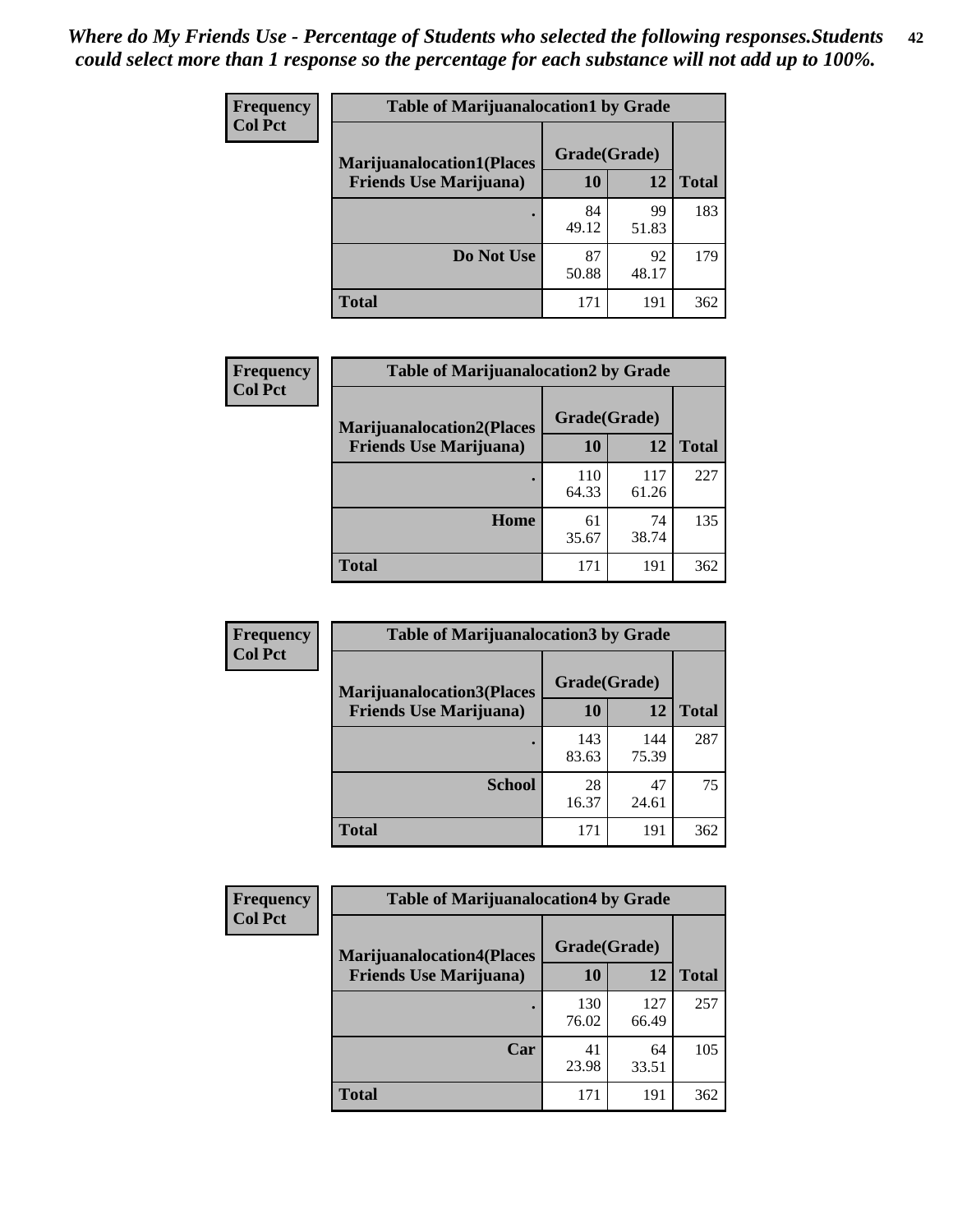| <b>Frequency</b> | <b>Table of Marijuanalocation5 by Grade</b> |              |              |              |
|------------------|---------------------------------------------|--------------|--------------|--------------|
| <b>Col Pct</b>   | <b>Marijuanalocation5</b> (Places           | Grade(Grade) |              |              |
|                  | <b>Friends Use Marijuana</b> )              | 10           | 12           | <b>Total</b> |
|                  |                                             | 107<br>62.57 | 114<br>59.69 | 221          |
|                  | <b>Friend's House</b>                       | 64<br>37.43  | 77<br>40.31  | 141          |
|                  | <b>Total</b>                                | 171          | 191          | 362          |

| <b>Frequency</b> | <b>Table of Marijuanalocation6 by Grade</b>                        |                    |              |              |
|------------------|--------------------------------------------------------------------|--------------------|--------------|--------------|
| <b>Col Pct</b>   | <b>Marijuanalocation6(Places</b><br><b>Friends Use Marijuana</b> ) | Grade(Grade)<br>10 | 12           | <b>Total</b> |
|                  |                                                                    | 123<br>71.93       | 125<br>65.45 | 248          |
|                  | <b>Other</b>                                                       | 48<br>28.07        | 66<br>34.55  | 114          |
|                  | <b>Total</b>                                                       | 171                | 191          | 362          |

| <b>Frequency</b> | <b>Table of Otherdruglocation1 by Grade</b>                          |              |              |              |
|------------------|----------------------------------------------------------------------|--------------|--------------|--------------|
| <b>Col Pct</b>   | <b>Otherdruglocation1(Places</b><br><b>Friends Use Other Illegal</b> | Grade(Grade) |              |              |
|                  | Drugs)                                                               | 10           | 12           | <b>Total</b> |
|                  |                                                                      | 42<br>24.56  | 47<br>24.61  | 89           |
|                  | Do Not Use                                                           | 129<br>75.44 | 144<br>75.39 | 273          |
|                  | <b>Total</b>                                                         | 171          | 191          | 362          |

| <b>Frequency</b> | <b>Table of Otherdruglocation2 by Grade</b>                          |              |              |              |
|------------------|----------------------------------------------------------------------|--------------|--------------|--------------|
| <b>Col Pct</b>   | <b>Otherdruglocation2(Places</b><br><b>Friends Use Other Illegal</b> | Grade(Grade) |              |              |
|                  | Drugs)                                                               | 10           | 12           | <b>Total</b> |
|                  |                                                                      | 143<br>83.63 | 165<br>86.39 | 308          |
|                  | Home                                                                 | 28<br>16.37  | 26<br>13.61  | 54           |
|                  | <b>Total</b>                                                         | 171          | 191          | 362          |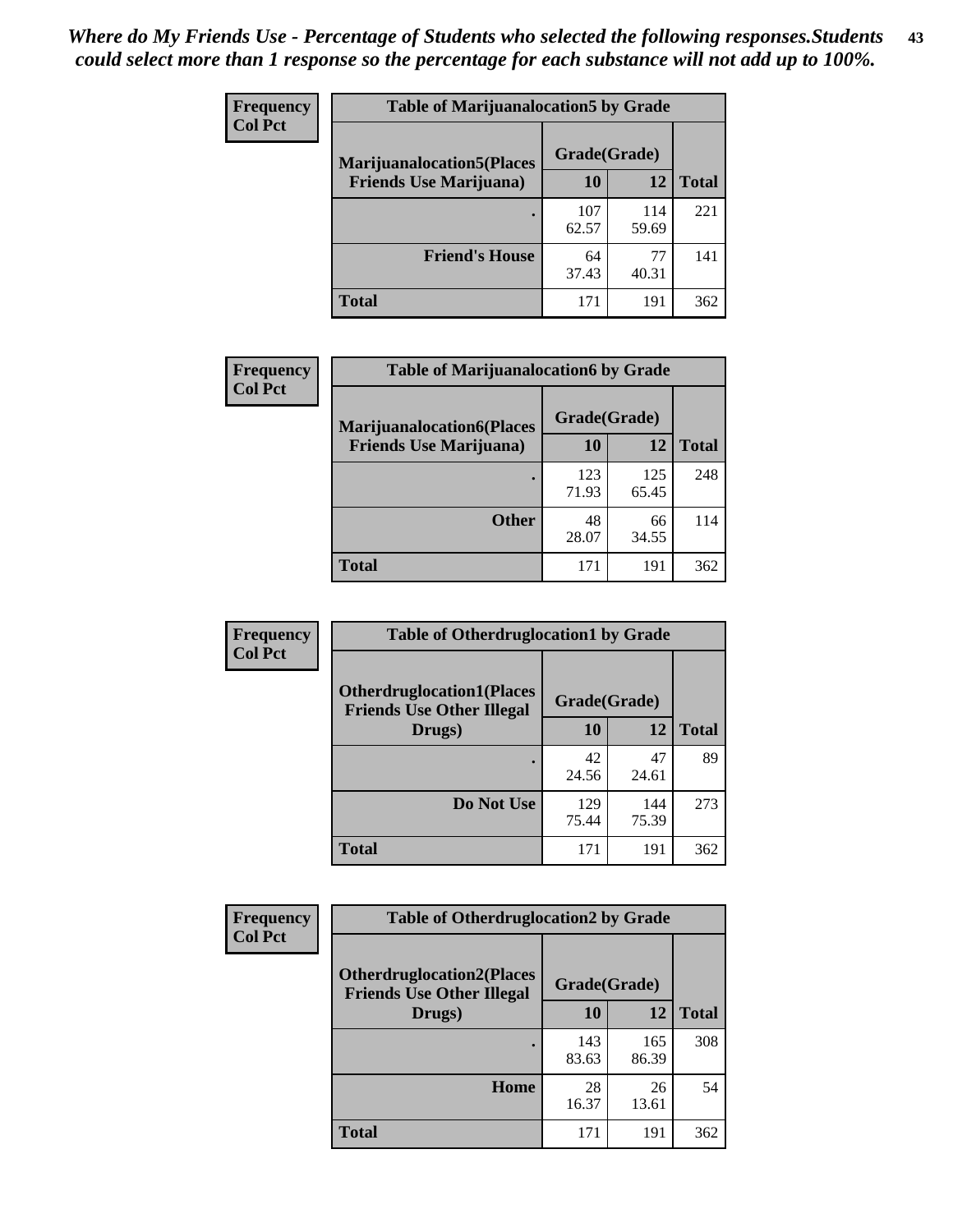| <b>Frequency</b> | <b>Table of Otherdruglocation 3 by Grade</b>                         |              |              |              |
|------------------|----------------------------------------------------------------------|--------------|--------------|--------------|
| <b>Col Pct</b>   | <b>Otherdruglocation3(Places</b><br><b>Friends Use Other Illegal</b> | Grade(Grade) |              |              |
|                  | Drugs)                                                               | 10           | 12           | <b>Total</b> |
|                  |                                                                      | 157<br>91.81 | 172<br>90.05 | 329          |
|                  | <b>School</b>                                                        | 14<br>8.19   | 19<br>9.95   | 33           |
|                  | <b>Total</b>                                                         | 171          | 191          | 362          |

| Frequency      | <b>Table of Otherdruglocation4 by Grade</b>                          |              |              |              |
|----------------|----------------------------------------------------------------------|--------------|--------------|--------------|
| <b>Col Pct</b> | <b>Otherdruglocation4(Places</b><br><b>Friends Use Other Illegal</b> | Grade(Grade) |              |              |
|                | Drugs)                                                               | 10           | 12           | <b>Total</b> |
|                |                                                                      | 156<br>91.23 | 166<br>86.91 | 322          |
|                | Car                                                                  | 15<br>8.77   | 25<br>13.09  | 40           |
|                | <b>Total</b>                                                         | 171          | 191          | 362          |

| Frequency      | <b>Table of Otherdruglocation5 by Grade</b>                          |              |              |              |
|----------------|----------------------------------------------------------------------|--------------|--------------|--------------|
| <b>Col Pct</b> | <b>Otherdruglocation5(Places</b><br><b>Friends Use Other Illegal</b> | Grade(Grade) |              |              |
|                | Drugs)                                                               | 10           | 12           | <b>Total</b> |
|                |                                                                      | 140<br>81.87 | 160<br>83.77 | 300          |
|                | <b>Friend's House</b>                                                | 31<br>18.13  | 31<br>16.23  | 62           |
|                | <b>Total</b>                                                         | 171          | 191          | 362          |

| Frequency      | <b>Table of Otherdruglocation6 by Grade</b>                          |              |              |              |
|----------------|----------------------------------------------------------------------|--------------|--------------|--------------|
| <b>Col Pct</b> | <b>Otherdruglocation6(Places</b><br><b>Friends Use Other Illegal</b> | Grade(Grade) |              |              |
|                | Drugs)                                                               | 10           | 12           | <b>Total</b> |
|                |                                                                      | 150<br>87.72 | 163<br>85.34 | 313          |
|                | <b>Other</b>                                                         | 21<br>12.28  | 28<br>14.66  | 49           |
|                | <b>Total</b>                                                         | 171          | 191          | 362          |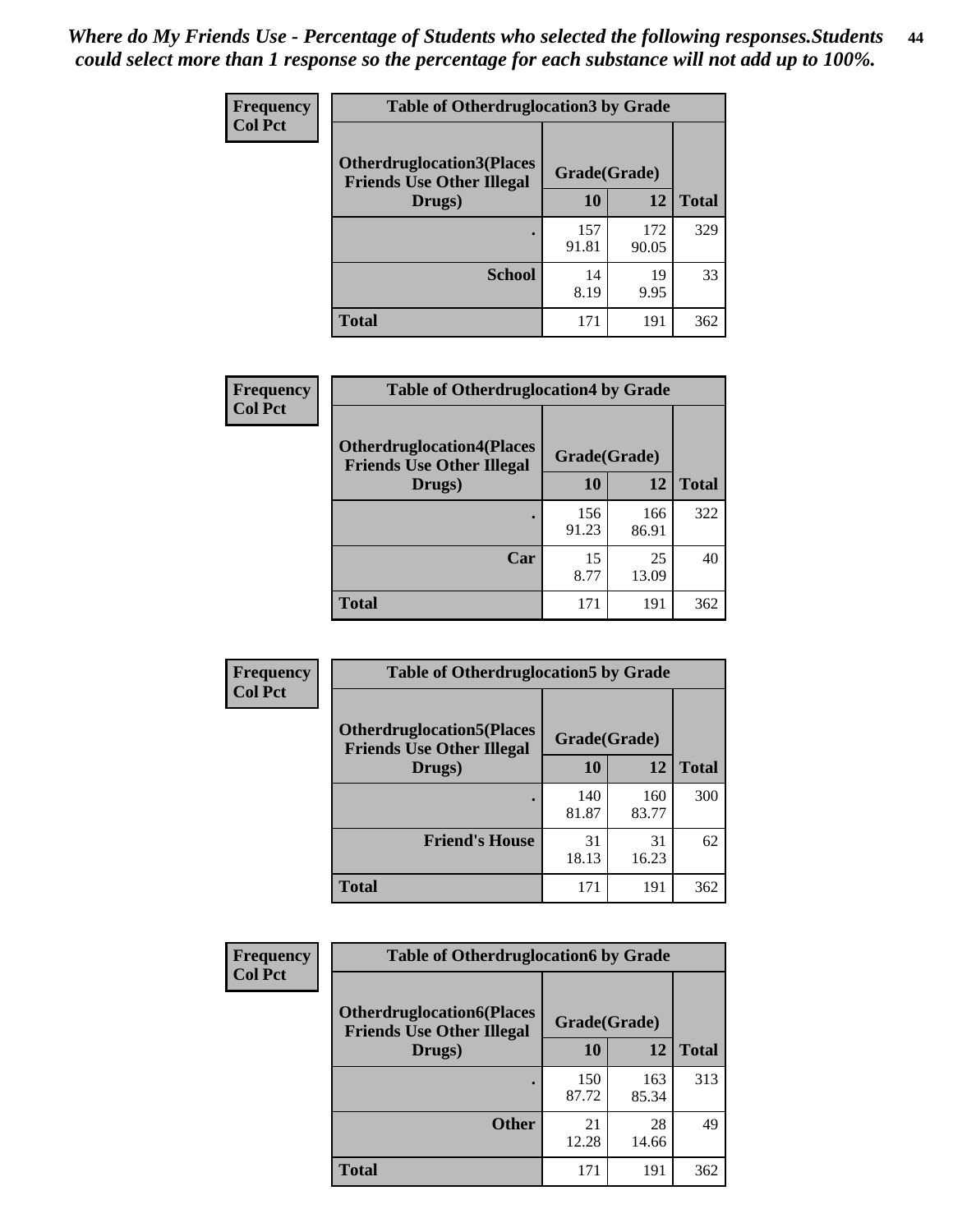| Frequency      | <b>Table of Alcoholtime1 by Grade</b>           |              |              |              |
|----------------|-------------------------------------------------|--------------|--------------|--------------|
| <b>Col Pct</b> | <b>Alcoholtime1(Times</b><br><b>Friends Use</b> | Grade(Grade) |              |              |
|                | Alcohol)                                        | 10           | 12           | <b>Total</b> |
|                |                                                 | 87<br>50.88  | 108<br>56.54 | 195          |
|                | Do Not Use                                      | 84<br>49.12  | 83<br>43.46  | 167          |
|                | <b>Total</b>                                    | 171          | 191          | 362          |

| Frequency      | <b>Table of Alcoholtime2 by Grade</b>           |              |              |              |
|----------------|-------------------------------------------------|--------------|--------------|--------------|
| <b>Col Pct</b> | <b>Alcoholtime2(Times</b><br><b>Friends Use</b> | Grade(Grade) |              |              |
|                | Alcohol)                                        | 10           | 12           | <b>Total</b> |
|                |                                                 | 158<br>92.40 | 170<br>89.01 | 328          |
|                | <b>On Way to School</b>                         | 13<br>7.60   | 21<br>10.99  | 34           |
|                | <b>Total</b>                                    | 171          | 191          | 362          |

| Frequency      | <b>Table of Alcoholtime3 by Grade</b>           |              |              |              |
|----------------|-------------------------------------------------|--------------|--------------|--------------|
| <b>Col Pct</b> | <b>Alcoholtime3(Times</b><br><b>Friends Use</b> | Grade(Grade) |              |              |
|                | <b>Alcohol</b> )                                | 10           | 12           | <b>Total</b> |
|                |                                                 | 158<br>92.40 | 170<br>89.01 | 328          |
|                | <b>During School</b>                            | 13<br>7.60   | 21<br>10.99  | 34           |
|                | Total                                           | 171          | 191          | 362          |

| <b>Frequency</b> | <b>Table of Alcoholtime4 by Grade</b> |              |              |              |  |
|------------------|---------------------------------------|--------------|--------------|--------------|--|
| <b>Col Pct</b>   | <b>Alcoholtime4(Times</b>             | Grade(Grade) |              |              |  |
|                  | <b>Friends Use Alcohol)</b>           | 10           | 12           | <b>Total</b> |  |
|                  | ٠                                     | 158<br>92.40 | 166<br>86.91 | 324          |  |
|                  | <b>On Way Home From School</b>        | 13<br>7.60   | 25<br>13.09  | 38           |  |
|                  | <b>Total</b>                          | 171          | 191          | 362          |  |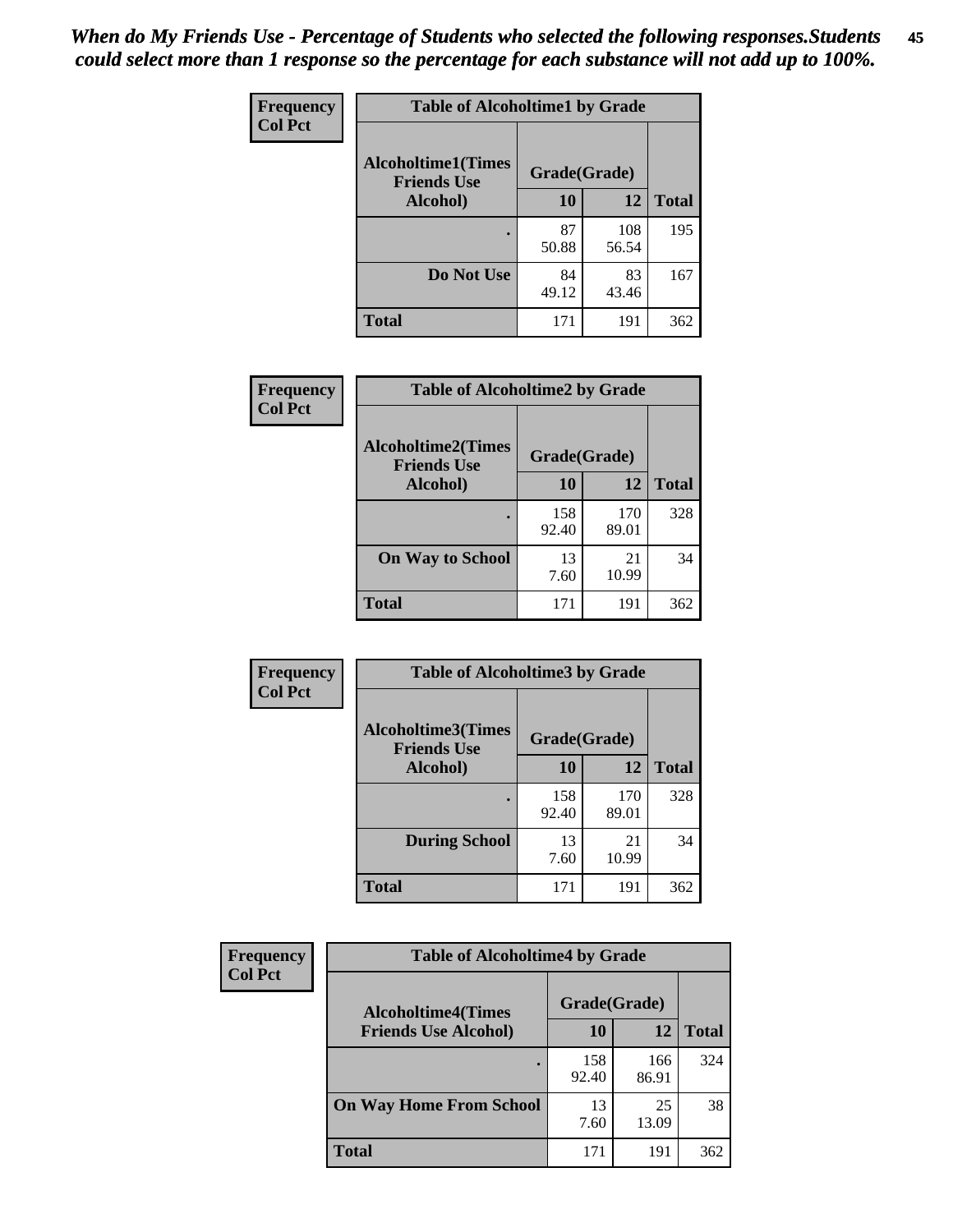*When do My Friends Use - Percentage of Students who selected the following responses.Students could select more than 1 response so the percentage for each substance will not add up to 100%.* **46**

| Frequency      | <b>Table of Alcoholtime5 by Grade</b>           |              |              |              |
|----------------|-------------------------------------------------|--------------|--------------|--------------|
| <b>Col Pct</b> | <b>Alcoholtime5(Times</b><br><b>Friends Use</b> | Grade(Grade) |              |              |
|                | Alcohol)                                        | 10           | 12           | <b>Total</b> |
|                |                                                 | 124<br>72.51 | 141<br>73.82 | 265          |
|                | Weeknights                                      | 47<br>27.49  | 50<br>26.18  | 97           |
|                | <b>Total</b>                                    | 171          | 191          | 362          |

| Frequency      | <b>Table of Alcoholtime6 by Grade</b>           |              |              |              |
|----------------|-------------------------------------------------|--------------|--------------|--------------|
| <b>Col Pct</b> | <b>Alcoholtime6(Times</b><br><b>Friends Use</b> | Grade(Grade) |              |              |
|                | Alcohol)                                        | 10           | 12           | <b>Total</b> |
|                | ٠                                               | 89<br>52.05  | 82<br>42.93  | 171          |
|                | Weekends                                        | 82<br>47.95  | 109<br>57.07 | 191          |
|                | <b>Total</b>                                    | 171          | 191          | 362          |
|                |                                                 |              |              |              |

| Frequency      | <b>Table of Tobaccotime1 by Grade</b>           |              |              |              |
|----------------|-------------------------------------------------|--------------|--------------|--------------|
| <b>Col Pct</b> | <b>Tobaccotime1(Times</b><br><b>Friends Use</b> | Grade(Grade) |              |              |
|                | <b>Tobacco</b> )                                | 10           | 12           | <b>Total</b> |
|                | ٠                                               | 51<br>29.82  | 72<br>37.70  | 123          |
|                | Do Not Use                                      | 120<br>70.18 | 119<br>62.30 | 239          |
|                | <b>Total</b>                                    | 171          | 191          | 362          |

| <b>Frequency</b> | <b>Table of Tobaccotime2 by Grade</b>           |              |              |              |
|------------------|-------------------------------------------------|--------------|--------------|--------------|
| <b>Col Pct</b>   | <b>Tobaccotime2(Times</b><br><b>Friends Use</b> | Grade(Grade) |              |              |
|                  | Tobacco)                                        | 10           | 12           | <b>Total</b> |
|                  |                                                 | 153<br>89.47 | 154<br>80.63 | 307          |
|                  | <b>On Way to School</b>                         | 18<br>10.53  | 37<br>19.37  | 55           |
|                  | <b>Total</b>                                    | 171          | 191          | 362          |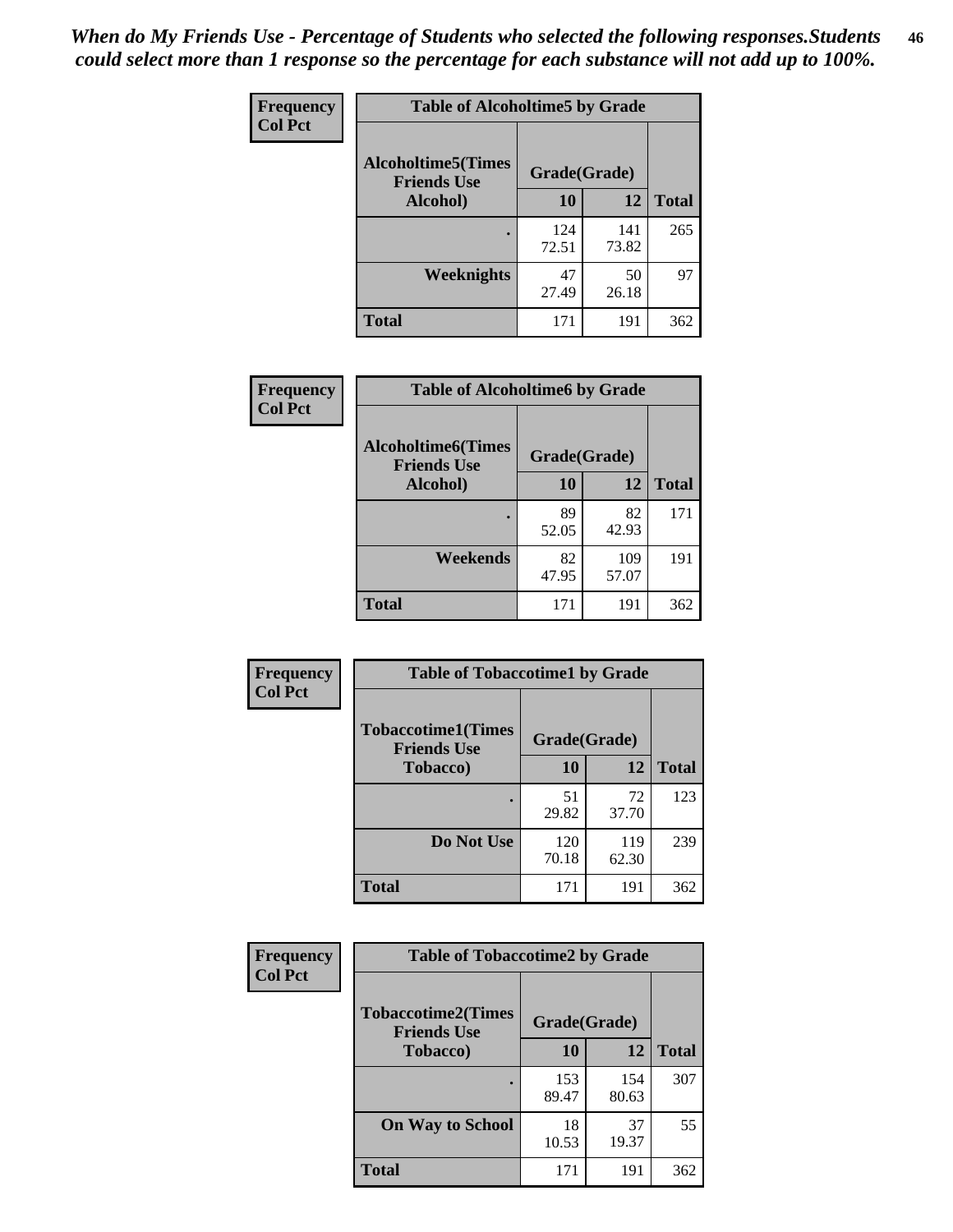*When do My Friends Use - Percentage of Students who selected the following responses.Students could select more than 1 response so the percentage for each substance will not add up to 100%.* **47**

| <b>Frequency</b> | <b>Table of Tobaccotime3 by Grade</b>           |              |              |              |  |
|------------------|-------------------------------------------------|--------------|--------------|--------------|--|
| <b>Col Pct</b>   | <b>Tobaccotime3(Times</b><br><b>Friends Use</b> | Grade(Grade) |              |              |  |
|                  | <b>Tobacco</b> )                                | 10           | 12           | <b>Total</b> |  |
|                  |                                                 | 155<br>90.64 | 164<br>85.86 | 319          |  |
|                  | <b>During School</b>                            | 16<br>9.36   | 27<br>14.14  | 43           |  |
|                  | <b>Total</b>                                    | 171          | 191          | 362          |  |

| <b>Frequency</b><br><b>Col Pct</b> | <b>Table of Tobaccotime4 by Grade</b> |              |              |              |
|------------------------------------|---------------------------------------|--------------|--------------|--------------|
|                                    | <b>Tobaccotime4(Times</b>             | Grade(Grade) |              |              |
|                                    | <b>Friends Use Tobacco)</b>           | 10           | 12           | <b>Total</b> |
|                                    |                                       | 158<br>92.40 | 166<br>86.91 | 324          |
|                                    | <b>On Way Home From School</b>        | 13<br>7.60   | 25<br>13.09  | 38           |
|                                    | Total                                 | 171          | 191          | 362          |

| Frequency      | <b>Table of Tobaccotime5 by Grade</b>           |              |              |              |
|----------------|-------------------------------------------------|--------------|--------------|--------------|
| <b>Col Pct</b> | <b>Tobaccotime5(Times</b><br><b>Friends Use</b> | Grade(Grade) |              |              |
|                | <b>Tobacco</b> )                                | 10           | 12           | <b>Total</b> |
|                |                                                 | 134<br>78.36 | 134<br>70.16 | 268          |
|                | Weeknights                                      | 37<br>21.64  | 57<br>29.84  | 94           |
|                | <b>Total</b>                                    | 171          | 191          | 362          |

| Frequency<br><b>Col Pct</b> | <b>Table of Tobaccotime6 by Grade</b>                           |              |              |              |
|-----------------------------|-----------------------------------------------------------------|--------------|--------------|--------------|
|                             | <b>Tobaccotime6(Times</b><br>Grade(Grade)<br><b>Friends Use</b> |              |              |              |
|                             | <b>Tobacco</b> )                                                | 10           | 12           | <b>Total</b> |
|                             |                                                                 | 131<br>76.61 | 123<br>64.40 | 254          |
|                             | Weekends                                                        | 40<br>23.39  | 68<br>35.60  | 108          |
|                             | <b>Total</b>                                                    | 171          | 191          | 362          |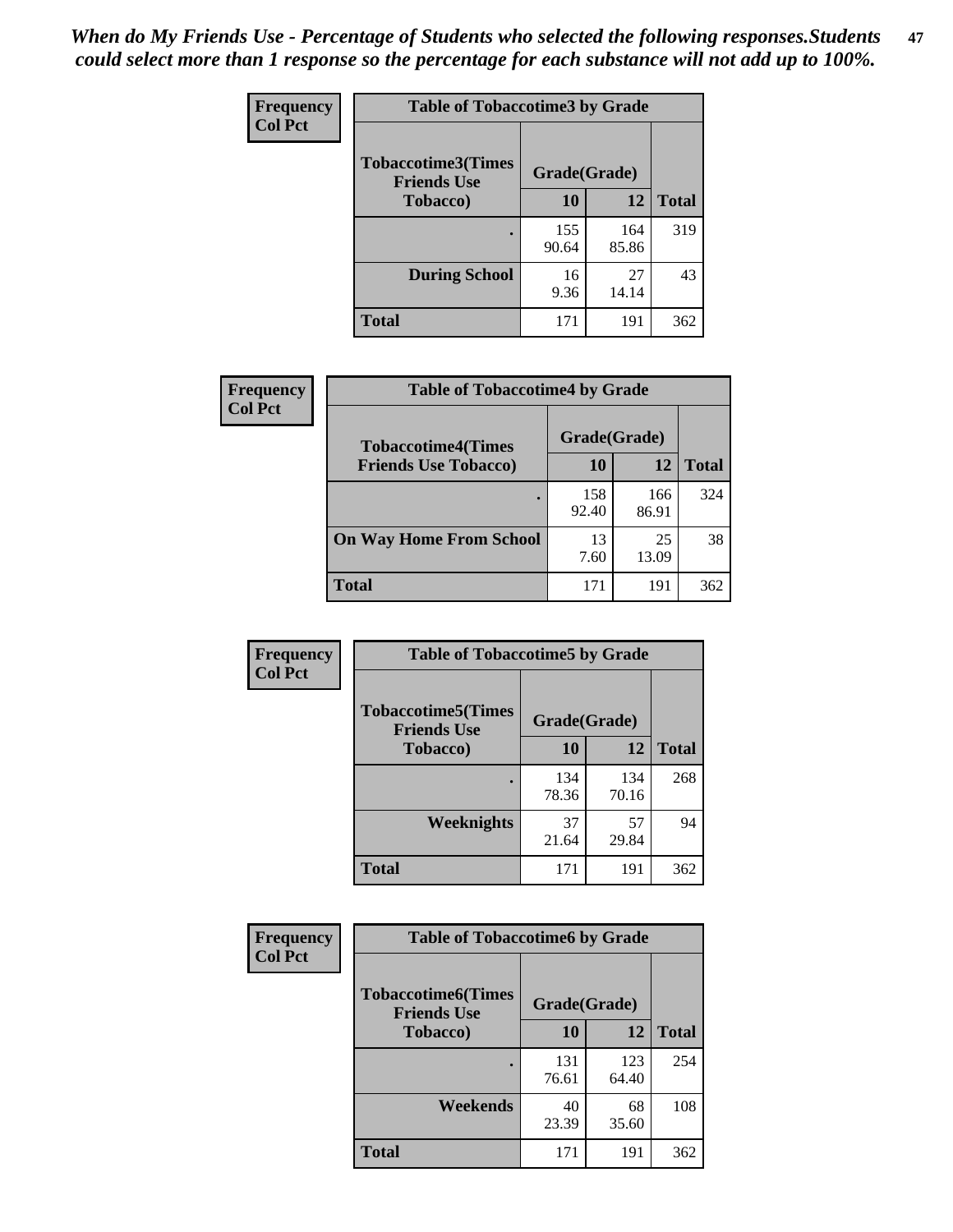| Frequency      | <b>Table of Marijuanatime1 by Grade</b>           |              |              |              |  |
|----------------|---------------------------------------------------|--------------|--------------|--------------|--|
| <b>Col Pct</b> | <b>Marijuanatime1(Times</b><br><b>Friends Use</b> | Grade(Grade) |              |              |  |
|                | Marijuana)                                        | 10           | 12           | <b>Total</b> |  |
|                |                                                   | 81<br>47.37  | 102<br>53.40 | 183          |  |
|                | Do Not Use                                        | 90<br>52.63  | 89<br>46.60  | 179          |  |
|                | <b>Total</b>                                      | 171          | 191          | 362          |  |

| <b>Frequency</b> | <b>Table of Marijuanatime2 by Grade</b>           |              |              |              |
|------------------|---------------------------------------------------|--------------|--------------|--------------|
| <b>Col Pct</b>   | <b>Marijuanatime2(Times</b><br><b>Friends Use</b> | Grade(Grade) |              |              |
|                  | Marijuana)                                        | 10           | 12           | <b>Total</b> |
|                  |                                                   | 142<br>83.04 | 139<br>72.77 | 281          |
|                  | <b>On Way to School</b>                           | 29<br>16.96  | 52<br>27.23  | 81           |
|                  | <b>Total</b>                                      | 171          | 191          | 362          |

| Frequency<br><b>Col Pct</b> | <b>Table of Marijuanatime3 by Grade</b>    |              |              |              |
|-----------------------------|--------------------------------------------|--------------|--------------|--------------|
|                             | Marijuanatime3(Times<br><b>Friends Use</b> | Grade(Grade) |              |              |
|                             | Marijuana)                                 | 10           | 12           | <b>Total</b> |
|                             |                                            | 147<br>85.96 | 153<br>80.10 | 300          |
|                             | <b>During School</b>                       | 24<br>14.04  | 38<br>19.90  | 62           |
|                             | <b>Total</b>                               | 171          | 191          | 362          |

| Frequency<br><b>Col Pct</b> | <b>Table of Marijuanatime4 by Grade</b> |              |              |              |
|-----------------------------|-----------------------------------------|--------------|--------------|--------------|
|                             | <b>Marijuanatime4</b> (Times            | Grade(Grade) |              |              |
|                             | <b>Friends Use Marijuana</b> )          | 10           | 12           | <b>Total</b> |
|                             |                                         | 137<br>80.12 | 138<br>72.25 | 275          |
|                             | <b>On Way Home From School</b>          | 34<br>19.88  | 53<br>27.75  | 87           |
|                             | <b>Total</b>                            | 171          | 191          | 362          |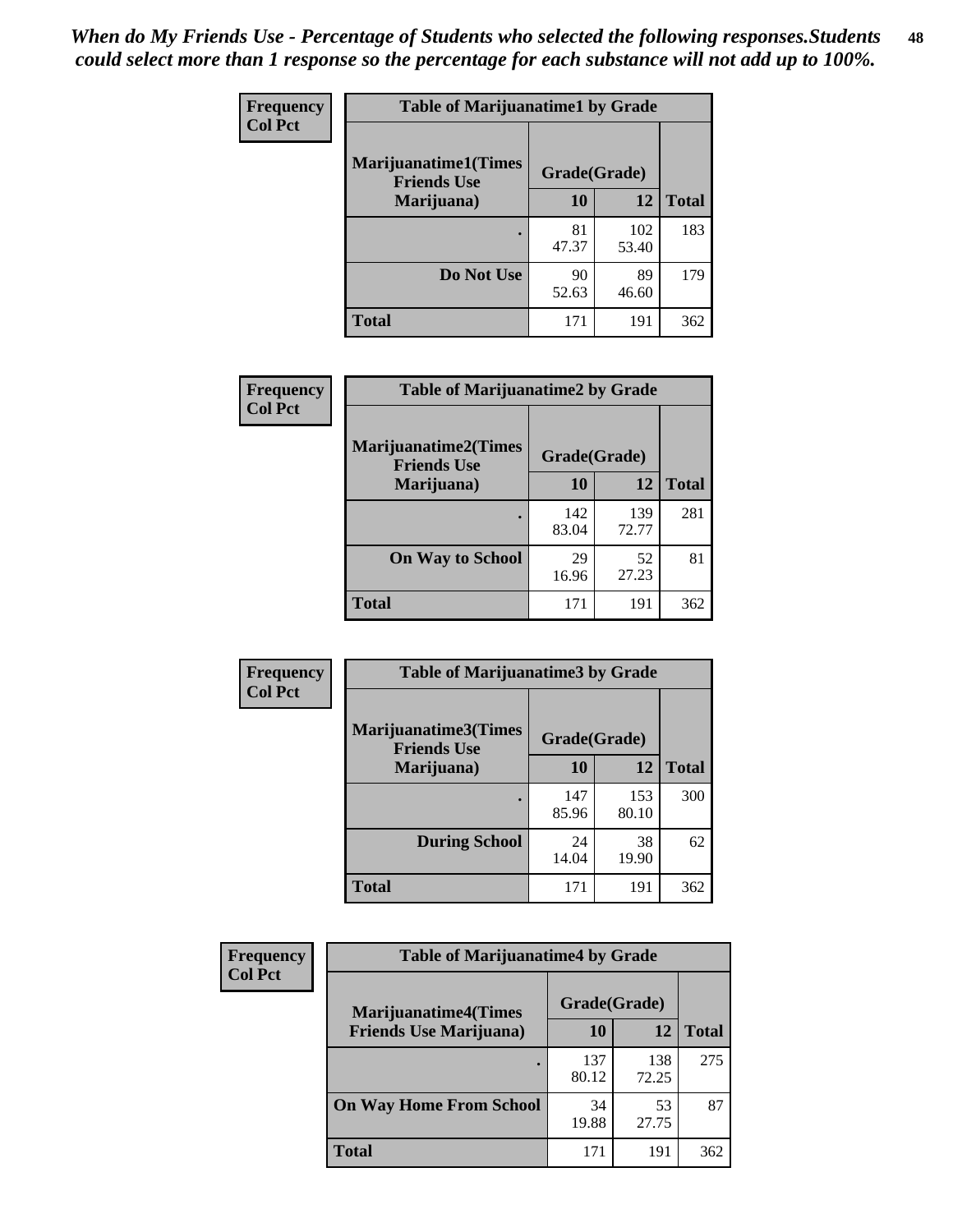| Frequency      | <b>Table of Marijuanatime5 by Grade</b>            |              |              |              |
|----------------|----------------------------------------------------|--------------|--------------|--------------|
| <b>Col Pct</b> | <b>Marijuanatime5</b> (Times<br><b>Friends Use</b> | Grade(Grade) |              |              |
|                | Marijuana)                                         | 10           | 12           | <b>Total</b> |
|                |                                                    | 112<br>65.50 | 120<br>62.83 | 232          |
|                | Weeknights                                         | 59<br>34.50  | 71<br>37.17  | 130          |
|                | <b>Total</b>                                       | 171          | 191          | 362          |

| <b>Frequency</b> | <b>Table of Marijuanatime6 by Grade</b>            |              |             |              |
|------------------|----------------------------------------------------|--------------|-------------|--------------|
| <b>Col Pct</b>   | <b>Marijuanatime6</b> (Times<br><b>Friends Use</b> | Grade(Grade) |             |              |
|                  | Marijuana)                                         | 10           | 12          | <b>Total</b> |
|                  |                                                    | 100<br>58.48 | 92<br>48.17 | 192          |
|                  | Weekends                                           | 71<br>41.52  | 99<br>51.83 | 170          |
|                  | <b>Total</b>                                       | 171          | 191         | 362          |

| <b>Frequency</b> | <b>Table of Otherdrugtime1 by Grade</b>                  |              |              |              |
|------------------|----------------------------------------------------------|--------------|--------------|--------------|
| <b>Col Pct</b>   | <b>Otherdrugtime1</b> (Times<br><b>Friends Use Other</b> | Grade(Grade) |              |              |
|                  | <b>Illegal Drugs</b> )                                   | 10           | 12           | <b>Total</b> |
|                  |                                                          | 39<br>22.81  | 38<br>19.90  | 77           |
|                  | Do Not Use                                               | 132<br>77.19 | 153<br>80.10 | 285          |
|                  | <b>Total</b>                                             | 171          | 191          | 362          |

| <b>Frequency</b> | <b>Table of Otherdrugtime2 by Grade</b>                 |              |              |              |  |  |  |
|------------------|---------------------------------------------------------|--------------|--------------|--------------|--|--|--|
| <b>Col Pct</b>   | <b>Otherdrugtime2(Times</b><br><b>Friends Use Other</b> | Grade(Grade) |              |              |  |  |  |
|                  | <b>Illegal Drugs</b> )                                  | 10           | 12           | <b>Total</b> |  |  |  |
|                  |                                                         | 160<br>93.57 | 177<br>92.67 | 337          |  |  |  |
|                  | <b>On Way to School</b>                                 | 11<br>6.43   | 14<br>7.33   | 25           |  |  |  |
|                  | <b>Total</b>                                            | 171          | 191          | 362          |  |  |  |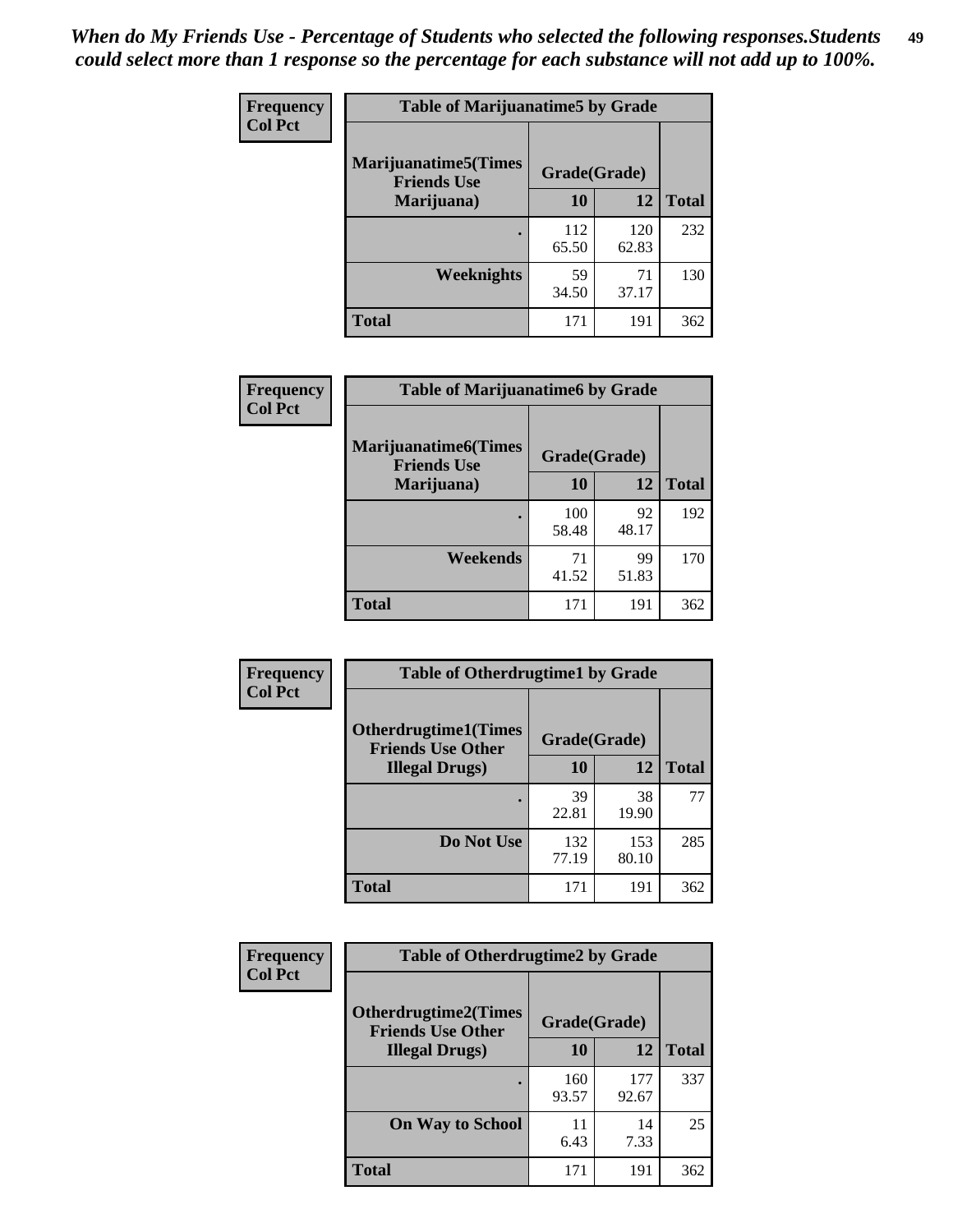| <b>Frequency</b> | <b>Table of Otherdrugtime3 by Grade</b>                 |              |              |              |  |  |
|------------------|---------------------------------------------------------|--------------|--------------|--------------|--|--|
| <b>Col Pct</b>   | <b>Otherdrugtime3(Times</b><br><b>Friends Use Other</b> | Grade(Grade) |              |              |  |  |
|                  | <b>Illegal Drugs</b> )                                  | 10           | 12           | <b>Total</b> |  |  |
|                  |                                                         | 158<br>92.40 | 177<br>92.67 | 335          |  |  |
|                  | <b>During School</b>                                    | 13<br>7.60   | 14<br>7.33   | 27           |  |  |
|                  | <b>Total</b>                                            | 171          | 191          | 362          |  |  |

| <b>Frequency</b> | <b>Table of Otherdrugtime4 by Grade</b>                         |              |              |              |  |  |
|------------------|-----------------------------------------------------------------|--------------|--------------|--------------|--|--|
| <b>Col Pct</b>   | <b>Otherdrugtime4(Times</b><br><b>Friends Use Other Illegal</b> | Grade(Grade) |              |              |  |  |
|                  | Drugs)                                                          | 10           | 12           | <b>Total</b> |  |  |
|                  | $\bullet$                                                       | 161<br>94.15 | 174<br>91.10 | 335          |  |  |
|                  | <b>On Way Home From School</b>                                  | 10<br>5.85   | 17<br>8.90   | 27           |  |  |
|                  | <b>Total</b>                                                    | 171          | 191          | 362          |  |  |

| <b>Frequency</b> | <b>Table of Otherdrugtime5 by Grade</b>                  |              |              |              |  |  |
|------------------|----------------------------------------------------------|--------------|--------------|--------------|--|--|
| <b>Col Pct</b>   | <b>Otherdrugtime5</b> (Times<br><b>Friends Use Other</b> | Grade(Grade) |              |              |  |  |
|                  | <b>Illegal Drugs</b> )                                   | 10           | 12           | <b>Total</b> |  |  |
|                  |                                                          | 146<br>85.38 | 164<br>85.86 | 310          |  |  |
|                  | Weeknights                                               | 25<br>14.62  | 27<br>14.14  | 52           |  |  |
|                  | Total                                                    | 171          | 191          | 362          |  |  |

| Frequency      | <b>Table of Otherdrugtime6 by Grade</b>                 |              |              |              |  |  |
|----------------|---------------------------------------------------------|--------------|--------------|--------------|--|--|
| <b>Col Pct</b> | <b>Otherdrugtime6(Times</b><br><b>Friends Use Other</b> | Grade(Grade) |              |              |  |  |
|                | <b>Illegal Drugs</b> )                                  | 10           | 12           | <b>Total</b> |  |  |
|                |                                                         | 139<br>81.29 | 154<br>80.63 | 293          |  |  |
|                | Weekends                                                | 32<br>18.71  | 37<br>19.37  | 69           |  |  |
|                | Total                                                   | 171          | 191          | 362          |  |  |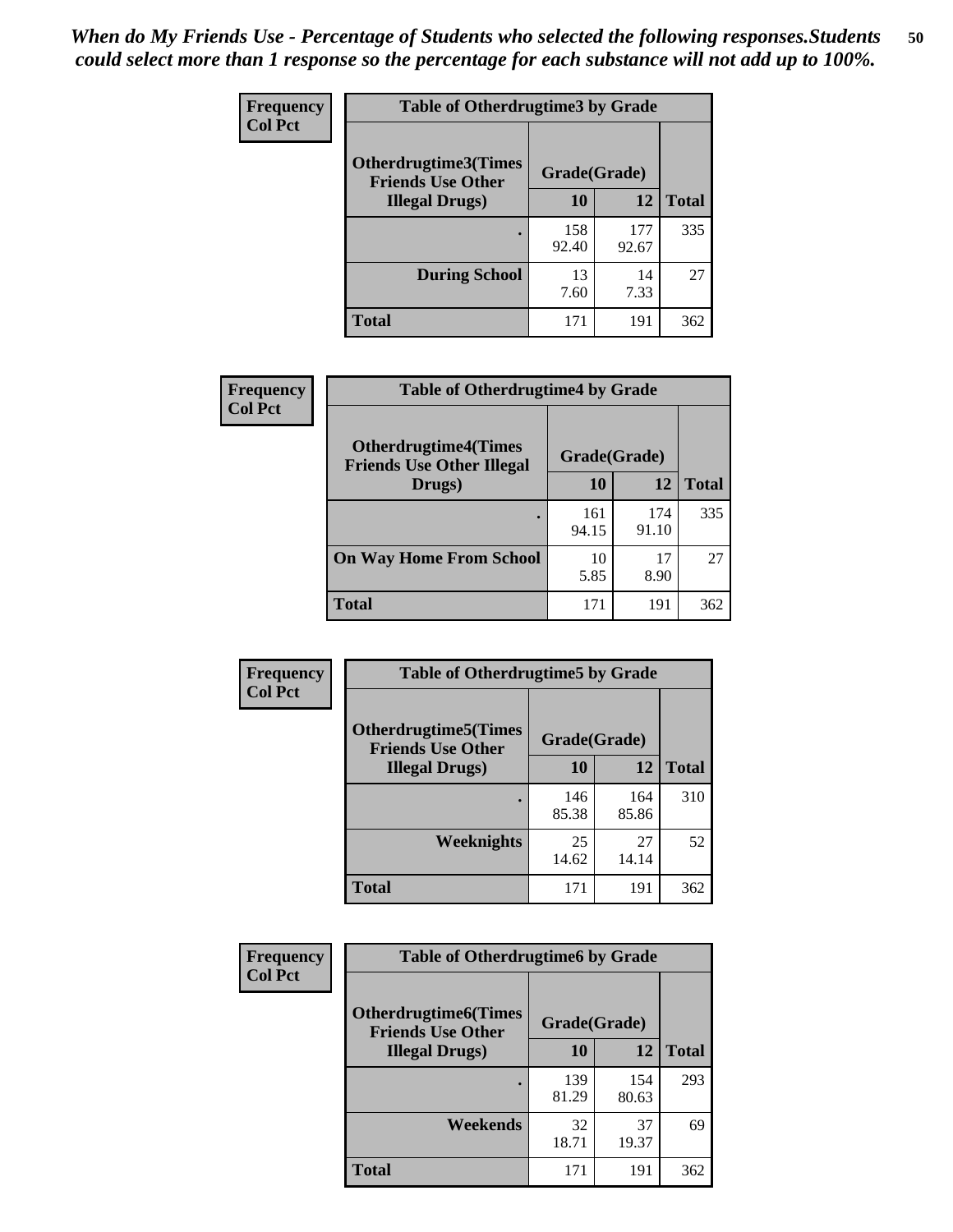| Frequency      | <b>Table of Educationalcohol by Grade</b>                                                                  |              |              |              |  |  |
|----------------|------------------------------------------------------------------------------------------------------------|--------------|--------------|--------------|--|--|
| <b>Col Pct</b> | Educationalcohol(I<br>have been taught<br>about alcohol,<br>tobacco,<br>and other drugs<br>within the last | Grade(Grade) |              |              |  |  |
|                | year at school)                                                                                            | 10           | 12           | <b>Total</b> |  |  |
|                | <b>Yes</b>                                                                                                 | 143<br>83.63 | 106<br>55.50 | 249          |  |  |
|                | N <sub>0</sub>                                                                                             | 28<br>16.37  | 85<br>44.50  | 113          |  |  |
|                | <b>Total</b>                                                                                               | 171          | 191          | 362          |  |  |

| Frequency      | <b>Table of Eversmoked by Grade</b> |              |              |              |  |  |
|----------------|-------------------------------------|--------------|--------------|--------------|--|--|
| <b>Col Pct</b> | Eversmoked(I<br>have smoked         | Grade(Grade) |              |              |  |  |
|                | a cigarette)                        | 10           | 12           | <b>Total</b> |  |  |
|                | Yes                                 | 35<br>20.47  | 57<br>29.84  | 92           |  |  |
|                | N <sub>0</sub>                      | 136<br>79.53 | 134<br>70.16 | 270          |  |  |
|                | <b>Total</b>                        | 171          | 191          | 362          |  |  |

| Frequency      | <b>Table of Drovedrinking by Grade</b>                                                                              |                    |              |     |  |  |
|----------------|---------------------------------------------------------------------------------------------------------------------|--------------------|--------------|-----|--|--|
| <b>Col Pct</b> | Drovedrinking(In<br>the past 30 days I<br>have driven a car<br>or other vehicle<br>while I was<br>drinking alcohol) | Grade(Grade)<br>10 | <b>Total</b> |     |  |  |
|                | <b>Yes</b>                                                                                                          | 4<br>2.34          | 10<br>5.24   | 14  |  |  |
|                | N <sub>0</sub>                                                                                                      | 167<br>97.66       | 181<br>94.76 | 348 |  |  |
|                | <b>Total</b>                                                                                                        | 171                | 191          | 362 |  |  |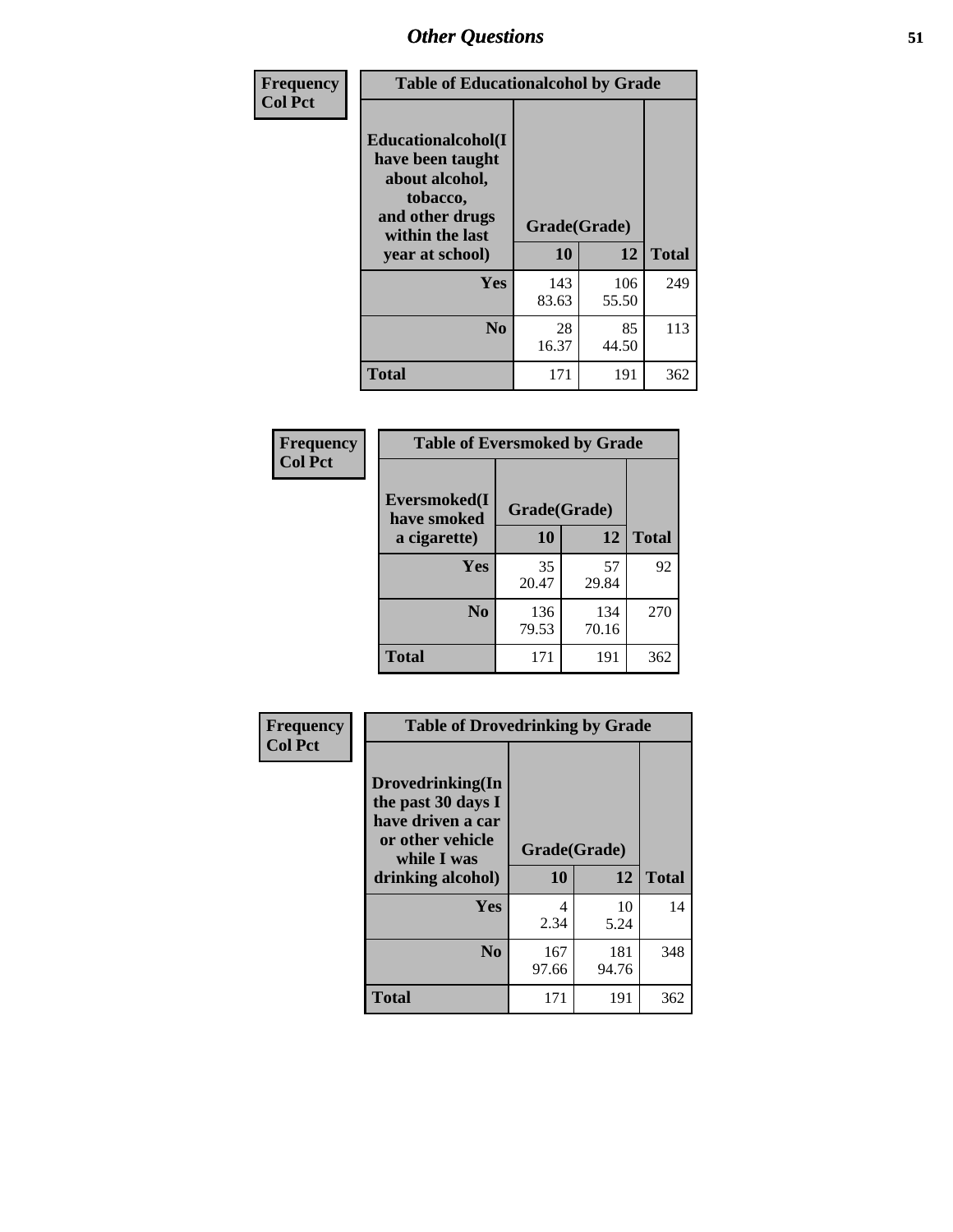| Frequency<br><b>Col Pct</b> | <b>Table of Rodedrinking by Grade</b>                                                                                      |              |              |              |  |  |  |
|-----------------------------|----------------------------------------------------------------------------------------------------------------------------|--------------|--------------|--------------|--|--|--|
|                             | Rodedrinking(In<br>the past 30 days<br>I have ridden in<br>a car with a<br>driver who had<br>Grade(Grade)<br>been drinking |              |              |              |  |  |  |
|                             | alcohol)                                                                                                                   | 10           | 12           | <b>Total</b> |  |  |  |
|                             | Yes                                                                                                                        | 15<br>8.77   | 32<br>16.75  | 47           |  |  |  |
|                             | N <sub>0</sub>                                                                                                             | 156<br>91.23 | 159<br>83.25 | 315          |  |  |  |
|                             | <b>Total</b>                                                                                                               | 171          | 191          | 362          |  |  |  |

#### **Frequency Col Pct**

| <b>Table of Drugsschool by Grade</b>                                                                                      |              |              |              |  |  |  |  |
|---------------------------------------------------------------------------------------------------------------------------|--------------|--------------|--------------|--|--|--|--|
| <b>Drugsschool</b> (During<br>the past 12 months,<br>I have been offered,<br>sold,<br>or given illegal<br>drugs on school | Grade(Grade) |              |              |  |  |  |  |
| property)                                                                                                                 | 10           | 12           | <b>Total</b> |  |  |  |  |
| Yes                                                                                                                       | 40<br>23.39  | 41<br>21.47  | 81           |  |  |  |  |
| N <sub>0</sub>                                                                                                            | 131<br>76.61 | 150<br>78.53 | 281          |  |  |  |  |
|                                                                                                                           |              |              |              |  |  |  |  |

| Frequency      | <b>Table of Helpbullied by Grade</b>                 |              |             |              |
|----------------|------------------------------------------------------|--------------|-------------|--------------|
| <b>Col Pct</b> | $Helpb$ ullied $(I$<br>would help<br>someone who was | Grade(Grade) |             |              |
|                | being bullied)                                       | <b>10</b>    | 12          | <b>Total</b> |
|                | <b>Strongly Agree</b>                                | 74<br>43.27  | 89<br>46.60 | 163          |
|                | <b>Somewhat Agree</b>                                | 66<br>38.60  | 76<br>39.79 | 142          |
|                | <b>Somewhat Disagree</b>                             | 10<br>5.85   | 7<br>3.66   | 17           |
|                | <b>Strongly Disagree</b>                             | 21<br>12.28  | 19<br>9.95  | 40           |
|                | <b>Total</b>                                         | 171          | 191         | 362          |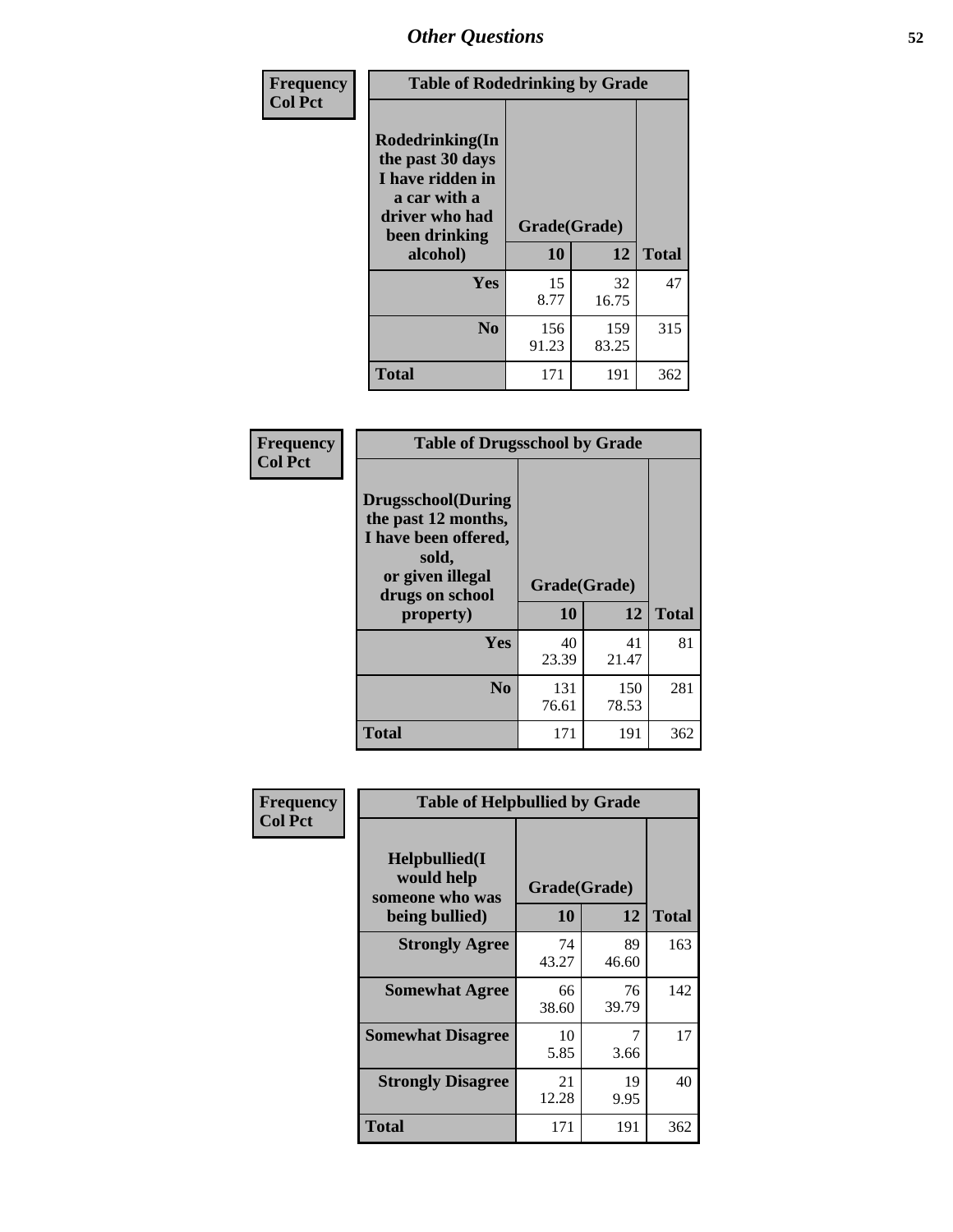| <b>Frequency</b> | <b>Table of Grade by Bingedrinking</b> |                                                                                                         |                     |                         |                   |                        |                               |                          |              |
|------------------|----------------------------------------|---------------------------------------------------------------------------------------------------------|---------------------|-------------------------|-------------------|------------------------|-------------------------------|--------------------------|--------------|
| <b>Row Pct</b>   |                                        | Bingedrinking(I have drunk five or more<br>drinks of alcohol at one sitting during the<br>last 30 days) |                     |                         |                   |                        |                               |                          |              |
|                  | <b>Grade(Grade)</b>                    | $\mathbf{0}$<br>  Days                                                                                  | $1$ or<br>2<br>days | 3 <sub>to</sub><br>days | 6 to<br>9<br>days | 10<br>to<br>19<br>days | <b>20</b><br>to<br>29<br>days | <b>All</b><br>30<br>days | <b>Total</b> |
|                  | 10                                     | 157<br>91.81                                                                                            | 5<br>2.92           | 2<br>1.17               | 0.58              | $\mathfrak{D}$<br>1.17 | 0.58                          | 3<br>1.75                | 171          |
|                  | 12                                     | 165<br>86.39                                                                                            | 9<br>4.71           | 8<br>4.19               | 3<br>1.57         | 5<br>2.62              | $\Omega$<br>0.00              | 0.52                     | 191          |
|                  | <b>Total</b>                           | 322                                                                                                     | 14                  | 10                      | 4                 | 7                      |                               | 4                        | 362          |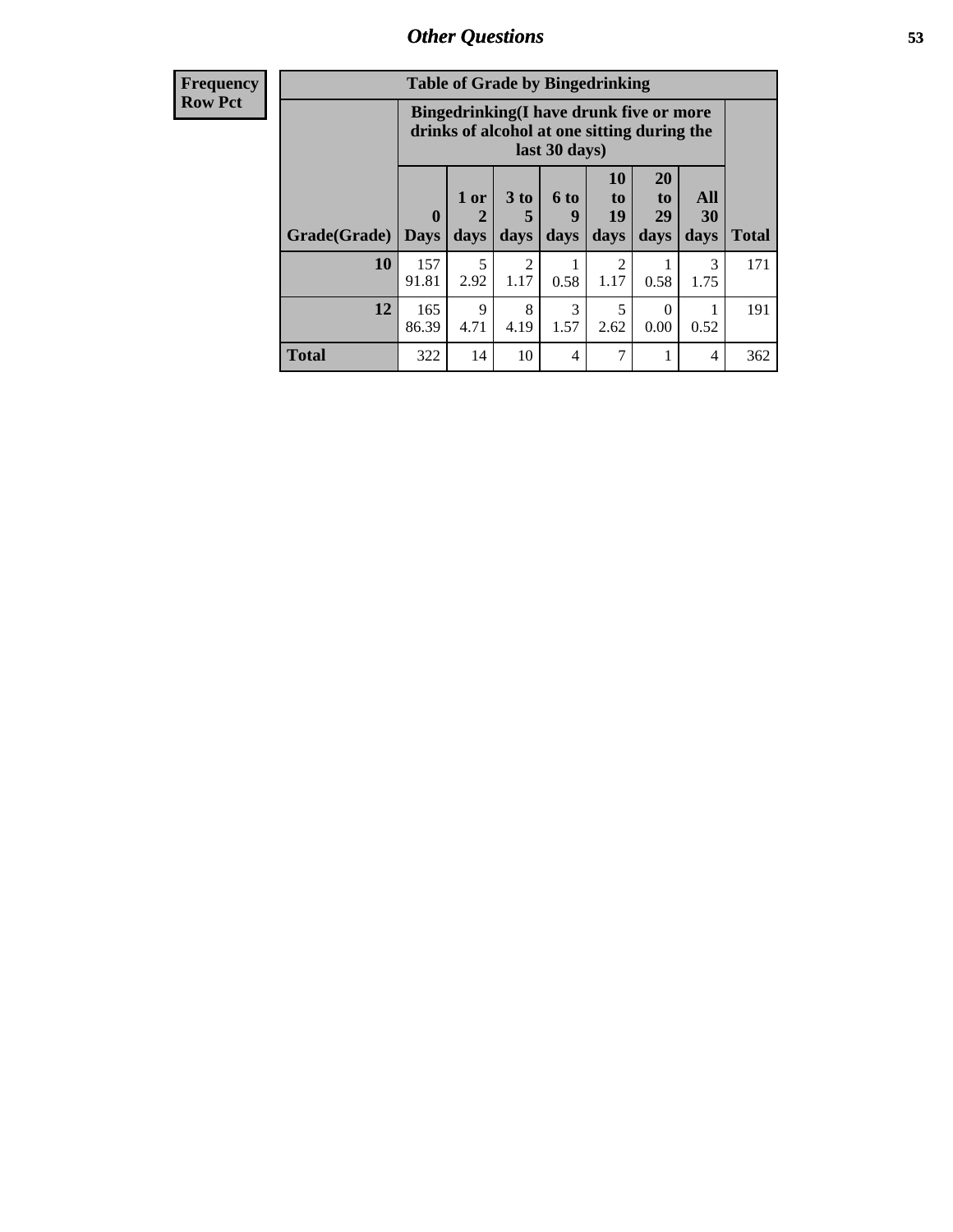### *Nutrition* **54**

| <b>Frequency</b><br>Row Pct |
|-----------------------------|
|                             |

| <b>Table of Grade by Dairy</b> |                                                                                                                           |                                                                 |             |             |     |  |  |
|--------------------------------|---------------------------------------------------------------------------------------------------------------------------|-----------------------------------------------------------------|-------------|-------------|-----|--|--|
|                                |                                                                                                                           | Dairy (I eat at least 3 servings of dairy<br>products each day) |             |             |     |  |  |
| Grade(Grade)                   | Somewhat<br><b>Somewhat</b><br><b>Strongly</b><br><b>Strongly</b><br><b>Disagree</b><br><b>Disagree</b><br>Agree<br>Agree |                                                                 |             |             |     |  |  |
| 10                             | 57<br>33.33                                                                                                               | 57<br>33.33                                                     | 29<br>16.96 | 28<br>16.37 | 171 |  |  |
| 12                             | 46<br>24.08                                                                                                               | 71<br>37.17                                                     | 37<br>19.37 | 37<br>19.37 | 191 |  |  |
| <b>Total</b>                   | 103                                                                                                                       | 128                                                             | 66          | 65          | 362 |  |  |

#### **Frequency Row Pct**

| <b>Table of Grade by Fruitveg</b> |                                                                          |             |                               |                                    |              |  |  |
|-----------------------------------|--------------------------------------------------------------------------|-------------|-------------------------------|------------------------------------|--------------|--|--|
|                                   | Fruitveg(I eat at least 5 servings of fruits<br>and vegetables each day) |             |                               |                                    |              |  |  |
| Grade(Grade)                      | <b>Strongly</b><br>Agree                                                 | Agree       | Somewhat Somewhat<br>Disagree | <b>Strongly</b><br><b>Disagree</b> | <b>Total</b> |  |  |
| 10                                | 30<br>17.54                                                              | 62<br>36.26 | 43<br>25.15                   | 36<br>21.05                        | 171          |  |  |
| 12                                | 25<br>13.09                                                              | 63<br>32.98 | 61<br>31.94                   | 42<br>21.99                        | 191          |  |  |
| Total                             | 55                                                                       | 125         | 104                           | 78                                 | 362          |  |  |

| <b>Frequency</b> |
|------------------|
| <b>Row Pct</b>   |

| <b>Table of Grade by Cafeteriahealthy</b> |              |                          |                                                                       |                             |                                    |              |  |  |  |
|-------------------------------------------|--------------|--------------------------|-----------------------------------------------------------------------|-----------------------------|------------------------------------|--------------|--|--|--|
|                                           |              |                          | Cafeteriahealthy (School meals in my<br>school cafeteria are healthy) |                             |                                    |              |  |  |  |
|                                           | Grade(Grade) | <b>Strongly</b><br>Agree | Somewhat<br>Agree                                                     | <b>Somewhat</b><br>Disagree | <b>Strongly</b><br><b>Disagree</b> | <b>Total</b> |  |  |  |
|                                           | 10           | 15<br>8.77               | 30<br>17.54                                                           | 41<br>23.98                 | 85<br>49.71                        | 171          |  |  |  |
|                                           | 12           | 12<br>6.28               | 27<br>14.14                                                           | 50<br>26.18                 | 102<br>53.40                       | 191          |  |  |  |
|                                           | <b>Total</b> | 27                       | 57                                                                    | 91                          | 187                                | 362          |  |  |  |

**Frequency Row Pct**

| <b>Table of Grade by Cafeterianutrition</b>                                               |                          |             |                                   |                                    |              |  |  |
|-------------------------------------------------------------------------------------------|--------------------------|-------------|-----------------------------------|------------------------------------|--------------|--|--|
| <b>Cafeterianutrition</b> (Facts about nutrition<br>are available in my school cafeteria) |                          |             |                                   |                                    |              |  |  |
| Grade(Grade)                                                                              | <b>Strongly</b><br>Agree | Agree       | Somewhat   Somewhat  <br>Disagree | <b>Strongly</b><br><b>Disagree</b> | <b>Total</b> |  |  |
| 10                                                                                        | 28<br>16.37              | 60<br>35.09 | 33<br>19.30                       | 50<br>29.24                        | 171          |  |  |
| 12                                                                                        | 37<br>19.37              | 54<br>28.27 | 46<br>24.08                       | 54<br>28.27                        | 191          |  |  |
| <b>Total</b>                                                                              | 65                       | 114         | 79                                | 104                                | 362          |  |  |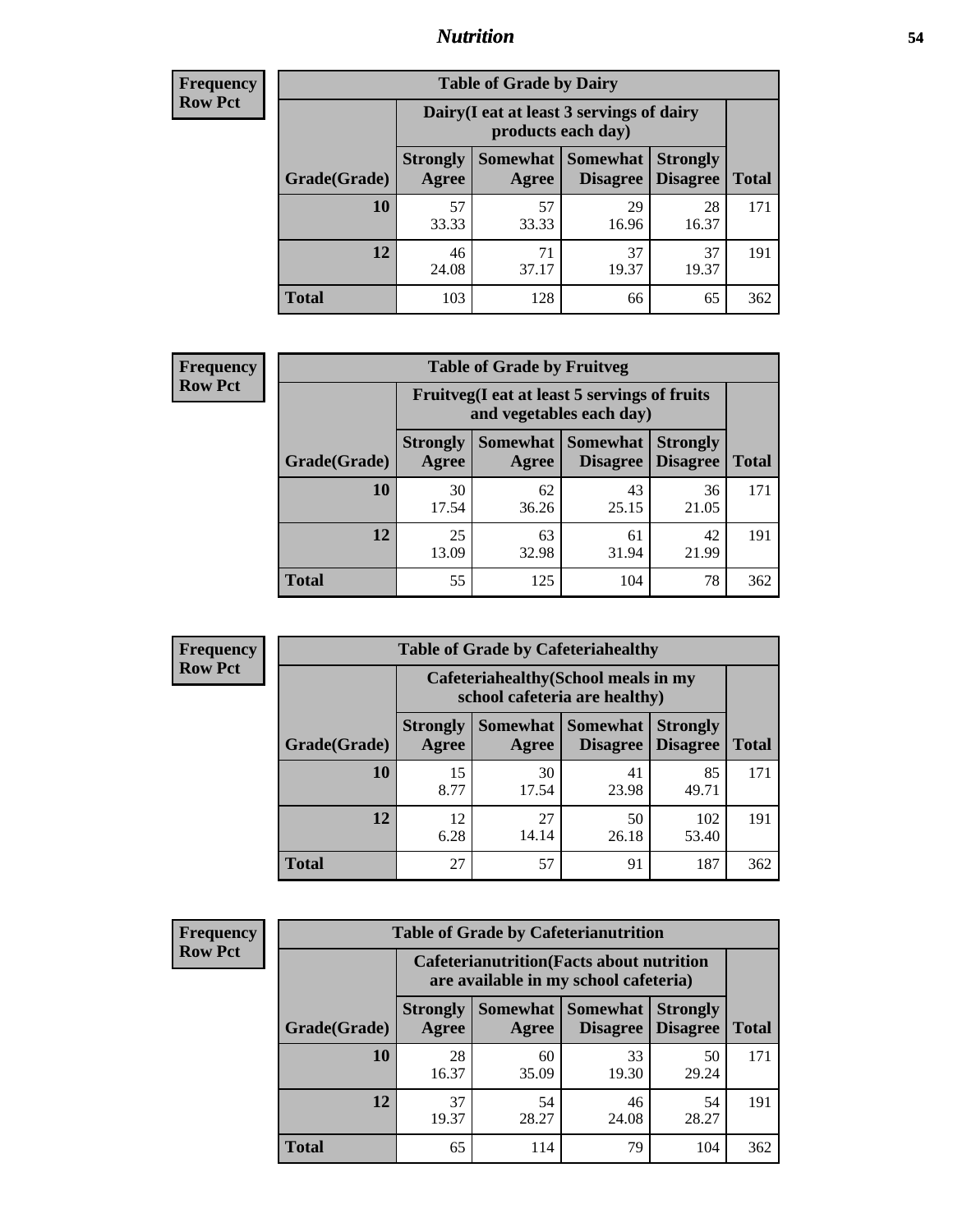## *Nutrition* **55**

| <b>Frequency</b> |
|------------------|
| <b>Row Pct</b>   |

| <b>Table of Grade by Schoollunch</b> |                                                                                                                                             |                                                                 |            |             |     |  |  |
|--------------------------------------|---------------------------------------------------------------------------------------------------------------------------------------------|-----------------------------------------------------------------|------------|-------------|-----|--|--|
|                                      |                                                                                                                                             | Schoollunch(I eat school lunch three or<br>more times per week) |            |             |     |  |  |
| Grade(Grade)                         | <b>Somewhat</b><br>Somewhat  <br><b>Strongly</b><br><b>Strongly</b><br><b>Disagree</b><br><b>Disagree</b><br><b>Total</b><br>Agree<br>Agree |                                                                 |            |             |     |  |  |
| 10                                   | 63<br>36.84                                                                                                                                 | 35<br>20.47                                                     | 16<br>9.36 | 57<br>33.33 | 171 |  |  |
| 12                                   | 52<br>27.23                                                                                                                                 | 35<br>18.32                                                     | 13<br>6.81 | 91<br>47.64 | 191 |  |  |
| <b>Total</b>                         | 115                                                                                                                                         | 70                                                              | 29         | 148         | 362 |  |  |

| <b>Frequency</b> |  |
|------------------|--|
| <b>Row Pct</b>   |  |

| <b>Table of Grade by Foodchoices</b>                                |                          |             |                                 |                                    |              |  |  |
|---------------------------------------------------------------------|--------------------------|-------------|---------------------------------|------------------------------------|--------------|--|--|
| Foodchoices (I make healthy food choices in<br>my school cafeteria) |                          |             |                                 |                                    |              |  |  |
| Grade(Grade)                                                        | <b>Strongly</b><br>Agree | Agree       | Somewhat   Somewhat<br>Disagree | <b>Strongly</b><br><b>Disagree</b> | <b>Total</b> |  |  |
| 10                                                                  | 36<br>21.05              | 39<br>22.81 | 38<br>22.22                     | 58<br>33.92                        | 171          |  |  |
| 12                                                                  | 33<br>17.28              | 50<br>26.18 | 43<br>22.51                     | 65<br>34.03                        | 191          |  |  |
| <b>Total</b>                                                        | 69                       | 89          | 81                              | 123                                | 362          |  |  |

| <b>Frequency</b> | <b>Table of Grade by Wholewheat</b> |                                                                                                             |                   |                 |                                        |              |
|------------------|-------------------------------------|-------------------------------------------------------------------------------------------------------------|-------------------|-----------------|----------------------------------------|--------------|
| <b>Row Pct</b>   |                                     | Wholewheat (There are whole wheat and<br>multigrain breads and cereals available in<br>my school cafeteria) |                   |                 |                                        |              |
|                  | Grade(Grade)                        | <b>Strongly</b><br>Agree                                                                                    | Somewhat<br>Agree | <b>Somewhat</b> | <b>Strongly</b><br>Disagree   Disagree | <b>Total</b> |
|                  | 10                                  | 29<br>16.96                                                                                                 | 52<br>30.41       | 31<br>18.13     | 59<br>34.50                            | 171          |
|                  | 12                                  | 28<br>14.66                                                                                                 | 52<br>27.23       | 44<br>23.04     | 67<br>35.08                            | 191          |
|                  | <b>Total</b>                        | 57                                                                                                          | 104               | 75              | 126                                    | 362          |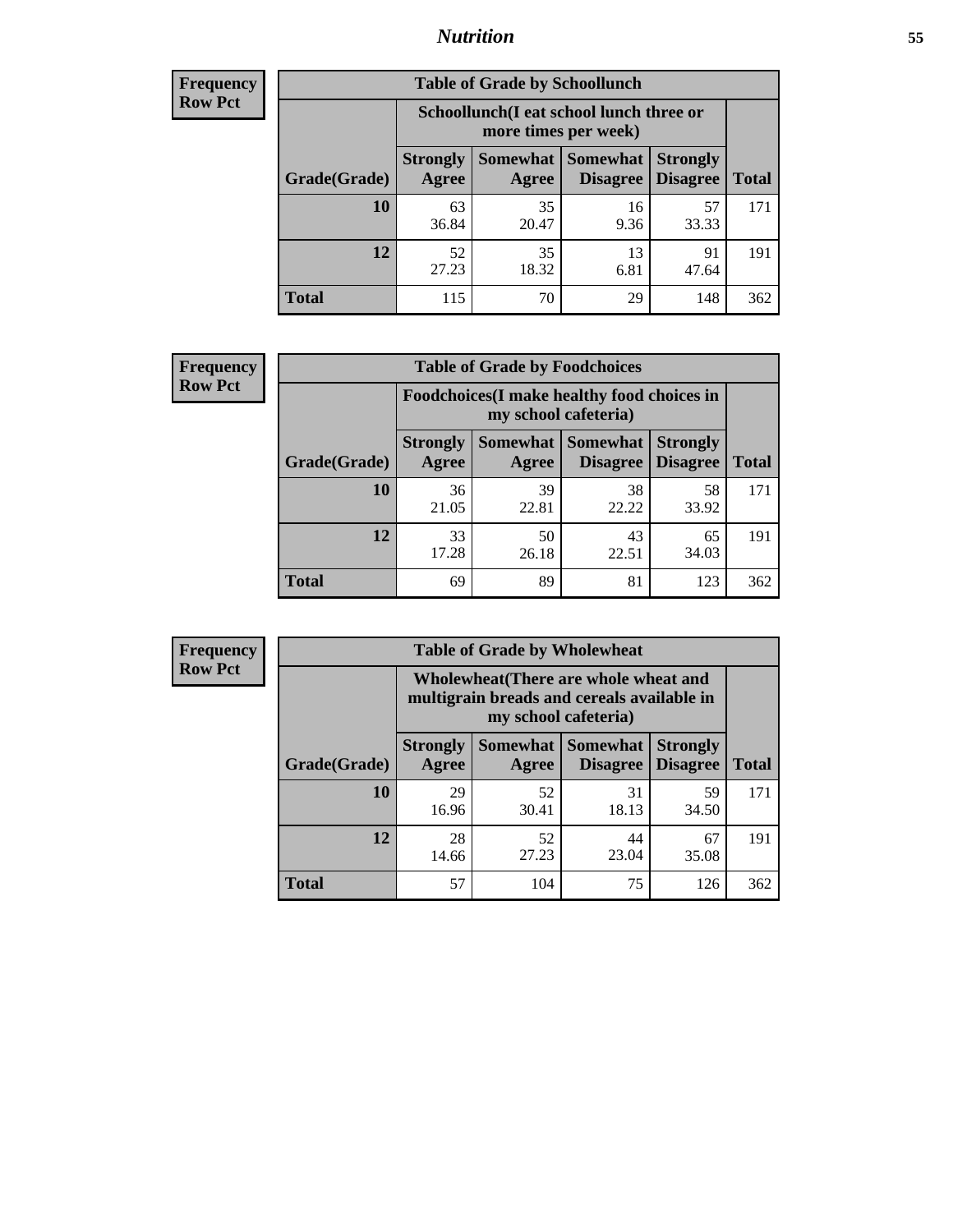## *Nutrition* **56**

**Frequency Row Pct**

| <b>Table of Grade by Healthyvending</b> |                                                                                                                                               |             |                                        |                                    |              |  |  |  |
|-----------------------------------------|-----------------------------------------------------------------------------------------------------------------------------------------------|-------------|----------------------------------------|------------------------------------|--------------|--|--|--|
|                                         | Healthyvending (If only healthy snacks and<br>beverages were available in the vending<br>machines during the school day,<br>I would buy them) |             |                                        |                                    |              |  |  |  |
| Grade(Grade)                            | <b>Strongly</b><br>Agree                                                                                                                      | Agree       | Somewhat   Somewhat<br><b>Disagree</b> | <b>Strongly</b><br><b>Disagree</b> | <b>Total</b> |  |  |  |
| 10                                      | 44<br>25.73                                                                                                                                   | 52<br>30.41 | 32<br>18.71                            | 43<br>25.15                        | 171          |  |  |  |
| 12                                      | 55<br>28.80                                                                                                                                   | 57<br>29.84 | 29<br>15.18                            | 50<br>26.18                        | 191          |  |  |  |
| <b>Total</b>                            | 99                                                                                                                                            | 109         | 61                                     | 93                                 | 362          |  |  |  |

**Frequency Row Pct**

| <b>Table of Grade by Schoolbreakfast</b> |                                                                                                                                         |             |                                        |                                    |              |  |
|------------------------------------------|-----------------------------------------------------------------------------------------------------------------------------------------|-------------|----------------------------------------|------------------------------------|--------------|--|
|                                          | Schoolbreakfast (If breakfast were<br>available at school,<br>but outside the cafeteria,<br>I would eat breakfast at school more often) |             |                                        |                                    |              |  |
| Grade(Grade)                             | <b>Strongly</b><br>Agree                                                                                                                | Agree       | Somewhat   Somewhat<br><b>Disagree</b> | <b>Strongly</b><br><b>Disagree</b> | <b>Total</b> |  |
| 10                                       | 56<br>32.75                                                                                                                             | 52<br>30.41 | 24<br>14.04                            | 39<br>22.81                        | 171          |  |
| 12                                       | 74<br>38.74                                                                                                                             | 57<br>29.84 | 21<br>10.99                            | 39<br>20.42                        | 191          |  |
| <b>Total</b>                             | 130                                                                                                                                     | 109         | 45                                     | 78                                 | 362          |  |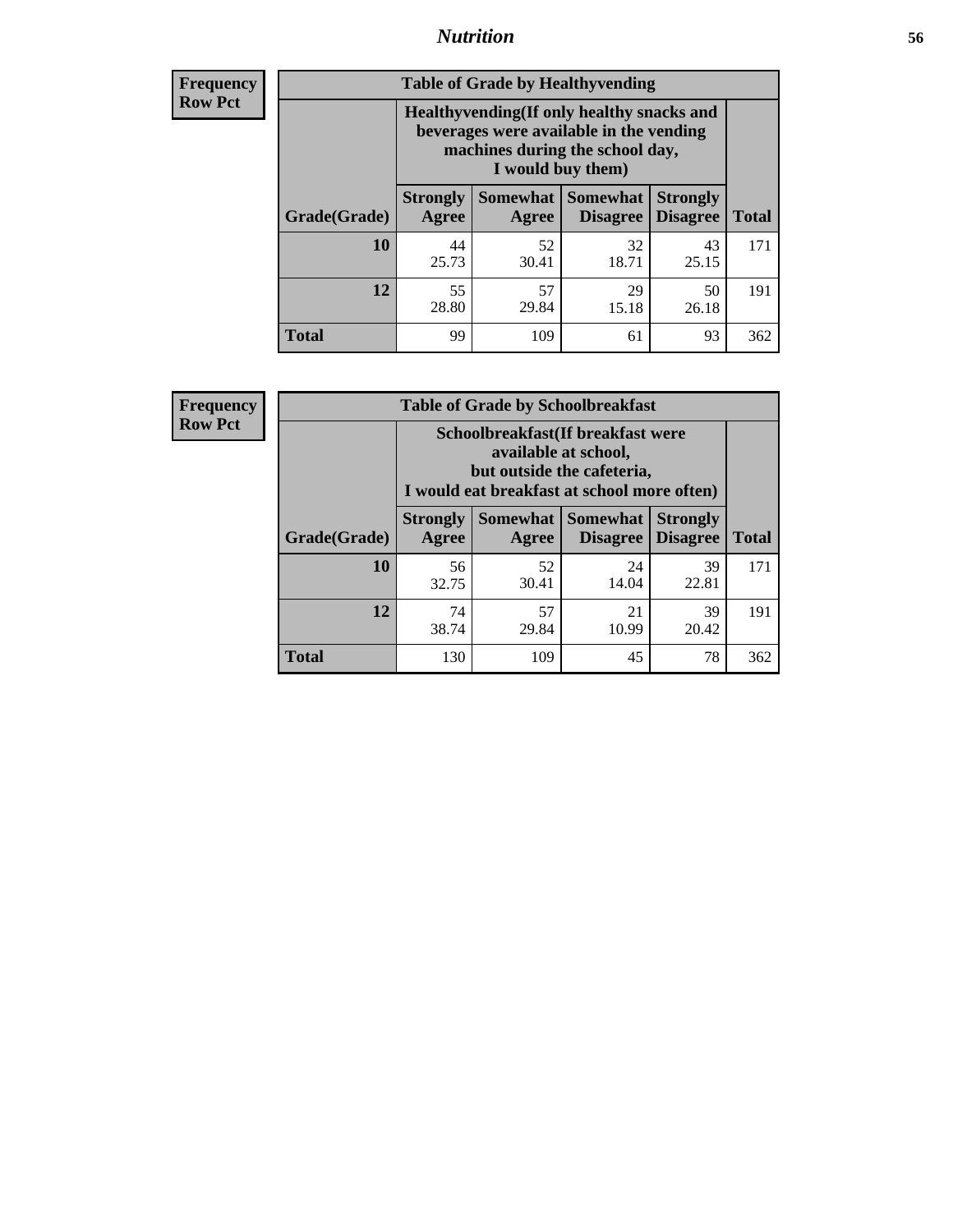| Frequency<br><b>Col Pct</b> | <b>Table of Educationaids by Grade</b>                                                                    |                    |              |              |
|-----------------------------|-----------------------------------------------------------------------------------------------------------|--------------------|--------------|--------------|
|                             | <b>Educationaids</b> (I<br>have been<br>taught about<br><b>HIV/AIDS</b> at<br>school in the<br>past year) | Grade(Grade)<br>10 | 12           | <b>Total</b> |
|                             | Yes                                                                                                       | 148<br>86.55       | 103<br>53.93 | 251          |
|                             | N <sub>0</sub>                                                                                            | 23<br>13.45        | 88<br>46.07  | 111          |
|                             | <b>Total</b>                                                                                              | 171                | 191          | 362          |

| Frequency      | <b>Table of Educationcharacter by Grade</b>                                                             |              |              |              |  |
|----------------|---------------------------------------------------------------------------------------------------------|--------------|--------------|--------------|--|
| <b>Col Pct</b> | Educationcharacter(I<br>have been taught<br>about character<br>education in the past<br>year at school) | Grade(Grade) |              |              |  |
|                |                                                                                                         | 10           | 12           | <b>Total</b> |  |
|                | Yes                                                                                                     | 135<br>78.95 | 120<br>62.83 | 255          |  |
|                | N <sub>0</sub>                                                                                          | 36<br>21.05  | 71<br>37.17  | 107          |  |
|                | <b>Total</b>                                                                                            | 171          | 191          | 362          |  |

| Frequency      | <b>Table of Gradcoach1 by Grade</b>              |              |             |              |
|----------------|--------------------------------------------------|--------------|-------------|--------------|
| <b>Col Pct</b> | Gradcoach1(I<br>know who my<br><b>Graduation</b> | Grade(Grade) |             |              |
|                | Coach is)                                        | 10           | 12          | <b>Total</b> |
|                | Yes                                              | 26<br>15.20  | 98<br>51.31 | 124          |
|                | N <sub>0</sub>                                   | 145<br>84.80 | 93<br>48.69 | 238          |
|                | <b>Total</b>                                     | 171          | 191         | 362          |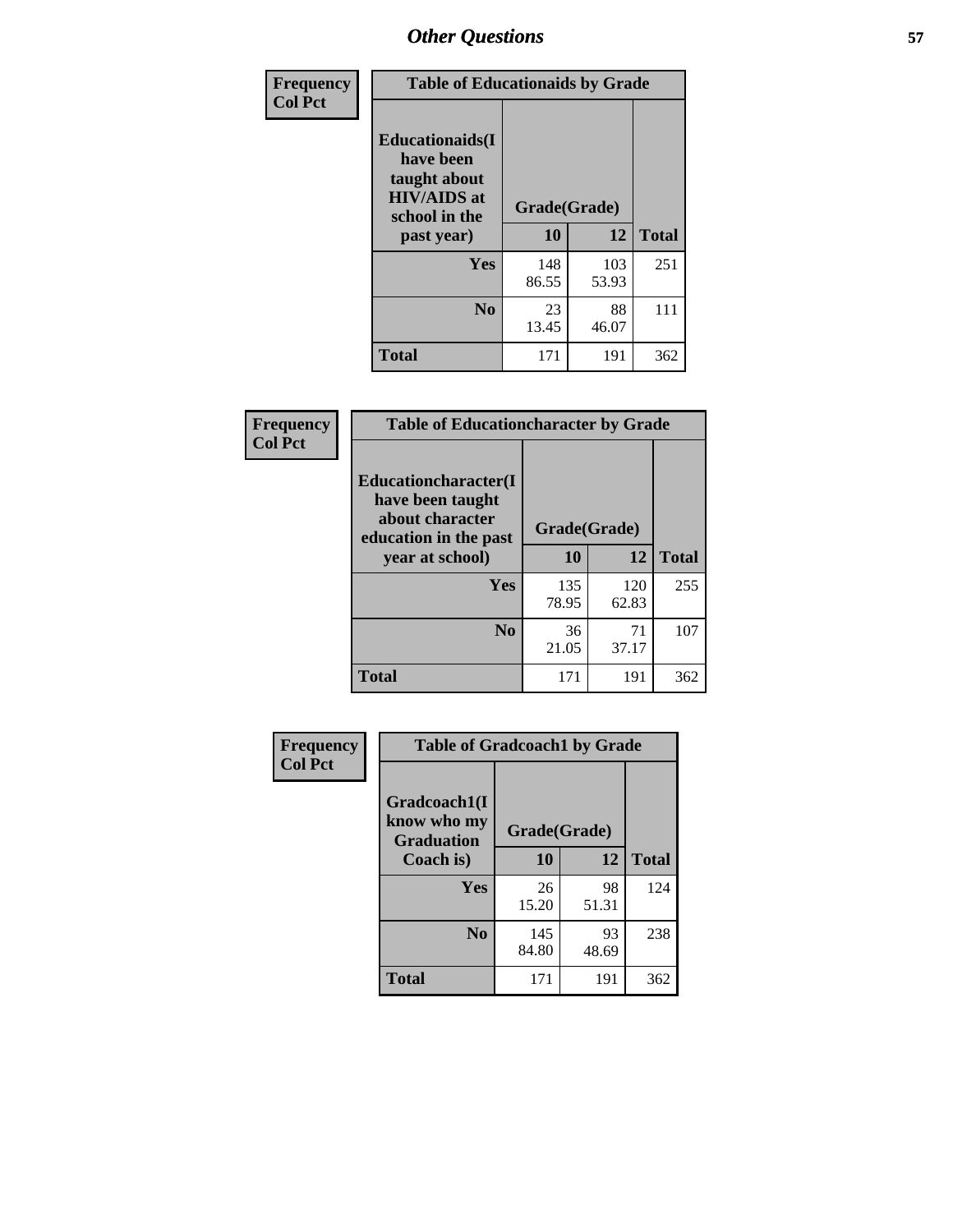| Frequency      | <b>Table of Gradcoach2 by Grade</b> |              |              |              |
|----------------|-------------------------------------|--------------|--------------|--------------|
| <b>Col Pct</b> |                                     |              |              |              |
|                | Gradcoach2(I<br>have                |              |              |              |
|                | contacted my<br><b>Graduation</b>   | Grade(Grade) |              |              |
|                | Coach)                              | 10           | 12           | <b>Total</b> |
|                | <b>Yes</b>                          | 9<br>5.26    | 41<br>21.47  | 50           |
|                | N <sub>0</sub>                      | 162<br>94.74 | 150<br>78.53 | 312          |
|                | <b>Total</b>                        | 171          | 191          | 362          |

| Frequency<br><b>Col Pct</b> | <b>Table of Gradcoach3 by Grade</b>                                         |              |              |              |
|-----------------------------|-----------------------------------------------------------------------------|--------------|--------------|--------------|
|                             | Gradcoach3(I<br>have received<br>assistance<br>from my<br><b>Graduation</b> | Grade(Grade) |              |              |
|                             | Coach)                                                                      | 10           | 12           | <b>Total</b> |
|                             | Yes                                                                         | 9            | 43           | 52           |
|                             |                                                                             | 5.26         | 22.51        |              |
|                             | N <sub>0</sub>                                                              | 55<br>32.16  | 44<br>23.04  | 99           |
|                             | Don't know                                                                  | 107<br>62.57 | 104<br>54.45 | 211          |
|                             | <b>Total</b>                                                                | 171          | 191          | 362          |

| Frequency      | <b>Table of Selfharm by Grade</b>                                                                                                                                                      |                    |              |              |
|----------------|----------------------------------------------------------------------------------------------------------------------------------------------------------------------------------------|--------------------|--------------|--------------|
| <b>Col Pct</b> | <b>Selfharm</b> (During<br>the past 12<br>months,<br>I harmed myself<br>on purpose<br><b>Suicideconsider</b><br>During the past<br>12 months,<br>I seriously<br>considered<br>suicide) | Grade(Grade)<br>10 | 12           | <b>Total</b> |
|                | Yes                                                                                                                                                                                    | 18<br>10.53        | 15<br>7.85   | 33           |
|                | N <sub>0</sub>                                                                                                                                                                         | 153<br>89.47       | 176<br>92.15 | 329          |
|                | Total                                                                                                                                                                                  | 171                | 191          | 362          |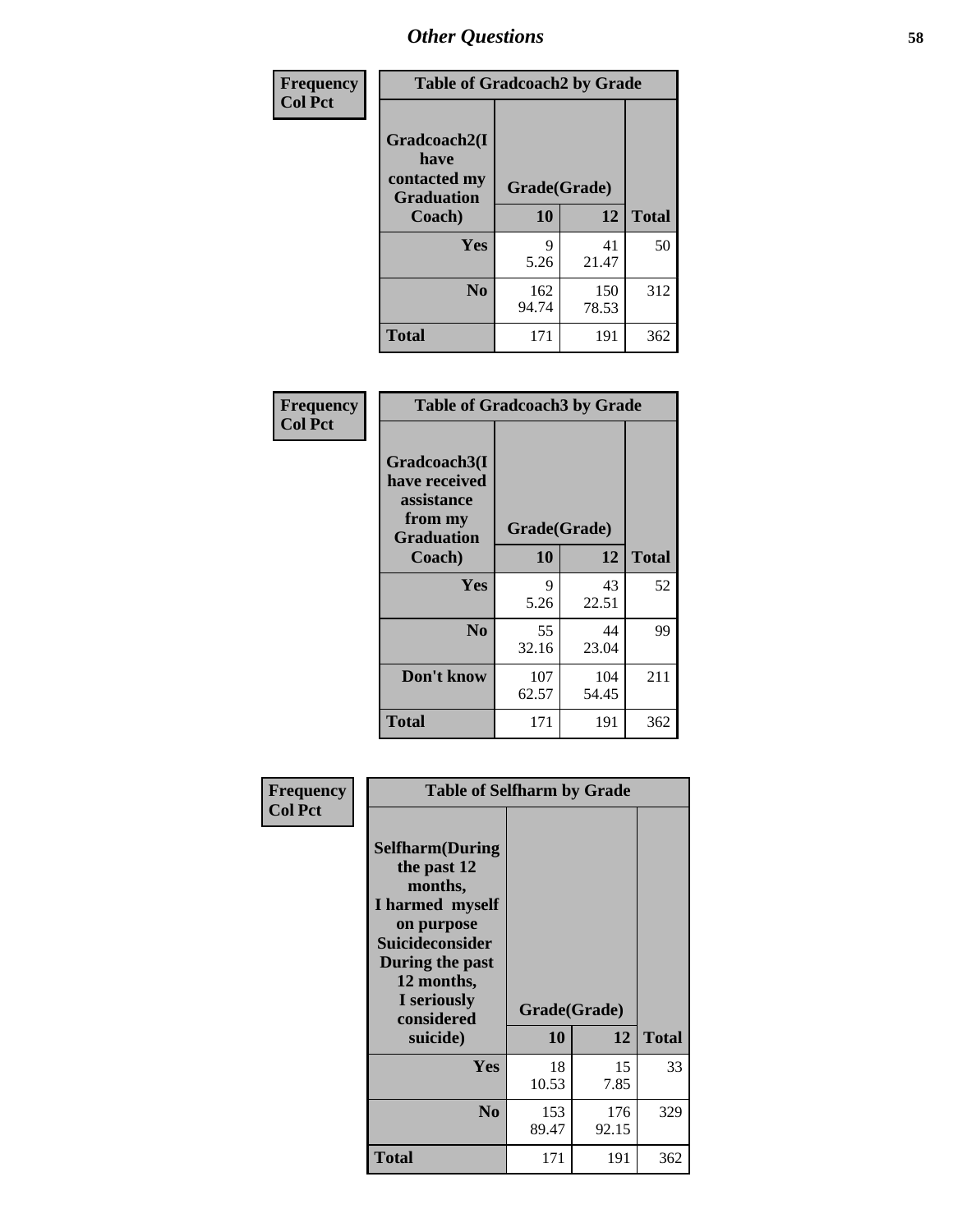| <b>Frequency</b> | <b>Table of Suicideconsider by Grade</b> |              |              |              |
|------------------|------------------------------------------|--------------|--------------|--------------|
| <b>Col Pct</b>   |                                          | Grade(Grade) |              |              |
|                  | Suicideconsider                          | <b>10</b>    | 12           | <b>Total</b> |
|                  | <b>Yes</b>                               | 21<br>12.28  | 14<br>7.33   | 35           |
|                  | N <sub>0</sub>                           | 150<br>87.72 | 177<br>92.67 | 327          |
|                  | <b>Total</b>                             | 171          | 191          | 362          |

| Frequency      | <b>Table of Suicideattempt by Grade</b>              |              |              |              |
|----------------|------------------------------------------------------|--------------|--------------|--------------|
| <b>Col Pct</b> | Suicideattempt(I<br>have attempted<br>suicide in the | Grade(Grade) |              |              |
|                | last year)                                           | 10           | 12           | <b>Total</b> |
|                | Yes                                                  | 10<br>5.85   | 3.66         | 17           |
|                | N <sub>0</sub>                                       | 161<br>94.15 | 184<br>96.34 | 345          |
|                | <b>Total</b>                                         | 171          | 191          | 362          |

| Frequency      | <b>Table of Instantmessaged by Grade</b>  |              |              |              |
|----------------|-------------------------------------------|--------------|--------------|--------------|
| <b>Col Pct</b> | <b>Instantmessaged</b> (I<br>have instant | Grade(Grade) |              |              |
|                | messaged people I<br>do not even know)    | 10           | 12           | <b>Total</b> |
|                | Yes                                       | 40<br>23.39  | 54<br>28.27  | 94           |
|                | N <sub>0</sub>                            | 131<br>76.61 | 137<br>71.73 | 268          |
|                | <b>Total</b>                              | 171          | 191          | 362          |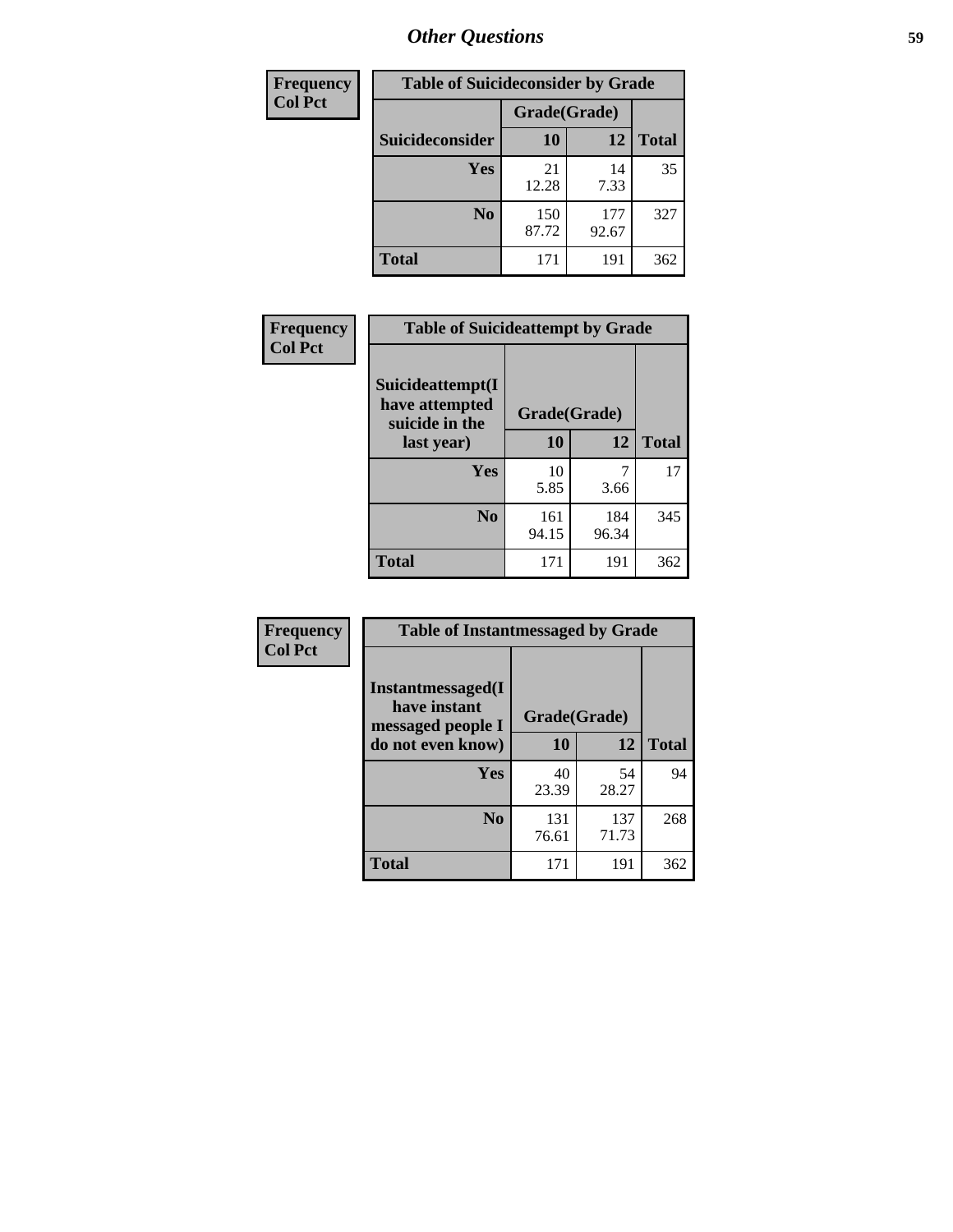| Frequency      | <b>Table of Getsalong by Grade</b>                          |             |              |              |
|----------------|-------------------------------------------------------------|-------------|--------------|--------------|
| <b>Col Pct</b> | <b>Getsalong</b> (I get<br>along with other<br>students and |             | Grade(Grade) |              |
|                | adults)                                                     | 10          | 12           | <b>Total</b> |
|                | <b>Strongly Agree</b>                                       | 78<br>45.61 | 121<br>63.35 | 199          |
|                | <b>Somewhat Agree</b>                                       | 65<br>38.01 | 55<br>28.80  | 120          |
|                | <b>Somewhat Disagree</b>                                    | 14<br>8.19  | 6<br>3.14    | 20           |
|                | <b>Strongly Disagree</b>                                    | 14<br>8.19  | 9<br>4.71    | 23           |
|                | Total                                                       | 171         | 191          | 362          |

| Frequency      | <b>Table of Safehome by Grade</b> |                    |              |              |
|----------------|-----------------------------------|--------------------|--------------|--------------|
| <b>Col Pct</b> | Safehome(I feel<br>safe at home)  | Grade(Grade)<br>10 | 12           | <b>Total</b> |
|                | <b>Strongly Agree</b>             | 104<br>60.82       | 141<br>73.82 | 245          |
|                | <b>Somewhat Agree</b>             | 46<br>26.90        | 34<br>17.80  | 80           |
|                | <b>Somewhat Disagree</b>          | 11<br>6.43         | 7<br>3.66    | 18           |
|                | <b>Strongly Disagree</b>          | 10<br>5.85         | 9<br>4.71    | 19           |
|                | <b>Total</b>                      | 171                | 191          | 362          |

| Frequency      |                                                                                                    | <b>Table of Adulttalk by Grade</b> |              |              |  |  |  |  |
|----------------|----------------------------------------------------------------------------------------------------|------------------------------------|--------------|--------------|--|--|--|--|
| <b>Col Pct</b> | <b>Adulttalk</b> (I<br>know an<br>adult at<br>school that<br>I can talk<br>with if I<br>need help) | Grade(Grade)<br>10                 | 12           | <b>Total</b> |  |  |  |  |
|                |                                                                                                    |                                    |              |              |  |  |  |  |
|                | Yes                                                                                                | 109<br>63.74                       | 132<br>69.11 | 241          |  |  |  |  |
|                | N <sub>0</sub>                                                                                     | 62<br>36.26                        | 59<br>30.89  | 121          |  |  |  |  |
|                | <b>Total</b>                                                                                       | 171                                | 191          | 362          |  |  |  |  |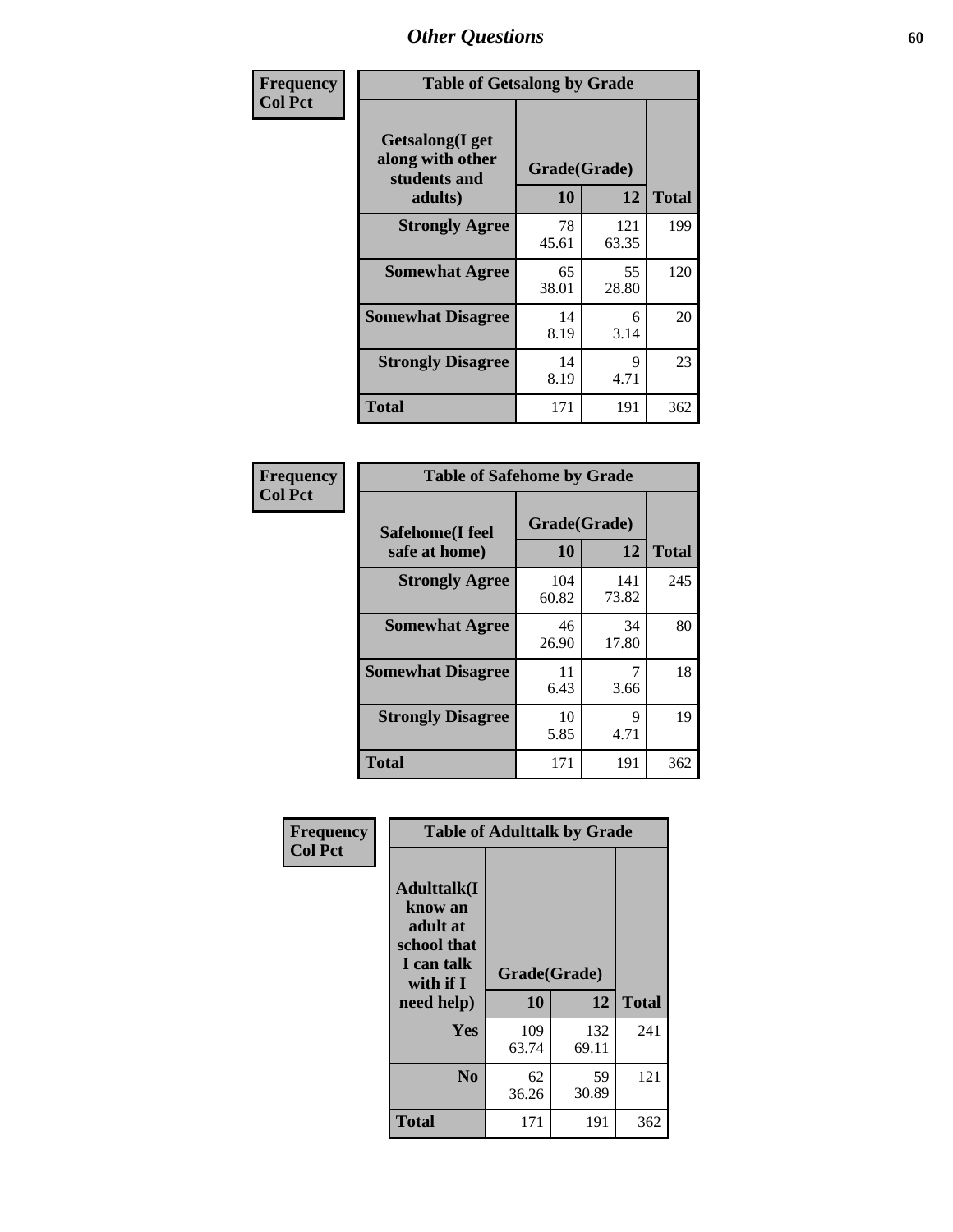**Frequency Row Pct**

r

| <b>Table of Grade by Tvtime</b> |             |                                                                                                                               |             |             |             |             |     |  |  |  |
|---------------------------------|-------------|-------------------------------------------------------------------------------------------------------------------------------|-------------|-------------|-------------|-------------|-----|--|--|--|
|                                 |             | Tytime (On an average school day,<br>how much unsupervised time do I spend watching TV)                                       |             |             |             |             |     |  |  |  |
| Grade(Grade)   None             |             | <b>Less that</b><br>$2 - 3$<br>$4 - 5$<br>$6+$<br>hour/day   hour/day<br>hours/day<br>  hours/day   hours/day<br><b>Total</b> |             |             |             |             |     |  |  |  |
| <b>10</b>                       | 33<br>19.30 | 26<br>15.20                                                                                                                   | 19<br>11.11 | 43<br>25.15 | 30<br>17.54 | 20<br>11.70 | 171 |  |  |  |
| 12                              | 24<br>12.57 | 31<br>16.23                                                                                                                   | 27<br>14.14 | 60<br>31.41 | 27<br>14.14 | 22<br>11.52 | 191 |  |  |  |
| <b>Total</b>                    | 57          | 57                                                                                                                            | 46          | 103         | 57          | 42          | 362 |  |  |  |

**Frequency Row Pct**

| <b>Table of Grade by Computertime</b> |             |                                                                                                                               |             |             |             |             |     |  |  |
|---------------------------------------|-------------|-------------------------------------------------------------------------------------------------------------------------------|-------------|-------------|-------------|-------------|-----|--|--|
|                                       |             | Computertime(On an average school day,<br>how much unsupervised time do I spend on the computer)                              |             |             |             |             |     |  |  |
| Grade(Grade)                          | None        | <b>Less that</b><br>$4 - 5$<br>$2 - 3$<br>$6+$<br>hour/day<br>hours/day<br>hour/day<br>hours/day<br>hours/day<br><b>Total</b> |             |             |             |             |     |  |  |
| 10                                    | 23<br>13.45 | 31<br>18.13                                                                                                                   | 28<br>16.37 | 46<br>26.90 | 21<br>12.28 | 22<br>12.87 | 171 |  |  |
| 12                                    | 28<br>14.66 | 35<br>48<br>40<br>20<br>20<br>18.32<br>10.47<br>20.94<br>10.47<br>25.13                                                       |             |             |             |             |     |  |  |
| <b>Total</b>                          | 51          | 79                                                                                                                            | 68          | 81          | 41          | 42          | 362 |  |  |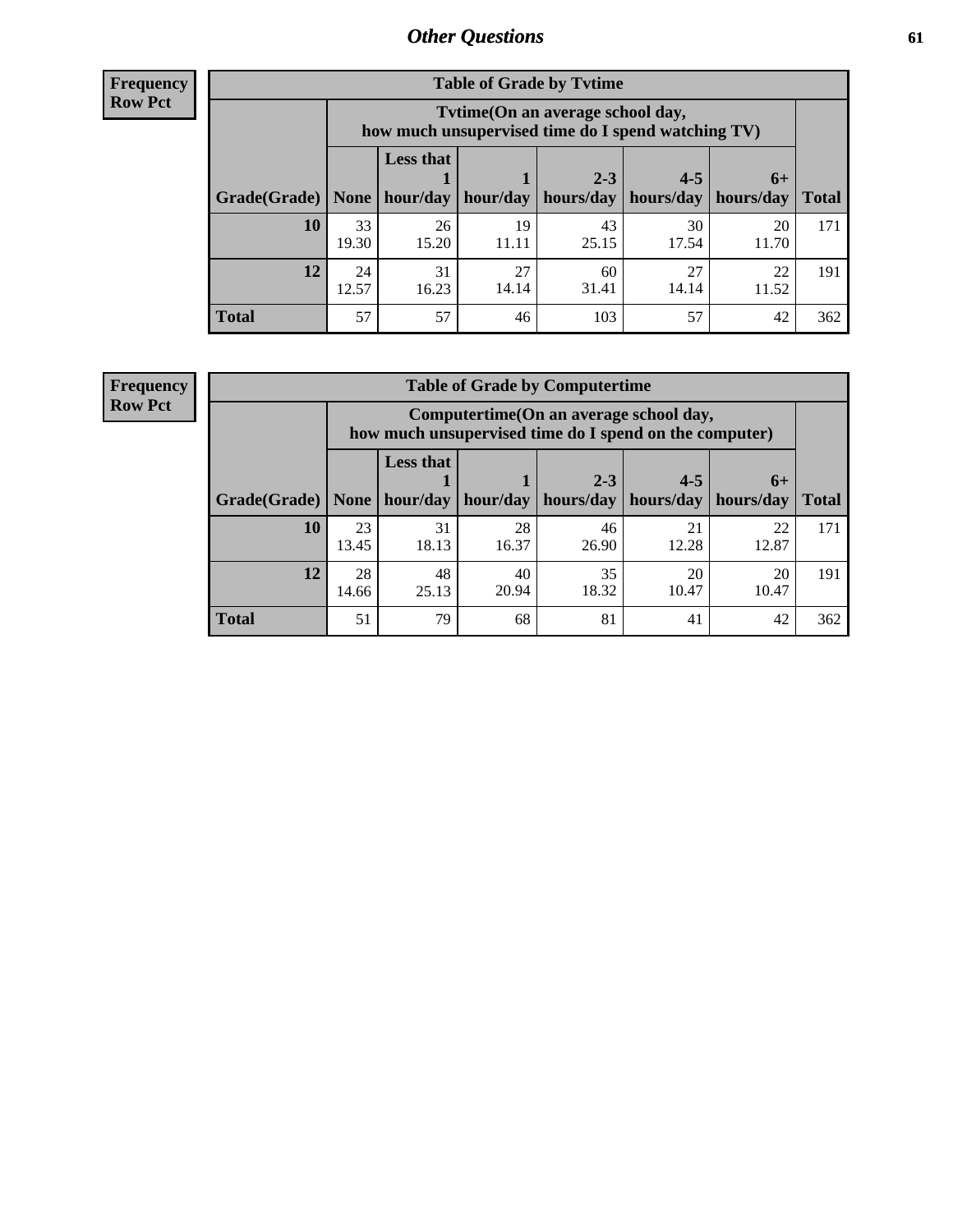#### *Questions about Driving Laws* **62** *Driving Questions were asked only of high school students.*

| <b>Frequency</b> |
|------------------|
| <b>Row Pct</b>   |

| <b>Table of Grade by License1</b> |                                                                 |                                                                                                                                           |                |            |               |              |  |  |  |
|-----------------------------------|-----------------------------------------------------------------|-------------------------------------------------------------------------------------------------------------------------------------------|----------------|------------|---------------|--------------|--|--|--|
|                                   |                                                                 | License1(During the first 6 months of driving<br>with a provisional license,<br>the only passengers who can ride with the<br>driver are:) |                |            |               |              |  |  |  |
| Grade(Grade)                      | <b>Parent or</b><br><b>Guardian</b>                             | Family<br><b>Members</b>                                                                                                                  | <b>Friends</b> | Anyone     | Don't<br>Know | <b>Total</b> |  |  |  |
| 10                                | 53<br>30.99                                                     | 53<br>30.99                                                                                                                               | 6<br>3.51      | 17<br>9.94 | 42<br>24.56   | 171          |  |  |  |
| 12                                | 87<br>64<br>18<br>21<br>9.42<br>10.99<br>45.55<br>0.52<br>33.51 |                                                                                                                                           |                |            |               |              |  |  |  |
| <b>Total</b>                      | 117                                                             | 140                                                                                                                                       | ┑              | 35         | 63            | 362          |  |  |  |

| Frequency      |              | <b>Table of Grade by License2</b> |                              |                  |                                                                                                          |                      |              |  |  |  |
|----------------|--------------|-----------------------------------|------------------------------|------------------|----------------------------------------------------------------------------------------------------------|----------------------|--------------|--|--|--|
| <b>Row Pct</b> |              |                                   |                              |                  | License2(17 yr old drivers with a<br>provisional driver's license cannot<br>drive between the hours of:) |                      |              |  |  |  |
|                | Grade(Grade) | <b>Midnight</b><br>to 6am         | 1am<br>t <sub>0</sub><br>5am | 1am<br>to<br>6am | N <sub>0</sub><br>curfew<br>for $17$<br>year<br>olds                                                     | Don't<br><b>Know</b> | <b>Total</b> |  |  |  |
|                | 10           | 77<br>45.03                       | 8<br>4.68                    | 18<br>10.53      | 5<br>2.92                                                                                                | 63<br>36.84          | 171          |  |  |  |
|                | 12           | 116<br>60.73                      | 16<br>8.38                   | 19<br>9.95       | 4<br>2.09                                                                                                | 36<br>18.85          | 191          |  |  |  |
|                | <b>Total</b> | 193                               | 24                           | 37               | 9                                                                                                        | 99                   | 362          |  |  |  |

| Frequency      | <b>Table of Grade by License3</b> |                                       |                                     |              |            |            |               |              |
|----------------|-----------------------------------|---------------------------------------|-------------------------------------|--------------|------------|------------|---------------|--------------|
| <b>Row Pct</b> |                                   | License3(For drivers under the age of | what level of alcohol is considered | 21,<br>DUI?) |            |            |               |              |
|                | Grade(Grade)                      | Any<br><b>Amount</b>                  | 0.02                                | $\vert$ 0.04 | 0.06       | 0.08       | Don't<br>know | <b>Total</b> |
|                | 10                                | 39<br>22.81                           | 22<br>12.87                         | 4<br>2.34    | 17<br>9.94 | 17<br>9.94 | 72<br>42.11   | 171          |
|                | 12                                | 57<br>29.84                           | 41<br>21.47                         | 17<br>8.90   | 14<br>7.33 | 17<br>8.90 | 45<br>23.56   | 191          |
|                | <b>Total</b>                      | 96                                    | 63                                  | 21           | 31         | 34         | 117           | 362          |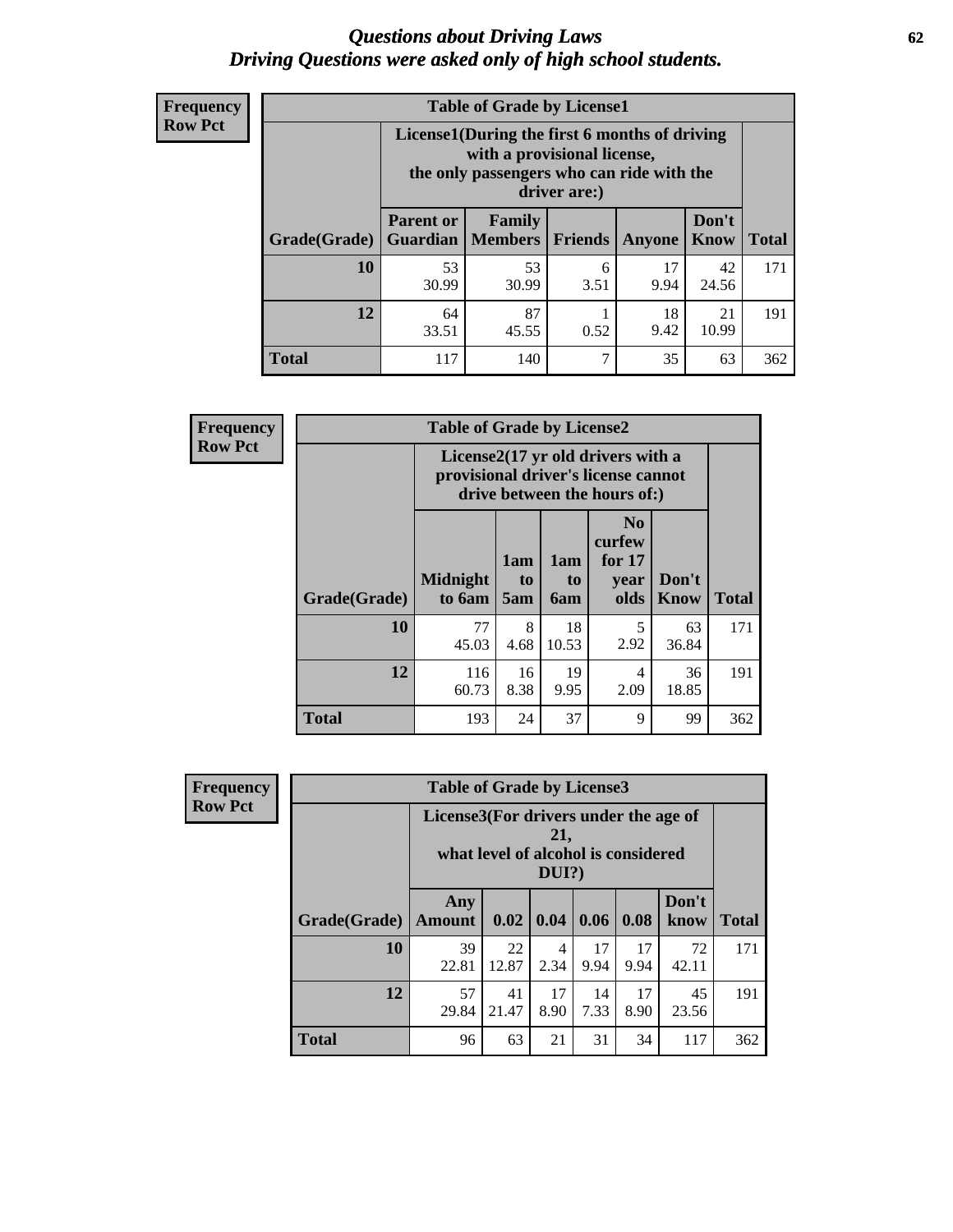#### *Questions about Driving Laws* **63** *Driving Questions were asked only of high school students.*

**Frequency Row Pct**

| <b>Table of Grade by License4</b> |              |                                                                                                                                               |            |            |           |             |     |  |  |
|-----------------------------------|--------------|-----------------------------------------------------------------------------------------------------------------------------------------------|------------|------------|-----------|-------------|-----|--|--|
|                                   |              | License4(A driver under 21 automatically<br>loses his/her license if caught exceeding the<br>posted speet limit by:)                          |            |            |           |             |     |  |  |
| Grade(Grade)                      | $15+$<br>mph | Can't<br>lose<br>license<br><b>Depends</b><br>$25+$<br>$35+$<br>Don't<br>for<br>on<br><b>Total</b><br>mph<br>speeding<br>know<br>mph<br>judge |            |            |           |             |     |  |  |
| 10                                | 30<br>17.54  | 23<br>13.45                                                                                                                                   | 16<br>9.36 | 13<br>7.60 | 9<br>5.26 | 80<br>46.78 | 171 |  |  |
| 12                                | 41<br>21.47  | 42<br>33<br>17<br>52<br>6<br>21.99<br>17.28<br>3.14<br>27.23<br>8.90                                                                          |            |            |           |             |     |  |  |
| <b>Total</b>                      | 71           | 65                                                                                                                                            | 49         | 30         | 15        | 132         | 362 |  |  |

| Frequency<br><b>Row Pct</b> | <b>Table of Grade by License5</b> |             |                                                                                                                                                             |               |       |  |  |
|-----------------------------|-----------------------------------|-------------|-------------------------------------------------------------------------------------------------------------------------------------------------------------|---------------|-------|--|--|
|                             |                                   |             | License5(A)<br>Georgia teenager<br>with family<br>connections or a<br>good lawyer can<br>break a teen<br>driving law and<br>keep their driver's<br>license) |               |       |  |  |
|                             | Grade(Grade)                      | Yes         | N <sub>0</sub>                                                                                                                                              | Don't<br>know | Total |  |  |
|                             | 10                                | 13<br>7.60  | 77<br>45.03                                                                                                                                                 | 81<br>47.37   | 171   |  |  |
|                             | 12                                | 38<br>19.90 | 98<br>51.31                                                                                                                                                 | 55<br>28.80   | 191   |  |  |
|                             | <b>Total</b>                      | 51          | 175                                                                                                                                                         | 136           | 362   |  |  |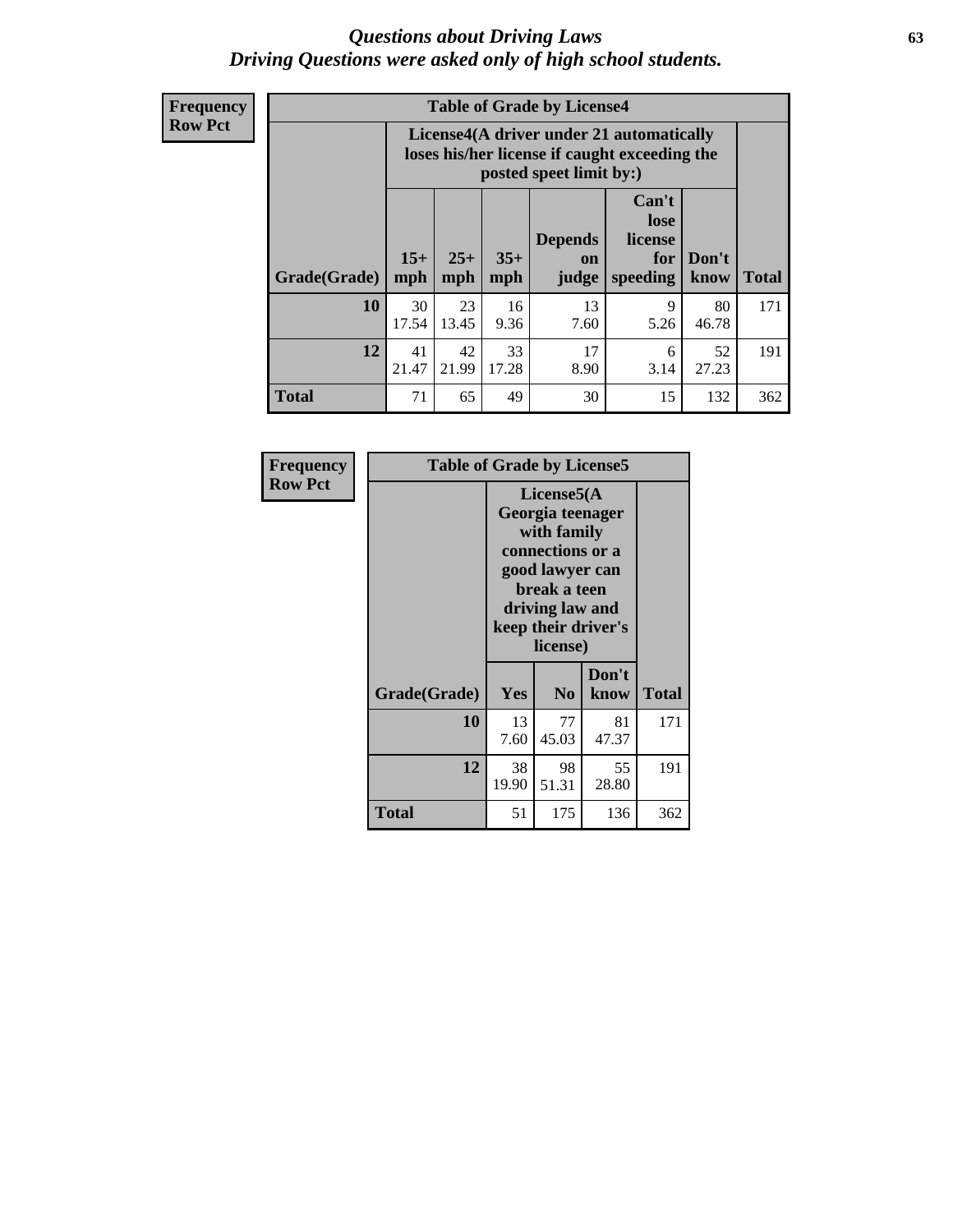### *Questions about Driving Laws* **64** *Driving Questions were asked only of high school students.*

| <b>Frequency</b> | <b>Table of Grade by License6</b> |             |                                                                                                                                                        |               |              |  |
|------------------|-----------------------------------|-------------|--------------------------------------------------------------------------------------------------------------------------------------------------------|---------------|--------------|--|
| <b>Row Pct</b>   |                                   |             | License <sub>6</sub> (I know a<br>friend or<br><b>classmate that</b><br>broke a teen<br>driving law,<br>but was allowed to<br>keep his/her<br>license) |               |              |  |
|                  | Grade(Grade)                      | <b>Yes</b>  | N <sub>0</sub>                                                                                                                                         | Don't<br>know | <b>Total</b> |  |
|                  | 10                                | 25<br>14.62 | 62<br>36.26                                                                                                                                            | 84<br>49.12   | 171          |  |
|                  | 12                                | 49<br>25.65 | 99<br>51.83                                                                                                                                            | 43<br>22.51   | 191          |  |
|                  | <b>Total</b>                      | 74          | 161                                                                                                                                                    | 127           | 362          |  |

| Frequency      |              | <b>Table of Grade by License7</b>                                           |                                   |                                                                                               |                        |              |  |
|----------------|--------------|-----------------------------------------------------------------------------|-----------------------------------|-----------------------------------------------------------------------------------------------|------------------------|--------------|--|
| <b>Row Pct</b> |              |                                                                             |                                   | License7(A student under the age of 18 cam loser<br>his/her driving privileges if he or she:) |                        |              |  |
|                | Grade(Grade) | <b>Have</b><br>more than<br>10<br>unexcused<br>absences<br>per school<br>yr | Drop out<br>without<br>graduating | <b>Bring</b><br>alcohol/drugs/weapon<br>to school                                             | All of<br>the<br>above | <b>Total</b> |  |
|                | 10           | 24<br>14.04                                                                 | 8<br>4.68                         | 13<br>7.60                                                                                    | 126<br>73.68           | 171          |  |
|                | 12           | 41<br>21.47                                                                 | 9<br>4.71                         | 6<br>3.14                                                                                     | 135<br>70.68           | 191          |  |
|                | <b>Total</b> | 65                                                                          | 17                                | 19                                                                                            | 261                    | 362          |  |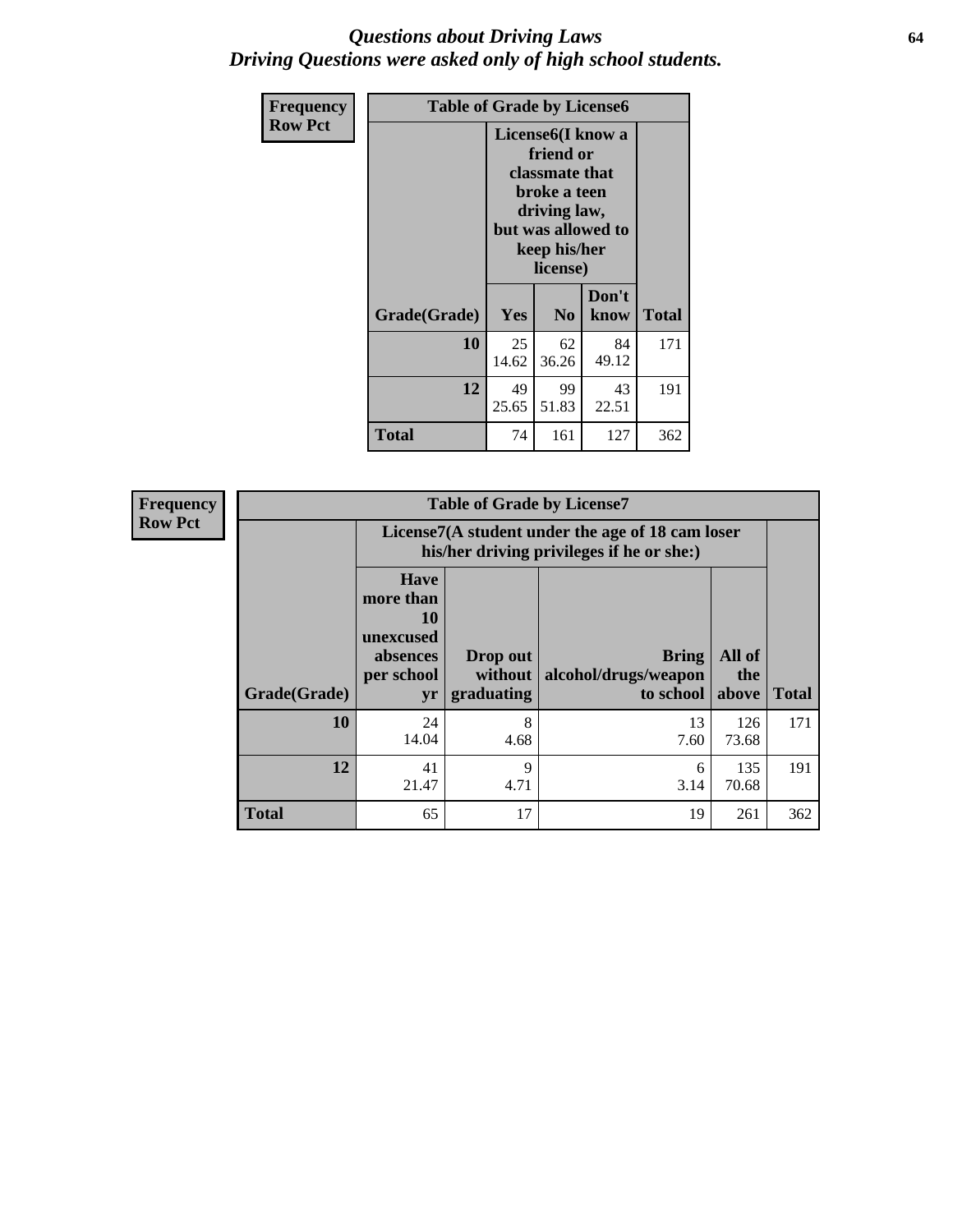# *Select Results by Gender* **65**

| Frequency      |                                                   | <b>Table of SchoolClimate2 by Gender</b> |             |              |  |  |  |  |
|----------------|---------------------------------------------------|------------------------------------------|-------------|--------------|--|--|--|--|
| <b>Col Pct</b> | SchoolClimate2(I<br>feel successful at<br>school) | Gender(Gender)<br><b>Female</b>          | <b>Male</b> | <b>Total</b> |  |  |  |  |
|                | <b>Strongly Agree</b>                             | 65<br>38.46                              | 83<br>43.01 | 148          |  |  |  |  |
|                | <b>Somewhat Agree</b>                             | 88<br>52.07                              | 89<br>46.11 | 177          |  |  |  |  |
|                | <b>Somewhat Disagree</b>                          | 12<br>7.10                               | 15<br>7.77  | 27           |  |  |  |  |
|                | <b>Strongly Disagree</b>                          | 4<br>2.37                                | 6<br>3.11   | 10           |  |  |  |  |
|                | <b>Total</b>                                      | 169                                      | 193         | 362          |  |  |  |  |

| Frequency      | <b>Table of SchoolClimate6 by Gender</b>                 |                                 |             |              |
|----------------|----------------------------------------------------------|---------------------------------|-------------|--------------|
| <b>Col Pct</b> | <b>SchoolClimate6(Teachers</b><br>treat me with respect) | Gender(Gender)<br><b>Female</b> | <b>Male</b> | <b>Total</b> |
|                | <b>Strongly Agree</b>                                    | 46<br>27.22                     | 77<br>39.90 | 123          |
|                | <b>Somewhat Agree</b>                                    | 69<br>40.83                     | 70<br>36.27 | 139          |
|                | <b>Somewhat Disagree</b>                                 | 34<br>20.12                     | 34<br>17.62 | 68           |
|                | <b>Strongly Disagree</b>                                 | 20<br>11.83                     | 12<br>6.22  | 32           |
|                | Total                                                    | 169                             | 193         | 362          |

| <b>Frequency</b> | <b>Table of SchoolClimate8 by Gender</b>                                             |               |                               |              |
|------------------|--------------------------------------------------------------------------------------|---------------|-------------------------------|--------------|
| <b>Col Pct</b>   | <b>SchoolClimate8(Students</b><br>are frequently<br>recognized for good<br>behavior) | <b>Female</b> | Gender(Gender)<br><b>Male</b> | <b>Total</b> |
|                  | <b>Strongly Agree</b>                                                                | 31<br>18.34   | 37<br>19.17                   | 68           |
|                  | <b>Somewhat Agree</b>                                                                | 61<br>36.09   | 75<br>38.86                   | 136          |
|                  | <b>Somewhat Disagree</b>                                                             | 46<br>27.22   | 42<br>21.76                   | 88           |
|                  | <b>Strongly Disagree</b>                                                             | 31<br>18.34   | 39<br>20.21                   | 70           |
|                  | Total                                                                                | 169           | 193                           | 362          |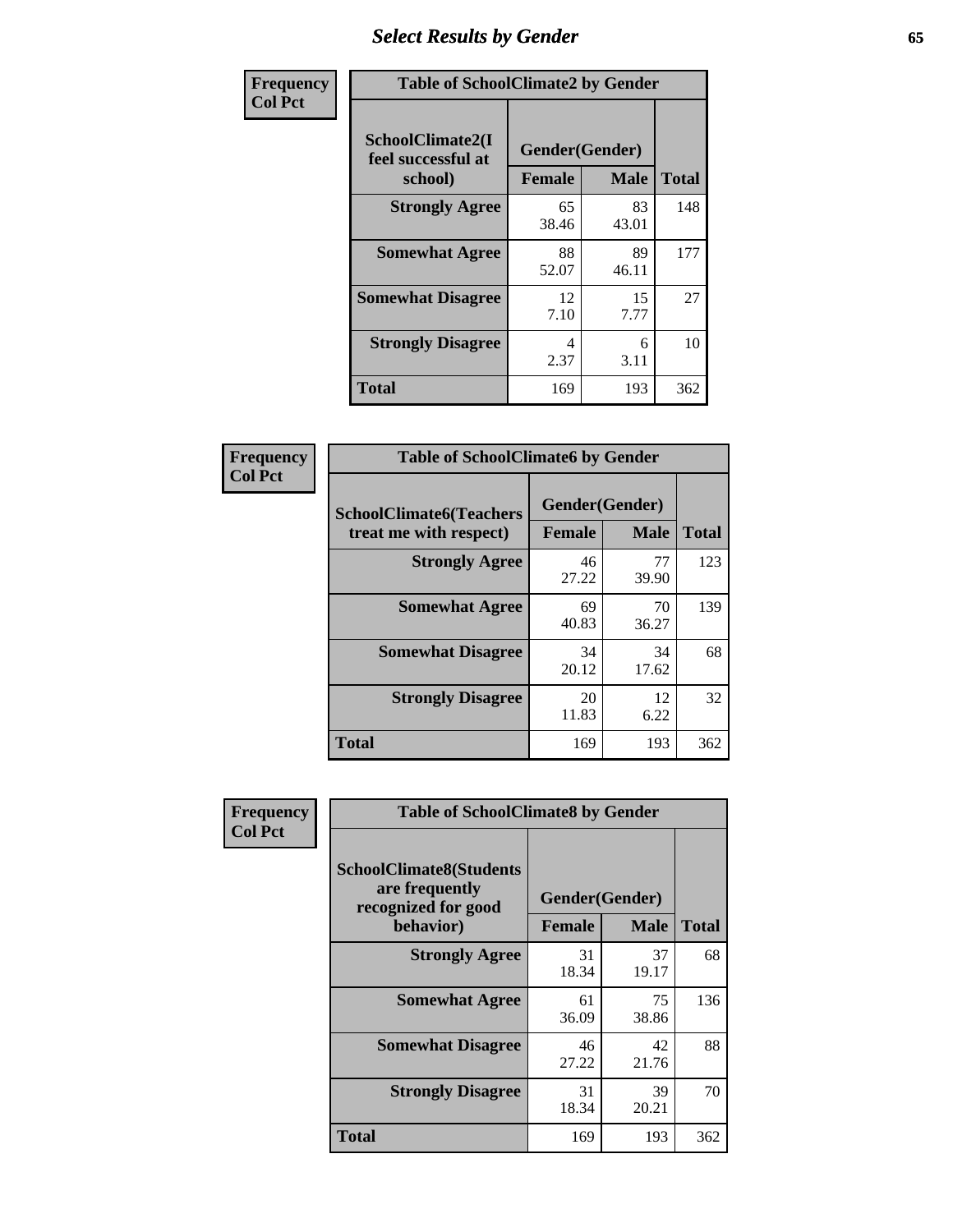# *Select Results by Gender* **66**

| Frequency      | <b>Table of Gender by Dropout</b> |                                                                        |                |              |
|----------------|-----------------------------------|------------------------------------------------------------------------|----------------|--------------|
| <b>Row Pct</b> |                                   | Dropout(I<br>have<br>thought<br>about<br>dropping<br>out of<br>school) |                |              |
|                | Gender(Gender)                    | Yes                                                                    | N <sub>0</sub> | <b>Total</b> |
|                | <b>Female</b>                     | 52<br>30.77                                                            | 117<br>69.23   | 169          |
|                | <b>Male</b>                       | 52<br>26.94                                                            | 141<br>73.06   | 193          |
|                | <b>Total</b>                      | 104                                                                    | 258            | 362          |

| <b>Frequency</b> |                | <b>Table of Gender by Dropoutreason</b>                            |              |                          |                                |              |              |  |
|------------------|----------------|--------------------------------------------------------------------|--------------|--------------------------|--------------------------------|--------------|--------------|--|
| <b>Row Pct</b>   |                | Dropoutreason(If I dropped out the<br>reason would most likely be) |              |                          |                                |              |              |  |
|                  | Gender(Gender) | Won't<br><b>Drop</b><br>out                                        | <b>Bored</b> | Family<br><b>Reasons</b> | <b>Being</b><br><b>Bullied</b> | <b>Other</b> | <b>Total</b> |  |
|                  | Female         | 106<br>62.72                                                       | 21<br>12.43  | 4.14                     | 2.96                           | 30<br>17.75  | 169          |  |
|                  | <b>Male</b>    | 105<br>54.40                                                       | 25<br>12.95  | 12<br>6.22               | $\overline{4}$<br>2.07         | 47<br>24.35  | 193          |  |
|                  | <b>Total</b>   | 211                                                                | 46           | 19                       | 9                              | 77           | 362          |  |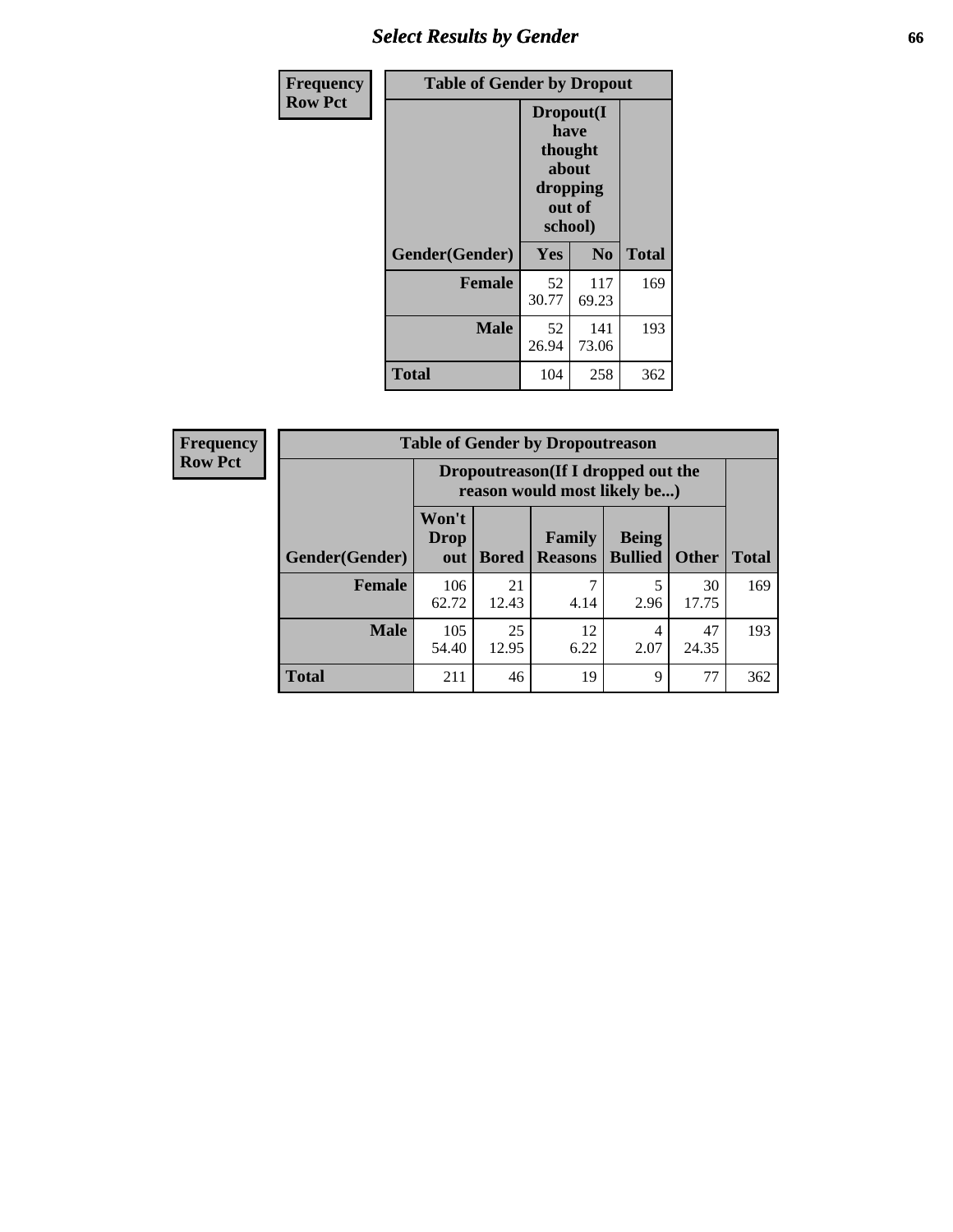*School Safety* **67**

| Frequency      | <b>Table of Gender by Bullied2</b> |                 |                |              |
|----------------|------------------------------------|-----------------|----------------|--------------|
| <b>Row Pct</b> |                                    | <b>Bullied2</b> |                |              |
|                | Gender(Gender)                     | Yes             | N <sub>0</sub> | <b>Total</b> |
|                | <b>Female</b>                      | 15<br>8.88      | 154<br>91.12   | 169          |
|                | <b>Male</b>                        | 15<br>7.77      | 178<br>92.23   | 193          |
|                | <b>Total</b>                       | 30              | 332            | 362          |

| <b>Frequency</b> | <b>Table of Gender by Bulliedothers2</b> |                       |                |              |  |
|------------------|------------------------------------------|-----------------------|----------------|--------------|--|
| <b>Row Pct</b>   |                                          | <b>Bulliedothers2</b> |                |              |  |
|                  | Gender(Gender)                           | <b>Yes</b>            | N <sub>0</sub> | <b>Total</b> |  |
|                  | <b>Female</b>                            | 10<br>5.92            | 159<br>94.08   | 169          |  |
|                  | Male                                     | 13<br>6.74            | 180<br>93.26   | 193          |  |
|                  | <b>Total</b>                             | 23                    | 339            | 362          |  |

| <b>Frequency</b> | <b>Table of Gender by Weaponschool2</b> |               |                |              |  |
|------------------|-----------------------------------------|---------------|----------------|--------------|--|
| <b>Row Pct</b>   |                                         | Weaponschool2 |                |              |  |
|                  | Gender(Gender)                          | Yes           | N <sub>0</sub> | <b>Total</b> |  |
|                  | Female                                  | 2<br>1.18     | 167<br>98.82   | 169          |  |
|                  | <b>Male</b>                             | 3.63          | 186<br>96.37   | 193          |  |
|                  | <b>Total</b>                            | 9             | 353            | 362          |  |

| Frequency      | <b>Table of Gender by Absentunsafe2</b> |               |                |              |
|----------------|-----------------------------------------|---------------|----------------|--------------|
| <b>Row Pct</b> |                                         | Absentunsafe2 |                |              |
|                | Gender(Gender)                          | Yes           | N <sub>0</sub> | <b>Total</b> |
|                | <b>Female</b>                           | 1.78          | 166<br>98.22   | 169          |
|                | <b>Male</b>                             | 6<br>3.11     | 187<br>96.89   | 193          |
|                | <b>Total</b>                            | q             | 353            | 362          |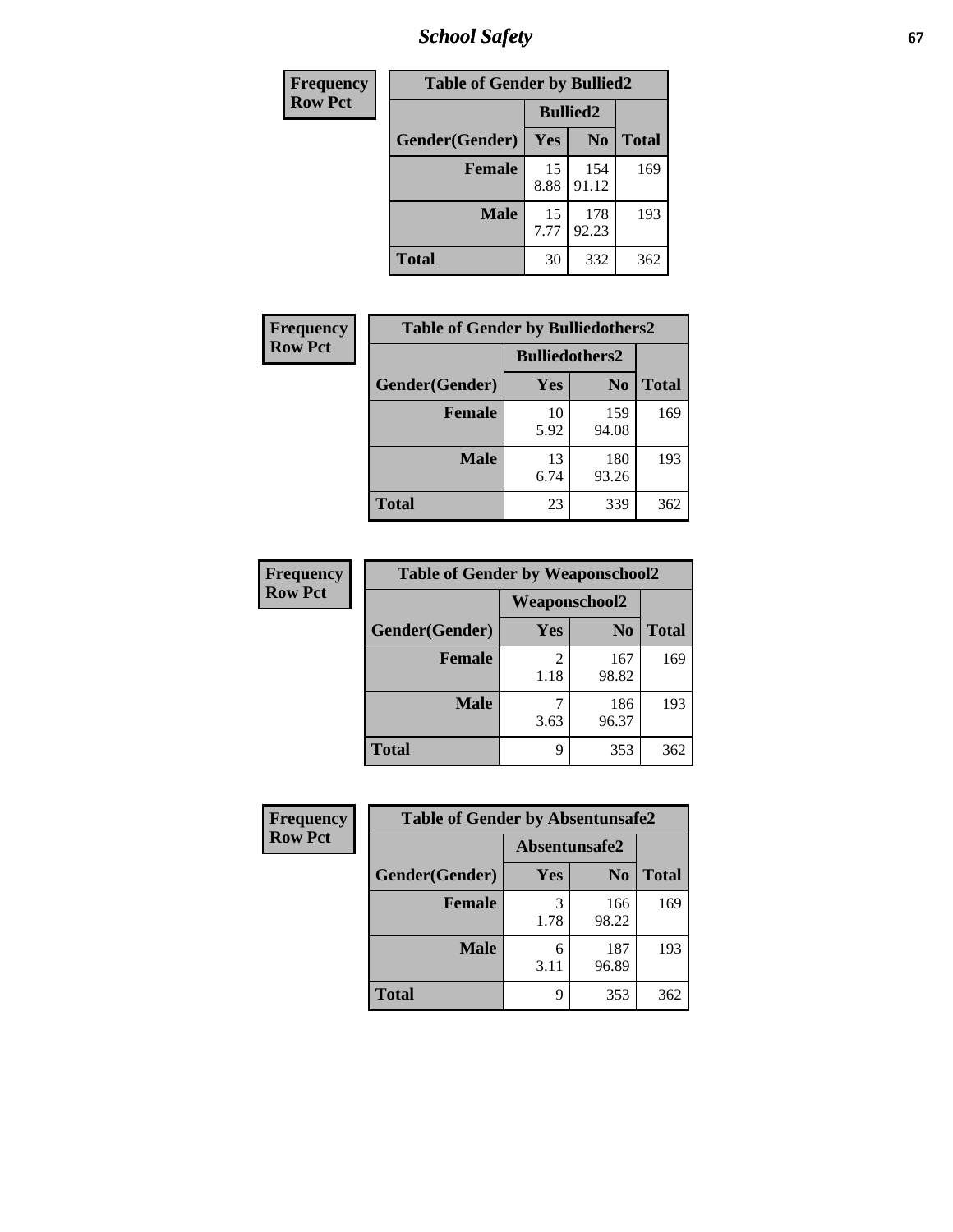*School Safety* **68**

| Frequency      | <b>Table of Gender by Gangself</b> |                                                                                                        |                |              |
|----------------|------------------------------------|--------------------------------------------------------------------------------------------------------|----------------|--------------|
| <b>Row Pct</b> |                                    | <b>Gangself</b> (I<br>have<br>participated<br>in illegal gang<br>activities in<br>the past 30<br>days) |                |              |
|                | Gender(Gender)                     | Yes                                                                                                    | N <sub>0</sub> | <b>Total</b> |
|                | <b>Female</b>                      | 8<br>4.73                                                                                              | 161<br>95.27   | 169          |
|                | <b>Male</b>                        | 11<br>5.70                                                                                             | 182<br>94.30   | 193          |
|                | <b>Total</b>                       | 19                                                                                                     | 343            | 362          |

| Frequency      | <b>Table of Gender by Gangpeers</b> |                                                                                                                             |                |              |
|----------------|-------------------------------------|-----------------------------------------------------------------------------------------------------------------------------|----------------|--------------|
| <b>Row Pct</b> |                                     | <b>Gangpeers</b> (I<br>have friends<br>who have<br>participated<br>in illegal gang<br>activities in<br>the past 30<br>days) |                |              |
|                | Gender(Gender)                      | Yes                                                                                                                         | N <sub>0</sub> | <b>Total</b> |
|                | <b>Female</b>                       | 42<br>24.85                                                                                                                 | 127<br>75.15   | 169          |
|                | <b>Male</b>                         | 49<br>25.39                                                                                                                 | 144<br>74.61   | 193          |
|                | Total                               | 91                                                                                                                          | 271            | 362          |

| Frequency      | <b>Table of Gender by Pickedon2</b> |             |                |              |
|----------------|-------------------------------------|-------------|----------------|--------------|
| <b>Row Pct</b> |                                     | Pickedon2   |                |              |
|                | Gender(Gender)                      | Yes         | N <sub>0</sub> | <b>Total</b> |
|                | <b>Female</b>                       | 38<br>22.49 | 131<br>77.51   | 169          |
|                | <b>Male</b>                         | 43<br>22.28 | 150<br>77.72   | 193          |
|                | <b>Total</b>                        | 81          | 281            | 362          |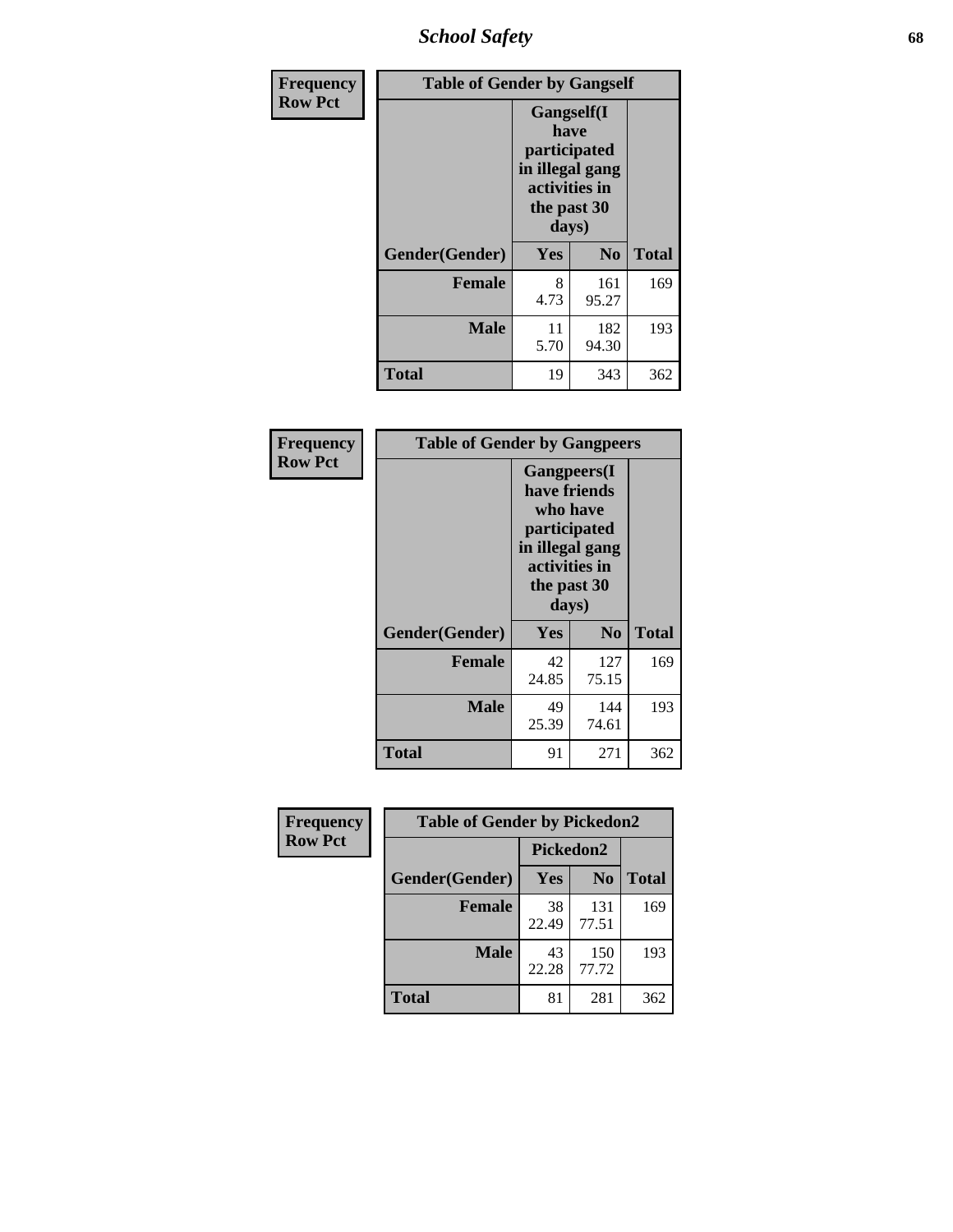*School Safety* **69**

| <b>Frequency</b> | <b>Table of Gender by Safeschool2</b> |              |                |              |  |
|------------------|---------------------------------------|--------------|----------------|--------------|--|
| <b>Row Pct</b>   |                                       | Safeschool2  |                |              |  |
|                  | Gender(Gender)                        | <b>Yes</b>   | N <sub>0</sub> | <b>Total</b> |  |
|                  | <b>Female</b>                         | 98<br>57.99  | 71<br>42.01    | 169          |  |
|                  | <b>Male</b>                           | 116<br>60.10 | 77<br>39.90    | 193          |  |
|                  | <b>Total</b>                          | 214          | 148            | 362          |  |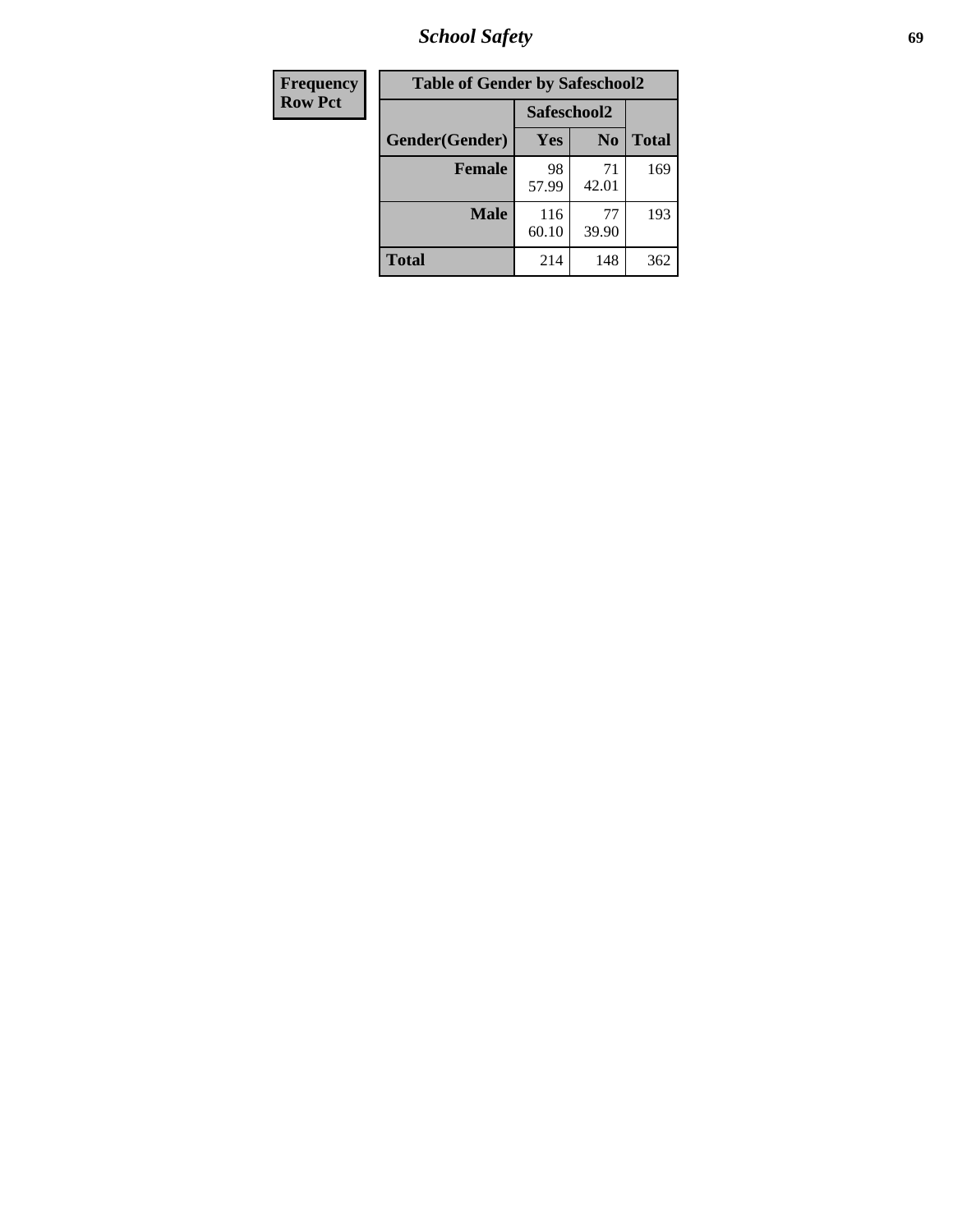# *Incidence of Drug Use* **70**

| <b>Frequency</b> | <b>Table of Gender by AlcoholAlt</b> |                                          |                |              |
|------------------|--------------------------------------|------------------------------------------|----------------|--------------|
| <b>Row Pct</b>   |                                      | AlcoholAlt(Alcohol<br>use, past 30 days) |                |              |
|                  | Gender(Gender)                       | <b>Yes</b>                               | N <sub>0</sub> | <b>Total</b> |
|                  | <b>Female</b>                        | 38<br>22.49                              | 131<br>77.51   | 169          |
|                  | <b>Male</b>                          | 44<br>22.80                              | 149<br>77.20   | 193          |
|                  | <b>Total</b>                         | 82                                       | 280            | 362          |

| <b>Frequency</b> | <b>Table of Gender by TobaccoAny</b> |                                          |                |              |  |
|------------------|--------------------------------------|------------------------------------------|----------------|--------------|--|
| <b>Row Pct</b>   |                                      | TobaccoAny(Tobacco<br>use, past 30 days) |                |              |  |
|                  | Gender(Gender)                       | Yes                                      | N <sub>0</sub> | <b>Total</b> |  |
|                  | <b>Female</b>                        | 19<br>11.24                              | 150<br>88.76   | 169          |  |
|                  | <b>Male</b>                          | 30<br>15.54                              | 163<br>84.46   | 193          |  |
|                  | <b>Total</b>                         | 49                                       | 313            | 362          |  |

| <b>Frequency</b> |                | <b>Table of Gender by MarijuanaAlt</b> |                                              |       |  |
|------------------|----------------|----------------------------------------|----------------------------------------------|-------|--|
| <b>Row Pct</b>   |                |                                        | MarijuanaAlt(Marijuana<br>use, past 30 days) |       |  |
|                  | Gender(Gender) | <b>Yes</b>                             | N <sub>0</sub>                               | Total |  |
|                  | <b>Female</b>  | 20<br>11.83                            | 149<br>88.17                                 | 169   |  |
|                  | <b>Male</b>    | 25<br>12.95                            | 168<br>87.05                                 | 193   |  |
|                  | <b>Total</b>   | 45                                     | 317                                          | 362   |  |

| <b>Frequency</b> | <b>Table of Gender by OtherDrugAny</b> |                                                      |                |              |  |
|------------------|----------------------------------------|------------------------------------------------------|----------------|--------------|--|
| <b>Row Pct</b>   |                                        | <b>OtherDrugAny(Other</b><br>drug use, past 30 days) |                |              |  |
|                  | Gender(Gender)                         | <b>Yes</b>                                           | N <sub>0</sub> | <b>Total</b> |  |
|                  | <b>Female</b>                          | 8<br>4.73                                            | 161<br>95.27   | 169          |  |
|                  | <b>Male</b>                            | 12<br>6.22                                           | 181<br>93.78   | 193          |  |
|                  | <b>Total</b>                           | 20                                                   | 342            | 362          |  |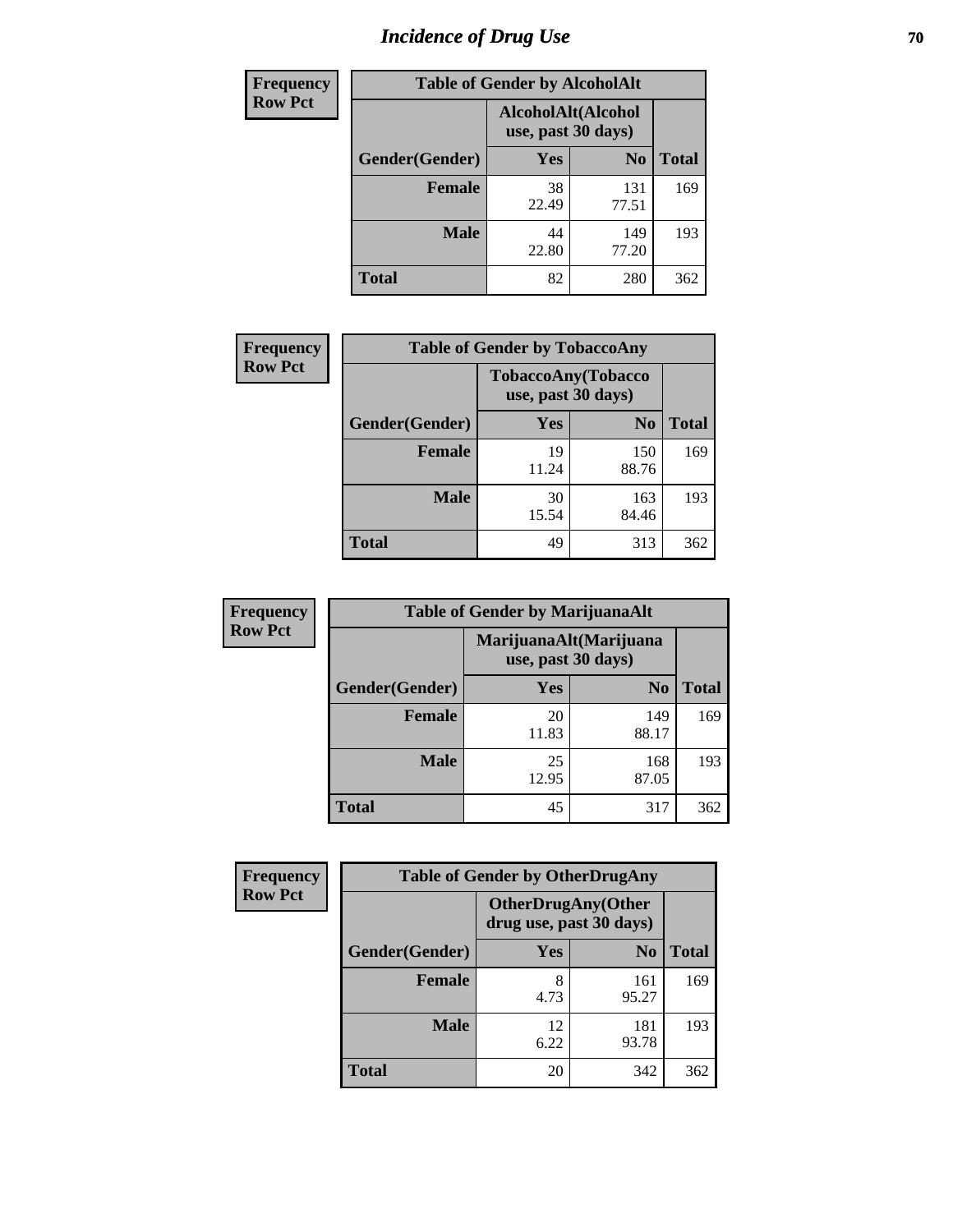### *Average Age at Onset of Use* **71** *Results for "Average Age at Onset of Use" questions exclude students who said they did not use that substance*

#### **Gender=Female**

| <b>Variable</b>    | <b>Label</b>                                                       | <b>Mean</b> |
|--------------------|--------------------------------------------------------------------|-------------|
| Alcoholinit2       | I started using alcohol when I was                                 | 13.62       |
| Cigarettesinit2    | I started smoking tobacco when I was                               | 14.46       |
| Smokelessinit2     | I started chewing tobacco when I was                               | 13.40       |
| Marijuanainit2     | I started using marijuana when I was                               | 14.81       |
| Cocaineinit2       | I started using cocaine when I was                                 | 12.67       |
| Inhalantsinit2     | I started using inhalants when I was                               | 11.25       |
| Steroidsinit2      | I started using steroids when I was                                | 10.00       |
| Ecstasyinit2       | I started using ecstasy when I was                                 | 12.75       |
| Methinit2          | I started using methamphetamines when I was                        | 8.00        |
| Hallucinogensinit2 | I started using hallucinogens when I was                           | 12.50       |
| Prescription in t2 | I started using prescription drugs not prescribed to me when I was | 13.00       |
|                    |                                                                    |             |

#### **Gender=Male**

| <b>Variable</b>                 | Label                                                              | <b>Mean</b> |
|---------------------------------|--------------------------------------------------------------------|-------------|
| Alcoholinit2                    | I started using alcohol when I was                                 | 13.39       |
| Cigarettesinit2                 | I started smoking tobacco when I was                               | 14.11       |
| Smokelessinit2                  | I started chewing tobacco when I was                               | 14.00       |
| Marijuanainit2                  | I started using marijuana when I was                               | 14.13       |
| Cocaineinit2                    | I started using cocaine when I was                                 | 13.33       |
| Inhalantsinit2                  | I started using inhalants when I was                               | 11.00       |
| Steroidsinit2                   | I started using steroids when I was                                | 15.40       |
| Ecstasyinit2                    | I started using ecstasy when I was                                 | 14.38       |
| Methinit2                       | I started using methamphetamines when I was                        | 15.00       |
| Hallucinogensinit2              | I started using hallucinogens when I was                           | 13.00       |
| Prescription in it <sub>2</sub> | I started using prescription drugs not prescribed to me when I was | 11.91       |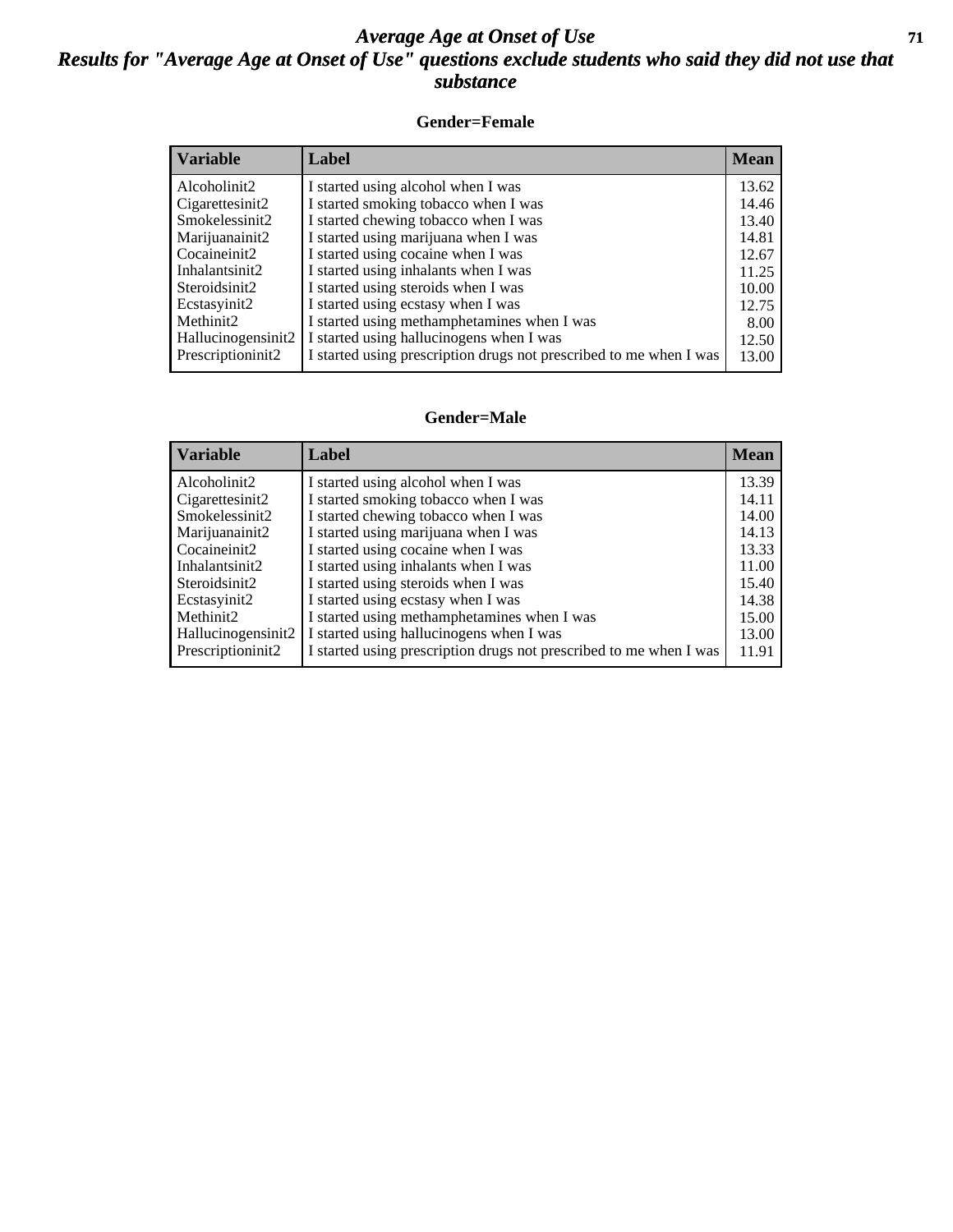# *I Think These Drugs are Harmful* **72**

| <b>Frequency</b> | <b>Table of Gender by Alcoholharmdich</b> |                                                   |                |              |
|------------------|-------------------------------------------|---------------------------------------------------|----------------|--------------|
| <b>Row Pct</b>   |                                           | Alcoholharmdich(I<br>think alcohol is<br>harmful) |                |              |
|                  | Gender(Gender)                            | Yes                                               | N <sub>0</sub> | <b>Total</b> |
|                  | <b>Female</b>                             | 137<br>81.07                                      | 32<br>18.93    | 169          |
|                  | <b>Male</b>                               | 151<br>78.24                                      | 42<br>21.76    | 193          |
|                  | Total                                     | 288                                               | 74             | 362          |

| Frequency      | <b>Table of Gender by Tobaccoharmdich</b> |                                                   |                |              |
|----------------|-------------------------------------------|---------------------------------------------------|----------------|--------------|
| <b>Row Pct</b> |                                           | Tobaccoharmdich(I<br>think tobacco is<br>harmful) |                |              |
|                | Gender(Gender)                            | Yes                                               | N <sub>0</sub> | <b>Total</b> |
|                | <b>Female</b>                             | 155<br>91.72                                      | 14<br>8.28     | 169          |
|                | <b>Male</b>                               | 177<br>91.71                                      | 16<br>8.29     | 193          |
|                | <b>Total</b>                              | 332                                               | 30             | 362          |

| Frequency      | <b>Table of Gender by Marijuanaharmdich</b> |                                                       |                |              |  |
|----------------|---------------------------------------------|-------------------------------------------------------|----------------|--------------|--|
| <b>Row Pct</b> |                                             | Marijuanaharmdich(I<br>think marijuana is<br>harmful) |                |              |  |
|                | Gender(Gender)                              | <b>Yes</b>                                            | N <sub>0</sub> | <b>Total</b> |  |
|                | <b>Female</b>                               | 128<br>75.74                                          | 41<br>24.26    | 169          |  |
|                | <b>Male</b>                                 | 136<br>70.47                                          | 57<br>29.53    | 193          |  |
|                | <b>Total</b>                                | 264                                                   | 98             | 362          |  |

| Frequency      | <b>Table of Gender by Otherdrugharmdich</b> |                                                          |                |              |  |
|----------------|---------------------------------------------|----------------------------------------------------------|----------------|--------------|--|
| <b>Row Pct</b> |                                             | Otherdrugharmdich(I<br>think other drugs are<br>harmful) |                |              |  |
|                | Gender(Gender)                              | <b>Yes</b>                                               | N <sub>0</sub> | <b>Total</b> |  |
|                | <b>Female</b>                               | 159<br>94.08                                             | 10<br>5.92     | 169          |  |
|                | <b>Male</b>                                 | 178<br>92.23                                             | 15<br>7.77     | 193          |  |
|                | <b>Total</b>                                | 337                                                      | 25             | 362          |  |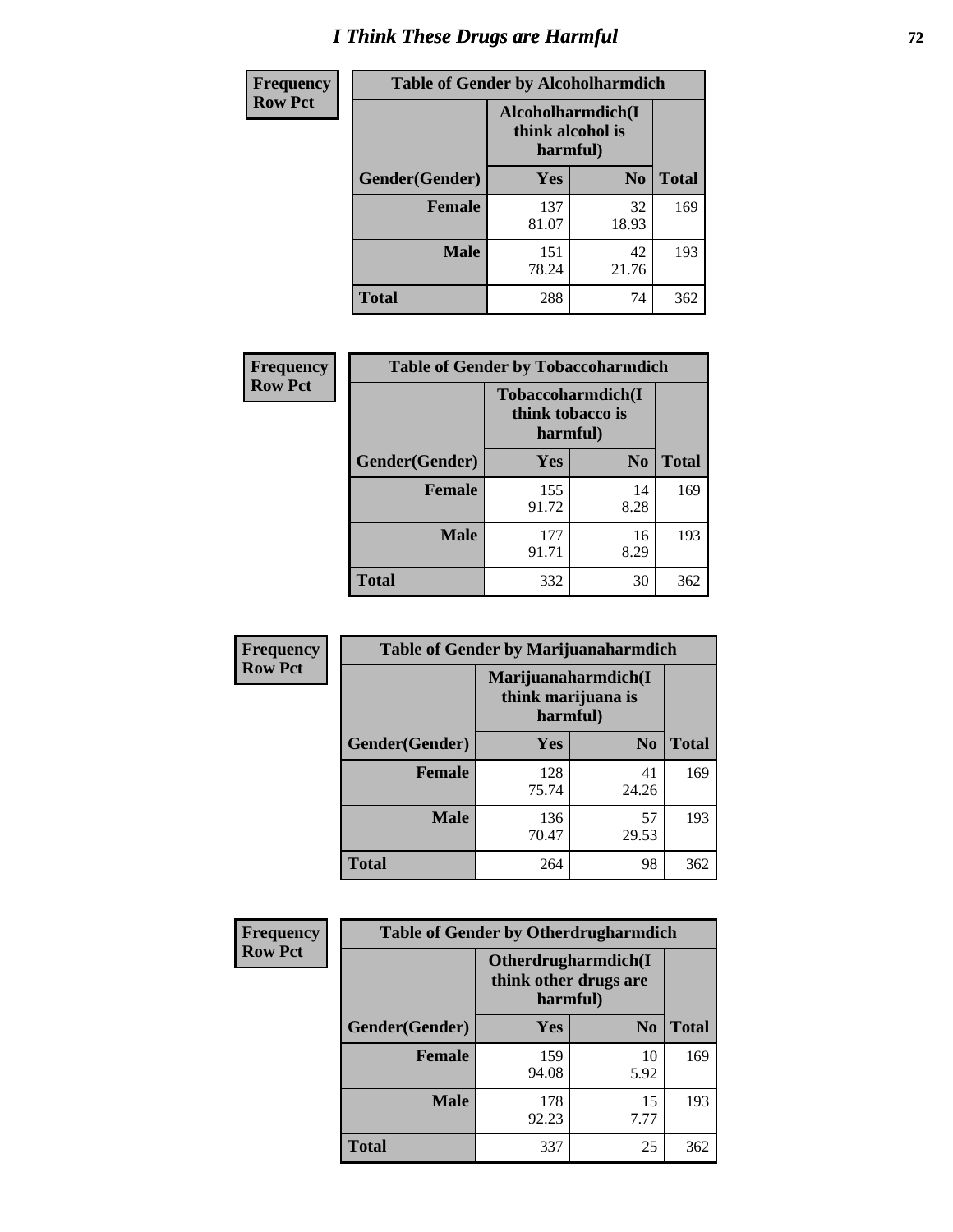| <b>Frequency</b> | <b>Table of Gender by Alcohollocation1</b> |                                                               |              |              |
|------------------|--------------------------------------------|---------------------------------------------------------------|--------------|--------------|
| <b>Row Pct</b>   |                                            | <b>Alcohollocation1(Places</b><br><b>Friends Use Alcohol)</b> |              |              |
|                  | Gender(Gender)                             |                                                               | Do Not Use   | <b>Total</b> |
|                  | <b>Female</b>                              | 101<br>59.76                                                  | 68<br>40.24  | 169          |
|                  | <b>Male</b>                                | 92<br>47.67                                                   | 101<br>52.33 | 193          |
|                  | <b>Total</b>                               | 193                                                           | 169          | 362          |

| <b>Frequency</b> | <b>Table of Gender by Alcohollocation2</b> |              |                                                               |              |
|------------------|--------------------------------------------|--------------|---------------------------------------------------------------|--------------|
| <b>Row Pct</b>   |                                            |              | <b>Alcohollocation2(Places</b><br><b>Friends Use Alcohol)</b> |              |
|                  | Gender(Gender)                             |              | Home                                                          | <b>Total</b> |
|                  | <b>Female</b>                              | 83<br>49.11  | 86<br>50.89                                                   | 169          |
|                  | <b>Male</b>                                | 137<br>70.98 | 56<br>29.02                                                   | 193          |
|                  | <b>Total</b>                               | 220          | 142                                                           | 362          |

| Frequency      | <b>Table of Gender by Alcohollocation3</b> |                                                               |               |              |
|----------------|--------------------------------------------|---------------------------------------------------------------|---------------|--------------|
| <b>Row Pct</b> |                                            | <b>Alcohollocation3(Places</b><br><b>Friends Use Alcohol)</b> |               |              |
|                | Gender(Gender)                             |                                                               | <b>School</b> | <b>Total</b> |
|                | <b>Female</b>                              | 145<br>85.80                                                  | 24<br>14.20   | 169          |
|                | <b>Male</b>                                | 173<br>89.64                                                  | 20<br>10.36   | 193          |
|                | <b>Total</b>                               | 318                                                           | 44            | 362          |

| Frequency      | <b>Table of Gender by Alcohollocation4</b> |                             |                                |              |
|----------------|--------------------------------------------|-----------------------------|--------------------------------|--------------|
| <b>Row Pct</b> |                                            | <b>Friends Use Alcohol)</b> | <b>Alcohollocation4(Places</b> |              |
|                | Gender(Gender)                             |                             | Car                            | <b>Total</b> |
|                | <b>Female</b>                              | 138<br>81.66                | 31<br>18.34                    | 169          |
|                | <b>Male</b>                                | 163<br>84.46                | 30<br>15.54                    | 193          |
|                | <b>Total</b>                               | 301                         | 61                             | 362          |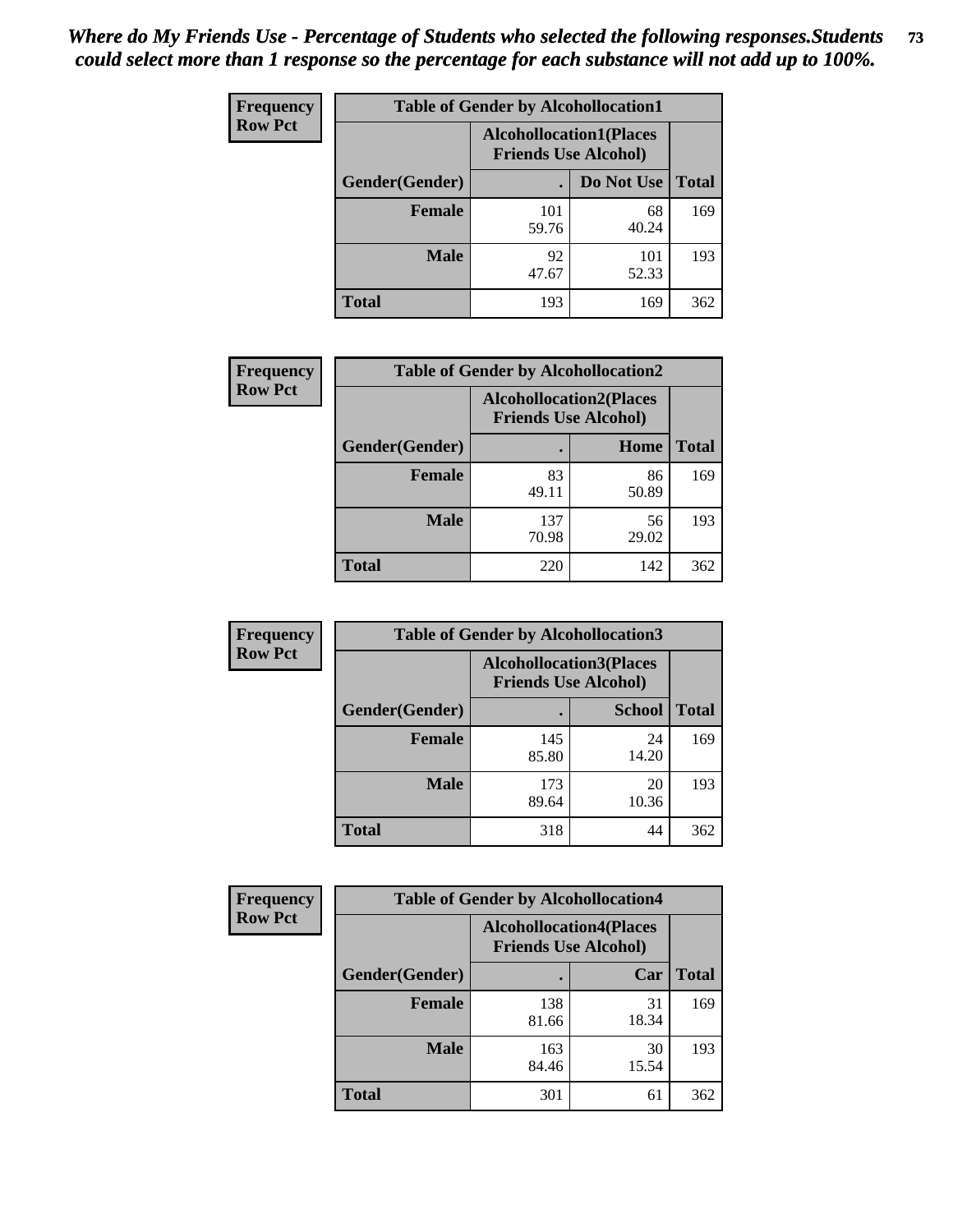| <b>Frequency</b> | <b>Table of Gender by Alcohollocation5</b> |                                                                |                                 |              |
|------------------|--------------------------------------------|----------------------------------------------------------------|---------------------------------|--------------|
| <b>Row Pct</b>   |                                            | <b>Alcohollocation5</b> (Places<br><b>Friends Use Alcohol)</b> |                                 |              |
|                  | Gender(Gender)                             |                                                                | <b>Friend's</b><br><b>House</b> | <b>Total</b> |
|                  | <b>Female</b>                              | 96<br>56.80                                                    | 73<br>43.20                     | 169          |
|                  | <b>Male</b>                                | 127<br>65.80                                                   | 66<br>34.20                     | 193          |
|                  | <b>Total</b>                               | 223                                                            | 139                             | 362          |

| <b>Frequency</b> | <b>Table of Gender by Alcohollocation6</b> |                                                               |              |              |  |
|------------------|--------------------------------------------|---------------------------------------------------------------|--------------|--------------|--|
| <b>Row Pct</b>   |                                            | <b>Alcohollocation6(Places</b><br><b>Friends Use Alcohol)</b> |              |              |  |
|                  | <b>Gender</b> (Gender)                     |                                                               | <b>Other</b> | <b>Total</b> |  |
|                  | <b>Female</b>                              | 119<br>70.41                                                  | 50<br>29.59  | 169          |  |
|                  | <b>Male</b>                                | 136<br>70.47                                                  | 57<br>29.53  | 193          |  |
|                  | <b>Total</b>                               | 255                                                           | 107          | 362          |  |

| Frequency      | <b>Table of Gender by Tobaccolocation1</b> |                                                               |              |              |  |
|----------------|--------------------------------------------|---------------------------------------------------------------|--------------|--------------|--|
| <b>Row Pct</b> |                                            | <b>Tobaccolocation1(Places</b><br><b>Friends Use Tobacco)</b> |              |              |  |
|                | Gender(Gender)                             |                                                               | Do Not Use   | <b>Total</b> |  |
|                | Female                                     | 59<br>34.91                                                   | 110<br>65.09 | 169          |  |
|                | <b>Male</b>                                | 61<br>31.61                                                   | 132<br>68.39 | 193          |  |
|                | <b>Total</b>                               | 120                                                           | 242          | 362          |  |

| <b>Frequency</b> |                | <b>Table of Gender by Tobaccolocation2</b> |                                |              |  |
|------------------|----------------|--------------------------------------------|--------------------------------|--------------|--|
| <b>Row Pct</b>   |                | <b>Friends Use Tobacco)</b>                | <b>Tobaccolocation2(Places</b> |              |  |
|                  | Gender(Gender) |                                            | <b>Home</b>                    | <b>Total</b> |  |
|                  | Female         | 116<br>68.64                               | 53<br>31.36                    | 169          |  |
|                  | <b>Male</b>    | 157<br>81.35                               | 36<br>18.65                    | 193          |  |
|                  | <b>Total</b>   | 273                                        | 89                             | 362          |  |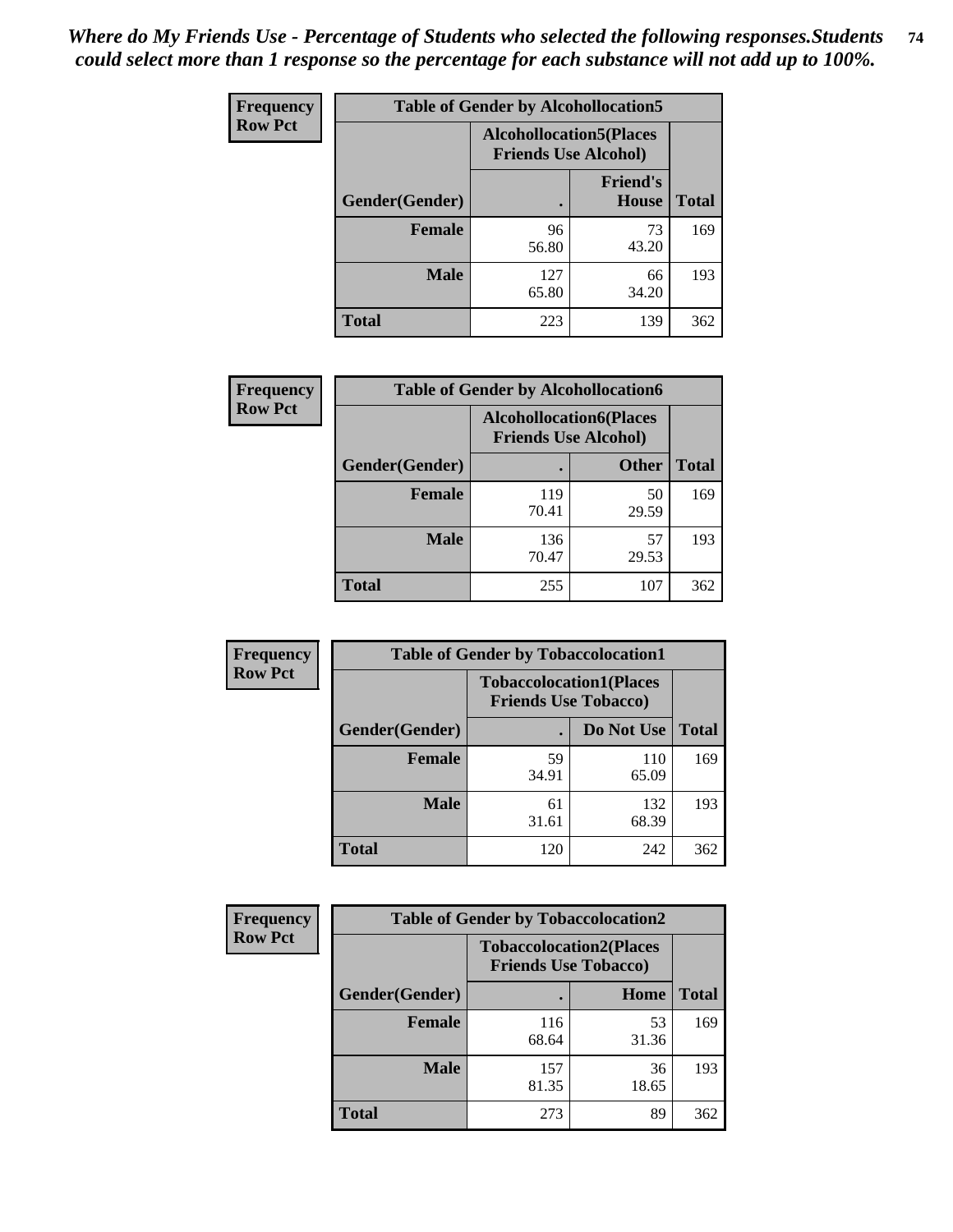| <b>Frequency</b> | <b>Table of Gender by Tobaccolocation3</b> |              |                                                               |              |
|------------------|--------------------------------------------|--------------|---------------------------------------------------------------|--------------|
| <b>Row Pct</b>   |                                            |              | <b>Tobaccolocation3(Places</b><br><b>Friends Use Tobacco)</b> |              |
|                  | Gender(Gender)                             |              | <b>School</b>                                                 | <b>Total</b> |
|                  | Female                                     | 142<br>84.02 | 27<br>15.98                                                   | 169          |
|                  | <b>Male</b>                                | 172<br>89.12 | 21<br>10.88                                                   | 193          |
|                  | Total                                      | 314          | 48                                                            | 362          |

| <b>Frequency</b> | <b>Table of Gender by Tobaccolocation4</b> |                             |                                |              |
|------------------|--------------------------------------------|-----------------------------|--------------------------------|--------------|
| <b>Row Pct</b>   |                                            | <b>Friends Use Tobacco)</b> | <b>Tobaccolocation4(Places</b> |              |
|                  | Gender(Gender)                             |                             | Car                            | <b>Total</b> |
|                  | Female                                     | 124<br>73.37                | 45<br>26.63                    | 169          |
|                  | <b>Male</b>                                | 161<br>83.42                | 32<br>16.58                    | 193          |
|                  | <b>Total</b>                               | 285                         | 77                             | 362          |

| <b>Frequency</b> | <b>Table of Gender by Tobaccolocation5</b> |                                                               |                          |              |
|------------------|--------------------------------------------|---------------------------------------------------------------|--------------------------|--------------|
| <b>Row Pct</b>   |                                            | <b>Tobaccolocation5(Places</b><br><b>Friends Use Tobacco)</b> |                          |              |
|                  | Gender(Gender)                             |                                                               | <b>Friend's</b><br>House | <b>Total</b> |
|                  | <b>Female</b>                              | 119<br>70.41                                                  | 50<br>29.59              | 169          |
|                  | <b>Male</b>                                | 156<br>80.83                                                  | 37<br>19.17              | 193          |
|                  | <b>Total</b>                               | 275                                                           | 87                       | 362          |

| <b>Frequency</b> | <b>Table of Gender by Tobaccolocation6</b> |              |                                                               |              |
|------------------|--------------------------------------------|--------------|---------------------------------------------------------------|--------------|
| <b>Row Pct</b>   |                                            |              | <b>Tobaccolocation6(Places</b><br><b>Friends Use Tobacco)</b> |              |
|                  | Gender(Gender)                             |              | <b>Other</b>                                                  | <b>Total</b> |
|                  | Female                                     | 139<br>82.25 | 30<br>17.75                                                   | 169          |
|                  | <b>Male</b>                                | 149<br>77.20 | 44<br>22.80                                                   | 193          |
|                  | <b>Total</b>                               | 288          | 74                                                            | 362          |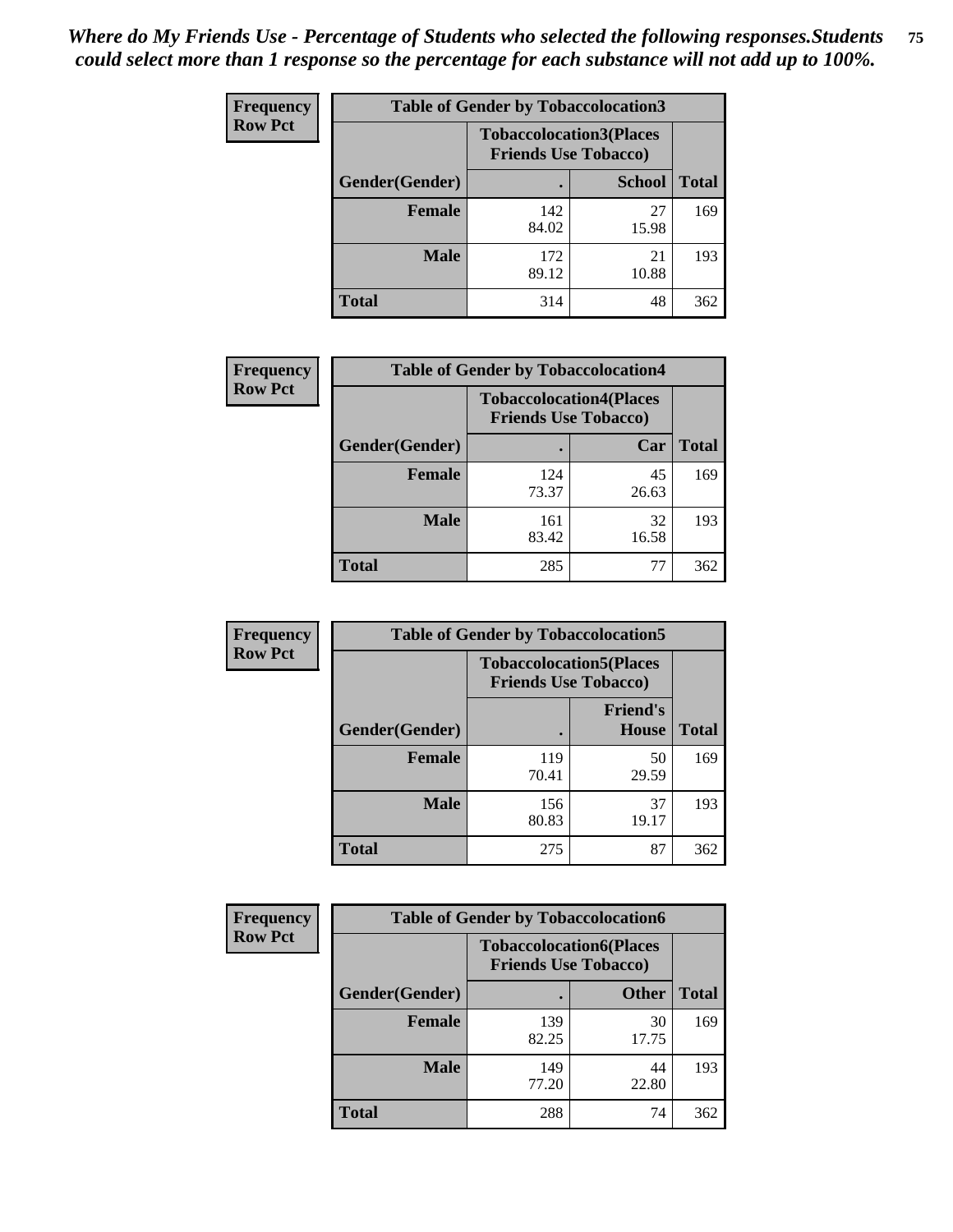| <b>Frequency</b> | <b>Table of Gender by Marijuanalocation1</b> |                                |                                  |              |  |
|------------------|----------------------------------------------|--------------------------------|----------------------------------|--------------|--|
| <b>Row Pct</b>   |                                              | <b>Friends Use Marijuana</b> ) | <b>Marijuanalocation1(Places</b> |              |  |
|                  | Gender(Gender)                               |                                | Do Not Use                       | <b>Total</b> |  |
|                  | <b>Female</b>                                | 89<br>52.66                    | 80<br>47.34                      | 169          |  |
|                  | <b>Male</b>                                  | 94<br>48.70                    | 99<br>51.30                      | 193          |  |
|                  | <b>Total</b>                                 | 183                            | 179                              | 362          |  |

| <b>Frequency</b> | <b>Table of Gender by Marijuanalocation2</b> |                                                                    |             |              |
|------------------|----------------------------------------------|--------------------------------------------------------------------|-------------|--------------|
| <b>Row Pct</b>   |                                              | <b>Marijuanalocation2(Places</b><br><b>Friends Use Marijuana</b> ) |             |              |
|                  | Gender(Gender)                               |                                                                    | Home        | <b>Total</b> |
|                  | Female                                       | 93<br>55.03                                                        | 76<br>44.97 | 169          |
|                  | <b>Male</b>                                  | 134<br>69.43                                                       | 59<br>30.57 | 193          |
|                  | <b>Total</b>                                 | 227                                                                | 135         | 362          |

| Frequency      | <b>Table of Gender by Marijuanalocation3</b> |              |                                                                    |              |
|----------------|----------------------------------------------|--------------|--------------------------------------------------------------------|--------------|
| <b>Row Pct</b> |                                              |              | <b>Marijuanalocation3(Places</b><br><b>Friends Use Marijuana</b> ) |              |
|                | Gender(Gender)                               |              | <b>School</b>                                                      | <b>Total</b> |
|                | Female                                       | 123<br>72.78 | 46<br>27.22                                                        | 169          |
|                | <b>Male</b>                                  | 164<br>84.97 | 29<br>15.03                                                        | 193          |
|                | <b>Total</b>                                 | 287          | 75                                                                 | 362          |

| <b>Frequency</b> |                | <b>Table of Gender by Marijuanalocation4</b> |                                  |              |
|------------------|----------------|----------------------------------------------|----------------------------------|--------------|
| <b>Row Pct</b>   |                | <b>Friends Use Marijuana</b> )               | <b>Marijuanalocation4(Places</b> |              |
|                  | Gender(Gender) |                                              | Car                              | <b>Total</b> |
|                  | <b>Female</b>  | 115<br>68.05                                 | 54<br>31.95                      | 169          |
|                  | <b>Male</b>    | 142<br>73.58                                 | 51<br>26.42                      | 193          |
|                  | <b>Total</b>   | 257                                          | 105                              | 362          |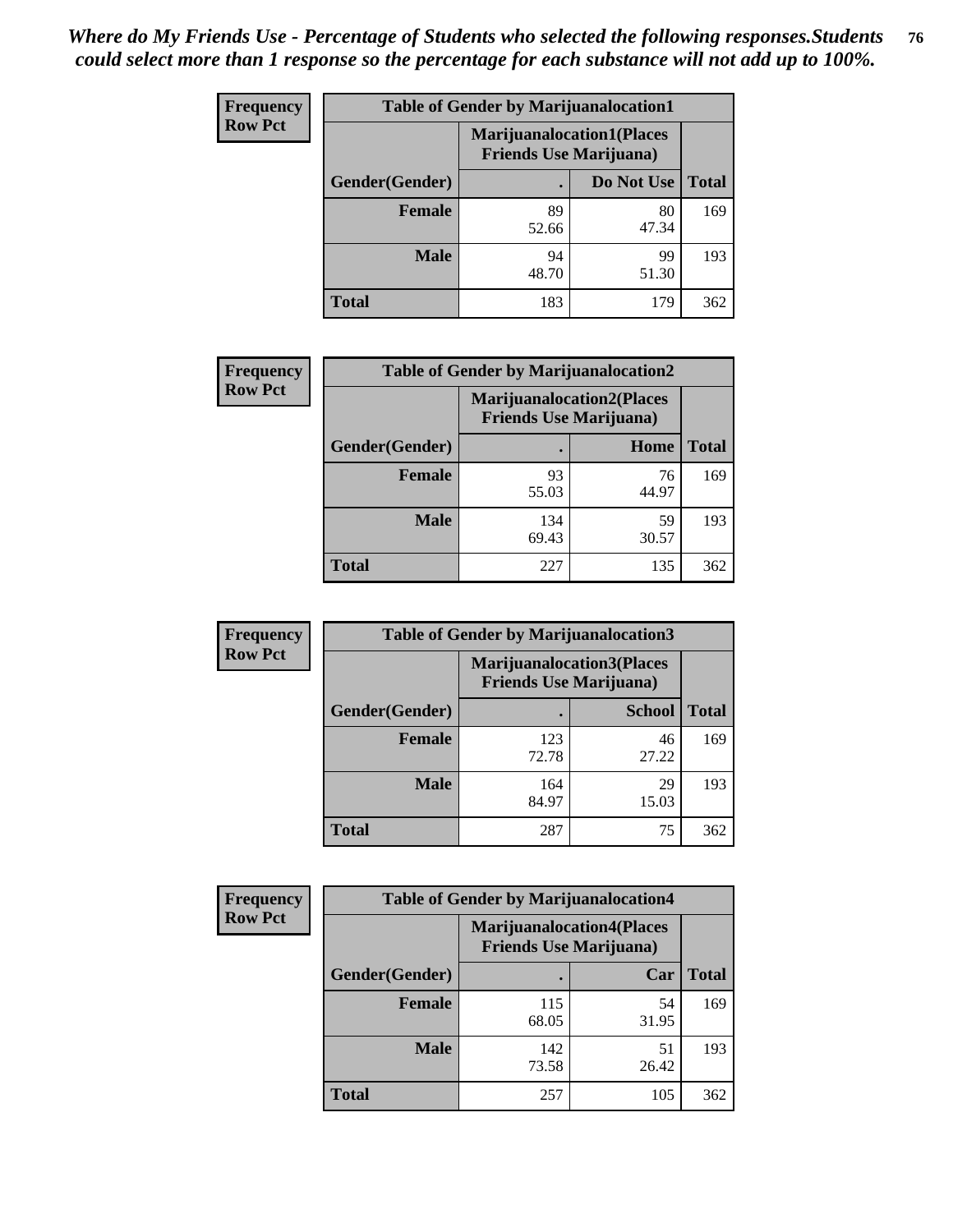| <b>Frequency</b> | <b>Table of Gender by Marijuanalocation5</b> |                                                                     |                                 |              |
|------------------|----------------------------------------------|---------------------------------------------------------------------|---------------------------------|--------------|
| <b>Row Pct</b>   |                                              | <b>Marijuanalocation5</b> (Places<br><b>Friends Use Marijuana</b> ) |                                 |              |
|                  | Gender(Gender)                               |                                                                     | <b>Friend's</b><br><b>House</b> | <b>Total</b> |
|                  | <b>Female</b>                                | 97<br>57.40                                                         | 72<br>42.60                     | 169          |
|                  | <b>Male</b>                                  | 124<br>64.25                                                        | 69<br>35.75                     | 193          |
|                  | <b>Total</b>                                 | 221                                                                 | 141                             | 362          |

| <b>Frequency</b> | <b>Table of Gender by Marijuanalocation6</b> |                                                                    |              |              |
|------------------|----------------------------------------------|--------------------------------------------------------------------|--------------|--------------|
| <b>Row Pct</b>   |                                              | <b>Marijuanalocation6(Places</b><br><b>Friends Use Marijuana</b> ) |              |              |
|                  | <b>Gender</b> (Gender)                       |                                                                    | <b>Other</b> | <b>Total</b> |
|                  | <b>Female</b>                                | 117<br>69.23                                                       | 52<br>30.77  | 169          |
|                  | <b>Male</b>                                  | 131<br>67.88                                                       | 62<br>32.12  | 193          |
|                  | <b>Total</b>                                 | 248                                                                | 114          | 362          |

| <b>Frequency</b> | <b>Table of Gender by Otherdruglocation1</b> |                                                                                |              |              |
|------------------|----------------------------------------------|--------------------------------------------------------------------------------|--------------|--------------|
| <b>Row Pct</b>   |                                              | <b>Otherdruglocation1(Places</b><br><b>Friends Use Other Illegal</b><br>Drugs) |              |              |
|                  | Gender(Gender)                               |                                                                                | Do Not Use   | <b>Total</b> |
|                  | Female                                       | 49<br>28.99                                                                    | 120<br>71.01 | 169          |
|                  | <b>Male</b>                                  | 40<br>20.73                                                                    | 153<br>79.27 | 193          |
|                  | <b>Total</b>                                 | 89                                                                             | 273          | 362          |

| Frequency      | <b>Table of Gender by Otherdruglocation2</b> |                                                                                |             |              |
|----------------|----------------------------------------------|--------------------------------------------------------------------------------|-------------|--------------|
| <b>Row Pct</b> |                                              | <b>Otherdruglocation2(Places</b><br><b>Friends Use Other Illegal</b><br>Drugs) |             |              |
|                | Gender(Gender)                               |                                                                                | Home        | <b>Total</b> |
|                | <b>Female</b>                                | 134<br>79.29                                                                   | 35<br>20.71 | 169          |
|                | <b>Male</b>                                  | 174<br>90.16                                                                   | 19<br>9.84  | 193          |
|                | <b>Total</b>                                 | 308                                                                            | 54          | 362          |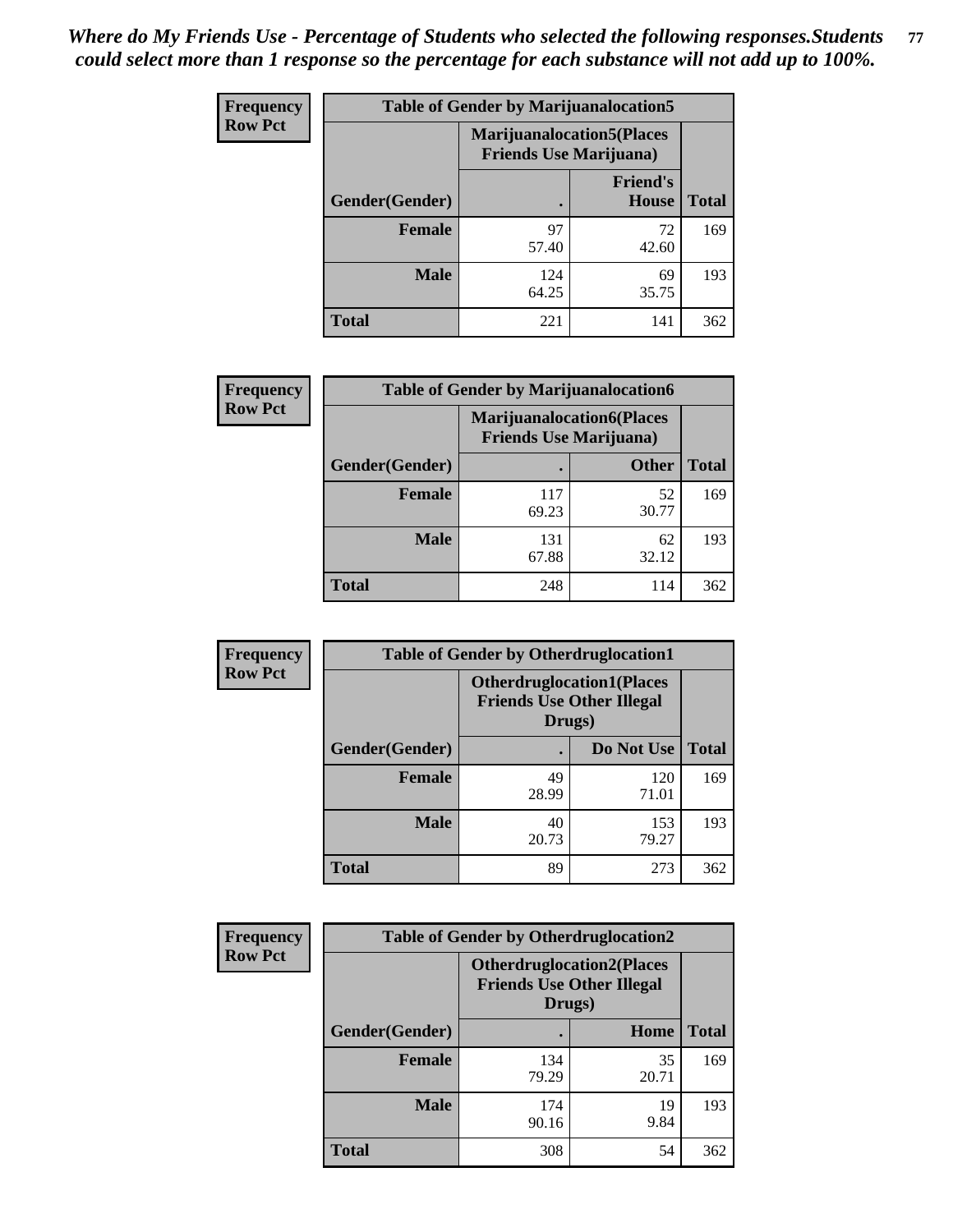| Frequency      | <b>Table of Gender by Otherdruglocation3</b> |                                                                                |               |              |
|----------------|----------------------------------------------|--------------------------------------------------------------------------------|---------------|--------------|
| <b>Row Pct</b> |                                              | <b>Otherdruglocation3(Places</b><br><b>Friends Use Other Illegal</b><br>Drugs) |               |              |
|                | Gender(Gender)                               |                                                                                | <b>School</b> | <b>Total</b> |
|                | Female                                       | 146<br>86.39                                                                   | 23<br>13.61   | 169          |
|                | <b>Male</b>                                  | 183<br>94.82                                                                   | 10<br>5.18    | 193          |
|                | <b>Total</b>                                 | 329                                                                            | 33            | 362          |

| Frequency      | <b>Table of Gender by Otherdruglocation4</b> |                                                                                |             |              |
|----------------|----------------------------------------------|--------------------------------------------------------------------------------|-------------|--------------|
| <b>Row Pct</b> |                                              | <b>Otherdruglocation4(Places</b><br><b>Friends Use Other Illegal</b><br>Drugs) |             |              |
|                | Gender(Gender)                               |                                                                                | Car         | <b>Total</b> |
|                | <b>Female</b>                                | 146<br>86.39                                                                   | 23<br>13.61 | 169          |
|                | <b>Male</b>                                  | 176<br>91.19                                                                   | 17<br>8.81  | 193          |
|                | <b>Total</b>                                 | 322                                                                            | 40          | 362          |

| <b>Frequency</b> | <b>Table of Gender by Otherdruglocation5</b> |              |                                                                      |              |
|------------------|----------------------------------------------|--------------|----------------------------------------------------------------------|--------------|
| <b>Row Pct</b>   |                                              | Drugs)       | <b>Otherdruglocation5(Places</b><br><b>Friends Use Other Illegal</b> |              |
|                  | Gender(Gender)                               |              | <b>Friend's</b><br><b>House</b>                                      | <b>Total</b> |
|                  | <b>Female</b>                                | 132<br>78.11 | 37<br>21.89                                                          | 169          |
|                  | <b>Male</b>                                  | 168<br>87.05 | 25<br>12.95                                                          | 193          |
|                  | <b>Total</b>                                 | 300          | 62                                                                   | 362          |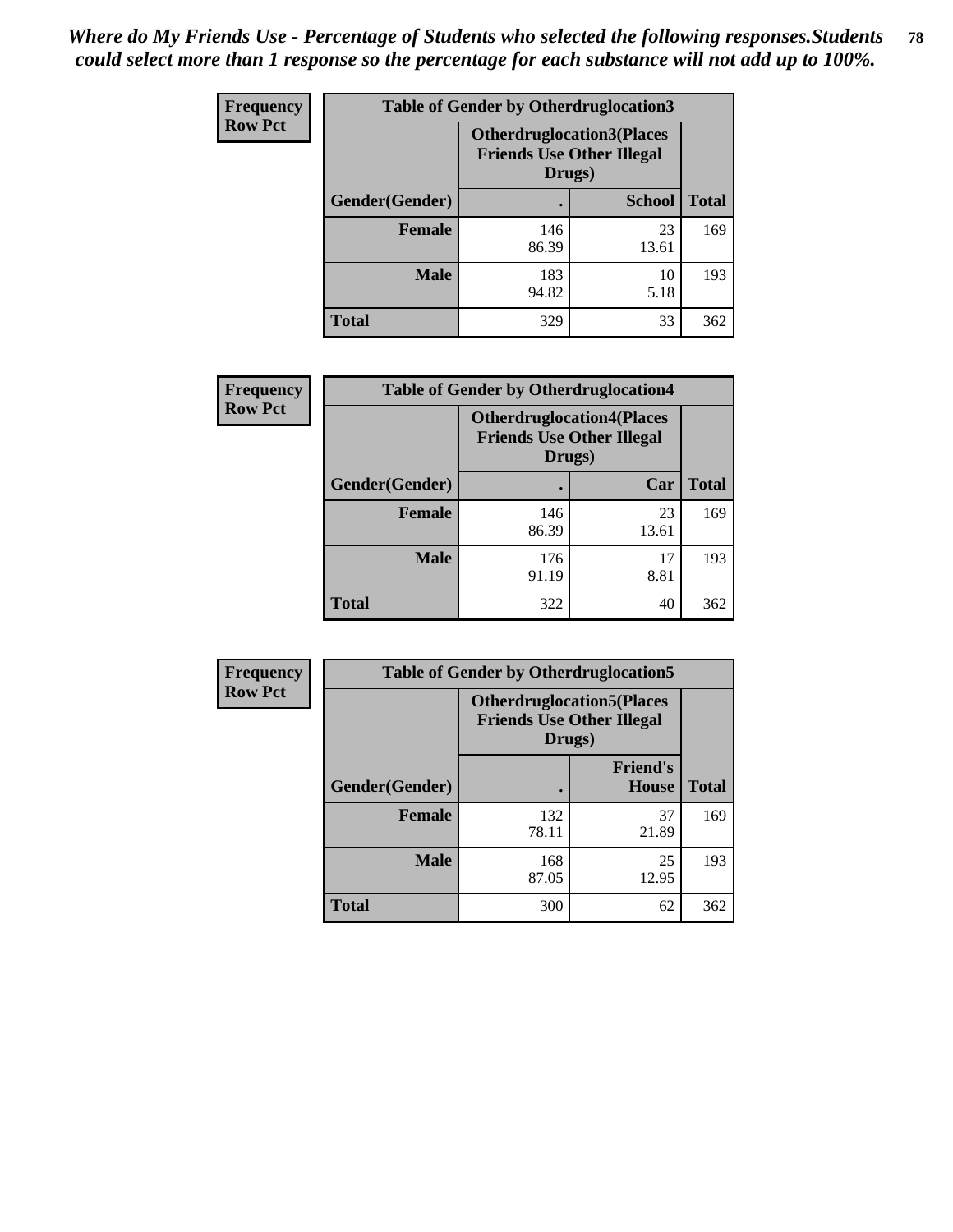| Frequency      | <b>Table of Gender by Otherdruglocation6</b> |                                            |                                  |              |
|----------------|----------------------------------------------|--------------------------------------------|----------------------------------|--------------|
| <b>Row Pct</b> |                                              | <b>Friends Use Other Illegal</b><br>Drugs) | <b>Otherdruglocation6(Places</b> |              |
|                | Gender(Gender)                               |                                            | <b>Other</b>                     | <b>Total</b> |
|                | <b>Female</b>                                | 148<br>87.57                               | 21<br>12.43                      | 169          |
|                | <b>Male</b>                                  | 165<br>85.49                               | 28<br>14.51                      | 193          |
|                | <b>Total</b>                                 | 313                                        | 49                               | 362          |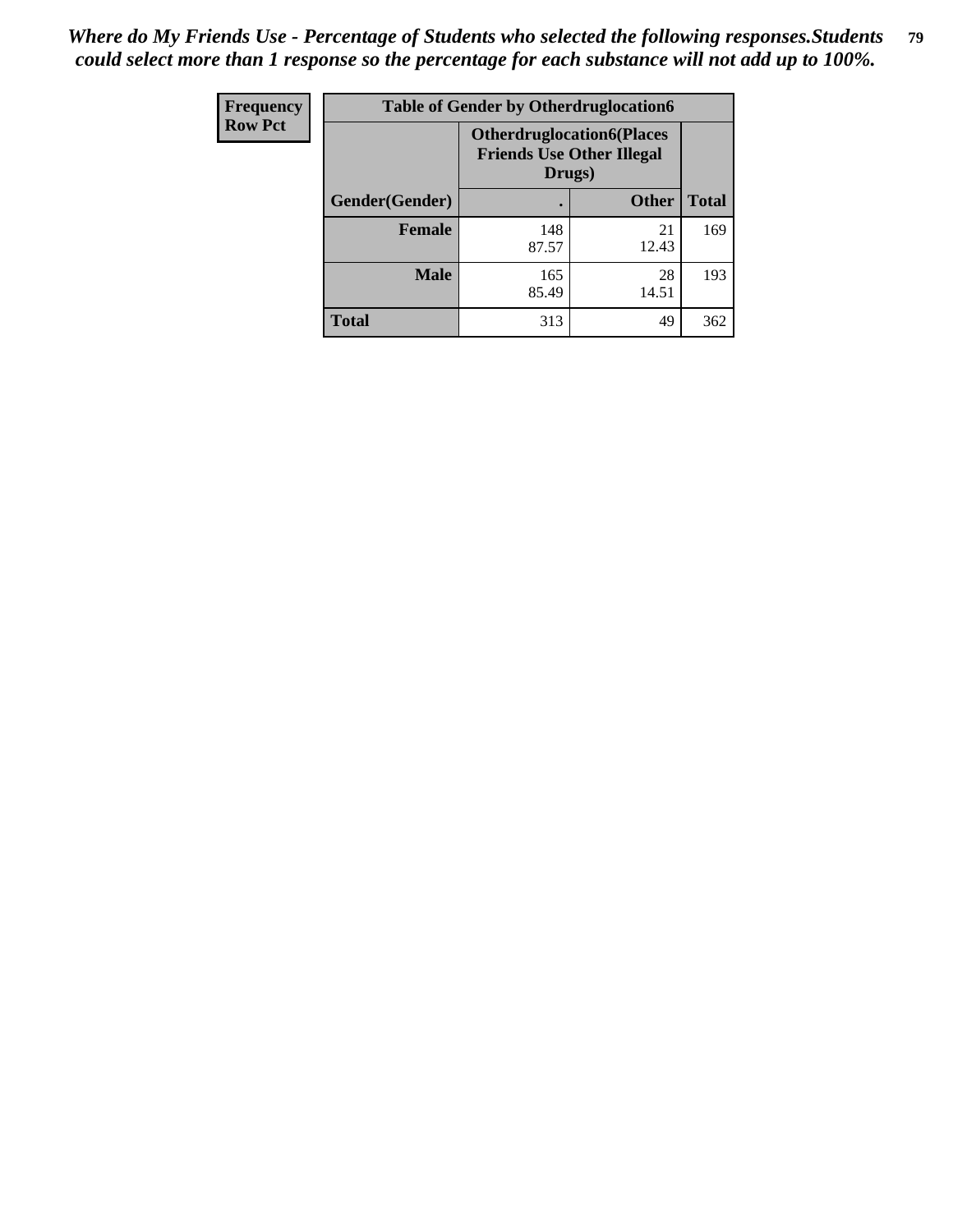| <b>Frequency</b> | <b>Table of Gender by Alcoholtime1</b> |                                                          |                      |              |
|------------------|----------------------------------------|----------------------------------------------------------|----------------------|--------------|
| <b>Row Pct</b>   |                                        | <b>Alcoholtime1(Times</b><br><b>Friends Use Alcohol)</b> |                      |              |
|                  | Gender(Gender)                         |                                                          | Do Not<br><b>Use</b> | <b>Total</b> |
|                  | <b>Female</b>                          | 102<br>60.36                                             | 67<br>39.64          | 169          |
|                  | <b>Male</b>                            | 93<br>48.19                                              | 100<br>51.81         | 193          |
|                  | <b>Total</b>                           | 195                                                      | 167                  | 362          |

| <b>Frequency</b> | <b>Table of Gender by Alcoholtime2</b> |                                                          |                            |              |
|------------------|----------------------------------------|----------------------------------------------------------|----------------------------|--------------|
| <b>Row Pct</b>   |                                        | <b>Alcoholtime2(Times</b><br><b>Friends Use Alcohol)</b> |                            |              |
|                  | Gender(Gender)                         |                                                          | <b>On Way</b><br>to School | <b>Total</b> |
|                  | <b>Female</b>                          | 152<br>89.94                                             | 17<br>10.06                | 169          |
|                  | <b>Male</b>                            | 176<br>91.19                                             | 17<br>8.81                 | 193          |
|                  | <b>Total</b>                           | 328                                                      | 34                         | 362          |

| Frequency      | <b>Table of Gender by Alcoholtime3</b> |                                                          |                                |              |  |
|----------------|----------------------------------------|----------------------------------------------------------|--------------------------------|--------------|--|
| <b>Row Pct</b> |                                        | <b>Alcoholtime3(Times</b><br><b>Friends Use Alcohol)</b> |                                |              |  |
|                | Gender(Gender)                         |                                                          | <b>During</b><br><b>School</b> | <b>Total</b> |  |
|                | <b>Female</b>                          | 147<br>86.98                                             | 22<br>13.02                    | 169          |  |
|                | <b>Male</b>                            | 181<br>93.78                                             | 12<br>6.22                     | 193          |  |
|                | <b>Total</b>                           | 328                                                      | 34                             | 362          |  |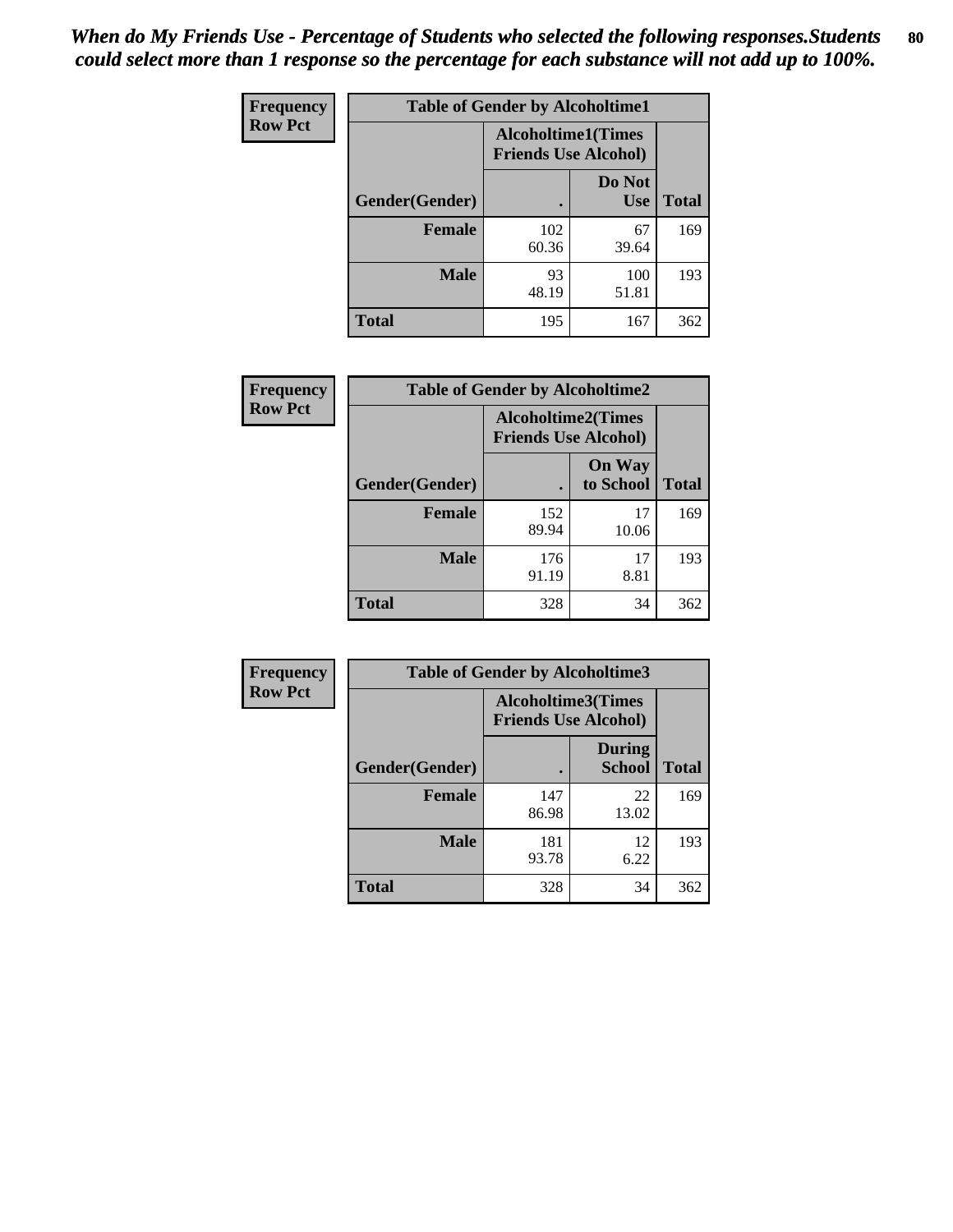*When do My Friends Use - Percentage of Students who selected the following responses.Students could select more than 1 response so the percentage for each substance will not add up to 100%.* **81**

| <b>Frequency</b> | <b>Table of Gender by Alcoholtime4</b> |                                                          |                                                       |              |
|------------------|----------------------------------------|----------------------------------------------------------|-------------------------------------------------------|--------------|
| <b>Row Pct</b>   |                                        | <b>Alcoholtime4(Times</b><br><b>Friends Use Alcohol)</b> |                                                       |              |
|                  | Gender(Gender)                         |                                                          | <b>On Way</b><br>Home<br><b>From</b><br><b>School</b> | <b>Total</b> |
|                  | <b>Female</b>                          | 151<br>89.35                                             | 18<br>10.65                                           | 169          |
|                  | <b>Male</b>                            | 173<br>89.64                                             | 20<br>10.36                                           | 193          |
|                  | <b>Total</b>                           | 324                                                      | 38                                                    | 362          |

| <b>Frequency</b> | <b>Table of Gender by Alcoholtime5</b> |              |                                                           |              |  |
|------------------|----------------------------------------|--------------|-----------------------------------------------------------|--------------|--|
| <b>Row Pct</b>   |                                        |              | <b>Alcoholtime5</b> (Times<br><b>Friends Use Alcohol)</b> |              |  |
|                  | Gender(Gender)                         |              | Weeknights                                                | <b>Total</b> |  |
|                  | <b>Female</b>                          | 120<br>71.01 | 49<br>28.99                                               | 169          |  |
|                  | <b>Male</b>                            | 145<br>75.13 | 48<br>24.87                                               | 193          |  |
|                  | <b>Total</b>                           | 265          | 97                                                        | 362          |  |

| <b>Frequency</b> | <b>Table of Gender by Alcoholtime6</b> |              |                                                           |              |  |
|------------------|----------------------------------------|--------------|-----------------------------------------------------------|--------------|--|
| <b>Row Pct</b>   |                                        |              | <b>Alcoholtime6</b> (Times<br><b>Friends Use Alcohol)</b> |              |  |
|                  | Gender(Gender)                         |              | <b>Weekends</b>                                           | <b>Total</b> |  |
|                  | Female                                 | 70<br>41.42  | 99<br>58.58                                               | 169          |  |
|                  | <b>Male</b>                            | 101<br>52.33 | 92<br>47.67                                               | 193          |  |
|                  | Total                                  | 171          | 191                                                       | 362          |  |

| Frequency      | <b>Table of Gender by Tobaccotime1</b> |                                                          |                      |              |
|----------------|----------------------------------------|----------------------------------------------------------|----------------------|--------------|
| <b>Row Pct</b> |                                        | <b>Tobaccotime1(Times</b><br><b>Friends Use Tobacco)</b> |                      |              |
|                | Gender(Gender)                         |                                                          | Do Not<br><b>Use</b> | <b>Total</b> |
|                | Female                                 | 63<br>37.28                                              | 106<br>62.72         | 169          |
|                | <b>Male</b>                            | 60<br>31.09                                              | 133<br>68.91         | 193          |
|                | <b>Total</b>                           | 123                                                      | 239                  | 362          |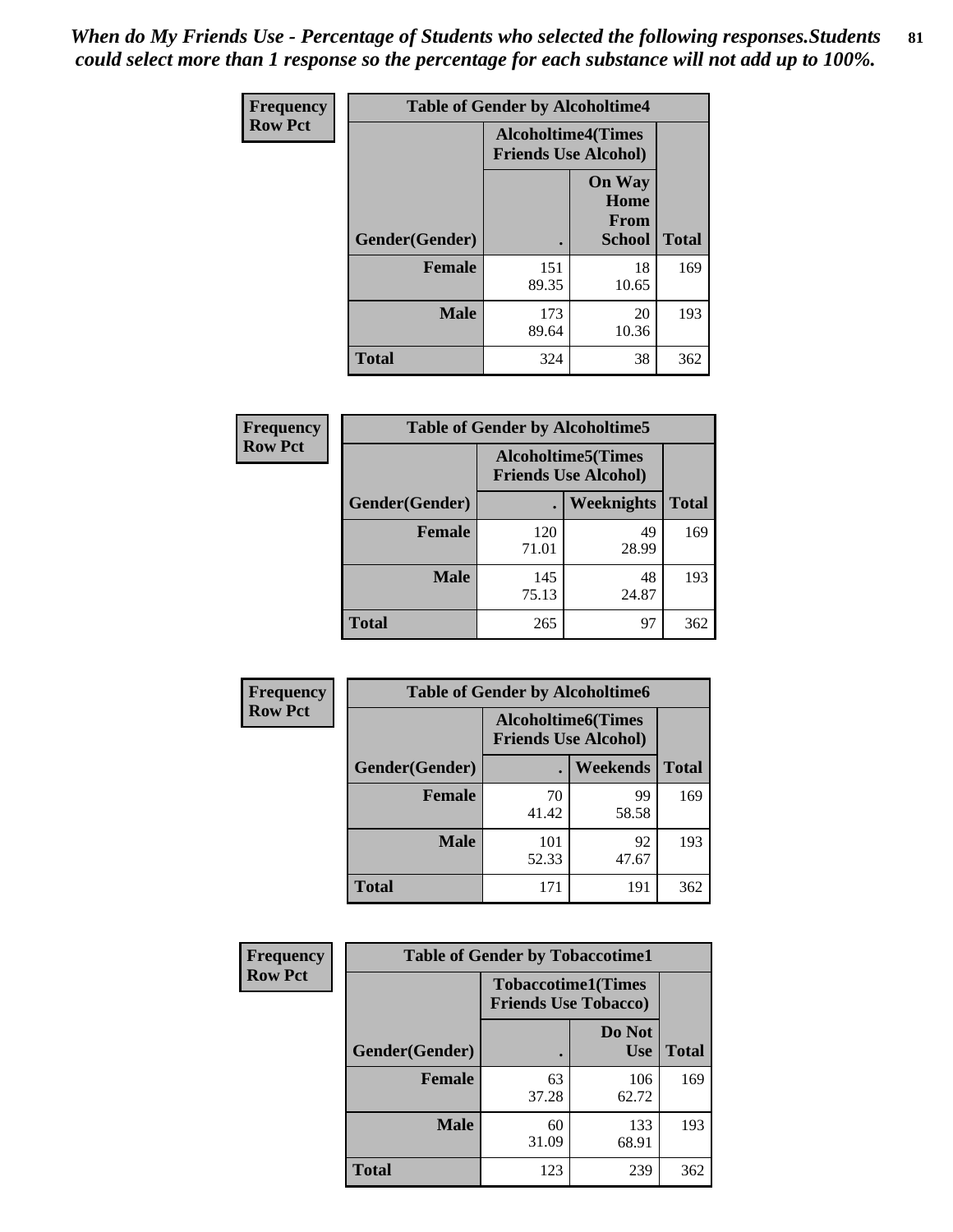*When do My Friends Use - Percentage of Students who selected the following responses.Students could select more than 1 response so the percentage for each substance will not add up to 100%.* **82**

| Frequency      | <b>Table of Gender by Tobaccotime2</b> |                                                          |                            |              |
|----------------|----------------------------------------|----------------------------------------------------------|----------------------------|--------------|
| <b>Row Pct</b> |                                        | <b>Tobaccotime2(Times</b><br><b>Friends Use Tobacco)</b> |                            |              |
|                | Gender(Gender)                         |                                                          | <b>On Way</b><br>to School | <b>Total</b> |
|                | Female                                 | 137<br>81.07                                             | 32<br>18.93                | 169          |
|                | <b>Male</b>                            | 170<br>88.08                                             | 23<br>11.92                | 193          |
|                | <b>Total</b>                           | 307                                                      | 55                         | 362          |

| <b>Frequency</b> | <b>Table of Gender by Tobaccotime3</b> |                                                          |                                |              |
|------------------|----------------------------------------|----------------------------------------------------------|--------------------------------|--------------|
| <b>Row Pct</b>   |                                        | <b>Tobaccotime3(Times</b><br><b>Friends Use Tobacco)</b> |                                |              |
|                  | Gender(Gender)                         |                                                          | <b>During</b><br><b>School</b> | <b>Total</b> |
|                  | Female                                 | 142<br>84.02                                             | 27<br>15.98                    | 169          |
|                  | <b>Male</b>                            | 177<br>91.71                                             | 16<br>8.29                     | 193          |
|                  | <b>Total</b>                           | 319                                                      | 43                             | 362          |

| <b>Frequency</b> | <b>Table of Gender by Tobaccotime4</b> |                                                          |                                                       |              |
|------------------|----------------------------------------|----------------------------------------------------------|-------------------------------------------------------|--------------|
| <b>Row Pct</b>   |                                        | <b>Tobaccotime4(Times</b><br><b>Friends Use Tobacco)</b> |                                                       |              |
|                  | Gender(Gender)                         |                                                          | <b>On Way</b><br>Home<br><b>From</b><br><b>School</b> | <b>Total</b> |
|                  | <b>Female</b>                          | 151<br>89.35                                             | 18<br>10.65                                           | 169          |
|                  | <b>Male</b>                            | 173<br>89.64                                             | 20<br>10.36                                           | 193          |
|                  | <b>Total</b>                           | 324                                                      | 38                                                    | 362          |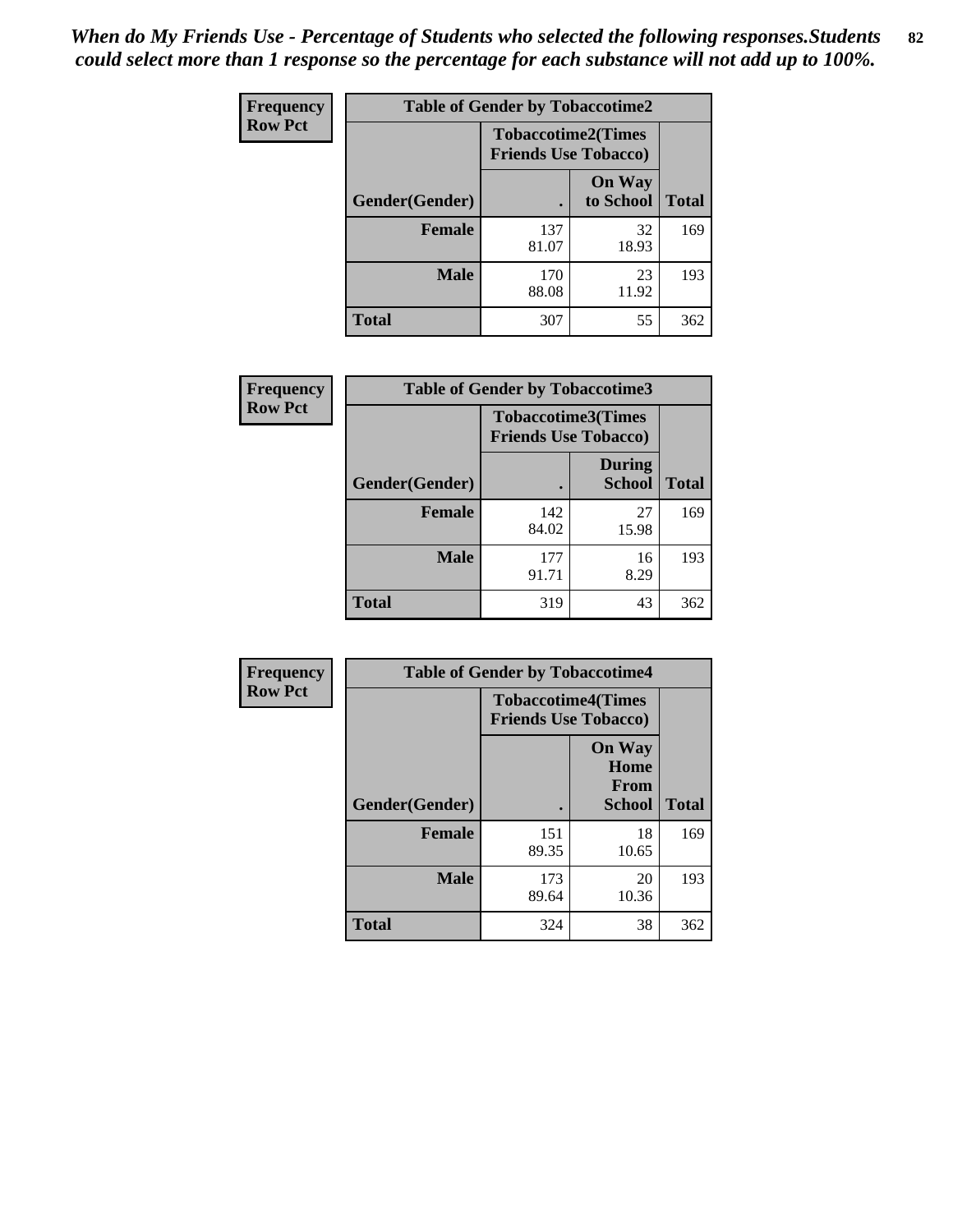| <b>Frequency</b> | <b>Table of Gender by Tobaccotime5</b> |              |                                                          |              |  |
|------------------|----------------------------------------|--------------|----------------------------------------------------------|--------------|--|
| <b>Row Pct</b>   |                                        |              | <b>Tobaccotime5(Times</b><br><b>Friends Use Tobacco)</b> |              |  |
|                  | <b>Gender</b> (Gender)                 |              | <b>Weeknights</b>                                        | <b>Total</b> |  |
|                  | <b>Female</b>                          | 118<br>69.82 | 51<br>30.18                                              | 169          |  |
|                  | <b>Male</b>                            | 150<br>77.72 | 43<br>22.28                                              | 193          |  |
|                  | Total                                  | 268          | 94                                                       | 362          |  |

| <b>Frequency</b> | <b>Table of Gender by Tobaccotime6</b> |                                                          |             |              |  |
|------------------|----------------------------------------|----------------------------------------------------------|-------------|--------------|--|
| <b>Row Pct</b>   |                                        | <b>Tobaccotime6(Times</b><br><b>Friends Use Tobacco)</b> |             |              |  |
|                  | Gender(Gender)                         |                                                          | Weekends    | <b>Total</b> |  |
|                  | Female                                 | 114<br>67.46                                             | 55<br>32.54 | 169          |  |
|                  | <b>Male</b>                            | 140<br>72.54                                             | 53<br>27.46 | 193          |  |
|                  | <b>Total</b>                           | 254                                                      | 108         | 362          |  |

| Frequency      | <b>Table of Gender by Marijuanatime1</b> |                                                               |             |              |  |
|----------------|------------------------------------------|---------------------------------------------------------------|-------------|--------------|--|
| <b>Row Pct</b> |                                          | <b>Marijuanatime1(Times</b><br><b>Friends Use Marijuana</b> ) |             |              |  |
|                | Gender(Gender)                           |                                                               | Do Not Use  | <b>Total</b> |  |
|                | <b>Female</b>                            | 89<br>52.66                                                   | 80<br>47.34 | 169          |  |
|                | <b>Male</b>                              | 94<br>48.70                                                   | 99<br>51.30 | 193          |  |
|                | <b>Total</b>                             | 183                                                           | 179         | 362          |  |

| <b>Frequency</b> | <b>Table of Gender by Marijuanatime2</b> |                                                        |                                   |              |
|------------------|------------------------------------------|--------------------------------------------------------|-----------------------------------|--------------|
| <b>Row Pct</b>   |                                          | Marijuanatime2(Times<br><b>Friends Use Marijuana</b> ) |                                   |              |
|                  | Gender(Gender)                           |                                                        | <b>On Way to</b><br><b>School</b> | <b>Total</b> |
|                  | <b>Female</b>                            | 128<br>75.74                                           | 41<br>24.26                       | 169          |
|                  | <b>Male</b>                              | 153<br>79.27                                           | 40<br>20.73                       | 193          |
|                  | <b>Total</b>                             | 281                                                    | 81                                | 362          |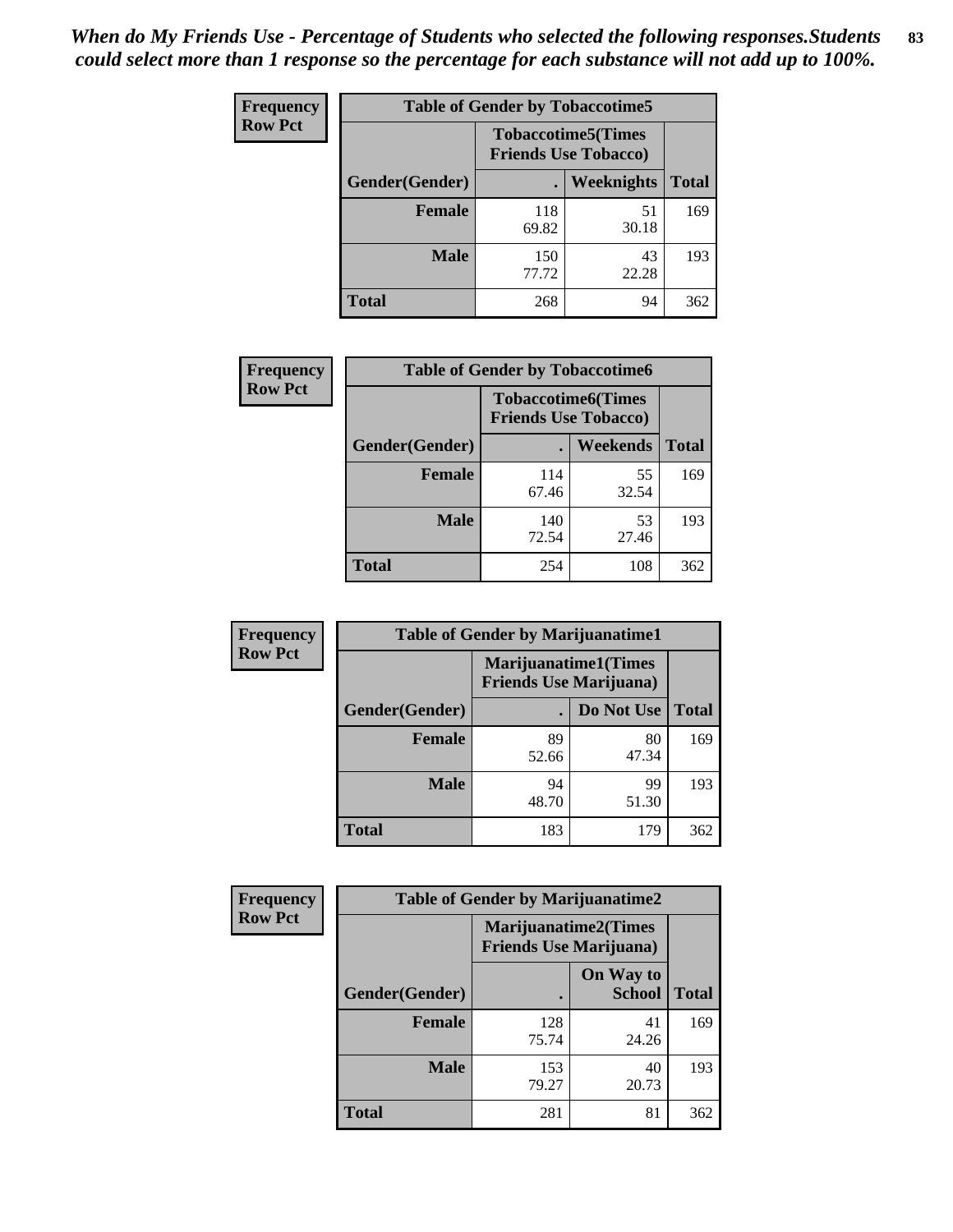*When do My Friends Use - Percentage of Students who selected the following responses.Students could select more than 1 response so the percentage for each substance will not add up to 100%.* **84**

| <b>Frequency</b> | <b>Table of Gender by Marijuanatime3</b> |                                                        |                                |              |
|------------------|------------------------------------------|--------------------------------------------------------|--------------------------------|--------------|
| <b>Row Pct</b>   |                                          | Marijuanatime3(Times<br><b>Friends Use Marijuana</b> ) |                                |              |
|                  | Gender(Gender)                           | $\bullet$                                              | <b>During</b><br><b>School</b> | <b>Total</b> |
|                  | Female                                   | 135<br>79.88                                           | 34<br>20.12                    | 169          |
|                  | Male                                     | 165<br>85.49                                           | 28<br>14.51                    | 193          |
|                  | <b>Total</b>                             | 300                                                    | 62                             | 362          |

| Frequency      | <b>Table of Gender by Marijuanatime4</b> |                                |                                                |              |
|----------------|------------------------------------------|--------------------------------|------------------------------------------------|--------------|
| <b>Row Pct</b> |                                          | <b>Friends Use Marijuana</b> ) | <b>Marijuanatime4(Times</b>                    |              |
|                | Gender(Gender)                           |                                | <b>On Way</b><br>Home<br>From<br><b>School</b> | <b>Total</b> |
|                | <b>Female</b>                            | 127<br>75.15                   | 42<br>24.85                                    | 169          |
|                | <b>Male</b>                              | 148<br>76.68                   | 45<br>23.32                                    | 193          |
|                | <b>Total</b>                             | 275                            | 87                                             | 362          |

| Frequency      | <b>Table of Gender by Marijuanatime5</b> |              |                                                                |              |  |
|----------------|------------------------------------------|--------------|----------------------------------------------------------------|--------------|--|
| <b>Row Pct</b> |                                          |              | <b>Marijuanatime5</b> (Times<br><b>Friends Use Marijuana</b> ) |              |  |
|                | Gender(Gender)                           |              | Weeknights                                                     | <b>Total</b> |  |
|                | <b>Female</b>                            | 108<br>63.91 | 61<br>36.09                                                    | 169          |  |
|                | <b>Male</b>                              | 124<br>64.25 | 69<br>35.75                                                    | 193          |  |
|                | <b>Total</b>                             | 232          | 130                                                            | 362          |  |

| Frequency      | <b>Table of Gender by Marijuanatime6</b> |              |                                                               |              |
|----------------|------------------------------------------|--------------|---------------------------------------------------------------|--------------|
| <b>Row Pct</b> |                                          |              | <b>Marijuanatime6(Times</b><br><b>Friends Use Marijuana</b> ) |              |
|                | Gender(Gender)                           |              | <b>Weekends</b>                                               | <b>Total</b> |
|                | <b>Female</b>                            | 86<br>50.89  | 83<br>49.11                                                   | 169          |
|                | <b>Male</b>                              | 106<br>54.92 | 87<br>45.08                                                   | 193          |
|                | <b>Total</b>                             | 192          | 170                                                           | 362          |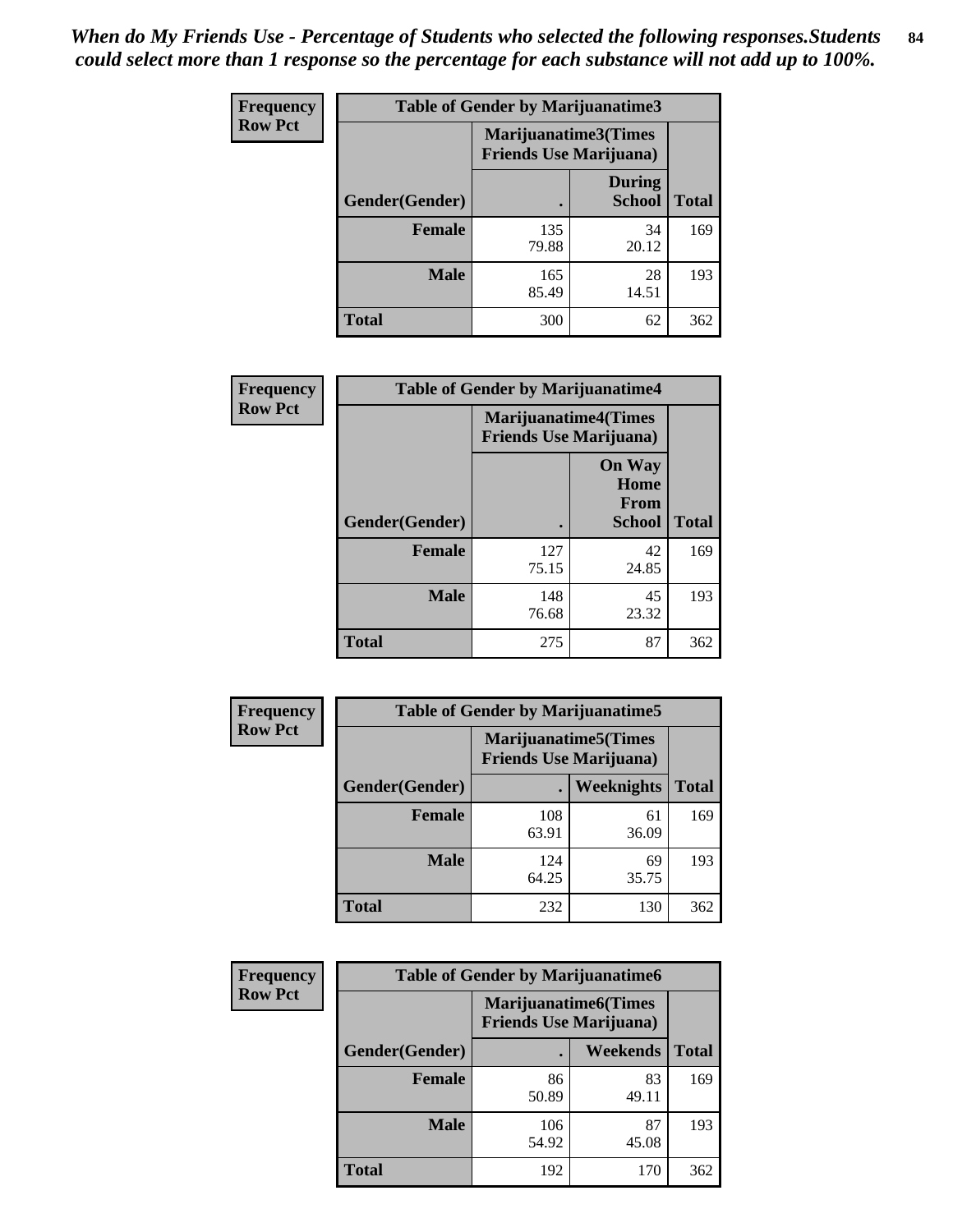*When do My Friends Use - Percentage of Students who selected the following responses.Students could select more than 1 response so the percentage for each substance will not add up to 100%.* **85**

| <b>Frequency</b> | <b>Table of Gender by Otherdrugtime1</b> |                                                                                   |              |              |  |
|------------------|------------------------------------------|-----------------------------------------------------------------------------------|--------------|--------------|--|
| <b>Row Pct</b>   |                                          | <b>Otherdrugtime1(Times</b><br><b>Friends Use Other</b><br><b>Illegal Drugs</b> ) |              |              |  |
|                  | Gender(Gender)                           |                                                                                   | Do Not Use   | <b>Total</b> |  |
|                  | <b>Female</b>                            | 44<br>26.04                                                                       | 125<br>73.96 | 169          |  |
|                  | <b>Male</b>                              | 33<br>17.10                                                                       | 160<br>82.90 | 193          |  |
|                  | <b>Total</b>                             | 77                                                                                | 285          | 362          |  |

| Frequency      | <b>Table of Gender by Otherdrugtime2</b> |                                                                                   |                            |              |
|----------------|------------------------------------------|-----------------------------------------------------------------------------------|----------------------------|--------------|
| <b>Row Pct</b> |                                          | <b>Otherdrugtime2(Times</b><br><b>Friends Use Other</b><br><b>Illegal Drugs</b> ) |                            |              |
|                | <b>Gender</b> (Gender)                   |                                                                                   | On Way to<br><b>School</b> | <b>Total</b> |
|                | <b>Female</b>                            | 153<br>90.53                                                                      | 16<br>9.47                 | 169          |
|                | <b>Male</b>                              | 184<br>95.34                                                                      | 9<br>4.66                  | 193          |
|                | <b>Total</b>                             | 337                                                                               | 25                         | 362          |

| <b>Frequency</b> | <b>Table of Gender by Otherdrugtime3</b> |                        |                                                  |              |
|------------------|------------------------------------------|------------------------|--------------------------------------------------|--------------|
| <b>Row Pct</b>   |                                          | <b>Illegal Drugs</b> ) | Otherdrugtime3(Times<br><b>Friends Use Other</b> |              |
|                  | Gender(Gender)                           |                        | <b>During</b><br><b>School</b>                   | <b>Total</b> |
|                  | <b>Female</b>                            | 152<br>89.94           | 17<br>10.06                                      | 169          |
|                  | <b>Male</b>                              | 183<br>94.82           | 10<br>5.18                                       | 193          |
|                  | <b>Total</b>                             | 335                    | 27                                               | 362          |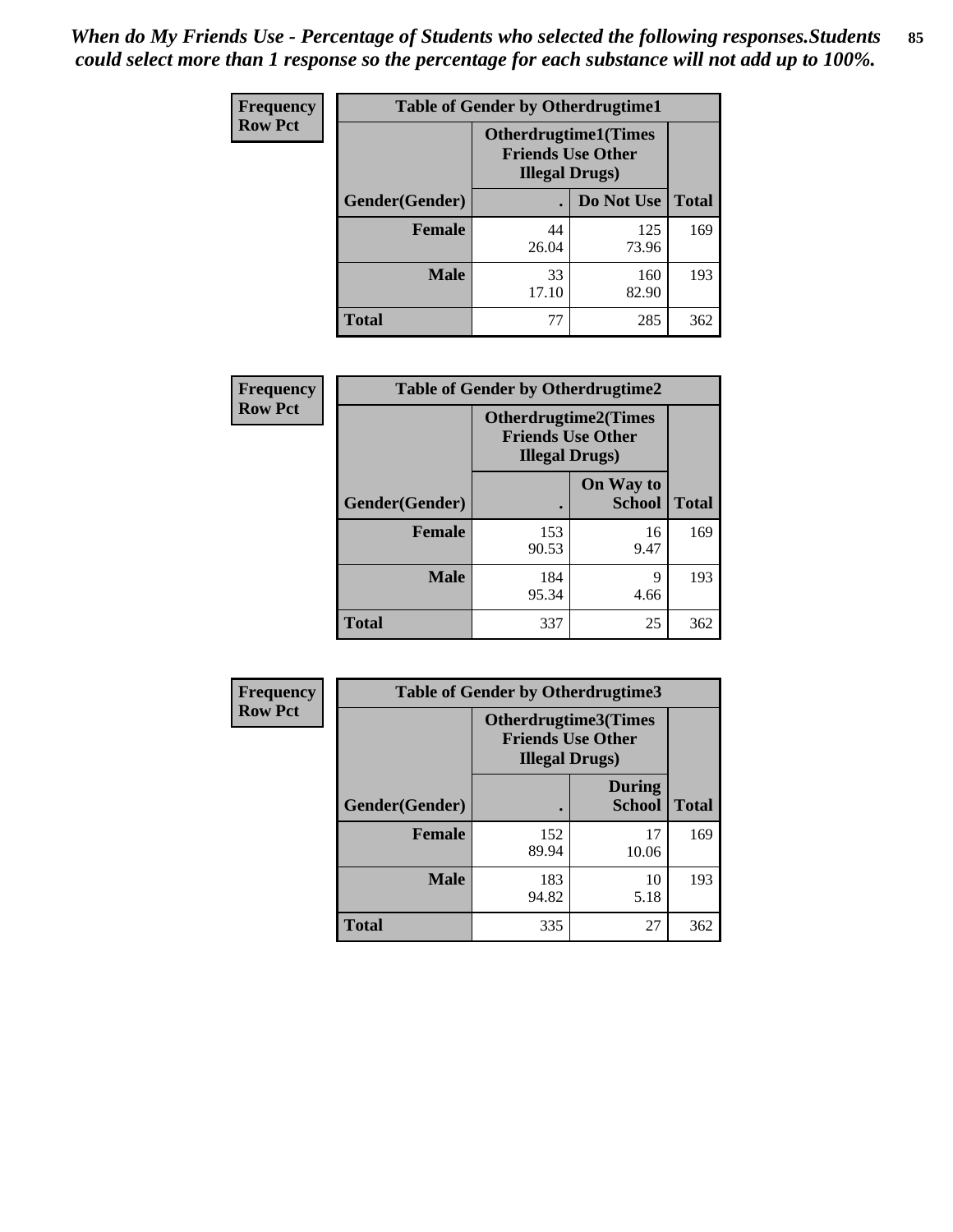*When do My Friends Use - Percentage of Students who selected the following responses.Students could select more than 1 response so the percentage for each substance will not add up to 100%.* **86**

| <b>Frequency</b> | <b>Table of Gender by Otherdrugtime4</b> |                                                    |                                                |              |
|------------------|------------------------------------------|----------------------------------------------------|------------------------------------------------|--------------|
| <b>Row Pct</b>   |                                          | <b>Friends Use Other</b><br><b>Illegal Drugs</b> ) | <b>Otherdrugtime4(Times</b>                    |              |
|                  | Gender(Gender)                           |                                                    | <b>On Way</b><br>Home<br><b>From</b><br>School | <b>Total</b> |
|                  | <b>Female</b>                            | 153<br>90.53                                       | 16<br>9.47                                     | 169          |
|                  | <b>Male</b>                              | 182<br>94.30                                       | 11<br>5.70                                     | 193          |
|                  | <b>Total</b>                             | 335                                                | 27                                             | 362          |

| Frequency      | <b>Table of Gender by Otherdrugtime5</b> |                                                                                    |             |              |
|----------------|------------------------------------------|------------------------------------------------------------------------------------|-------------|--------------|
| <b>Row Pct</b> |                                          | <b>Otherdrugtime5</b> (Times<br><b>Friends Use Other</b><br><b>Illegal Drugs</b> ) |             |              |
|                | Gender(Gender)                           |                                                                                    | Weeknights  | <b>Total</b> |
|                | <b>Female</b>                            | 138<br>81.66                                                                       | 31<br>18.34 | 169          |
|                | <b>Male</b>                              | 172<br>89.12                                                                       | 21<br>10.88 | 193          |
|                | <b>Total</b>                             | 310                                                                                | 52          | 362          |

| <b>Frequency</b> | <b>Table of Gender by Otherdrugtime6</b> |                                                                                   |             |              |
|------------------|------------------------------------------|-----------------------------------------------------------------------------------|-------------|--------------|
| <b>Row Pct</b>   |                                          | <b>Otherdrugtime6(Times</b><br><b>Friends Use Other</b><br><b>Illegal Drugs</b> ) |             |              |
|                  | Gender(Gender)                           |                                                                                   | Weekends    | <b>Total</b> |
|                  | <b>Female</b>                            | 129<br>76.33                                                                      | 40<br>23.67 | 169          |
|                  | <b>Male</b>                              | 164<br>84.97                                                                      | 29<br>15.03 | 193          |
|                  | <b>Total</b>                             | 293                                                                               | 69          | 362          |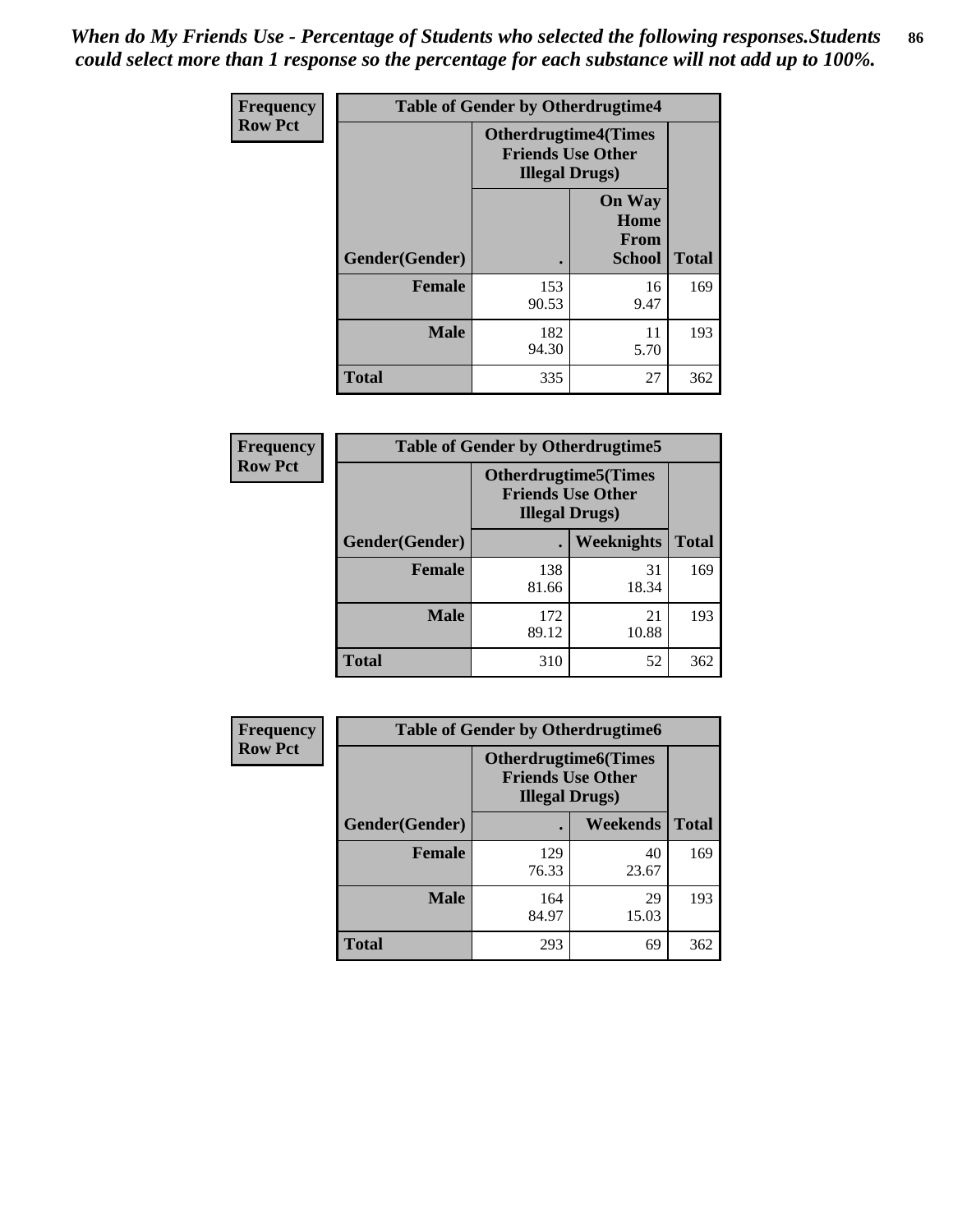## *Other Questions* **87**

| <b>Frequency</b> | <b>Table of Gender by Educationalcohol</b> |                                                                                                                                       |                |              |  |
|------------------|--------------------------------------------|---------------------------------------------------------------------------------------------------------------------------------------|----------------|--------------|--|
| <b>Row Pct</b>   |                                            | <b>Educationalcohol</b> (I<br>have been taught<br>about alcohol,<br>tobacco,<br>and other drugs<br>within the last year<br>at school) |                |              |  |
|                  | Gender(Gender)                             | <b>Yes</b>                                                                                                                            | N <sub>0</sub> | <b>Total</b> |  |
|                  | <b>Female</b>                              | 120<br>71.01                                                                                                                          | 49<br>28.99    | 169          |  |
|                  | <b>Male</b>                                | 129<br>66.84                                                                                                                          | 64<br>33.16    | 193          |  |
|                  | <b>Total</b>                               | 249                                                                                                                                   | 113            | 362          |  |

| Frequency      | <b>Table of Gender by Rodedrinking</b> |                                                                                                                     |                |              |  |
|----------------|----------------------------------------|---------------------------------------------------------------------------------------------------------------------|----------------|--------------|--|
| <b>Row Pct</b> |                                        | Rodedrinking(In<br>the past 30 days I<br>have ridden in a<br>car with a driver<br>who had been<br>drinking alcohol) |                |              |  |
|                | Gender(Gender)                         | Yes                                                                                                                 | N <sub>0</sub> | <b>Total</b> |  |
|                | <b>Female</b>                          | 27<br>15.98                                                                                                         | 142<br>84.02   | 169          |  |
|                | <b>Male</b>                            | 20<br>10.36                                                                                                         | 173<br>89.64   | 193          |  |
|                | <b>Total</b>                           | 47                                                                                                                  | 315            | 362          |  |

| <b>Frequency</b> | <b>Table of Gender by Drugsschool</b> |                                                                                                                                     |                |              |  |
|------------------|---------------------------------------|-------------------------------------------------------------------------------------------------------------------------------------|----------------|--------------|--|
| <b>Row Pct</b>   |                                       | <b>Drugsschool</b> (During<br>the past 12 months,<br>I have been offered,<br>sold,<br>or given illegal drugs<br>on school property) |                |              |  |
|                  | Gender(Gender)                        | <b>Yes</b>                                                                                                                          | N <sub>0</sub> | <b>Total</b> |  |
|                  | <b>Female</b>                         | 35<br>20.71                                                                                                                         | 134<br>79.29   | 169          |  |
|                  | <b>Male</b>                           | 46<br>23.83                                                                                                                         | 147<br>76.17   | 193          |  |
|                  | <b>Total</b>                          | 81                                                                                                                                  | 281            | 362          |  |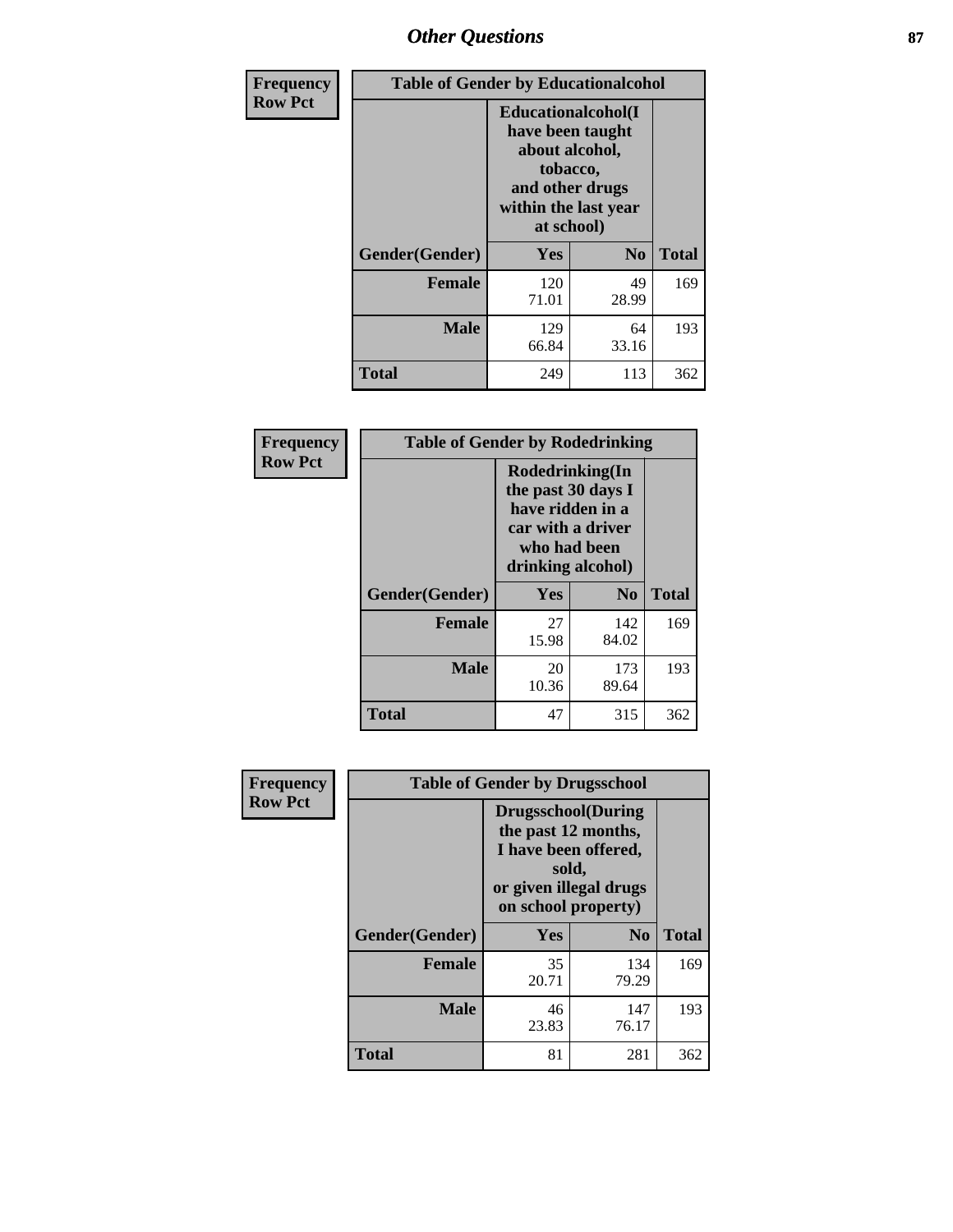### *Other Questions* **88**

**Frequency Row Pct**

| <b>Table of Gender by Bingedrinking</b> |                         |                                                                                                         |                   |                   |                        |                               |                   |              |
|-----------------------------------------|-------------------------|---------------------------------------------------------------------------------------------------------|-------------------|-------------------|------------------------|-------------------------------|-------------------|--------------|
|                                         |                         | Bingedrinking(I have drunk five or more<br>drinks of alcohol at one sitting during the<br>last 30 days) |                   |                   |                        |                               |                   |              |
| <b>Gender</b> (Gender)                  | $\bf{0}$<br><b>Days</b> | 1 or<br>days                                                                                            | 3 to<br>5<br>days | 6 to<br>9<br>days | 10<br>to<br>19<br>days | <b>20</b><br>to<br>29<br>days | All<br>30<br>days | <b>Total</b> |
| <b>Female</b>                           | 153<br>90.53            | 4.14                                                                                                    | 4<br>2.37         | 0.59              | 3<br>1.78              | 0<br>0.00                     | 0.59              | 169          |
|                                         |                         |                                                                                                         |                   |                   |                        |                               |                   |              |
| <b>Male</b>                             | 169<br>87.56            | 3.63                                                                                                    | 6<br>3.11         | 3<br>1.55         | 4<br>2.07              | 0.52                          | 3<br>1.55         | 193          |

| Frequency      | <b>Table of Gender by Educationaids</b> |                                                                                                 |                |              |
|----------------|-----------------------------------------|-------------------------------------------------------------------------------------------------|----------------|--------------|
| <b>Row Pct</b> |                                         | <b>Educationaids</b> (I<br>have been taught<br>about HIV/AIDS<br>at school in the<br>past year) |                |              |
|                | Gender(Gender)                          | Yes                                                                                             | N <sub>0</sub> | <b>Total</b> |
|                | <b>Female</b>                           | 115<br>68.05                                                                                    | 54<br>31.95    | 169          |
|                | <b>Male</b>                             | 136<br>70.47                                                                                    | 57<br>29.53    | 193          |
|                | <b>Total</b>                            | 251                                                                                             | 111            | 362          |

| <b>Frequency</b> | <b>Table of Gender by Suicideconsider</b> |                 |                |              |  |
|------------------|-------------------------------------------|-----------------|----------------|--------------|--|
| <b>Row Pct</b>   |                                           | Suicideconsider |                |              |  |
|                  | Gender(Gender)                            | Yes             | N <sub>0</sub> | <b>Total</b> |  |
|                  | <b>Female</b>                             | 22<br>13.02     | 147<br>86.98   | 169          |  |
|                  | <b>Male</b>                               | 13<br>6.74      | 180<br>93.26   | 193          |  |
|                  | Total                                     | 35              | 327            | 362          |  |